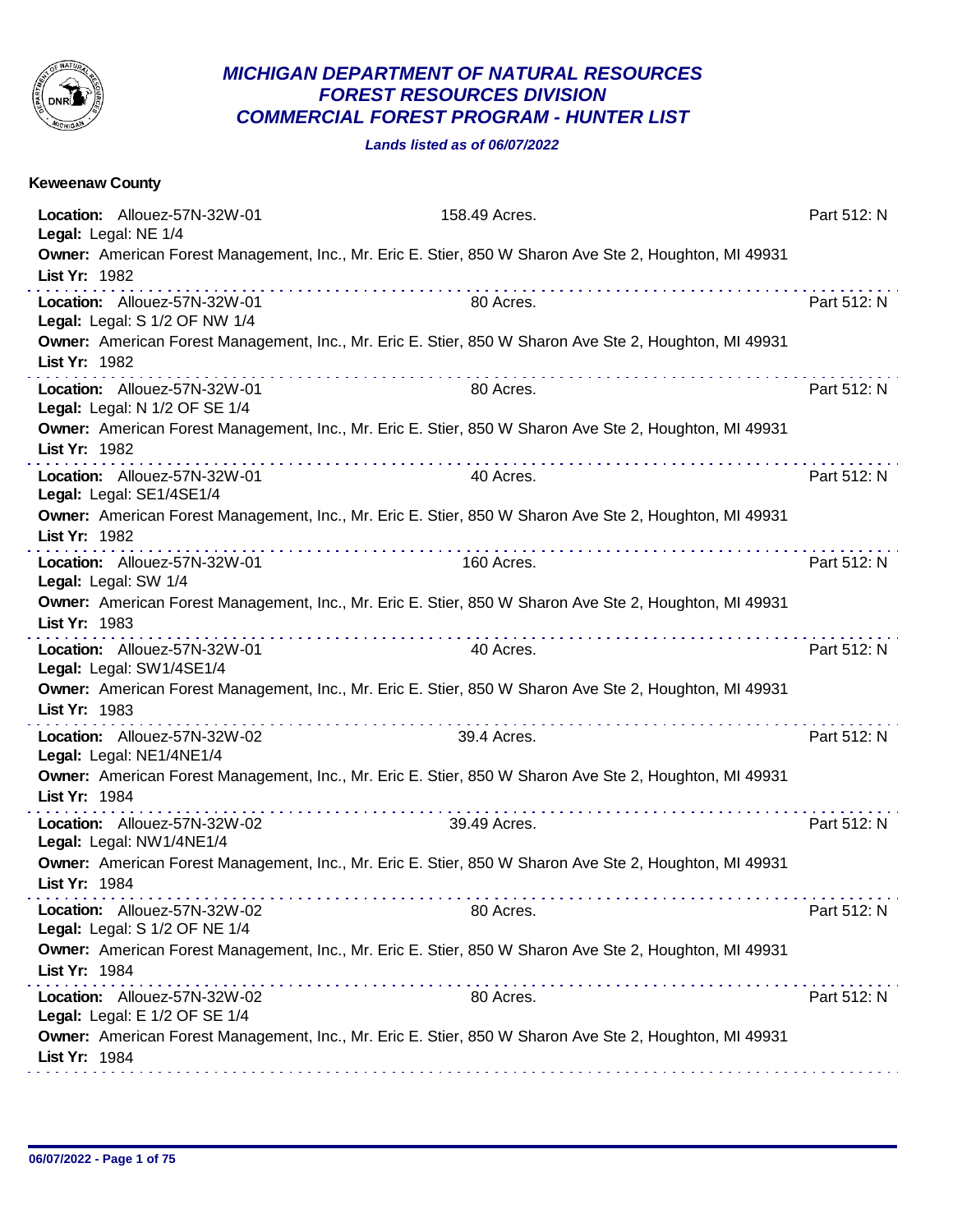|               | Location: Allouez-57N-32W-02<br>Legal: Legal: SW1/4SE1/4                                                                                                   | 40 Acres.                                                                                                    | Part 512: N |
|---------------|------------------------------------------------------------------------------------------------------------------------------------------------------------|--------------------------------------------------------------------------------------------------------------|-------------|
|               |                                                                                                                                                            | Owner: American Forest Management, Inc., Mr. Eric E. Stier, 850 W Sharon Ave Ste 2, Houghton, MI 49931       |             |
| List Yr: 1984 |                                                                                                                                                            |                                                                                                              |             |
|               | Location: Allouez-57N-32W-02<br>Legal: Legal: NW 1/4 FRACTIONAL                                                                                            | 159.25 Acres.                                                                                                | Part 512: N |
| List Yr: 1985 |                                                                                                                                                            | Owner: American Forest Management, Inc., Mr. Eric E. Stier, 850 W Sharon Ave Ste 2, Houghton, MI 49931       |             |
|               | Location: Allouez-57N-32W-02<br>Legal: Legal: N 1/2 OF SW 1/4                                                                                              | 80 Acres.                                                                                                    | Part 512: N |
| List Yr: 1985 |                                                                                                                                                            | Owner: American Forest Management, Inc., Mr. Eric E. Stier, 850 W Sharon Ave Ste 2, Houghton, MI 49931       |             |
|               | Location: Allouez-57N-32W-02<br>Legal: Legal: NW1/4SE1/4                                                                                                   | 40 Acres.                                                                                                    | Part 512: N |
| List Yr: 1985 |                                                                                                                                                            | Owner: American Forest Management, Inc., Mr. Eric E. Stier, 850 W Sharon Ave Ste 2, Houghton, MI 49931       |             |
|               | Location: Allouez-57N-32W-02<br>Legal: Legal: S 1/2 OF SW 1/4                                                                                              | 80 Acres.                                                                                                    | Part 512: N |
| List Yr: 1986 | Owner: Michael R. Toth, 245 Barrington Circle, , Lansing, MI 48917                                                                                         |                                                                                                              |             |
|               | Location: Allouez-57N-32W-03<br>Legal: Legal: ENTIRE                                                                                                       | 643.66 Acres.                                                                                                | Part 512: N |
| List Yr: 1986 |                                                                                                                                                            | Owner: American Forest Management, Inc., Mr. Eric E. Stier, 850 W Sharon Ave Ste 2, Houghton, MI 49931       |             |
|               | .<br>Location: Allouez-57N-32W-04<br>Legal: Legal: NW1/4SW1/4                                                                                              | .<br>40 Acres.                                                                                               | Part 512: N |
| List Yr: 1985 |                                                                                                                                                            | Owner: Longyear Realty Corporation, Stephen J. Hicks, President, 210 North Front Street, Marquette, MI 49855 |             |
|               | <u> La característica de la característica de la c</u><br>Location: Allouez-57N-32W-04<br>Legal: Legal: E1/2 OF W1/2, SE1/4, S1/2 OF NE1/4, NW1/4 OF NE1/4 | 442.43 Acres.                                                                                                | Part 512: N |
| List Yr: 1979 |                                                                                                                                                            | Owner: Longyear Realty Corporation, Stephen J. Hicks, President, 210 North Front Street, Marquette, MI 49855 |             |
|               | Location: Allouez-57N-32W-04<br>Legal: Legal: W1/2 OF NW1/4, SW1/4 OF SW1/4                                                                                | 120.87 Acres.                                                                                                | Part 512: N |
| List Yr: 1980 |                                                                                                                                                            | Owner: Longyear Realty Corporation, Stephen J. Hicks, President, 210 North Front Street, Marquette, MI 49855 |             |
|               | Location: Allouez-57N-32W-05<br>Legal: Legal: W1/2 OF SW1/4, SE1/4 OF SW1/4                                                                                | 120 Acres.                                                                                                   | Part 512: N |
| List Yr: 1966 | Owner: John and Jane Griffith, PO Box 47, Calumet, MI 49913                                                                                                |                                                                                                              |             |
|               | Location: Allouez-57N-32W-06<br>Legal: Legal: SE1/4 EXCEPT NW1/4 OF SE1/4                                                                                  | 120 Acres.                                                                                                   | Part 512: N |
| List Yr: 1966 | Owner: John and Jane Griffith, PO Box 47, Calumet, MI 49913                                                                                                |                                                                                                              |             |
|               | Location: Allouez-57N-32W-06<br>Legal: Legal: NW1/4 OF SE1/4                                                                                               | 40 Acres.                                                                                                    | Part 512: N |
| List Yr: 1966 | Owner: John and Jane Griffith, PO Box 47, Calumet, MI 49913                                                                                                |                                                                                                              |             |
|               |                                                                                                                                                            |                                                                                                              |             |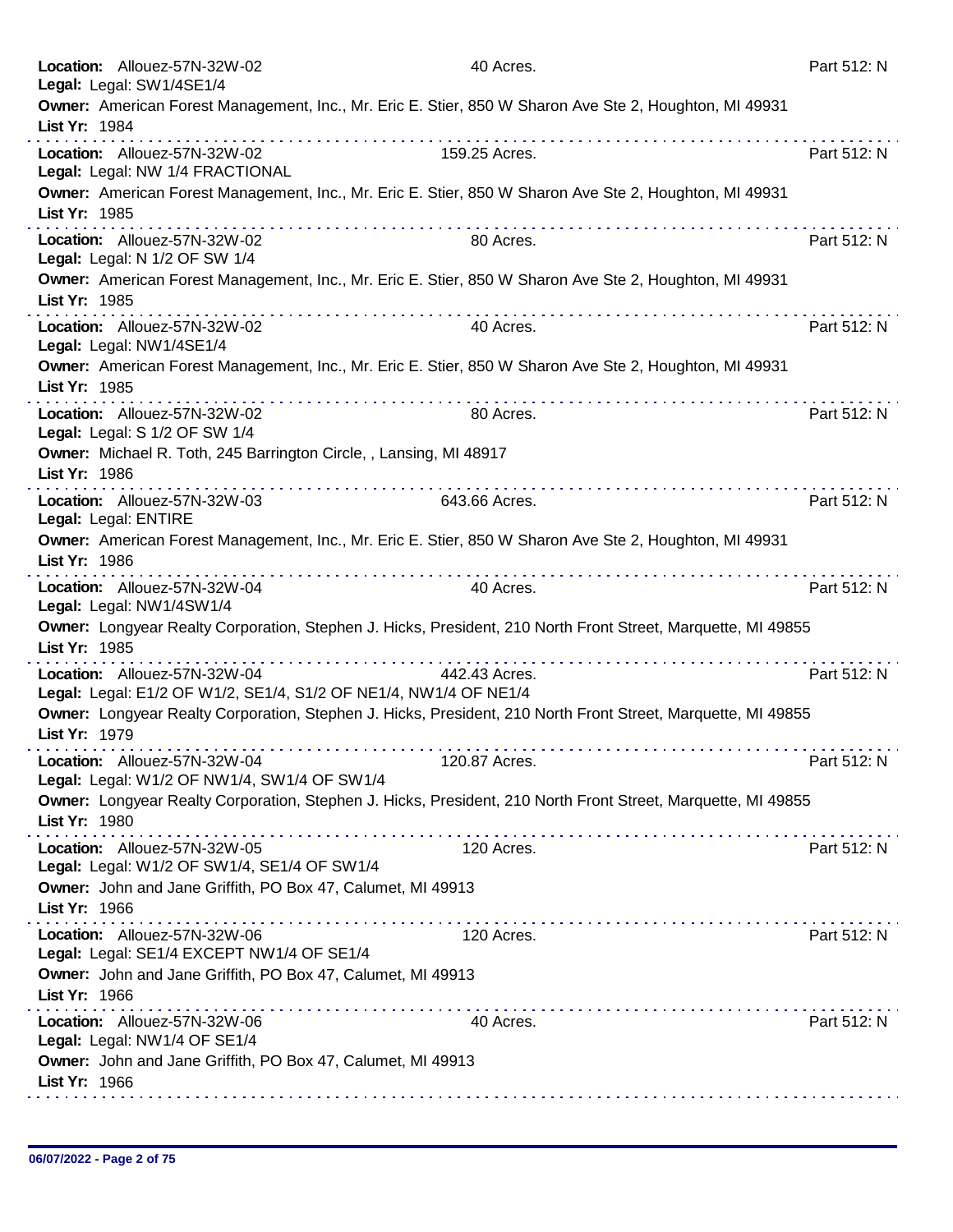| Owner: Longyear Realty Corporation, Stephen J. Hicks, President, 210 North Front Street, Marquette, MI 49855<br>List Yr: 1982<br>Part 512: N<br>Location: Allouez-57N-32W-08<br>40 Acres.<br>Legal: Legal: NW1/4SE1/4<br>Owner: Longyear Realty Corporation, Stephen J. Hicks, President, 210 North Front Street, Marquette, MI 49855<br>List Yr: 1982<br>the second contract of the second<br>.<br>Location: Allouez-57N-32W-08<br>Part 512: N<br>40 Acres.<br>Legal: Legal: SE1/4SE1/4<br>Owner: Longyear Realty Corporation, Stephen J. Hicks, President, 210 North Front Street, Marquette, MI 49855<br>List Yr: 1982<br>Part 512: N<br>Location: Allouez-57N-32W-09<br>280 Acres.<br>Legal: Legal: SW1/4 EXCEPT SW1/4 OF SW1/4, SE1/4 OF NW1/4, W1/2 OF SE1/4, NE1/4 OF SE1/4<br>Owner: Longyear Realty Corporation, Stephen J. Hicks, President, 210 North Front Street, Marquette, MI 49855<br>List Yr: 1979<br>Location: Allouez-57N-32W-09<br>20 Acres.<br>Part 512: N<br>Legal: Legal: N1/2 OF NW1/4 OF NW1/4<br>Owner: Longyear Realty Corporation, Stephen J. Hicks, President, 210 North Front Street, Marquette, MI 49855<br>List Yr: 1980<br>Location: Allouez-57N-32W-09<br>Part 512: N<br>40 Acres.<br>Legal: Legal: SE1/4SE1/4<br>Owner: American Forest Management, Inc., Mr. Eric E. Stier, 850 W Sharon Ave Ste 2, Houghton, MI 49931<br>List Yr: 1982<br>.<br>Part 512: N<br>Location: Allouez-57N-32W-10<br>320 Acres.<br>Legal: Legal: E 1/2<br>Owner: American Forest Management, Inc., Mr. Eric E. Stier, 850 W Sharon Ave Ste 2, Houghton, MI 49931<br>List Yr: 1982<br>Location: Allouez-57N-32W-10<br>160 Acres.<br>Part 512: N<br>Legal: Legal: NW 1/4<br>Owner: American Forest Management, Inc., Mr. Eric E. Stier, 850 W Sharon Ave Ste 2, Houghton, MI 49931<br>List Yr: 1982<br>Location: Allouez-57N-32W-10<br>80 Acres.<br>Part 512: N<br>Legal: Legal: E 1/2 OF SW 1/4<br>Owner: American Forest Management, Inc., Mr. Eric E. Stier, 850 W Sharon Ave Ste 2, Houghton, MI 49931<br>List Yr: 1982<br>Part 512: N<br>Location: Allouez-57N-32W-10<br>40 Acres.<br>Legal: Legal: NW1/4SW1/4<br>Owner: American Forest Management, Inc., Mr. Eric E. Stier, 850 W Sharon Ave Ste 2, Houghton, MI 49931<br>List Yr: 1982<br>480 Acres.<br>Part 512: N<br>Location: Allouez-57N-32W-11<br>Legal: Legal: NE1/4, S1/2<br>Owner: American Forest Management, Inc., Mr. Eric E. Stier, 850 W Sharon Ave Ste 2, Houghton, MI 49931<br>List Yr: 1984<br>40 Acres.<br>Part 512: N<br>Location: Allouez-57N-32W-11<br>Legal: Legal: NW1/4 OF NW1/4<br>Owner: Michael R. Toth, 245 Barrington Circle, , Lansing, MI 48917<br>List Yr: 1986 | Location: Allouez-57N-32W-08<br>Legal: Legal: NE 1/4 | 160 Acres. | Part 512: N |
|--------------------------------------------------------------------------------------------------------------------------------------------------------------------------------------------------------------------------------------------------------------------------------------------------------------------------------------------------------------------------------------------------------------------------------------------------------------------------------------------------------------------------------------------------------------------------------------------------------------------------------------------------------------------------------------------------------------------------------------------------------------------------------------------------------------------------------------------------------------------------------------------------------------------------------------------------------------------------------------------------------------------------------------------------------------------------------------------------------------------------------------------------------------------------------------------------------------------------------------------------------------------------------------------------------------------------------------------------------------------------------------------------------------------------------------------------------------------------------------------------------------------------------------------------------------------------------------------------------------------------------------------------------------------------------------------------------------------------------------------------------------------------------------------------------------------------------------------------------------------------------------------------------------------------------------------------------------------------------------------------------------------------------------------------------------------------------------------------------------------------------------------------------------------------------------------------------------------------------------------------------------------------------------------------------------------------------------------------------------------------------------------------------------------------------------------------------------------------------------------------------------------------------------------------------------------------------------------------------------------------------------------------------------------|------------------------------------------------------|------------|-------------|
|                                                                                                                                                                                                                                                                                                                                                                                                                                                                                                                                                                                                                                                                                                                                                                                                                                                                                                                                                                                                                                                                                                                                                                                                                                                                                                                                                                                                                                                                                                                                                                                                                                                                                                                                                                                                                                                                                                                                                                                                                                                                                                                                                                                                                                                                                                                                                                                                                                                                                                                                                                                                                                                                    |                                                      |            |             |
|                                                                                                                                                                                                                                                                                                                                                                                                                                                                                                                                                                                                                                                                                                                                                                                                                                                                                                                                                                                                                                                                                                                                                                                                                                                                                                                                                                                                                                                                                                                                                                                                                                                                                                                                                                                                                                                                                                                                                                                                                                                                                                                                                                                                                                                                                                                                                                                                                                                                                                                                                                                                                                                                    |                                                      |            |             |
|                                                                                                                                                                                                                                                                                                                                                                                                                                                                                                                                                                                                                                                                                                                                                                                                                                                                                                                                                                                                                                                                                                                                                                                                                                                                                                                                                                                                                                                                                                                                                                                                                                                                                                                                                                                                                                                                                                                                                                                                                                                                                                                                                                                                                                                                                                                                                                                                                                                                                                                                                                                                                                                                    |                                                      |            |             |
|                                                                                                                                                                                                                                                                                                                                                                                                                                                                                                                                                                                                                                                                                                                                                                                                                                                                                                                                                                                                                                                                                                                                                                                                                                                                                                                                                                                                                                                                                                                                                                                                                                                                                                                                                                                                                                                                                                                                                                                                                                                                                                                                                                                                                                                                                                                                                                                                                                                                                                                                                                                                                                                                    |                                                      |            |             |
|                                                                                                                                                                                                                                                                                                                                                                                                                                                                                                                                                                                                                                                                                                                                                                                                                                                                                                                                                                                                                                                                                                                                                                                                                                                                                                                                                                                                                                                                                                                                                                                                                                                                                                                                                                                                                                                                                                                                                                                                                                                                                                                                                                                                                                                                                                                                                                                                                                                                                                                                                                                                                                                                    |                                                      |            |             |
|                                                                                                                                                                                                                                                                                                                                                                                                                                                                                                                                                                                                                                                                                                                                                                                                                                                                                                                                                                                                                                                                                                                                                                                                                                                                                                                                                                                                                                                                                                                                                                                                                                                                                                                                                                                                                                                                                                                                                                                                                                                                                                                                                                                                                                                                                                                                                                                                                                                                                                                                                                                                                                                                    |                                                      |            |             |
|                                                                                                                                                                                                                                                                                                                                                                                                                                                                                                                                                                                                                                                                                                                                                                                                                                                                                                                                                                                                                                                                                                                                                                                                                                                                                                                                                                                                                                                                                                                                                                                                                                                                                                                                                                                                                                                                                                                                                                                                                                                                                                                                                                                                                                                                                                                                                                                                                                                                                                                                                                                                                                                                    |                                                      |            |             |
|                                                                                                                                                                                                                                                                                                                                                                                                                                                                                                                                                                                                                                                                                                                                                                                                                                                                                                                                                                                                                                                                                                                                                                                                                                                                                                                                                                                                                                                                                                                                                                                                                                                                                                                                                                                                                                                                                                                                                                                                                                                                                                                                                                                                                                                                                                                                                                                                                                                                                                                                                                                                                                                                    |                                                      |            |             |
|                                                                                                                                                                                                                                                                                                                                                                                                                                                                                                                                                                                                                                                                                                                                                                                                                                                                                                                                                                                                                                                                                                                                                                                                                                                                                                                                                                                                                                                                                                                                                                                                                                                                                                                                                                                                                                                                                                                                                                                                                                                                                                                                                                                                                                                                                                                                                                                                                                                                                                                                                                                                                                                                    |                                                      |            |             |
|                                                                                                                                                                                                                                                                                                                                                                                                                                                                                                                                                                                                                                                                                                                                                                                                                                                                                                                                                                                                                                                                                                                                                                                                                                                                                                                                                                                                                                                                                                                                                                                                                                                                                                                                                                                                                                                                                                                                                                                                                                                                                                                                                                                                                                                                                                                                                                                                                                                                                                                                                                                                                                                                    |                                                      |            |             |
|                                                                                                                                                                                                                                                                                                                                                                                                                                                                                                                                                                                                                                                                                                                                                                                                                                                                                                                                                                                                                                                                                                                                                                                                                                                                                                                                                                                                                                                                                                                                                                                                                                                                                                                                                                                                                                                                                                                                                                                                                                                                                                                                                                                                                                                                                                                                                                                                                                                                                                                                                                                                                                                                    |                                                      |            |             |
|                                                                                                                                                                                                                                                                                                                                                                                                                                                                                                                                                                                                                                                                                                                                                                                                                                                                                                                                                                                                                                                                                                                                                                                                                                                                                                                                                                                                                                                                                                                                                                                                                                                                                                                                                                                                                                                                                                                                                                                                                                                                                                                                                                                                                                                                                                                                                                                                                                                                                                                                                                                                                                                                    |                                                      |            |             |
|                                                                                                                                                                                                                                                                                                                                                                                                                                                                                                                                                                                                                                                                                                                                                                                                                                                                                                                                                                                                                                                                                                                                                                                                                                                                                                                                                                                                                                                                                                                                                                                                                                                                                                                                                                                                                                                                                                                                                                                                                                                                                                                                                                                                                                                                                                                                                                                                                                                                                                                                                                                                                                                                    |                                                      |            |             |
|                                                                                                                                                                                                                                                                                                                                                                                                                                                                                                                                                                                                                                                                                                                                                                                                                                                                                                                                                                                                                                                                                                                                                                                                                                                                                                                                                                                                                                                                                                                                                                                                                                                                                                                                                                                                                                                                                                                                                                                                                                                                                                                                                                                                                                                                                                                                                                                                                                                                                                                                                                                                                                                                    |                                                      |            |             |
|                                                                                                                                                                                                                                                                                                                                                                                                                                                                                                                                                                                                                                                                                                                                                                                                                                                                                                                                                                                                                                                                                                                                                                                                                                                                                                                                                                                                                                                                                                                                                                                                                                                                                                                                                                                                                                                                                                                                                                                                                                                                                                                                                                                                                                                                                                                                                                                                                                                                                                                                                                                                                                                                    |                                                      |            |             |
|                                                                                                                                                                                                                                                                                                                                                                                                                                                                                                                                                                                                                                                                                                                                                                                                                                                                                                                                                                                                                                                                                                                                                                                                                                                                                                                                                                                                                                                                                                                                                                                                                                                                                                                                                                                                                                                                                                                                                                                                                                                                                                                                                                                                                                                                                                                                                                                                                                                                                                                                                                                                                                                                    |                                                      |            |             |
|                                                                                                                                                                                                                                                                                                                                                                                                                                                                                                                                                                                                                                                                                                                                                                                                                                                                                                                                                                                                                                                                                                                                                                                                                                                                                                                                                                                                                                                                                                                                                                                                                                                                                                                                                                                                                                                                                                                                                                                                                                                                                                                                                                                                                                                                                                                                                                                                                                                                                                                                                                                                                                                                    |                                                      |            |             |
|                                                                                                                                                                                                                                                                                                                                                                                                                                                                                                                                                                                                                                                                                                                                                                                                                                                                                                                                                                                                                                                                                                                                                                                                                                                                                                                                                                                                                                                                                                                                                                                                                                                                                                                                                                                                                                                                                                                                                                                                                                                                                                                                                                                                                                                                                                                                                                                                                                                                                                                                                                                                                                                                    |                                                      |            |             |
|                                                                                                                                                                                                                                                                                                                                                                                                                                                                                                                                                                                                                                                                                                                                                                                                                                                                                                                                                                                                                                                                                                                                                                                                                                                                                                                                                                                                                                                                                                                                                                                                                                                                                                                                                                                                                                                                                                                                                                                                                                                                                                                                                                                                                                                                                                                                                                                                                                                                                                                                                                                                                                                                    |                                                      |            |             |
|                                                                                                                                                                                                                                                                                                                                                                                                                                                                                                                                                                                                                                                                                                                                                                                                                                                                                                                                                                                                                                                                                                                                                                                                                                                                                                                                                                                                                                                                                                                                                                                                                                                                                                                                                                                                                                                                                                                                                                                                                                                                                                                                                                                                                                                                                                                                                                                                                                                                                                                                                                                                                                                                    |                                                      |            |             |
|                                                                                                                                                                                                                                                                                                                                                                                                                                                                                                                                                                                                                                                                                                                                                                                                                                                                                                                                                                                                                                                                                                                                                                                                                                                                                                                                                                                                                                                                                                                                                                                                                                                                                                                                                                                                                                                                                                                                                                                                                                                                                                                                                                                                                                                                                                                                                                                                                                                                                                                                                                                                                                                                    |                                                      |            |             |
|                                                                                                                                                                                                                                                                                                                                                                                                                                                                                                                                                                                                                                                                                                                                                                                                                                                                                                                                                                                                                                                                                                                                                                                                                                                                                                                                                                                                                                                                                                                                                                                                                                                                                                                                                                                                                                                                                                                                                                                                                                                                                                                                                                                                                                                                                                                                                                                                                                                                                                                                                                                                                                                                    |                                                      |            |             |
|                                                                                                                                                                                                                                                                                                                                                                                                                                                                                                                                                                                                                                                                                                                                                                                                                                                                                                                                                                                                                                                                                                                                                                                                                                                                                                                                                                                                                                                                                                                                                                                                                                                                                                                                                                                                                                                                                                                                                                                                                                                                                                                                                                                                                                                                                                                                                                                                                                                                                                                                                                                                                                                                    |                                                      |            |             |
|                                                                                                                                                                                                                                                                                                                                                                                                                                                                                                                                                                                                                                                                                                                                                                                                                                                                                                                                                                                                                                                                                                                                                                                                                                                                                                                                                                                                                                                                                                                                                                                                                                                                                                                                                                                                                                                                                                                                                                                                                                                                                                                                                                                                                                                                                                                                                                                                                                                                                                                                                                                                                                                                    |                                                      |            |             |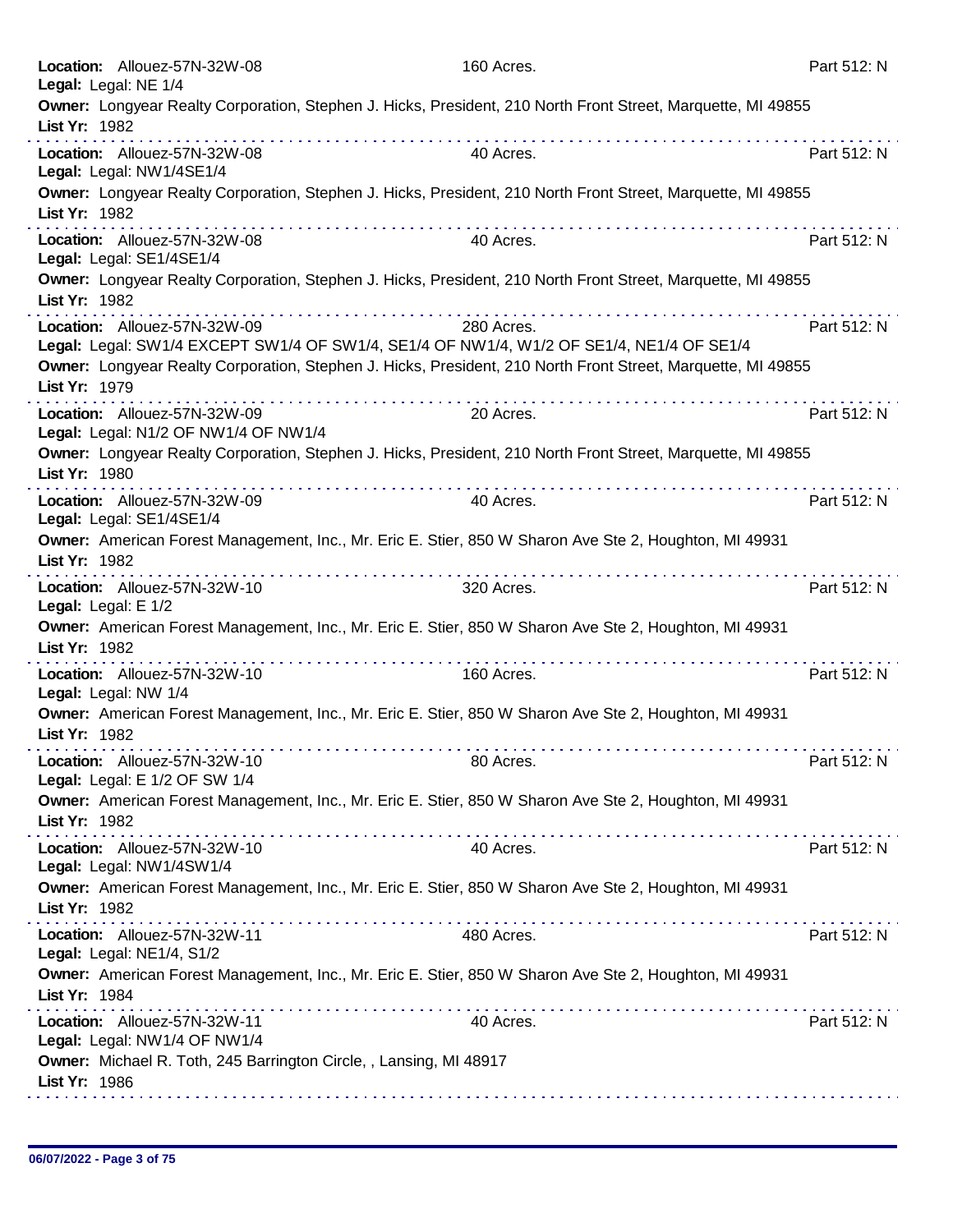| Location: Allouez-57N-32W-11<br>Legal: Legal: NE1/4 OF NW1/4 EXCEPT THAT PART LYING SOUTHEASTERLY OF THE CENTERLINE OF THE<br>COUNTY ROAD (CLIFF DR)                                                                                                                                                                                                                                                                                                                                                                                                                                 | 34 Acres.  | Part 512: N |
|--------------------------------------------------------------------------------------------------------------------------------------------------------------------------------------------------------------------------------------------------------------------------------------------------------------------------------------------------------------------------------------------------------------------------------------------------------------------------------------------------------------------------------------------------------------------------------------|------------|-------------|
| Owner: Michael R. Toth, 245 Barrington Circle, , Lansing, MI 48917<br>List Yr: 1986                                                                                                                                                                                                                                                                                                                                                                                                                                                                                                  |            |             |
| Location: Allouez-57N-32W-12<br>Legal: Legal: SE1/4NE1/4                                                                                                                                                                                                                                                                                                                                                                                                                                                                                                                             | 40 Acres.  | Part 512: N |
| Owner: American Forest Management, Inc., Mr. Eric E. Stier, 850 W Sharon Ave Ste 2, Houghton, MI 49931<br>List Yr: 1982<br>$\label{eq:2.1} \begin{array}{lllllllllllllllllllll} \mathbf{1}_{\mathbf{1}} & \mathbf{1}_{\mathbf{1}} & \mathbf{1}_{\mathbf{1}} & \mathbf{1}_{\mathbf{1}} & \mathbf{1}_{\mathbf{1}} & \mathbf{1}_{\mathbf{1}} & \mathbf{1}_{\mathbf{1}} & \mathbf{1}_{\mathbf{1}} & \mathbf{1}_{\mathbf{1}} & \mathbf{1}_{\mathbf{1}} & \mathbf{1}_{\mathbf{1}} & \mathbf{1}_{\mathbf{1}} & \mathbf{1}_{\mathbf{1}} & \mathbf{1}_{\mathbf{1}} & \mathbf{1}_{\mathbf{1}}$ |            |             |
| Location: Allouez-57N-32W-12<br>Legal: Legal: SE1/4SW1/4                                                                                                                                                                                                                                                                                                                                                                                                                                                                                                                             | 40 Acres.  | Part 512: N |
| Owner: American Forest Management, Inc., Mr. Eric E. Stier, 850 W Sharon Ave Ste 2, Houghton, MI 49931<br>List Yr: 1982                                                                                                                                                                                                                                                                                                                                                                                                                                                              |            |             |
| Location: Allouez-57N-32W-12<br>Legal: Legal: N 1/2 OF NE 1/4                                                                                                                                                                                                                                                                                                                                                                                                                                                                                                                        | 80 Acres.  | Part 512: N |
| Owner: American Forest Management, Inc., Mr. Eric E. Stier, 850 W Sharon Ave Ste 2, Houghton, MI 49931<br>List Yr: 1983                                                                                                                                                                                                                                                                                                                                                                                                                                                              |            |             |
| Location: Allouez-57N-32W-12<br>Legal: Legal: SW1/4NE1/4                                                                                                                                                                                                                                                                                                                                                                                                                                                                                                                             | 40 Acres.  | Part 512: N |
| Owner: American Forest Management, Inc., Mr. Eric E. Stier, 850 W Sharon Ave Ste 2, Houghton, MI 49931<br>List Yr: 1983                                                                                                                                                                                                                                                                                                                                                                                                                                                              |            |             |
| Location: Allouez-57N-32W-12<br>Legal: Legal: NW 1/4                                                                                                                                                                                                                                                                                                                                                                                                                                                                                                                                 | 160 Acres. | Part 512: N |
| Owner: American Forest Management, Inc., Mr. Eric E. Stier, 850 W Sharon Ave Ste 2, Houghton, MI 49931<br>List Yr: 1983                                                                                                                                                                                                                                                                                                                                                                                                                                                              |            |             |
| Location: Allouez-57N-32W-12<br>Legal: Legal: N 1/2 OF SW 1/4                                                                                                                                                                                                                                                                                                                                                                                                                                                                                                                        | 80 Acres.  | Part 512: N |
| Owner: American Forest Management, Inc., Mr. Eric E. Stier, 850 W Sharon Ave Ste 2, Houghton, MI 49931<br>List Yr: 1983<br>a provincia de la caractería de la caractería                                                                                                                                                                                                                                                                                                                                                                                                             |            |             |
| Location: Allouez-57N-32W-12<br>Legal: Legal: SW1/4SW1/4                                                                                                                                                                                                                                                                                                                                                                                                                                                                                                                             | 40 Acres.  | Part 512: N |
| Owner: American Forest Management, Inc., Mr. Eric E. Stier, 850 W Sharon Ave Ste 2, Houghton, MI 49931<br>List Yr: 1983                                                                                                                                                                                                                                                                                                                                                                                                                                                              |            |             |
| Location: Allouez-57N-32W-12<br>Legal: Legal: S 1/2 OF SE 1/4                                                                                                                                                                                                                                                                                                                                                                                                                                                                                                                        | 80 Acres.  | Part 512: N |
| Owner: American Forest Management, Inc., Mr. Eric E. Stier, 850 W Sharon Ave Ste 2, Houghton, MI 49931<br>List Yr: 1983                                                                                                                                                                                                                                                                                                                                                                                                                                                              |            |             |
| Location: Allouez-57N-32W-13<br>Legal: Legal: E1/2 OF SE1/4                                                                                                                                                                                                                                                                                                                                                                                                                                                                                                                          | 80 Acres.  | Part 512: N |
| Owner: Longyear Realty Corporation, Stephen J. Hicks, President, 210 North Front Street, Marquette, MI 49855<br>List Yr: 1980                                                                                                                                                                                                                                                                                                                                                                                                                                                        |            |             |
| Location: Allouez-57N-32W-13<br>Legal: Legal: NW 1/4                                                                                                                                                                                                                                                                                                                                                                                                                                                                                                                                 | 160 Acres. | Part 512: N |
| Owner: American Forest Management, Inc., Mr. Eric E. Stier, 850 W Sharon Ave Ste 2, Houghton, MI 49931<br>List Yr: 1982                                                                                                                                                                                                                                                                                                                                                                                                                                                              |            |             |
| Location: Allouez-57N-32W-13<br>Legal: Legal: N 1/2 OF SW 1/4                                                                                                                                                                                                                                                                                                                                                                                                                                                                                                                        | 80 Acres.  | Part 512: N |
| Owner: American Forest Management, Inc., Mr. Eric E. Stier, 850 W Sharon Ave Ste 2, Houghton, MI 49931<br>List Yr: 1982                                                                                                                                                                                                                                                                                                                                                                                                                                                              |            |             |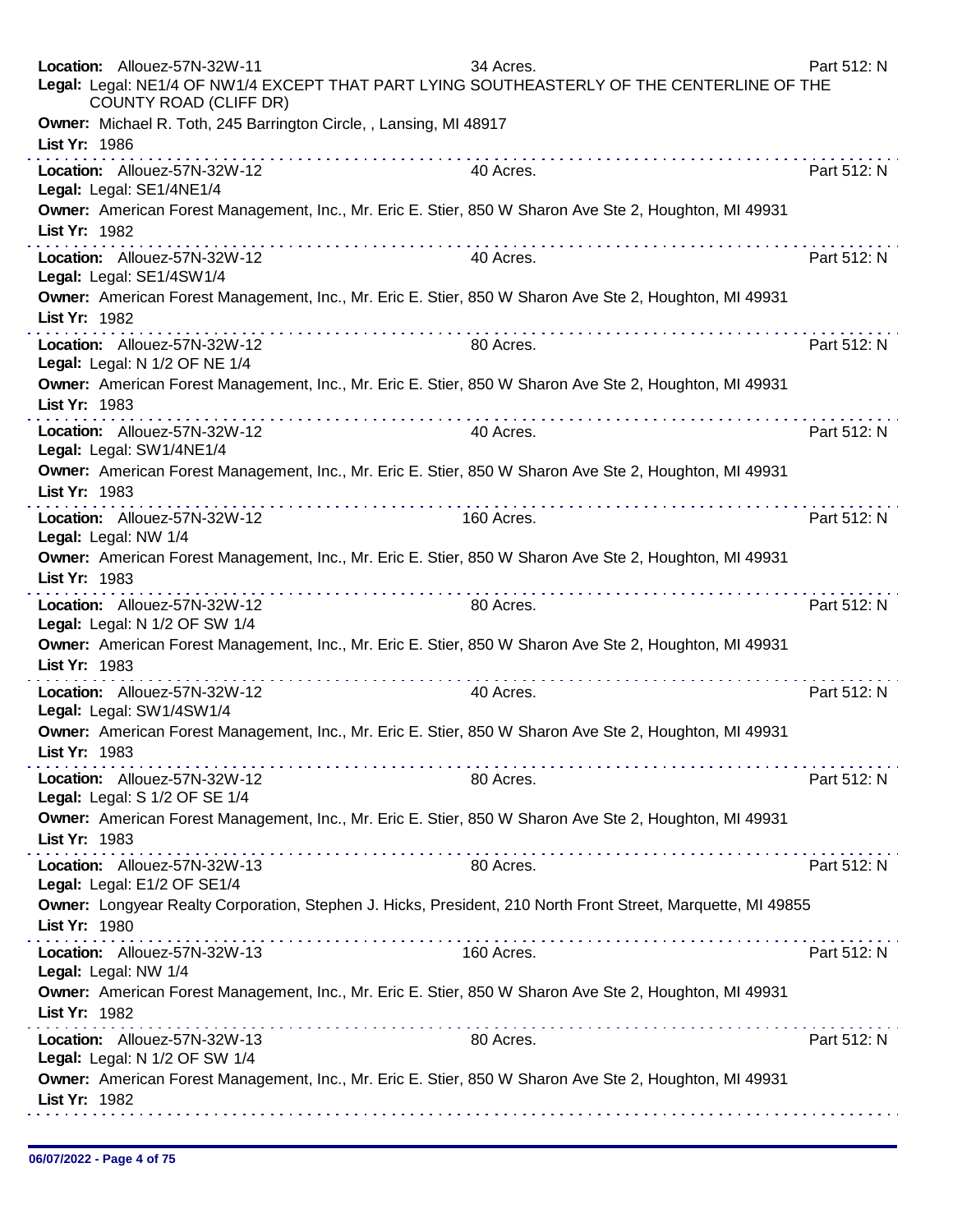|               | Location: Allouez-57N-32W-13<br>Legal: Legal: W 1/2 OF SE 1/4                                                                                                                                                                                                                                                                                                                                | 80 Acres.    | Part 512: N |
|---------------|----------------------------------------------------------------------------------------------------------------------------------------------------------------------------------------------------------------------------------------------------------------------------------------------------------------------------------------------------------------------------------------------|--------------|-------------|
| List Yr: 1982 | Owner: American Forest Management, Inc., Mr. Eric E. Stier, 850 W Sharon Ave Ste 2, Houghton, MI 49931                                                                                                                                                                                                                                                                                       |              |             |
|               | Location: Allouez-57N-32W-14<br>Legal: Legal: NW1/4, NE1/4, SW1/4                                                                                                                                                                                                                                                                                                                            | 480 Acres.   | Part 512: N |
| List Yr: 1982 | Owner: American Forest Management, Inc., Mr. Eric E. Stier, 850 W Sharon Ave Ste 2, Houghton, MI 49931                                                                                                                                                                                                                                                                                       |              |             |
|               | Location: Allouez-57N-32W-14<br>Legal: Legal: N 1/2 OF SE 1/4                                                                                                                                                                                                                                                                                                                                | 80 Acres.    | Part 512: N |
| List Yr: 1987 | Owner: American Forest Management, Inc., Mr. Eric E. Stier, 850 W Sharon Ave Ste 2, Houghton, MI 49931<br>.                                                                                                                                                                                                                                                                                  |              |             |
|               | Location: Allouez-57N-32W-15<br>Legal: Legal: N1/2, S1/2                                                                                                                                                                                                                                                                                                                                     | 640 Acres.   | Part 512: N |
| List Yr: 1982 | Owner: American Forest Management, Inc., Mr. Eric E. Stier, 850 W Sharon Ave Ste 2, Houghton, MI 49931                                                                                                                                                                                                                                                                                       |              |             |
|               | Location: Allouez-57N-32W-16<br>Legal: Legal: NE1/4, S1/2                                                                                                                                                                                                                                                                                                                                    | 480 Acres.   | Part 512: N |
| List Yr: 1982 | Owner: American Forest Management, Inc., Mr. Eric E. Stier, 850 W Sharon Ave Ste 2, Houghton, MI 49931                                                                                                                                                                                                                                                                                       |              |             |
|               | Location: Allouez-57N-32W-17<br>Legal: Legal: E1/2 OF NE1/4, NW1/4 OF SE1/4, E1/2 OF SW1/4, E1/2 OF NW1/4, SW1/4 OF NE1/4                                                                                                                                                                                                                                                                    | 320 Acres.   | Part 512: N |
| List Yr: 1982 | Owner: Longyear Realty Corporation, Stephen J. Hicks, President, 210 North Front Street, Marquette, MI 49855                                                                                                                                                                                                                                                                                 |              |             |
|               | Location: Allouez-57N-32W-17<br>Legal: Legal: NE1/4 OF SE1/4, S1/2 OF SE1/4                                                                                                                                                                                                                                                                                                                  | 120 Acres.   | Part 512: N |
| List Yr: 1982 | Owner: American Forest Management, Inc., Mr. Eric E. Stier, 850 W Sharon Ave Ste 2, Houghton, MI 49931<br>. <b>.</b>                                                                                                                                                                                                                                                                         |              |             |
|               | Location: Allouez-57N-32W-19<br>Legal: Legal: W1/2 OF SW 1/4                                                                                                                                                                                                                                                                                                                                 | 69.49 Acres. | Part 512: N |
| List Yr: 1982 | Owner: Longyear Realty Corporation, Stephen J. Hicks, President, 210 North Front Street, Marquette, MI 49855                                                                                                                                                                                                                                                                                 |              |             |
|               | Location: Allouez-57N-32W-20<br>Legal: Legal: E1/2, SE1/4 OF SW1/4                                                                                                                                                                                                                                                                                                                           | 360 Acres.   | Part 512: N |
| List Yr: 1982 | Owner: American Forest Management, Inc., Mr. Eric E. Stier, 850 W Sharon Ave Ste 2, Houghton, MI 49931<br>$\mathcal{L}^{\mathcal{A}}(\mathcal{A})=\mathcal{L}^{\mathcal{A}}(\mathcal{A})=\mathcal{L}^{\mathcal{A}}(\mathcal{A})=\mathcal{L}^{\mathcal{A}}(\mathcal{A})=\mathcal{L}^{\mathcal{A}}(\mathcal{A})=\mathcal{L}^{\mathcal{A}}(\mathcal{A})=\mathcal{L}^{\mathcal{A}}(\mathcal{A})$ |              |             |
|               | Location: Allouez-57N-32W-20<br>Legal: Legal: NE1/4NW1/4                                                                                                                                                                                                                                                                                                                                     | 40 Acres.    | Part 512: N |
| List Yr: 1991 | Owner: American Forest Management, Inc., Mr. Eric E. Stier, 850 W Sharon Ave Ste 2, Houghton, MI 49931                                                                                                                                                                                                                                                                                       |              |             |
| List Yr: 1982 | Location: Allouez-57N-32W-21<br>Legal: Legal: ENTIRE SECTION EXCEPT GOV LOT 1 (SE1/4 OF SW1/4); AND GOV LOT 2 (SW1/4 OF SE1/4)<br>Owner: American Forest Management, Inc., Mr. Eric E. Stier, 850 W Sharon Ave Ste 2, Houghton, MI 49931                                                                                                                                                     | 560 Acres.   | Part 512: N |
|               | Location: Allouez-57N-32W-22<br>Legal: Legal: SW1/4 EXC. COMMENCING AT THE SW CORNER OF SEC, THENCE E'LY ALONG THE SEC LINE 700<br>FT TO THE POB; THE NCE E'LY ALONG THE SEC LINE 996 FT; THENCE AT AN ANGLE NW'LY 44 DEG 39'<br>15" 700 FT; THENCE AT AN ANGLE SW'LY 90 DEG 41' 30" 700 FT TO THE POB.                                                                                      | 154.4 Acres. | Part 512: N |
| List Yr: 1982 | Owner: American Forest Management, Inc., Mr. Eric E. Stier, 850 W Sharon Ave Ste 2, Houghton, MI 49931                                                                                                                                                                                                                                                                                       |              |             |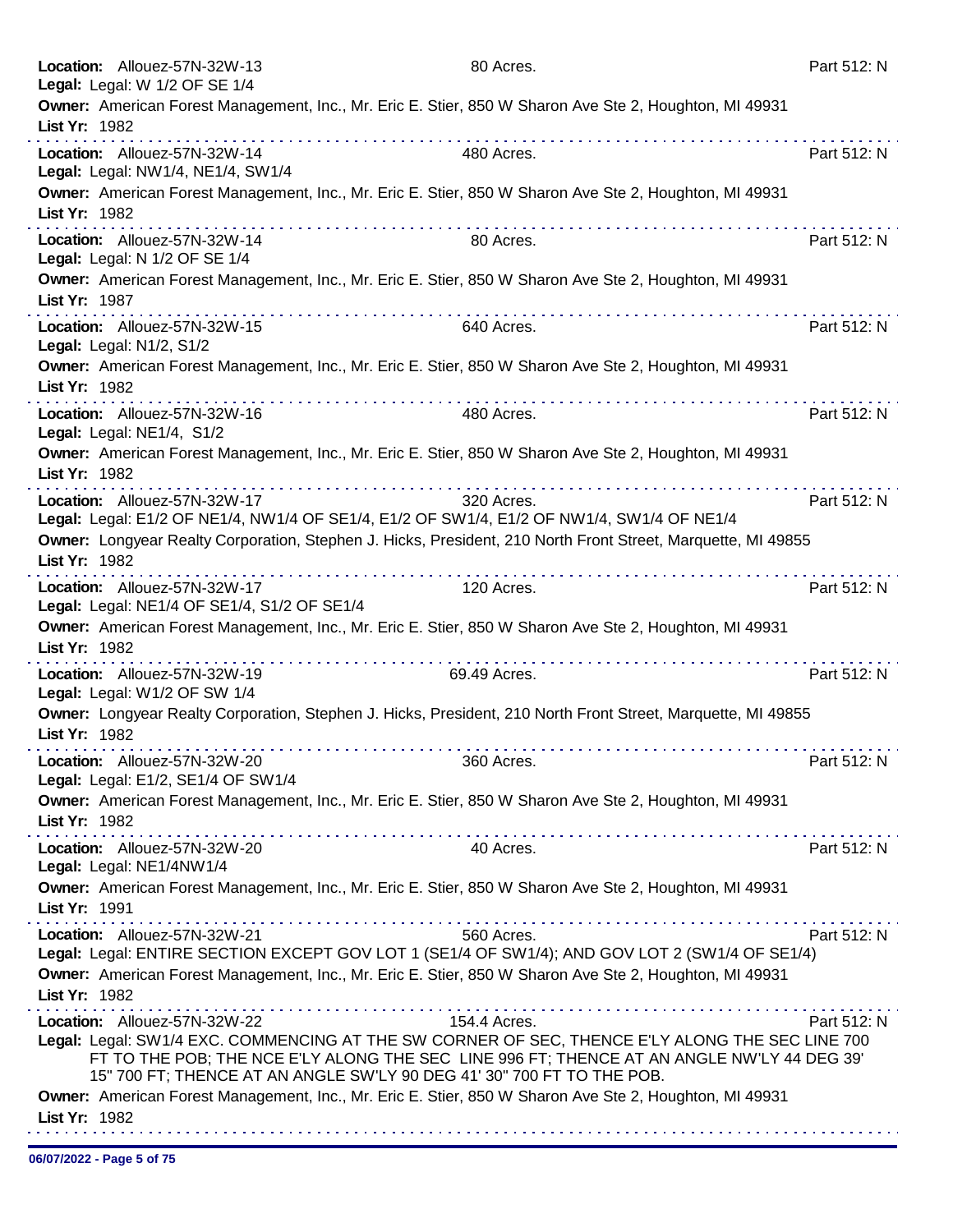| Location: Allouez-57N-32W-22<br>Legal: Legal: N1/2 OF NW1/4 AND N1/2 OF NE1/4                                                 | 160 Acres.      | Part 512: N |
|-------------------------------------------------------------------------------------------------------------------------------|-----------------|-------------|
| Owner: American Forest Management, Inc., Mr. Eric E. Stier, 850 W Sharon Ave Ste 2, Houghton, MI 49931<br>List Yr: 1982       |                 |             |
| Location: Allouez-57N-32W-22<br>Legal: Legal: S1/2 OF NW1/4                                                                   | 80 Acres.       | Part 512: N |
| Owner: Iroquois Copper LLC, Mr. Robert Don Hesselgesser, 1731 School House Circle, Thousand Oaks, CA 91362<br>List Yr: 1982   |                 |             |
| Location: Allouez-57N-32W-22<br>Legal: Legal: S1/2 OF NE1/4 AND W1/2 OF SE1/4                                                 | 160 Acres.      | Part 512: N |
| Owner: IP Realty Holdings, LLC, 6400 Poplar Avenue, , Memphis, TN 38197<br>List Yr: 1982                                      |                 |             |
| .<br>Location: Allouez-57N-32W-23<br>Legal: Legal: SE1/4, S1/2 OF NE1/4                                                       | 240 Acres.      | Part 512: N |
| Owner: Longyear Realty Corporation, Stephen J. Hicks, President, 210 North Front Street, Marquette, MI 49855<br>List Yr: 1979 |                 |             |
| Location: Allouez-57N-32W-23<br>Legal: Legal: NW1/4 OF NE1/4, E1/2 OF SW1/4, NW1/4                                            | 280 Acres.      | Part 512: N |
| Owner: American Forest Management, Inc., Mr. Eric E. Stier, 850 W Sharon Ave Ste 2, Houghton, MI 49931<br>List Yr: 1982       |                 |             |
| Location: Allouez-57N-32W-24<br>Legal: Legal: E 1/2 OF NE 1/4                                                                 | 80 Acres.       | Part 512: N |
| Owner: Louisiana Pacific Corporation, Mr. Todd Maki, PO Box 100, Sagola, MI 49881<br>List Yr: 1988                            |                 |             |
| .<br>Location: Allouez-57N-32W-24<br>Legal: Legal: SE 1/4                                                                     | .<br>160 Acres. | Part 512: N |
| Owner: Louisiana Pacific Corporation, Mr. Todd Maki, PO Box 100, Sagola, MI 49881<br>List Yr: 1988                            |                 |             |
| Location: Allouez-57N-32W-24<br>Legal: Legal: S1/2 OF SW1/4                                                                   | 80 Acres.       | Part 512: N |
| Owner: Longyear Realty Corporation, Stephen J. Hicks, President, 210 North Front Street, Marquette, MI 49855<br>List Yr: 2009 |                 |             |
| Location: Allouez-57N-32W-24<br>Legal: Legal: N1/2 OF SW1/4, NW1/4, W1/2 OF NE1/4                                             | 320 Acres.      | Part 512: N |
| Owner: American Forest Management, Inc., Mr. Eric E. Stier, 850 W Sharon Ave Ste 2, Houghton, MI 49931<br>List Yr: 1982       |                 |             |
| Location: Allouez-57N-32W-25<br>Legal: Legal: NE1/4; AND E1/2 OF NW1/4                                                        | 240 Acres.      | Part 512: N |
| Owner: Longyear Realty Corporation, Stephen J. Hicks, President, 210 North Front Street, Marquette, MI 49855<br>List Yr: 2009 |                 |             |
| Location: Allouez-57N-32W-25<br>Legal: Legal: N1/2 OF S1/2 AND S1/2 OF SE1/4                                                  | 240 Acres.      | Part 512: N |
| Owner: Longyear Realty Corporation, Stephen J. Hicks, President, 210 North Front Street, Marquette, MI 49855<br>List Yr: 1978 |                 |             |
| Location: Allouez-57N-32W-25<br>Legal: Legal: S1/2 OF SW1/4                                                                   | 80 Acres.       | Part 512: N |
| Owner: Longyear Realty Corporation, Stephen J. Hicks, President, 210 North Front Street, Marquette, MI 49855<br>List Yr: 1978 |                 |             |
|                                                                                                                               |                 |             |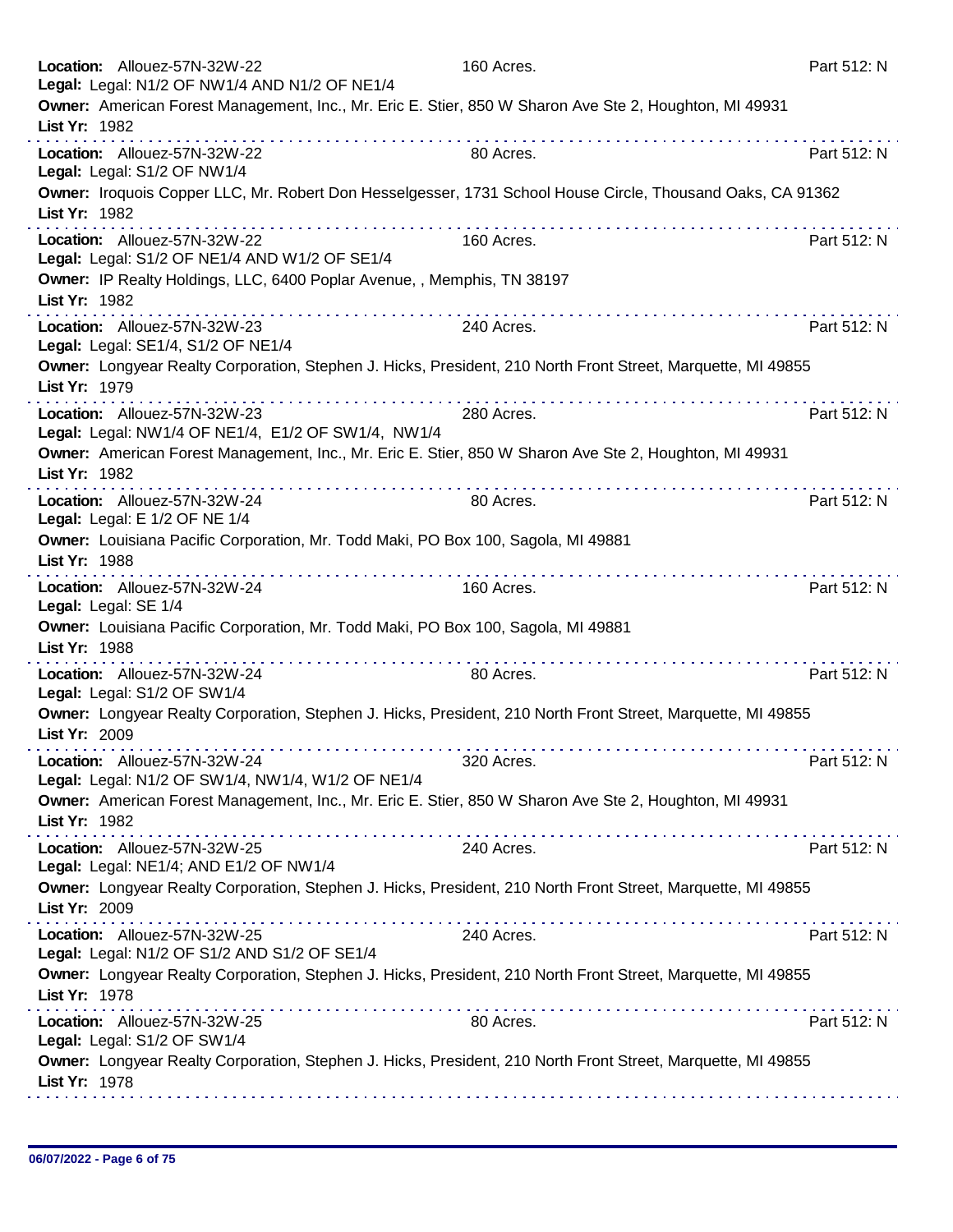| Location: Allouez-57N-32W-26<br>Legal: Legal: NE1/4, SW1/4, N1/2 SE1/4, SE1/4 SE1/4                                                                                                                                                                                                                                                                                                                                                                                                                                      | 440 Acres.   | Part 512: N |
|--------------------------------------------------------------------------------------------------------------------------------------------------------------------------------------------------------------------------------------------------------------------------------------------------------------------------------------------------------------------------------------------------------------------------------------------------------------------------------------------------------------------------|--------------|-------------|
| Owner: Longyear Realty Corporation, Stephen J. Hicks, President, 210 North Front Street, Marquette, MI 49855<br>List Yr: 1978                                                                                                                                                                                                                                                                                                                                                                                            |              |             |
| Location: Allouez-57N-32W-26<br>Legal: Legal: NW 1/4                                                                                                                                                                                                                                                                                                                                                                                                                                                                     | 160 Acres.   | Part 512: N |
| Owner: American Forest Management, Inc., Mr. Eric E. Stier, 850 W Sharon Ave Ste 2, Houghton, MI 49931<br>List Yr: 1982                                                                                                                                                                                                                                                                                                                                                                                                  |              |             |
| $\mathcal{L}^{\mathcal{A}}(\mathcal{A},\mathcal{A},\mathcal{A},\mathcal{A},\mathcal{A},\mathcal{A},\mathcal{A},\mathcal{A},\mathcal{A},\mathcal{A},\mathcal{A},\mathcal{A},\mathcal{A},\mathcal{A},\mathcal{A},\mathcal{A},\mathcal{A},\mathcal{A},\mathcal{A},\mathcal{A},\mathcal{A},\mathcal{A},\mathcal{A},\mathcal{A},\mathcal{A},\mathcal{A},\mathcal{A},\mathcal{A},\mathcal{A},\mathcal{A},\mathcal{A},\mathcal{A},\mathcal{A},\mathcal{A},\mathcal$<br>Location: Allouez-57N-32W-27<br>Legal: Legal: NW1/4NE1/4 | 40 Acres.    | Part 512: N |
| Owner: American Forest Management, Inc., Mr. Eric E. Stier, 850 W Sharon Ave Ste 2, Houghton, MI 49931<br>List Yr: 1987                                                                                                                                                                                                                                                                                                                                                                                                  |              |             |
| Location: Allouez-57N-32W-27<br>Legal: Legal: SE1/4 NE1/4                                                                                                                                                                                                                                                                                                                                                                                                                                                                | 40 Acres.    | Part 512: N |
| Owner: Gordon and Darlene Bjorn,, Gordon R. and Darlene C. Bjorn Joint Irrecvocable Trust u/a/d 1/4/22, PO Box 83,<br>Mohawk, MI 49950<br>List Yr: 1991                                                                                                                                                                                                                                                                                                                                                                  |              |             |
| Location: Allouez-57N-32W-27<br>Legal: Legal: SW1/4 NE1/4                                                                                                                                                                                                                                                                                                                                                                                                                                                                | 40 Acres.    | Part 512: N |
| Owner: Gordon and Darlene Bjorn,, Gordon R. and Darlene C. Bjorn Joint Irrecvocable Trust u/a/d 1/4/22, PO Box 83,<br>Mohawk, MI 49950                                                                                                                                                                                                                                                                                                                                                                                   |              |             |
| List Yr: 1991                                                                                                                                                                                                                                                                                                                                                                                                                                                                                                            |              |             |
| Location: Allouez-57N-32W-28<br>Legal: Legal: NW 1/4 OF SW 1/4                                                                                                                                                                                                                                                                                                                                                                                                                                                           | 42.07 Acres. | Part 512: N |
| Owner: American Forest Management, Inc., Mr. Eric E. Stier, 850 W Sharon Ave Ste 2, Houghton, MI 49931<br>List Yr: 1982                                                                                                                                                                                                                                                                                                                                                                                                  |              |             |
| Location: Allouez-57N-32W-28<br>Legal: Legal: SW1/4 OF NW 1/4                                                                                                                                                                                                                                                                                                                                                                                                                                                            | 40 Acres.    | Part 512: N |
| Owner: American Forest Management, Inc., Mr. Eric E. Stier, 850 W Sharon Ave Ste 2, Houghton, MI 49931<br>List Yr: 1982                                                                                                                                                                                                                                                                                                                                                                                                  |              |             |
| Location: Allouez-57N-32W-28<br>Legal: Legal: NW1/4 OF NW1/4                                                                                                                                                                                                                                                                                                                                                                                                                                                             | 40 Acres.    | Part 512: N |
| Owner: American Forest Management, Inc., Mr. Eric E. Stier, 850 W Sharon Ave Ste 2, Houghton, MI 49931<br>List Yr: 1982<br>.                                                                                                                                                                                                                                                                                                                                                                                             |              |             |
| Location: Allouez-57N-32W-28<br>Legal: Legal: NE 1/4 OF SW 1/4                                                                                                                                                                                                                                                                                                                                                                                                                                                           | 40 Acres.    | Part 512: N |
| Owner: Buro Development, LLC, Mr. Brian Sickler, 46 Mohawk Street, Mohawk, MI 49950<br>List Yr: 1982<br><u> 2012 - 2022 - 2023 - 2023 - 2023 - 2024 - 20</u>                                                                                                                                                                                                                                                                                                                                                             |              |             |
| Location: Allouez-57N-32W-28<br>Legal: Legal: SW1/4 OF NE1/4                                                                                                                                                                                                                                                                                                                                                                                                                                                             | 40 Acres.    | Part 512: N |
| Owner: Buro Development, LLC, Mr. Brian Sickler, 46 Mohawk Street, Mohawk, MI 49950<br>List Yr: 1991                                                                                                                                                                                                                                                                                                                                                                                                                     |              |             |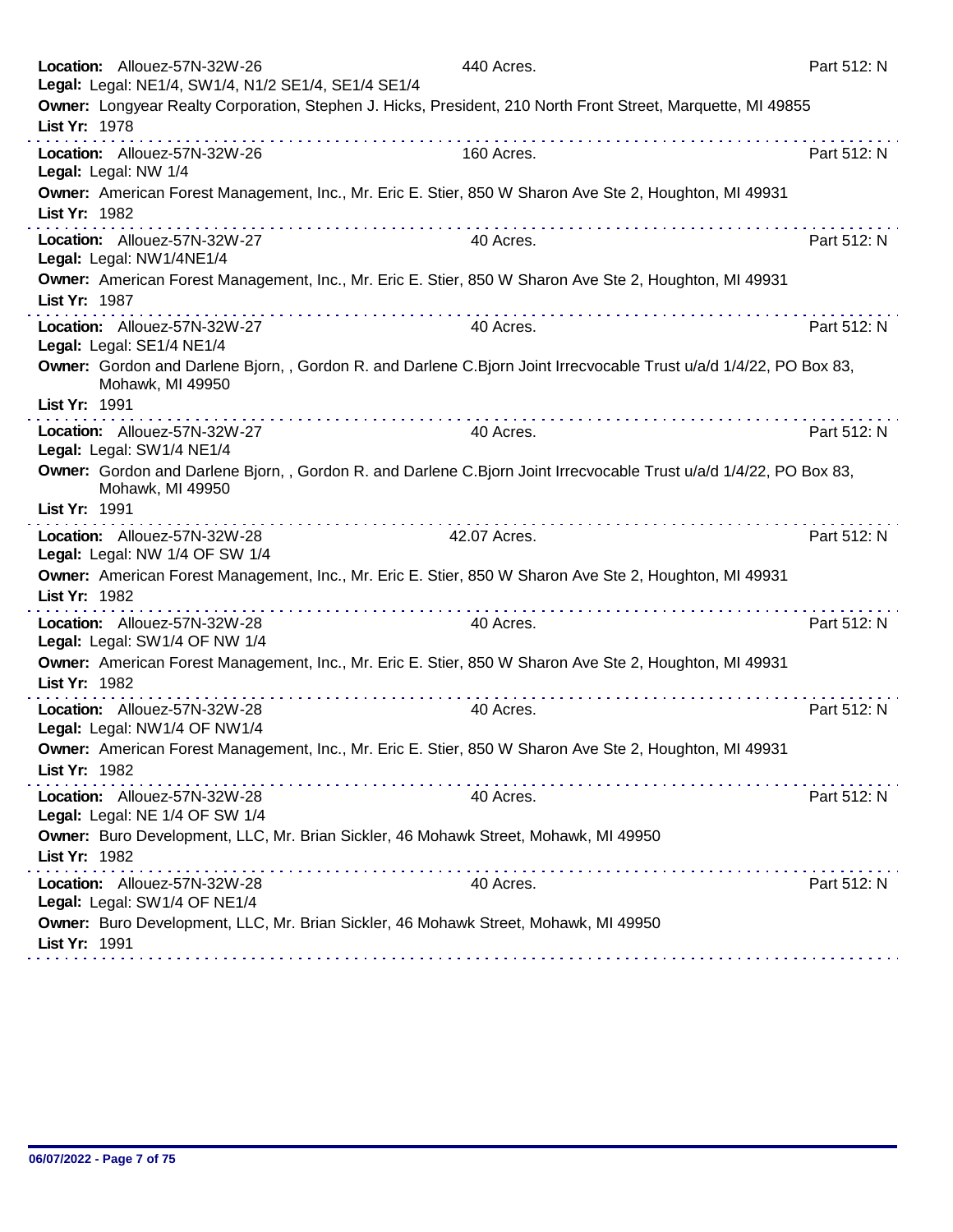| Location: Allouez-57N-32W-28<br>Legal: Legal: NW1/4 OF SE1/4 DESC. AS: COMMENCING AT THE 1/4 POST ON THE SOUTH SIDE OF SEC. 28, T 57<br>N, R 32 W, RU N IN A N'LY DIRECTION ALONG THE C/L OF THE SAID SEC. 28, 1306.63' TO THE 1/16 POST<br>ON THE N & S C/LSAID 1/16 POST BEING THE POB; THENCE IN A N'LY DIRECTION ALONG THE SAME N & S<br>C/L 1306.63' TO THE CENTER OF SAID SEC. 28; THENCE AT AN ANGLE OF 91 DEG 43' 30" IN AN E'LY<br>DIRECTION ALONG THE E & W CENTERLINE OF SAID SEC. 28 1333.63' TO THE 1/16 POST ON SAID E & W<br>C/L; THENCE AT AN ANGLE OF 43 DEG 32'46" IN A SW'LY DIRECTION 1897.0' TO THE POB BEING PART OF<br>THE NW 1/4 OF SE1/4. | 19.97 Acres.  | Part 512: N |
|--------------------------------------------------------------------------------------------------------------------------------------------------------------------------------------------------------------------------------------------------------------------------------------------------------------------------------------------------------------------------------------------------------------------------------------------------------------------------------------------------------------------------------------------------------------------------------------------------------------------------------------------------------------------|---------------|-------------|
| Owner: Buro Development, LLC, Mr. Brian Sickler, 46 Mohawk Street, Mohawk, MI 49950<br>List Yr: 1991                                                                                                                                                                                                                                                                                                                                                                                                                                                                                                                                                               |               |             |
| Location: Allouez-57N-32W-29<br>Legal: Legal: NE1/4SE1/4                                                                                                                                                                                                                                                                                                                                                                                                                                                                                                                                                                                                           | 40 Acres.     | Part 512: N |
| Owner: American Forest Management, Inc., Mr. Eric E. Stier, 850 W Sharon Ave Ste 2, Houghton, MI 49931<br>List Yr: 1982                                                                                                                                                                                                                                                                                                                                                                                                                                                                                                                                            |               |             |
| Location: Allouez-57N-32W-29<br>Legal: Legal: SE1/4 OF NE1/4, NE1/4 OF NE1/4                                                                                                                                                                                                                                                                                                                                                                                                                                                                                                                                                                                       | 80 Acres.     | Part 512: N |
| Owner: American Forest Management, Inc., Mr. Eric E. Stier, 850 W Sharon Ave Ste 2, Houghton, MI 49931<br>List Yr: 1983                                                                                                                                                                                                                                                                                                                                                                                                                                                                                                                                            |               |             |
| . <b>.</b><br>Location: Allouez-57N-32W-29<br>Legal: Legal: W 1/2 OF NE 1/4                                                                                                                                                                                                                                                                                                                                                                                                                                                                                                                                                                                        | 80 Acres.     | Part 512: N |
| Owner: American Forest Management, Inc., Mr. Eric E. Stier, 850 W Sharon Ave Ste 2, Houghton, MI 49931<br>List Yr: 1986                                                                                                                                                                                                                                                                                                                                                                                                                                                                                                                                            |               |             |
| Location: Allouez-57N-32W-29<br>Legal: Legal: W 1/2 OF SE 1/4                                                                                                                                                                                                                                                                                                                                                                                                                                                                                                                                                                                                      | 80 Acres.     | Part 512: N |
| Owner: American Forest Management, Inc., Mr. Eric E. Stier, 850 W Sharon Ave Ste 2, Houghton, MI 49931<br>List Yr: 1991                                                                                                                                                                                                                                                                                                                                                                                                                                                                                                                                            |               |             |
| .<br>Location: Allouez-57N-32W-30<br>Legal: Legal: SW1/4 OF NE1/4                                                                                                                                                                                                                                                                                                                                                                                                                                                                                                                                                                                                  | 40 Acres.     | Part 512: N |
| Owner: Mr. Lawrence P. Kaifesh, 4436 Howe Road, , Wayne, MI 48184<br>List Yr: 2004                                                                                                                                                                                                                                                                                                                                                                                                                                                                                                                                                                                 |               |             |
| Location: Allouez-57N-32W-30<br>Legal: Legal: FRAC W1/2 OF W1/2 AND SE1/4 OF SW1/4                                                                                                                                                                                                                                                                                                                                                                                                                                                                                                                                                                                 | 179.58 Acres. | Part 512: N |
| Owner: The North Woods Conservancy, d/b/a Keweenaw Natural Areas, Jane C. Griffith, PO Box 124, Calumet, MI 49913<br>List Yr: 2017                                                                                                                                                                                                                                                                                                                                                                                                                                                                                                                                 |               |             |
| Location: Allouez-57N-32W-31<br>Legal: Legal: N1/2 OF FRAC NW1/4 EXC NE1/4 OF NW1/4 LYING EASTERLY OF GRATIOT RIVER ROAD                                                                                                                                                                                                                                                                                                                                                                                                                                                                                                                                           | 45 Acres.     | Part 512: N |
| Owner: The North Woods Conservancy, d/b/a Keweenaw Natural Areas, Jane C. Griffith, PO Box 124, Calumet, MI 49913<br>List Yr: 2017                                                                                                                                                                                                                                                                                                                                                                                                                                                                                                                                 |               |             |
| Location: Allouez-57N-32W-35                                                                                                                                                                                                                                                                                                                                                                                                                                                                                                                                                                                                                                       | 40 Acres.     | Part 512: N |
| Legal: Legal: NE1/4NE1/4<br>Owner: Longyear Realty Corporation, Stephen J. Hicks, President, 210 North Front Street, Marquette, MI 49855<br>List Yr: 1999                                                                                                                                                                                                                                                                                                                                                                                                                                                                                                          |               |             |
| Location: Allouez-57N-32W-35<br>Legal: Legal: S1/2 OF NW1/4, SW1/4 OF SW1/4, N1/2 OF SW1/4, W1/2 OF SE1/4                                                                                                                                                                                                                                                                                                                                                                                                                                                                                                                                                          | 280 Acres.    | Part 512: N |
| Owner: Longyear Realty Corporation, Stephen J. Hicks, President, 210 North Front Street, Marquette, MI 49855<br>List Yr: 1982                                                                                                                                                                                                                                                                                                                                                                                                                                                                                                                                      |               |             |
| Location: Allouez-57N-32W-36<br>Legal: Legal: N1/2 OF NW1/4, SW1/4 OF NW1/4                                                                                                                                                                                                                                                                                                                                                                                                                                                                                                                                                                                        | 120 Acres.    | Part 512: N |
| Owner: Longyear Realty Corporation, Stephen J. Hicks, President, 210 North Front Street, Marquette, MI 49855<br>List Yr: 1982                                                                                                                                                                                                                                                                                                                                                                                                                                                                                                                                      |               |             |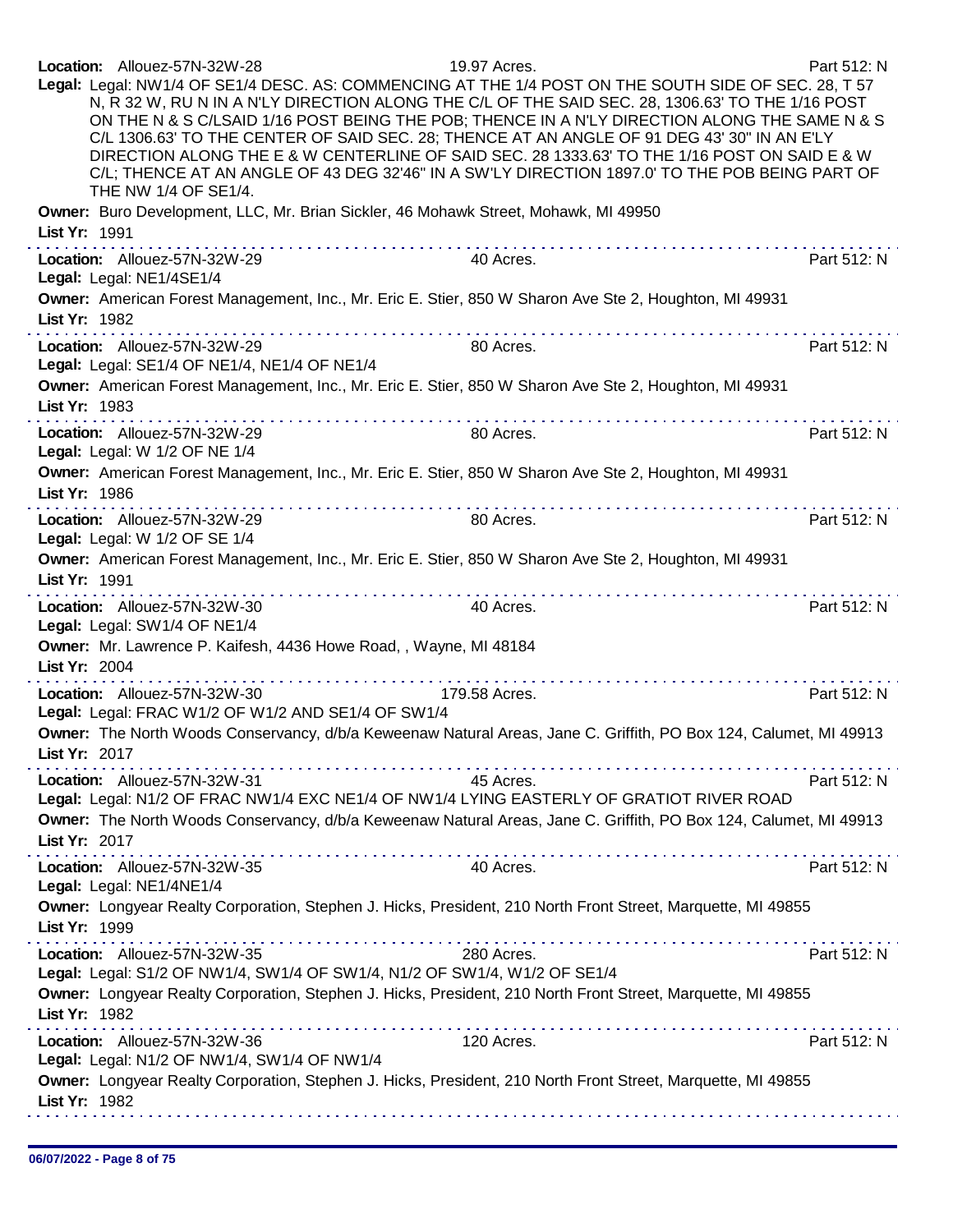| Location: Allouez-57N-32W-36<br>Legal: Legal: NE1/4 OF NE1/4, S1/2 OF NE1/4, NE1/4 OF SW1/4, S1/2 OF SW1/4, SE1/4<br>Owner: American Forest Management, Inc., Mr. Eric E. Stier, 850 W Sharon Ave Ste 2, Houghton, MI 49931 | 400 Acres. | Part 512: N |
|-----------------------------------------------------------------------------------------------------------------------------------------------------------------------------------------------------------------------------|------------|-------------|
| List Yr: 1980                                                                                                                                                                                                               |            |             |
| Location: Allouez-57N-33W-13<br>Legal: Legal: NW 1/4                                                                                                                                                                        | 160 Acres. | Part 512: N |
| Owner: John and Jane Griffith, PO Box 47, Calumet, MI 49913<br>List Yr: 1985<br>. <i>.</i>                                                                                                                                  |            |             |
| Location: Allouez-57N-33W-13<br>Legal: Legal: All that part of the SW1/4 lying NEly of the C/L of the Gratiot River<br>Owner: John and Jane Griffith, PO Box 47, Calumet, MI 49913                                          | 80 Acres.  | Part 512: N |
| List Yr: 1987                                                                                                                                                                                                               |            |             |
| Location: Allouez-57N-33W-13<br>Legal: Legal: SW1/4 Except all that part of the SW1/4 lying NEIy of the C/L of the Gratiot River                                                                                            | 80 Acres.  | Part 512: N |
| Owner: The North Woods Conservancy, d/b/a Keweenaw Natural Areas, Jane C. Griffith, PO Box 124, Calumet, MI 49913<br>List Yr: 1987                                                                                          |            |             |
| Location: Allouez-57N-33W-14<br>Legal: Legal: All that part of the SE1/4 NE1/4 lying Northeasterly of the centerline of Gratiot River<br>Owner: John and Jane Griffith, PO Box 47, Calumet, MI 49913<br>List Yr: 1991       | 4 Acres.   | Part 512: N |
| Location: Allouez-57N-33W-14<br>Legal: Legal: All that part of the NE1/4 SE1/4 lying Northeasterly of the centerline of Gratiot River<br>Owner: John and Jane Griffith, PO Box 47, Calumet, MI 49913<br>List Yr: 1991       | 1 Acres.   | Part 512: N |
| Location: Allouez-57N-33W-14<br>Legal: Legal: S1/2 SE1/4                                                                                                                                                                    | 80 Acres.  | Part 512: N |
| Owner: The North Woods Conservancy, d/b/a Keweenaw Natural Areas, Jane C. Griffith, PO Box 124, Calumet, MI 49913<br>List Yr: 1991<br>did did a did did a did a did a di                                                    |            |             |
| Location: Allouez-57N-33W-23<br>Legal: Legal: SE1/4 & SE1/4 OFSW1/4                                                                                                                                                         | 200 Acres. | Part 512: N |
| Owner: The North Woods Conservancy, d/b/a Keweenaw Natural Areas, Jane C. Griffith, PO Box 124, Calumet, MI 49913<br>List Yr: 2018                                                                                          |            |             |
| Location: Allouez-57N-33W-24<br>Legal: Legal: SW 1/4                                                                                                                                                                        | 160 Acres. | Part 512: N |
| Owner: Longyear Realty Corporation, Stephen J. Hicks, President, 210 North Front Street, Marquette, MI 49855<br>List Yr: 1985                                                                                               |            |             |
| Location: Allouez-57N-33W-24<br>Legal: Legal: N 1/2 OF SE 1/4                                                                                                                                                               | 80 Acres.  | Part 512: N |
| Owner: Longyear Realty Corporation, Stephen J. Hicks, President, 210 North Front Street, Marquette, MI 49855<br>List Yr: 1985                                                                                               |            |             |
| Location: Allouez-57N-33W-24<br>Legal: Legal: S 1/2 OF SE 1/4                                                                                                                                                               | 80 Acres.  | Part 512: N |
| Owner: Mr. Charles Wicker, 30070 Sievi Road, Calumet, MI 49913<br>List Yr: 1986<br>a bandar a san a bandar a san a bandar a sa                                                                                              |            |             |
| Location: Allouez-57N-33W-24<br>Legal: Legal: NW 1/4                                                                                                                                                                        | 160 Acres. | Part 512: N |
| Owner: The North Woods Conservancy, d/b/a Keweenaw Natural Areas, Jane C. Griffith, PO Box 124, Calumet, MI 49913<br>List Yr: 1987                                                                                          |            |             |
|                                                                                                                                                                                                                             |            |             |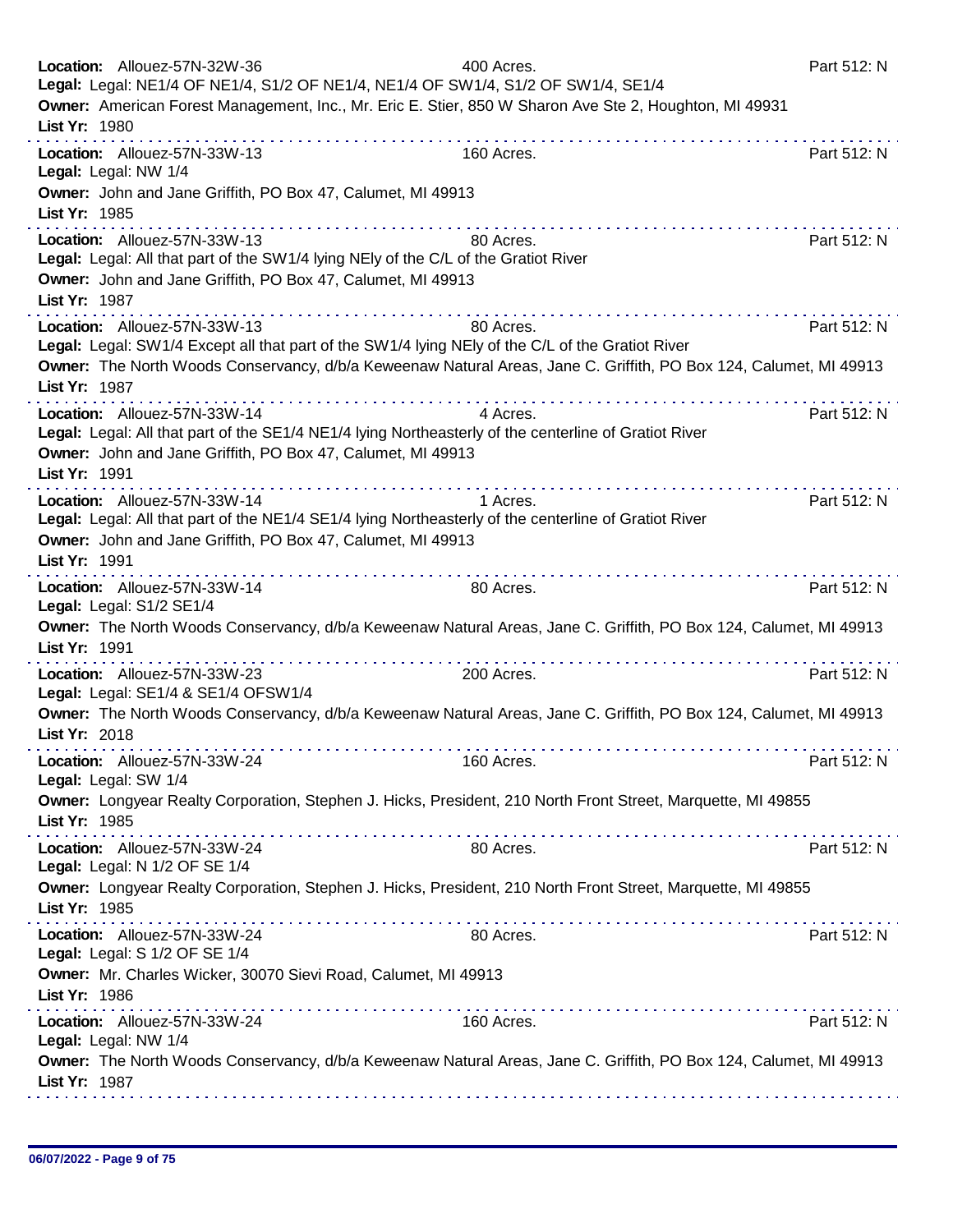| Location: Allouez-57N-33W-24<br>Legal: Legal: S 1/2 OF NE 1/4                                                                                                                                                                                        | 80 Acres.                             | Part 512: N |
|------------------------------------------------------------------------------------------------------------------------------------------------------------------------------------------------------------------------------------------------------|---------------------------------------|-------------|
| Owner: The North Woods Conservancy, d/b/a Keweenaw Natural Areas, Jane C. Griffith, PO Box 124, Calumet, MI 49913<br>List Yr: 1985                                                                                                                   |                                       |             |
| Location: Allouez-57N-33W-25<br>Legal: Legal: NE1/4 EXC N1/2 OF NE1/4 OF NE1/4; NW1/4 EXC SW DIAGONAL HALF OF THE SW1/4 OF NW1/4; NE<br>DIAGONAL HALF OF NE1/4 OF SW1/4; N1/2 OF SE1/4; NE DIAGONAL HALF OF SW1/4 OF SE1/4; SE1/4 OF<br><b>SE1/4</b> | .<br>440 Acres.                       | Part 512: N |
| Owner: The North Woods Conservancy, d/b/a Keweenaw Natural Areas, Jane C. Griffith, PO Box 124, Calumet, MI 49913<br>List Yr: 2017                                                                                                                   |                                       |             |
| Location: Allouez-57N-33W-25<br>Legal: Legal: SW DIAGONAL 1/2 OF NE1/4 OF SW1/4; SW DIAGONAL 1/2 OF SW1/4 OF SE1/4; SE1/4 OF SW1/4;<br>W1/2 OF SW1/4; SW DIAGONAL 1/2 OF SW1/4 OF NW1/4                                                              | 180 Acres.                            | Part 512: N |
| Owner: The North Woods Conservancy, d/b/a Keweenaw Natural Areas, Jane C. Griffith, PO Box 124, Calumet, MI 49913<br>List Yr: 2017                                                                                                                   |                                       |             |
| Location: Allouez-57N-33W-26<br>Legal: Legal: N1/2 OF NE1/4 & SE1/4 OF NE1/4                                                                                                                                                                         | 120 Acres.                            | Part 512: N |
| Owner: The North Woods Conservancy, d/b/a Keweenaw Natural Areas, Jane C. Griffith, PO Box 124, Calumet, MI 49913<br>List Yr: 2018                                                                                                                   |                                       |             |
| Location: Allouez-57N-33W-35<br>Legal: Legal: E1/2 OF SW1/4, W1/2 OF SE1/4                                                                                                                                                                           | 160 Acres.                            | Part 512: N |
| Owner: Ms. Lorie Liebrock, Mr. Darryl Hicks, PO Box 615, Socorro, NM 87801<br>List Yr: 1982                                                                                                                                                          |                                       |             |
| Location: Allouez-57N-33W-36<br>Legal: Legal: NE DIAGONAL HALF OF NE1/4 OF NE1/4                                                                                                                                                                     | 20 Acres.                             | Part 512: N |
| Owner: The North Woods Conservancy, d/b/a Keweenaw Natural Areas, Jane C. Griffith, PO Box 124, Calumet, MI 49913<br>List Yr: 2017                                                                                                                   | a construction of the construction of |             |
| Location: Allouez-57N-33W-36<br>Legal: Legal: NW1/4 OF NE1/4, SW DIAG1/2 OF NE1/4 OF NE1/4, SE1/4 OF NE1/4, AND NE1/4 OF SE1/4 NORTH OF<br><b>RD</b>                                                                                                 | 118 Acres.                            | Part 512: N |
| Owner: Mr. and Mrs. Frank Huber, 12111 Cherry Lane, , South Lyon, MI 48178<br>List Yr: 1982                                                                                                                                                          |                                       |             |
| Location: Allouez-57N-33W-36<br>Legal: Legal: NW1/4 OF NW1/4                                                                                                                                                                                         | 42.5 Acres.                           | Part 512: N |
| Owner: Mr. and Mrs. David K. Merrifield, 4515 Stonecrest Terrace, Saint Joseph, MO 64506<br>List Yr: 1982                                                                                                                                            |                                       |             |
| Location: Allouez-58N-32W-25<br>Legal: Legal: ENTIRE EXC. NW 1/4                                                                                                                                                                                     | 480 Acres.                            | Part 512: N |
| Owner: American Forest Management, Inc., Mr. Eric E. Stier, 850 W Sharon Ave Ste 2, Houghton, MI 49931<br>List Yr: 1983                                                                                                                              |                                       |             |
| Location: Allouez-58N-32W-25<br>Legal: Legal: NW 1/4                                                                                                                                                                                                 | 160 Acres.                            | Part 512: N |
| Owner: American Forest Management, Inc., Mr. Eric E. Stier, 850 W Sharon Ave Ste 2, Houghton, MI 49931<br>List Yr: 1991                                                                                                                              |                                       |             |
| Location: Allouez-58N-32W-26<br>Legal: Legal: NW1/4SE1/4                                                                                                                                                                                             | 40 Acres.                             | Part 512: N |
| Owner: Ms. Marcia Ann Raley, 3436 47th Ave South, , Minneapolis, MN 55406<br>List Yr: 1991                                                                                                                                                           |                                       |             |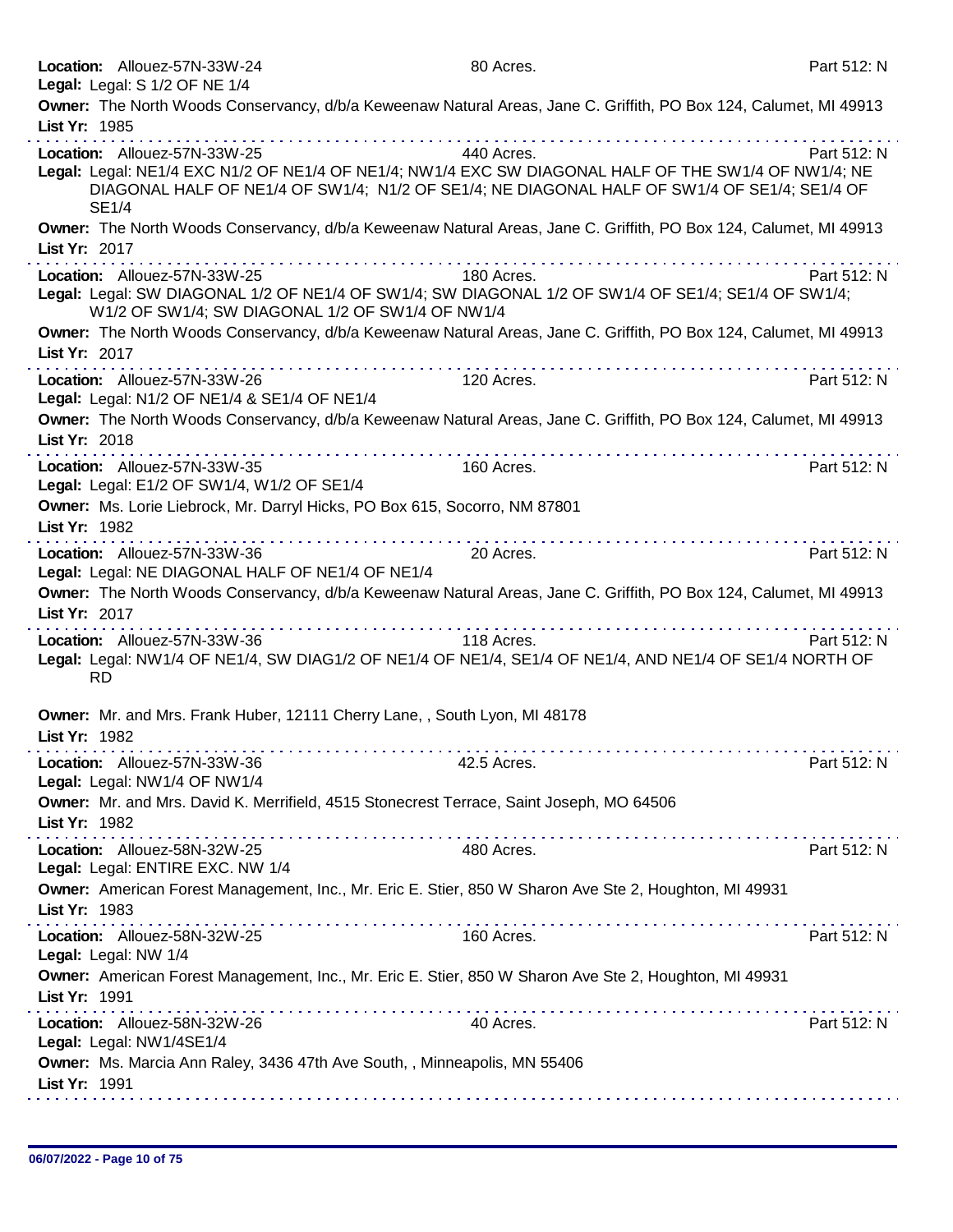| Location: Allouez-58N-32W-26<br>Legal: Legal: NE1/4SE1/4                                                                     | 40 Acres.      | Part 512: N |
|------------------------------------------------------------------------------------------------------------------------------|----------------|-------------|
| Owner: Ms. Marcia Ann Raley, 3436 47th Ave South, , Minneapolis, MN 55406<br>List Yr: 1991                                   |                |             |
| Location: Allouez-58N-32W-26<br>Legal: Legal: NE1/4SW1/4                                                                     | .<br>40 Acres. | Part 512: N |
| Owner: Ms. Marcia Ann Raley, 3436 47th Ave South, , Minneapolis, MN 55406<br>List Yr: 1991                                   |                |             |
| Location: Allouez-58N-32W-26<br>Legal: Legal: SE1/4SE1/4                                                                     | 40 Acres.      | Part 512: N |
| Owner: Ms. Marcia Ann Raley, 3436 47th Ave South, , Minneapolis, MN 55406<br>List Yr: 1991                                   |                |             |
| Location: Allouez-58N-32W-26<br>Legal: Legal: SE1/4SW1/4                                                                     | 40 Acres.      | Part 512: N |
| Owner: Ms. Joyce Orlowski, PO Box 697, , Iron River, WI 54847<br>List Yr: 1991                                               |                |             |
| Location: Allouez-58N-32W-26<br>Legal: Legal: NW1/4SW1/4                                                                     | 40 Acres.      | Part 512: N |
| Owner: Ms. Joyce Orlowski, PO Box 697, , Iron River, WI 54847<br>List Yr: 1991<br>.                                          |                |             |
| Location: Allouez-58N-32W-26<br>Legal: Legal: SW1/4SE1/4                                                                     | 40 Acres.      | Part 512: N |
| Owner: Ms. Joyce Orlowski, PO Box 697, , Iron River, WI 54847<br>List Yr: 1991                                               |                |             |
| Location: Allouez-58N-32W-34<br>Legal: Legal: SW1/4                                                                          | 160 Acres.     | Part 512: N |
| Owner: American Forest Management, Inc., Mr. Eric E. Stier, 850 W Sharon Ave Ste 2, Houghton, MI 49931<br>List Yr: 1982      |                |             |
| Location: Allouez-58N-32W-34<br>Legal: Legal: W1/2 OF SE1/4                                                                  | 80 Acres.      | Part 512: N |
| Owner: American Forest Management, Inc., Mr. Eric E. Stier, 850 W Sharon Ave Ste 2, Houghton, MI 49931<br>List Yr: 1982      |                |             |
| Location: Allouez-58N-32W-34<br>Legal: Legal: E 1/2 OF SE 1/4                                                                | 80 Acres.      | Part 512: N |
| Owner: American Forest Management, Inc., Mr. Eric E. Stier, 850 W Sharon Ave Ste 2, Houghton, MI 49931<br>List Yr: 1987      |                |             |
| Location: Allouez-58N-32W-34<br>Legal: Legal: N 1/2                                                                          | 320 Acres.     | Part 512: N |
| Owner: Sand Hills Ridge LLC, Virginia Cole, Resident Agent, 322 Shelden Avenue, Suite 6, Houghton, MI 49931<br>List Yr: 1991 |                |             |
| Location: Allouez-58N-32W-35<br>Legal: Legal: S 1/2                                                                          | 320 Acres.     | Part 512: N |
| Owner: American Forest Management, Inc., Mr. Eric E. Stier, 850 W Sharon Ave Ste 2, Houghton, MI 49931<br>List Yr: 1986      |                |             |
| Location: Allouez-58N-32W-35<br>Legal: Legal: S 1/2 OF S 1/2 OF N 1/2                                                        | 80 Acres.      | Part 512: N |
| Owner: American Forest Management, Inc., Mr. Eric E. Stier, 850 W Sharon Ave Ste 2, Houghton, MI 49931<br>List Yr: 1991      |                |             |
|                                                                                                                              |                |             |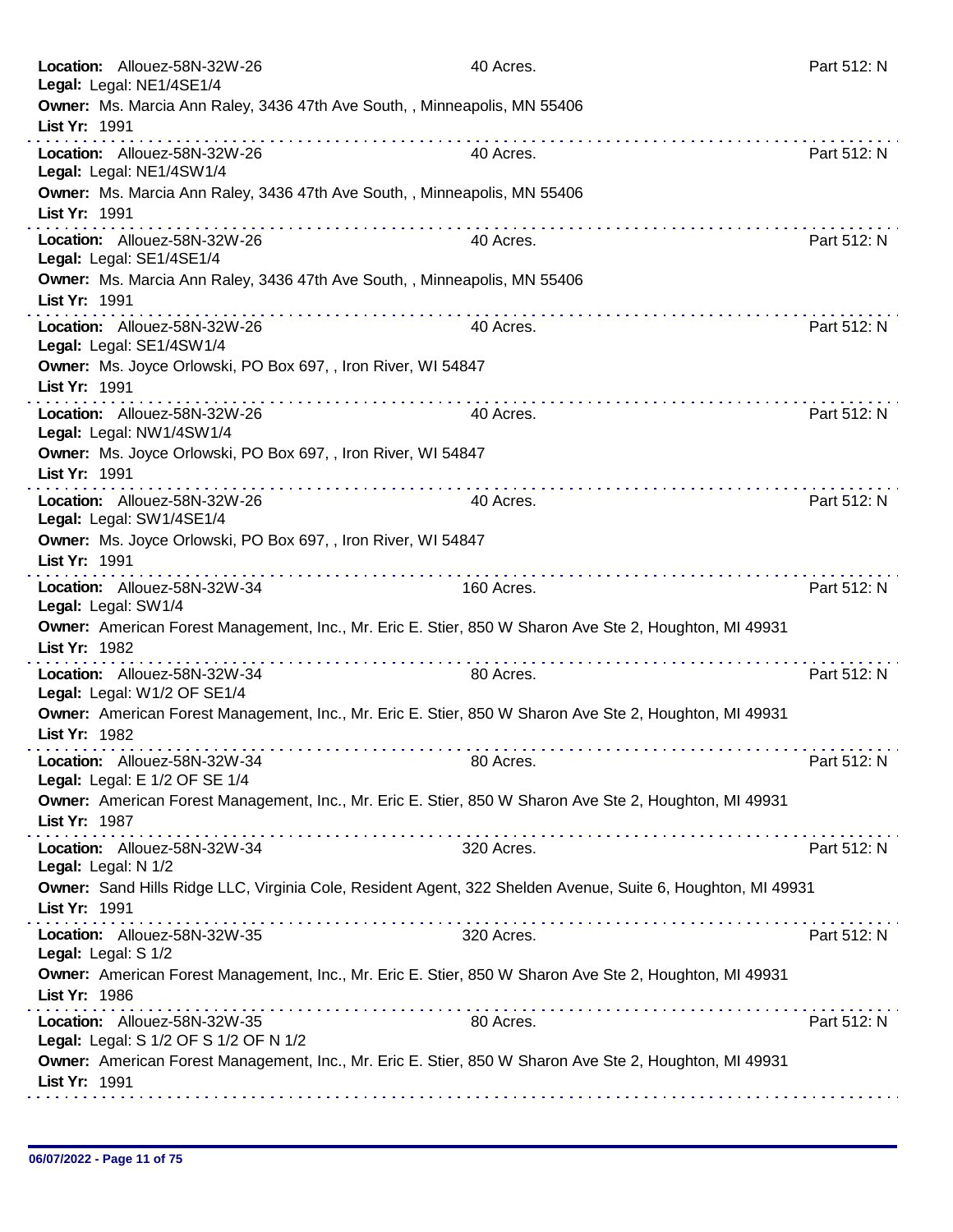| Location: Allouez-58N-32W-35<br>Legal: Legal: N 1/2 OF N 1/2                                                                                                                                                                                                                                                                                                                                                                                                                                                                                                                         | 160 Acres.   | Part 512: N |
|--------------------------------------------------------------------------------------------------------------------------------------------------------------------------------------------------------------------------------------------------------------------------------------------------------------------------------------------------------------------------------------------------------------------------------------------------------------------------------------------------------------------------------------------------------------------------------------|--------------|-------------|
| Owner: Ms. Joyce Orlowski, PO Box 697, , Iron River, WI 54847<br>List Yr: 1991                                                                                                                                                                                                                                                                                                                                                                                                                                                                                                       |              |             |
| .<br>Location: Allouez-58N-32W-35<br>Legal: Legal: N 1/2 OF S 1/2 OF N 1/2                                                                                                                                                                                                                                                                                                                                                                                                                                                                                                           | 80 Acres.    | Part 512: N |
| Owner: Ms. Joyce Orlowski, PO Box 697, , Iron River, WI 54847<br>List Yr: 1991                                                                                                                                                                                                                                                                                                                                                                                                                                                                                                       |              |             |
| .<br>Location: Allouez-58N-32W-36<br>Legal: Legal: N 1/2                                                                                                                                                                                                                                                                                                                                                                                                                                                                                                                             | 320 Acres.   | Part 512: N |
| Owner: American Forest Management, Inc., Mr. Eric E. Stier, 850 W Sharon Ave Ste 2, Houghton, MI 49931<br>List Yr: 1986<br>.                                                                                                                                                                                                                                                                                                                                                                                                                                                         |              |             |
| Location: Allouez-58N-32W-36<br>Legal: Legal: N1/2 OF SW1/4, SE1/4 EXC. SW1/4 OF SE1/4                                                                                                                                                                                                                                                                                                                                                                                                                                                                                               | 200 Acres.   | Part 512: N |
| Owner: American Forest Management, Inc., Mr. Eric E. Stier, 850 W Sharon Ave Ste 2, Houghton, MI 49931<br>List Yr: 1991                                                                                                                                                                                                                                                                                                                                                                                                                                                              |              |             |
| Location: Eagle Harbor-57N-30W-04<br>Legal: Legal: N1/2 OF NW1/4; AND GOVT LOTS 1, 2 AND 3                                                                                                                                                                                                                                                                                                                                                                                                                                                                                           | 202 Acres.   | Part 512: N |
| Owner: Gratiot Lake Conservancy, Ms. Bonnie Hay, 1220 Kensington Road, Suite 210, Oak Brook, IL 60523<br>List Yr: 2005<br>$\label{eq:2.1} \begin{array}{lllllllllllllllllllll} \mathbf{1}_{\mathbf{1}} & \mathbf{1}_{\mathbf{1}} & \mathbf{1}_{\mathbf{1}} & \mathbf{1}_{\mathbf{1}} & \mathbf{1}_{\mathbf{1}} & \mathbf{1}_{\mathbf{1}} & \mathbf{1}_{\mathbf{1}} & \mathbf{1}_{\mathbf{1}} & \mathbf{1}_{\mathbf{1}} & \mathbf{1}_{\mathbf{1}} \\ \mathbf{1}_{\mathbf{1}} & \mathbf{1}_{\mathbf{1}} & \mathbf{1}_{\mathbf{1}} & \mathbf{1}_{\mathbf{1}} & \mathbf{1}_{\mathbf{1}}$ |              |             |
| Location: Eagle Harbor-57N-30W-05<br>Legal: Legal: NE1/4 OF SW1/4; NW1/4 OF SE1/4 OF SW1/4; NW1/4 OF SW1/4; S1/2 OF SW1/4 OF SW1/4; AND N1/2<br>OF NW1/4 O F SE1/4                                                                                                                                                                                                                                                                                                                                                                                                                   | 130 Acres.   | Part 512: N |
| Owner: Lizzadro Farms, Inc., Mr. Louis Lizzadro, 2215 York Road, Suite 304, Oak Brook, IL 60523<br>List Yr: 2005                                                                                                                                                                                                                                                                                                                                                                                                                                                                     | .            |             |
| Location: Eagle Harbor-57N-30W-05<br>Legal: Legal: S1/2 OF NW1/4                                                                                                                                                                                                                                                                                                                                                                                                                                                                                                                     | 80 Acres.    | Part 512: N |
| Owner: The Molpus Woodlands Group, LLC, Ms. Tonya Phillips, 654 North State Street, Jackson, MS 39202<br>List Yr: 1985<br>a construction and construction of the                                                                                                                                                                                                                                                                                                                                                                                                                     |              |             |
| Location: Eagle Harbor-57N-30W-05<br>Legal: Legal: N1/2 OF NE1/4                                                                                                                                                                                                                                                                                                                                                                                                                                                                                                                     | 82.88 Acres. | Part 512: N |
| Owner: The Molpus Woodlands Group, LLC, Ms. Tonya Phillips, 654 North State Street, Jackson, MS 39202<br>List Yr: 1984                                                                                                                                                                                                                                                                                                                                                                                                                                                               |              |             |
| Location: Eagle Harbor-57N-30W-05<br>Legal: Legal: NW1/4 EXCEPT S1/2 OF NW1/4                                                                                                                                                                                                                                                                                                                                                                                                                                                                                                        | 82.96 Acres. | Part 512: N |
| Owner: The Molpus Woodlands Group, LLC, Ms. Tonya Phillips, 654 North State Street, Jackson, MS 39202<br>List Yr: 1984                                                                                                                                                                                                                                                                                                                                                                                                                                                               |              |             |
| Location: Eagle Harbor-57N-30W-06<br>Legal: Legal: S 1/2 OF NE 1/4                                                                                                                                                                                                                                                                                                                                                                                                                                                                                                                   | 80 Acres.    | Part 512: N |
| Owner: The Molpus Woodlands Group, LLC, Ms. Tonya Phillips, 654 North State Street, Jackson, MS 39202<br>List Yr: 1985                                                                                                                                                                                                                                                                                                                                                                                                                                                               |              |             |
| Location: Eagle Harbor-57N-30W-06<br>Legal: Legal: SW1/4 OF SW1/4, W1/2 OF SE1/4 OF SW1/4                                                                                                                                                                                                                                                                                                                                                                                                                                                                                            | 60 Acres.    | Part 512: N |
| Owner: The Molpus Woodlands Group, LLC, Ms. Tonya Phillips, 654 North State Street, Jackson, MS 39202<br>List Yr: 1999                                                                                                                                                                                                                                                                                                                                                                                                                                                               |              |             |
| Location: Eagle Harbor-57N-30W-06<br>Legal: Legal: W1/2 OF SE1/4                                                                                                                                                                                                                                                                                                                                                                                                                                                                                                                     | 80 Acres.    | Part 512: N |
| Owner: The Molpus Woodlands Group, LLC, Ms. Tonya Phillips, 654 North State Street, Jackson, MS 39202<br>List Yr: 1999                                                                                                                                                                                                                                                                                                                                                                                                                                                               |              |             |
|                                                                                                                                                                                                                                                                                                                                                                                                                                                                                                                                                                                      |              |             |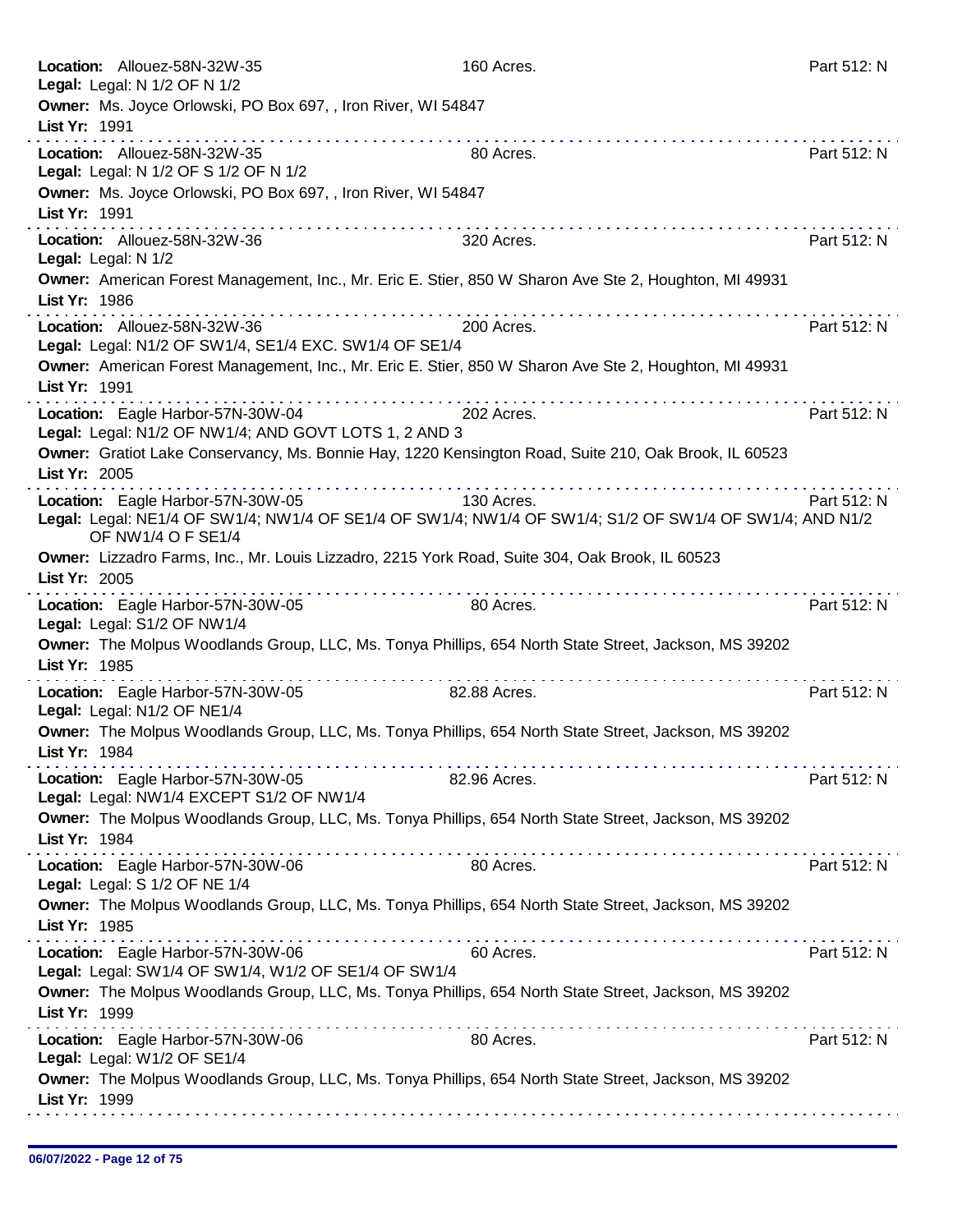|               | Location: Eagle Harbor-57N-30W-06<br>Legal: Legal: SW 1/4 EXC. SW1/4 OF SW1/4 & EXC W1/2 OF SE1/4 OF SW1/4 | 100 Acres.                                                                                                                                                                                                 | Part 512: N |
|---------------|------------------------------------------------------------------------------------------------------------|------------------------------------------------------------------------------------------------------------------------------------------------------------------------------------------------------------|-------------|
| List Yr: 1987 |                                                                                                            | Owner: The Molpus Woodlands Group, LLC, Ms. Tonya Phillips, 654 North State Street, Jackson, MS 39202                                                                                                      |             |
|               | Location: Eagle Harbor-57N-30W-06<br>Legal: Legal: NE 1/4 EXC. S 1/2 OF NE 1/4                             | 80.09 Acres.                                                                                                                                                                                               | Part 512: N |
| List Yr: 1984 |                                                                                                            | Owner: The Molpus Woodlands Group, LLC, Ms. Tonya Phillips, 654 North State Street, Jackson, MS 39202                                                                                                      |             |
|               | Location: Eagle Harbor-57N-30W-06<br>Legal: Legal: S 1/2 OF NW 1/4                                         | .<br>80 Acres.                                                                                                                                                                                             | Part 512: N |
| List Yr: 1984 |                                                                                                            | Owner: The Molpus Woodlands Group, LLC, Ms. Tonya Phillips, 654 North State Street, Jackson, MS 39202                                                                                                      |             |
|               | Location: Eagle Harbor-57N-30W-07<br>Legal: Legal: W1/2 OF NW1/4, W1/2 OF E1/2 OF NW1/4, E1/2              | 440 Acres.                                                                                                                                                                                                 | Part 512: N |
| List Yr: 1999 |                                                                                                            | Owner: The Molpus Woodlands Group, LLC, Ms. Tonya Phillips, 654 North State Street, Jackson, MS 39202                                                                                                      |             |
|               | Location: Eagle Harbor-57N-30W-07<br>Legal: Legal: SW1/4 AND E1/2 OF E1/2 OF NW1/4                         | 200 Acres.                                                                                                                                                                                                 | Part 512: N |
| List Yr: 1984 |                                                                                                            | Owner: The Molpus Woodlands Group, LLC, Ms. Tonya Phillips, 654 North State Street, Jackson, MS 39202<br>a de la caractería de la caractería de la caractería                                              |             |
|               | Location: Eagle Harbor-57N-30W-08<br><b>GRATIOT LAKE ROAD</b>                                              | 72 Acres.<br>Legal: Legal: NW1/4 OF NW1/4; AND THAT PART OF GOVT LOT 2 LOCATED IN SW1/4 OF NW1/4 WEST OF                                                                                                   | Part 512: N |
| List Yr: 2005 |                                                                                                            | Owner: Lizzadro Farms, Inc., Mr. Louis Lizzadro, 2215 York Road, Suite 304, Oak Brook, IL 60523                                                                                                            |             |
|               | Location: Eagle Harbor-57N-30W-16<br>Legal: Legal: SE1/4NW1/4                                              | 40 Acres.                                                                                                                                                                                                  | Part 512: N |
| List Yr: 1991 |                                                                                                            | Owner: The Molpus Woodlands Group, LLC, Ms. Tonya Phillips, 654 North State Street, Jackson, MS 39202<br>and and and and analysis                                                                          |             |
|               | Location: Eagle Harbor-57N-30W-16<br>THENCE WEST 255 FT TO POB                                             | 318.95 Acres.<br>Legal: Legal: S1/2 EXC. PARCEL DESCRIBED AS COMMENCING AT THE NW CORNER OF NW1/4 OF SW, THENCE<br>DUE EAST 575 FT TO A POB, THENCE SOUTH 180 FT, THENCE EAST 255 FT, THENCE NORTH 180 FT, | Part 512: N |
| List Yr: 1980 |                                                                                                            | Owner: The Molpus Woodlands Group, LLC, Ms. Tonya Phillips, 654 North State Street, Jackson, MS 39202                                                                                                      |             |
|               | Location: Eagle Harbor-57N-30W-16<br>Legal: Legal: NE 1/4                                                  | 160 Acres.                                                                                                                                                                                                 | Part 512: N |
| List Yr: 1982 |                                                                                                            | Owner: The Molpus Woodlands Group, LLC, Ms. Tonya Phillips, 654 North State Street, Jackson, MS 39202                                                                                                      |             |
|               | Location: Eagle Harbor-57N-30W-16<br>Legal: Legal: NE1/4NW1/4                                              | 40 Acres.                                                                                                                                                                                                  | Part 512: N |
| List Yr: 1982 |                                                                                                            | Owner: The Molpus Woodlands Group, LLC, Ms. Tonya Phillips, 654 North State Street, Jackson, MS 39202                                                                                                      |             |
|               | Location: Eagle Harbor-57N-30W-17<br>Legal: Legal: S1/2 OF NW1/4; AND GOV LOT 3                            | 128 Acres.                                                                                                                                                                                                 | Part 512: N |
| List Yr: 2006 |                                                                                                            | Owner: Lizzadro Farms, Inc., Mr. Louis Lizzadro, 2215 York Road, Suite 304, Oak Brook, IL 60523                                                                                                            |             |
|               |                                                                                                            |                                                                                                                                                                                                            |             |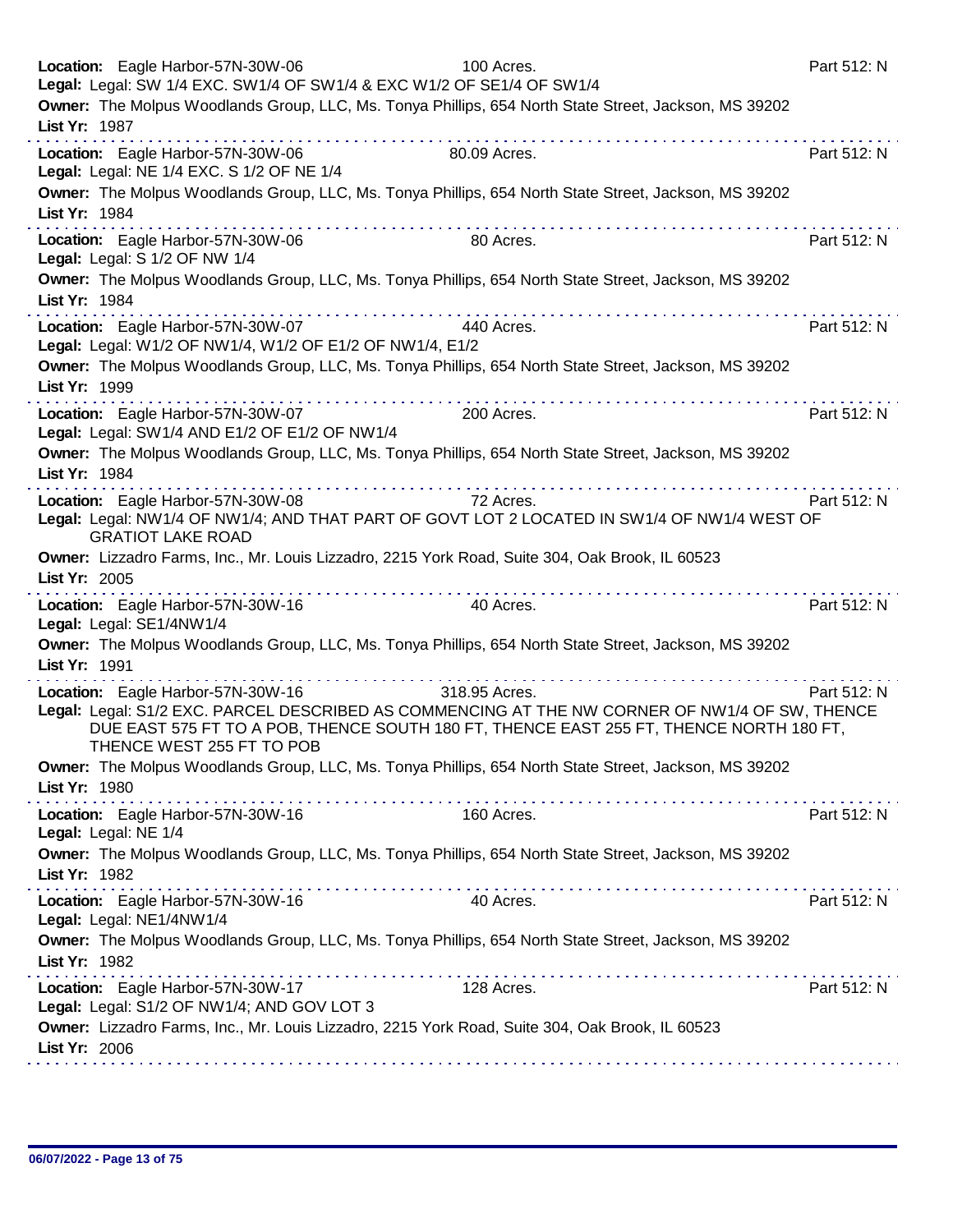| Location: Eagle Harbor-57N-30W-17<br>Legal: Legal: S1/2                                     | 320 Acres.                                                                                             | Part 512: N |
|---------------------------------------------------------------------------------------------|--------------------------------------------------------------------------------------------------------|-------------|
| List Yr: 1979                                                                               | Owner: The Molpus Woodlands Group, LLC, Ms. Tonya Phillips, 654 North State Street, Jackson, MS 39202  |             |
| Location: Eagle Harbor-57N-30W-18<br>Legal: Legal: NE1/4                                    | 160 Acres.                                                                                             | Part 512: N |
| List Yr: 1999                                                                               | Owner: The Molpus Woodlands Group, LLC, Ms. Tonya Phillips, 654 North State Street, Jackson, MS 39202  |             |
| Location: Eagle Harbor-57N-30W-18<br>Legal: Legal: N 1/2 EXCEPT THE NE 1/4                  | 160 Acres.                                                                                             | Part 512: N |
| List Yr: 1984                                                                               | Owner: The Molpus Woodlands Group, LLC, Ms. Tonya Phillips, 654 North State Street, Jackson, MS 39202  |             |
| Location: Eagle Harbor-57N-30W-18<br>Legal: Legal: S1/2                                     | 320 Acres.                                                                                             | Part 512: N |
| List Yr: 1979                                                                               | Owner: The Molpus Woodlands Group, LLC, Ms. Tonya Phillips, 654 North State Street, Jackson, MS 39202  |             |
| Location: Eagle Harbor-58N-29W-01<br>Legal: Legal: ENTIRE                                   | 640 Acres.                                                                                             | Part 512: N |
| List Yr: 1986                                                                               | Owner: American Forest Management, Inc., Mr. Eric E. Stier, 850 W Sharon Ave Ste 2, Houghton, MI 49931 |             |
| Location: Eagle Harbor-58N-29W-02<br>Legal: Legal: SW 1/4, except NW1/4 SW1/4               | 120 Acres.                                                                                             | Part 512: N |
| List Yr: 1991                                                                               | Owner: American Forest Management, Inc., Mr. Eric E. Stier, 850 W Sharon Ave Ste 2, Houghton, MI 49931 |             |
| Location: Eagle Harbor-58N-29W-02<br>Legal: Legal: N1/2, except SW1/4 NW1/4                 | 280 Acres.                                                                                             | Part 512: N |
| List Yr: 1979                                                                               | Owner: American Forest Management, Inc., Mr. Eric E. Stier, 850 W Sharon Ave Ste 2, Houghton, MI 49931 |             |
| Location: Eagle Harbor-58N-29W-02<br>Legal: Legal: N 1/2 OF SE 1/4                          | 80 Acres.                                                                                              | Part 512: N |
| List Yr: 1985                                                                               | Owner: American Forest Management, Inc., Mr. Eric E. Stier, 850 W Sharon Ave Ste 2, Houghton, MI 49931 |             |
| Location: Eagle Harbor-58N-29W-02<br>Legal: Legal: S 1/2 OF SE 1/4                          | 80 Acres.                                                                                              | Part 512: N |
| List Yr: 1986                                                                               | Owner: American Forest Management, Inc., Mr. Eric E. Stier, 850 W Sharon Ave Ste 2, Houghton, MI 49931 |             |
| Location: Eagle Harbor-58N-29W-02<br>Legal: Legal: SW1/4 NW1/4                              | 40 Acres.                                                                                              | Part 512: N |
| List Yr: 1979                                                                               | Owner: Medora Ridge LLC, Mr. Robert J. Stocker Jr., 7015 Brookfir Lane, Houston, TX 77040              |             |
| Location: Eagle Harbor-58N-29W-02<br>Legal: Legal: NW1/4 SW 1/4                             | 40 Acres.                                                                                              | Part 512: N |
| List Yr: 1991                                                                               | Owner: Medora Ridge LLC, Mr. Robert J. Stocker Jr., 7015 Brookfir Lane, Houston, TX 77040              |             |
| Location: Eagle Harbor-58N-29W-03<br>Legal: Legal: N1/2 EXCEPT S1/2 OF S1/2 OFS1/2 OF NE1/4 | 300 Acres.                                                                                             | Part 512: N |
| Owner: Mr. and Mrs. David A. Gorski, 7 Pleasant Street, , Darien, CT 06820<br>List Yr: 1979 |                                                                                                        |             |
|                                                                                             |                                                                                                        |             |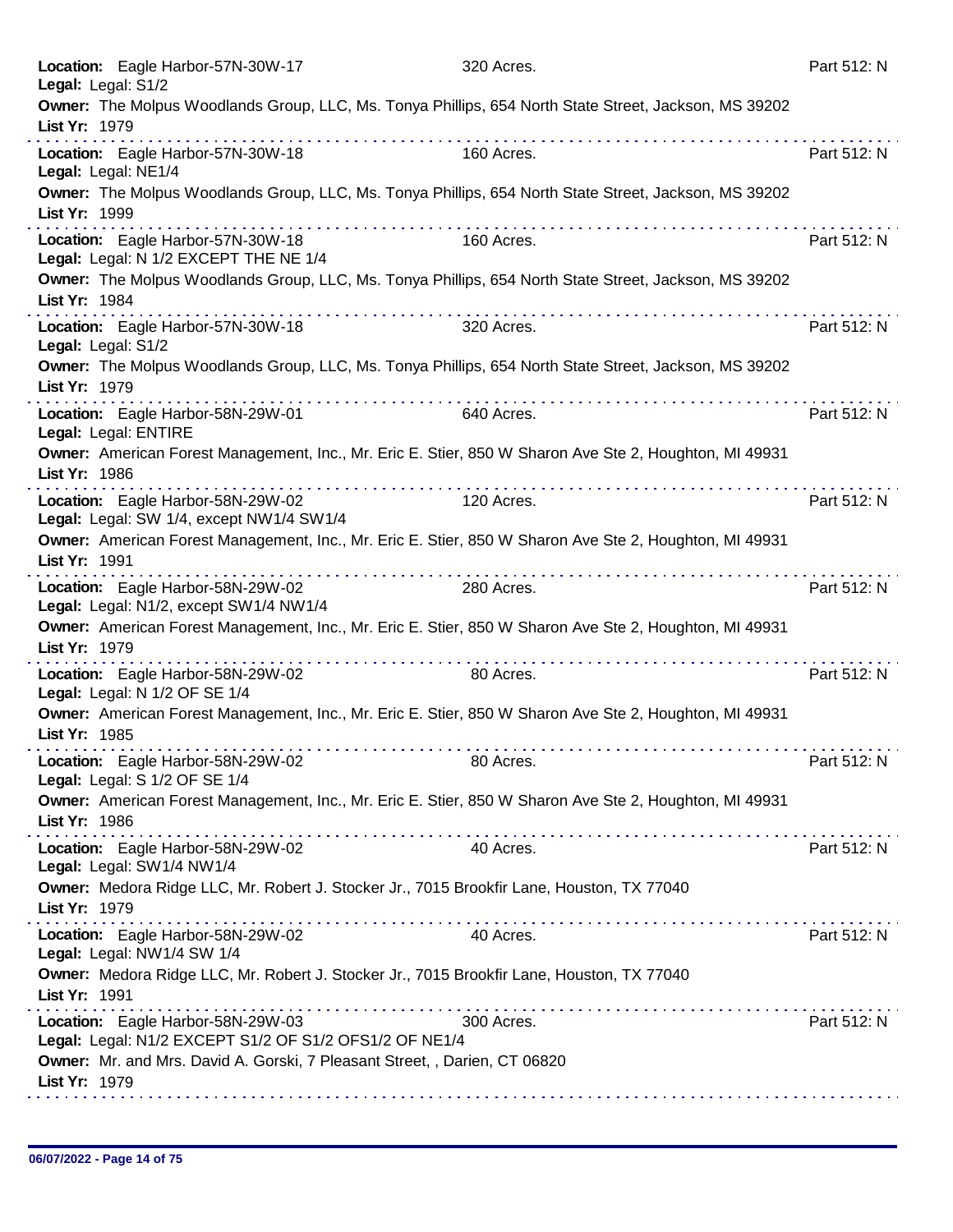|                                | Location: Eagle Harbor-58N-29W-03<br>Legal: Legal: North 800' of S1/2 SE1/4                                            | 48.48 Acres.                                                                                                           | Part 512: N |
|--------------------------------|------------------------------------------------------------------------------------------------------------------------|------------------------------------------------------------------------------------------------------------------------|-------------|
| List Yr: 2021                  | . <b>.</b>                                                                                                             | Owner: Medora Ridge LLC, Mr. Robert J. Stocker Jr., 7015 Brookfir Lane, Houston, TX 77040<br>.                         |             |
|                                | Location: Eagle Harbor-58N-29W-03<br>Legal: Legal: S1/2 OF S1/2 OF S1/2 OF NE1/4                                       | 20 Acres.                                                                                                              | Part 512: N |
| List Yr: 1979                  | . <b>.</b>                                                                                                             | Owner: Medora Ridge LLC, Mr. Robert J. Stocker Jr., 7015 Brookfir Lane, Houston, TX 77040                              |             |
| Legal: Legal: NE1/4 OF SE1/4   | Location: Eagle Harbor-58N-29W-03                                                                                      | 40 Acres.                                                                                                              | Part 512: N |
| List Yr: 1999                  |                                                                                                                        | Owner: Medora Ridge LLC, Mr. Robert J. Stocker Jr., 7015 Brookfir Lane, Houston, TX 77040                              |             |
| Legal: Legal: NW1/4 OF SE1/4   | Location: Eagle Harbor-58N-29W-03                                                                                      | 40 Acres.                                                                                                              | Part 512: N |
| List Yr: 1999                  |                                                                                                                        | Owner: Medora Ridge LLC, Mr. Robert J. Stocker Jr., 7015 Brookfir Lane, Houston, TX 77040                              |             |
| Legal: Legal: E1/2 SE1/4 NW1/4 | Location: Eagle Harbor-58N-29W-04                                                                                      | 20 Acres.                                                                                                              | Part 512: N |
| List Yr: 2019                  | Owner: Mr. and Mrs. David A. Gorski, 7 Pleasant Street, , Darien, CT 06820                                             |                                                                                                                        |             |
| Legal: Legal: W1/2 SW1/4 NE1/4 | .<br>Location: Eagle Harbor-58N-29W-04                                                                                 | 20 Acres.                                                                                                              | Part 512: N |
| List Yr: 2020                  | Owner: Mr. and Mrs. David A. Gorski, 7 Pleasant Street, , Darien, CT 06820                                             |                                                                                                                        |             |
| NE1/4                          | Location: Eagle Harbor-58N-29W-04                                                                                      | 280 Acres.<br>Legal: Legal: N1/2 OF N1/2; SW1/4 OF NW1/4; SE1/4 OF NE1/4; W1/2 OF SE1/4 OF NW1/4; AND E1/2 OF SW1/4 OF | Part 512: N |
| List Yr: 1978                  | Owner: Mr. and Mrs. David A. Gorski, 7 Pleasant Street, , Darien, CT 06820                                             |                                                                                                                        |             |
|                                | the second contract of the second con-<br>Location: Eagle Harbor-58N-29W-05<br>Legal: Legal: N1/2 EXCEPT E1/2 OF NW1/4 | 240 Acres.                                                                                                             | Part 512: N |
| List Yr: 1985                  |                                                                                                                        | Owner: American Forest Management, Inc., Mr. Eric E. Stier, 850 W Sharon Ave Ste 2, Houghton, MI 49931                 |             |
|                                | Location: Eagle Harbor-58N-29W-05<br>Legal: Legal: S1/2 EXC N1/2 OF NE1/4 OF SW1/4                                     | 300 Acres.                                                                                                             | Part 512: N |
| List Yr: 1986                  |                                                                                                                        | Owner: American Forest Management, Inc., Mr. Eric E. Stier, 850 W Sharon Ave Ste 2, Houghton, MI 49931                 |             |
|                                | Location: Eagle Harbor-58N-29W-06 182.05 Acres.                                                                        |                                                                                                                        | Part 512: N |
|                                | NE1/4 AND EXC W1 /2 OF SE1/4 OF NE1/4                                                                                  | Legal: Legal: N 1/2 FRACTIONAL EXC NW1/4 OF NE1/4 AND EXC SW1/4 OF NE1/4 AND EXC W1/2 OF NE1/4 OF                      |             |
| List Yr: 1985                  |                                                                                                                        | Owner: American Forest Management, Inc., Mr. Eric E. Stier, 850 W Sharon Ave Ste 2, Houghton, MI 49931                 |             |
|                                | Location: Eagle Harbor-58N-29W-06                                                                                      | 249.14 Acres.<br>Legal: Legal: S 1/2 EXC W1/2 OF NE1/4 OF SE1/4 AND EXC NE1/4 OF NW1/4 OF SE1/4                        | Part 512: N |
| List Yr: 1987                  |                                                                                                                        | Owner: American Forest Management, Inc., Mr. Eric E. Stier, 850 W Sharon Ave Ste 2, Houghton, MI 49931                 |             |
| Legal: Legal: N 1/2 FRACTIONAL | Location: Eagle Harbor-58N-29W-07                                                                                      | 264.6 Acres.                                                                                                           | Part 512: N |
| List Yr: 1985                  |                                                                                                                        | Owner: American Forest Management, Inc., Mr. Eric E. Stier, 850 W Sharon Ave Ste 2, Houghton, MI 49931                 |             |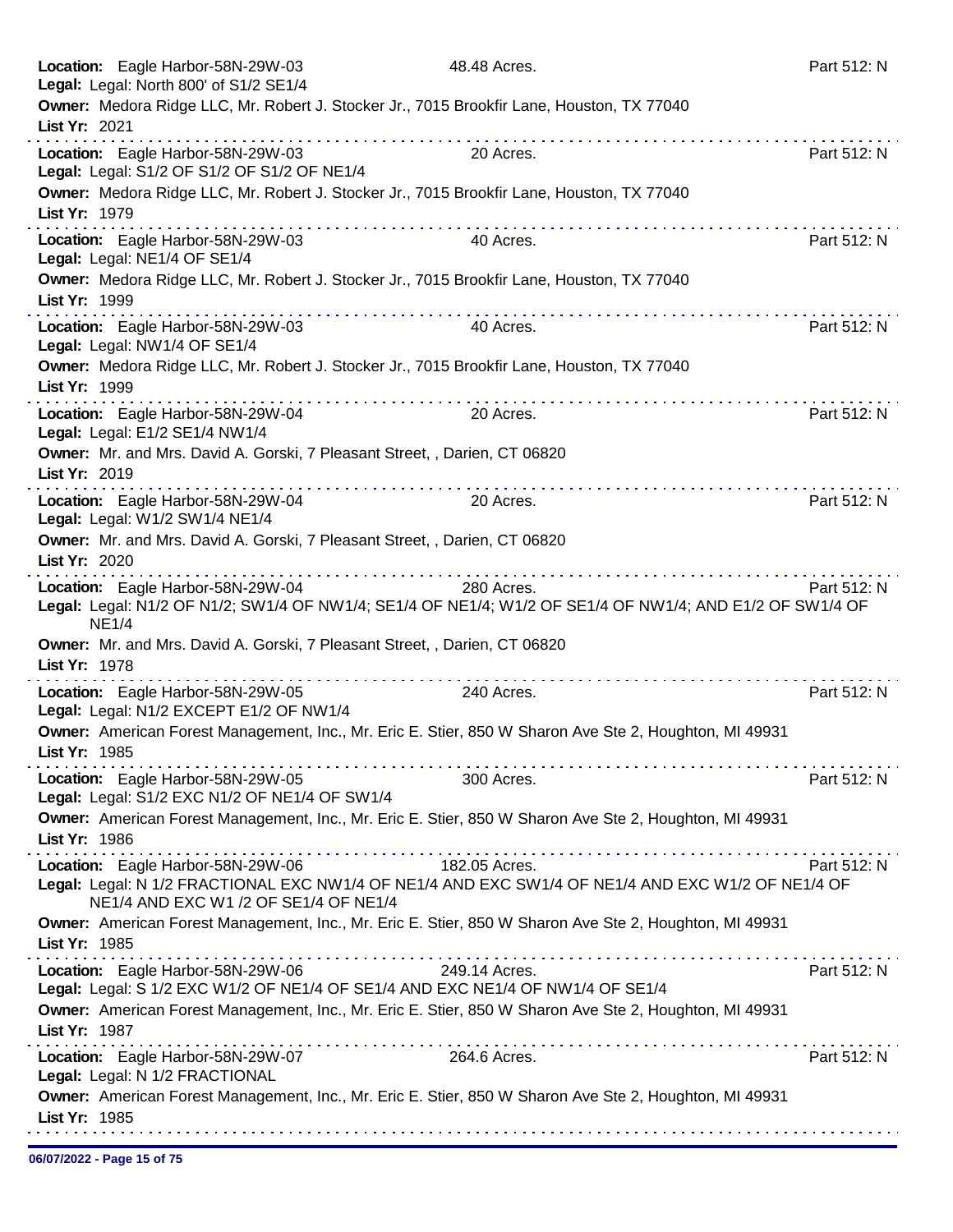| Location: Eagle Harbor-58N-29W-08<br>Legal: Legal: NW 1/4                                            | 160 Acres.                                                                                                                                                                                                                                   | Part 512: N |
|------------------------------------------------------------------------------------------------------|----------------------------------------------------------------------------------------------------------------------------------------------------------------------------------------------------------------------------------------------|-------------|
| List Yr: 1985                                                                                        | Owner: American Forest Management, Inc., Mr. Eric E. Stier, 850 W Sharon Ave Ste 2, Houghton, MI 49931                                                                                                                                       |             |
| Location: Eagle Harbor-58N-29W-08<br>Legal: Legal: NE 1/4                                            | 160 Acres.                                                                                                                                                                                                                                   | Part 512: N |
| List Yr: 1987                                                                                        | Owner: American Forest Management, Inc., Mr. Eric E. Stier, 850 W Sharon Ave Ste 2, Houghton, MI 49931                                                                                                                                       |             |
| Location: Eagle Harbor-58N-29W-11<br>Legal: Legal: E 1/2 OF NW 1/4                                   | 80 Acres.                                                                                                                                                                                                                                    | Part 512: N |
| List Yr: 1991                                                                                        | Owner: American Forest Management, Inc., Mr. Eric E. Stier, 850 W Sharon Ave Ste 2, Houghton, MI 49931                                                                                                                                       |             |
| Location: Eagle Harbor-58N-29W-11<br>Legal: Legal: NE 1/4                                            | the second contract of the second contract of the second contract of the second contract of the second contract of the second contract of the second contract of the second contract of the second contract of the second cont<br>160 Acres. | Part 512: N |
| List Yr: 1986                                                                                        | Owner: American Forest Management, Inc., Mr. Eric E. Stier, 850 W Sharon Ave Ste 2, Houghton, MI 49931                                                                                                                                       |             |
| Location: Eagle Harbor-58N-29W-12<br>Legal: Legal: N 1/2                                             | 320 Acres.                                                                                                                                                                                                                                   | Part 512: N |
| List Yr: 1986                                                                                        | Owner: American Forest Management, Inc., Mr. Eric E. Stier, 850 W Sharon Ave Ste 2, Houghton, MI 49931                                                                                                                                       |             |
| Location: Eagle Harbor-58N-30W-01<br>Legal: Legal: ENTIRE FRACTIONAL                                 | 632.65 Acres.                                                                                                                                                                                                                                | Part 512: N |
| List Yr: 1985                                                                                        | Owner: American Forest Management, Inc., Mr. Eric E. Stier, 850 W Sharon Ave Ste 2, Houghton, MI 49931                                                                                                                                       |             |
| Location: Eagle Harbor-58N-30W-05<br>Legal: Legal: SE 1/4                                            | 160 Acres.                                                                                                                                                                                                                                   | Part 512: N |
| List Yr: 1982                                                                                        | Owner: American Forest Management, Inc., Mr. Eric E. Stier, 850 W Sharon Ave Ste 2, Houghton, MI 49931                                                                                                                                       |             |
| Location: Eagle Harbor-58N-30W-05<br>Legal: Legal: E1/2 OF NE1/4 OF SW1/4; AND S1/2 OF SW1/4         | 100 Acres.                                                                                                                                                                                                                                   | Part 512: N |
| List Yr: 1984                                                                                        | Owner: American Forest Management, Inc., Mr. Eric E. Stier, 850 W Sharon Ave Ste 2, Houghton, MI 49931                                                                                                                                       |             |
| Location: Eagle Harbor-58N-30W-05<br>Legal: Legal: E 1/2 OF NE 1/4 LYING SOUTH OF CENTERLINE OF M-26 | 56.45 Acres.                                                                                                                                                                                                                                 | Part 512: N |
| List Yr: 1991                                                                                        | Owner: American Forest Management, Inc., Mr. Eric E. Stier, 850 W Sharon Ave Ste 2, Houghton, MI 49931                                                                                                                                       |             |
| Location: Eagle Harbor-58N-30W-05<br>Legal: Legal: SW1/4NE1/4                                        | 40 Acres.                                                                                                                                                                                                                                    | Part 512: N |
| List Yr: 1991                                                                                        | Owner: American Forest Management, Inc., Mr. Eric E. Stier, 850 W Sharon Ave Ste 2, Houghton, MI 49931                                                                                                                                       |             |
| Location: Eagle Harbor-58N-30W-05<br>Legal: Legal: GOV. LOT 1 LYING SOUTH OF CENTERLINE OF M-26      | 13.5 Acres.                                                                                                                                                                                                                                  | Part 512: N |
| List Yr: 1991                                                                                        | Owner: American Forest Management, Inc., Mr. Eric E. Stier, 850 W Sharon Ave Ste 2, Houghton, MI 49931                                                                                                                                       |             |
| Location: Eagle Harbor-58N-30W-05<br>OF EAGLE HA RBOR EAST.                                          | 20.37 Acres.<br>Legal: Legal: GOV. LOT 2 EXC. THE WEST 490 FT. & THE SOUTH 360 FT. & EXC 4.23 ACRES IN ASSESSOR'S PLAT                                                                                                                       | Part 512: N |
| List Yr: 1991                                                                                        | Owner: American Forest Management, Inc., Mr. Eric E. Stier, 850 W Sharon Ave Ste 2, Houghton, MI 49931                                                                                                                                       |             |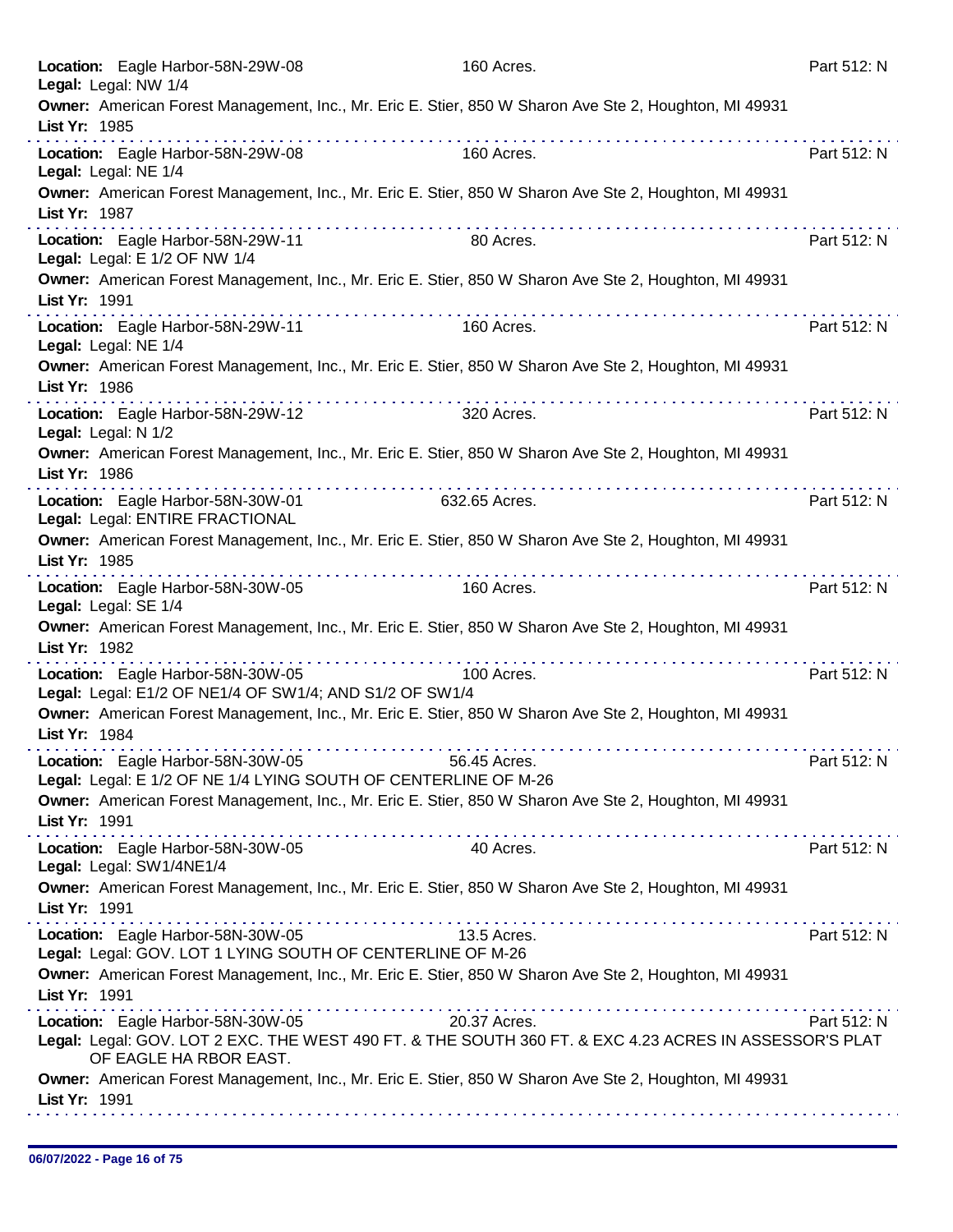| Location: Eagle Harbor-58N-30W-06                                                                                                                                                                                                                                                                                                                                                                                                                                                                                                                                                                                                                                                                                                        | 19.5 Acres.         | Part 512: N |
|------------------------------------------------------------------------------------------------------------------------------------------------------------------------------------------------------------------------------------------------------------------------------------------------------------------------------------------------------------------------------------------------------------------------------------------------------------------------------------------------------------------------------------------------------------------------------------------------------------------------------------------------------------------------------------------------------------------------------------------|---------------------|-------------|
| Legal: Legal: S1/2 OF SW1/4 OF SE1/4 EXCEPT A PARCEL OF LAND LYING IN THE SE1/4 OF SW1/4 AND IN THE<br>SW1/4 OF SE1/4 DESCRIBED MORE FULLY AS BEGINNING ON THE CENTERLINE OF THE EAGLE HARBOR<br>SHORT CUT COUNTY ROAD AT APOINT LOCATED N73DEG10'16" WEST 2,305.51 FT FROM THE SE<br>CORNER OF SECTION 6; THENCE S70DEG47'50" WEST 600.46 FT; THENCE N19DEG12'10" WEST 310 FT;<br>THENCE N70DEG47'50" EAST 759.29 FT TO THE CENTERLINE OF THE EAGLE HARBOR SHORT CUT<br>COUNTY ROAD; THENCE ALONG THE CENTERLINE OF THE EAGLE HARBOR SHORT CUTCOUNTY ROAD                                                                                                                                                                               |                     |             |
| S7DEG32'26" WEST 298.98 FT TO A POINT OF CURVE; THENCE 49.40 FT ALONG THE ARC OF A CURVETO<br>THE RIGHT HAVING A RADIUS OF 520.87 FT AND A CHORD BEARING S10DEG15'22" WEST 49.38 FT TO<br>THE POB                                                                                                                                                                                                                                                                                                                                                                                                                                                                                                                                        |                     |             |
| Owner: Mr. and Mrs. James B. Boggio, et al., 202 South Street, , Eagle Harbor, MI 49950<br>List Yr: 1991                                                                                                                                                                                                                                                                                                                                                                                                                                                                                                                                                                                                                                 |                     |             |
|                                                                                                                                                                                                                                                                                                                                                                                                                                                                                                                                                                                                                                                                                                                                          |                     |             |
| Location: Eagle Harbor-58N-30W-06<br>Legal: Legal: S1/2 OF SW1/4 EXCEPT A PARCEL OF LAND LYING IN THE SE1/4 OF SW1/4 DESCRIBED MORE<br>FULLY AS BEGINNING ON THE CENTERLINE OF THE EAGLE HARBOR SHORT CUT COUNTY ROAD AT A<br>POINT LOCATED N73DEG10'16"W 2,305.51 FT FROM THE SE CORNER OF SECTION 6; THENCE<br>S70DEG47'50"W 600.46 FT; THENCE N19DEG12'10"W 310 FT; THENCE N70DEG47'50"E 759.29 FT TO THE<br>CENTERLINE OF THE EAGLE HARBOR SHORT CUT COUNTY ROAD; THENCE ALONG THE CENTERLINE OF<br>THE EAGLE HARBOR SHORT CUT COUNTY ROAD S7DEG32'26"W 298.98 FT TO A POINT OF CURVE;<br>THENCE 49.40 FT ALONG THE ARC OF A CURVE TO THE RIGHT HAVING A RADIUS OF 520.87 FT AND A<br>CHORDBEARING S10DEG15'22"W 49.38 FT TO THE POB | <b>92.57 Acres.</b> | Part 512: N |
| Owner: American Forest Management, Inc., Mr. Eric E. Stier, 850 W Sharon Ave Ste 2, Houghton, MI 49931<br>List Yr: 1991                                                                                                                                                                                                                                                                                                                                                                                                                                                                                                                                                                                                                  |                     |             |
| Location: Eagle Harbor-58N-30W-07<br>Legal: Legal: N1/2 OF NW1/4 OF NE1/4                                                                                                                                                                                                                                                                                                                                                                                                                                                                                                                                                                                                                                                                | 20 Acres.           | Part 512: N |
| Owner: Mr. and Mrs. James B. Boggio, et al., 202 South Street, , Eagle Harbor, MI 49950<br>List Yr: 1990                                                                                                                                                                                                                                                                                                                                                                                                                                                                                                                                                                                                                                 |                     |             |
| Location: Eagle Harbor-58N-30W-07<br>Legal: Legal: N1/2 OF NE1/4 OF NW 1/4 LYING EAST OF CENTERLINE OF EAGLE HARBOR CROSSCUT COUNTY<br><b>ROAD</b>                                                                                                                                                                                                                                                                                                                                                                                                                                                                                                                                                                                       | <b>3.3 Acres.</b>   | Part 512: N |
| Owner: Mr. and Mrs. James B. Boggio, et al., 202 South Street, , Eagle Harbor, MI 49950<br>List Yr: 1990                                                                                                                                                                                                                                                                                                                                                                                                                                                                                                                                                                                                                                 |                     |             |
| Location: Eagle Harbor-58N-30W-07<br>Legal: Legal: S 1/2 OF SE 1/4                                                                                                                                                                                                                                                                                                                                                                                                                                                                                                                                                                                                                                                                       | 80 Acres.           | Part 512: N |
| Owner: American Forest Management, Inc., Mr. Eric E. Stier, 850 W Sharon Ave Ste 2, Houghton, MI 49931<br>List Yr: 1982                                                                                                                                                                                                                                                                                                                                                                                                                                                                                                                                                                                                                  |                     |             |
| Location: Eagle Harbor-58N-30W-07<br>Legal: Legal: W 1/2 OF NW 1/4                                                                                                                                                                                                                                                                                                                                                                                                                                                                                                                                                                                                                                                                       | 80 Acres.           | Part 512: N |
| Owner: American Forest Management, Inc., Mr. Eric E. Stier, 850 W Sharon Ave Ste 2, Houghton, MI 49931<br>List Yr: 1989                                                                                                                                                                                                                                                                                                                                                                                                                                                                                                                                                                                                                  |                     |             |
| Location: Eagle Harbor-58N-30W-07<br>Legal: Legal: N 1/2 OF SW 1/4                                                                                                                                                                                                                                                                                                                                                                                                                                                                                                                                                                                                                                                                       | 80 Acres.           | Part 512: N |
| Owner: American Forest Management, Inc., Mr. Eric E. Stier, 850 W Sharon Ave Ste 2, Houghton, MI 49931<br>List Yr: 1989                                                                                                                                                                                                                                                                                                                                                                                                                                                                                                                                                                                                                  |                     |             |
| Location: Eagle Harbor-58N-30W-07<br>Legal: Legal: SE1/4SW1/4                                                                                                                                                                                                                                                                                                                                                                                                                                                                                                                                                                                                                                                                            | 40 Acres.           | Part 512: N |
| Owner: American Forest Management, Inc., Mr. Eric E. Stier, 850 W Sharon Ave Ste 2, Houghton, MI 49931<br>List Yr: 1989<br>.                                                                                                                                                                                                                                                                                                                                                                                                                                                                                                                                                                                                             |                     |             |
| Location: Eagle Harbor-58N-30W-07<br>Legal: Legal: SW 1/4 OF SW 1/4 FRACTIONAL                                                                                                                                                                                                                                                                                                                                                                                                                                                                                                                                                                                                                                                           | 35.55 Acres.        | Part 512: N |
| Owner: American Forest Management, Inc., Mr. Eric E. Stier, 850 W Sharon Ave Ste 2, Houghton, MI 49931<br>List Yr: 1987                                                                                                                                                                                                                                                                                                                                                                                                                                                                                                                                                                                                                  |                     |             |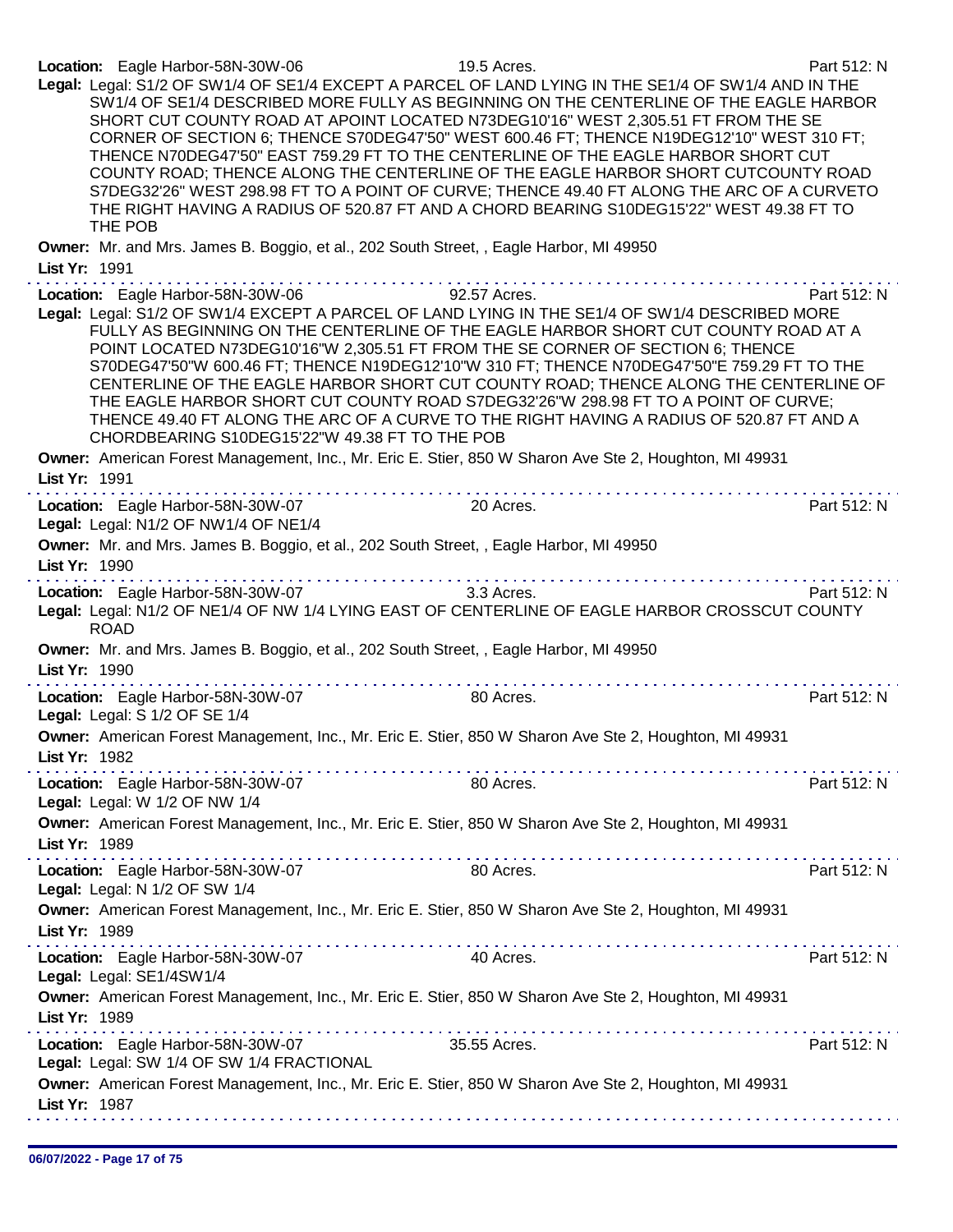| Location: Eagle Harbor-58N-30W-07<br>Legal: Legal: NE1/4 OF NE1/4; S1/2 OF NE1/4; AND S1/2 OF NW1/4 OF NE1/4                                                          | 140 Acres.   | Part 512: N |
|-----------------------------------------------------------------------------------------------------------------------------------------------------------------------|--------------|-------------|
| Owner: American Forest Management, Inc., Mr. Eric E. Stier, 850 W Sharon Ave Ste 2, Houghton, MI 49931<br>List Yr: 1990                                               |              |             |
| Location: Eagle Harbor-58N-30W-07<br>Legal: Legal: SE1/4 OF NW1/4; AND N1/2 OF NE1/4 OF NW1/4 LYING WEST OF CENTERLINE OF EAGLE HARBOR<br><b>CROSSCUT COUNTY ROAD</b> | 57.7 Acres.  | Part 512: N |
| Owner: American Forest Management, Inc., Mr. Eric E. Stier, 850 W Sharon Ave Ste 2, Houghton, MI 49931<br>List Yr: 1990<br>the second complete state of the second    |              |             |
| Location: Eagle Harbor-58N-30W-07<br>Legal: Legal: NW1/4SE1/4                                                                                                         | 40 Acres.    | Part 512: N |
| Owner: American Forest Management, Inc., Mr. Eric E. Stier, 850 W Sharon Ave Ste 2, Houghton, MI 49931<br>List Yr: 1990                                               |              |             |
| Location: Eagle Harbor-58N-30W-08<br>Legal: Legal: N 1/2 EXC. N1/2 OF NW1/4 OF NW1/4                                                                                  | 300 Acres.   | Part 512: N |
| Owner: American Forest Management, Inc., Mr. Eric E. Stier, 850 W Sharon Ave Ste 2, Houghton, MI 49931<br>List Yr: 1982                                               |              |             |
| Location: Eagle Harbor-58N-30W-08<br>Legal: Legal: S 1/2                                                                                                              | 320 Acres.   | Part 512: N |
| Owner: American Forest Management, Inc., Mr. Eric E. Stier, 850 W Sharon Ave Ste 2, Houghton, MI 49931<br>List Yr: 1990                                               |              |             |
| Location: Eagle Harbor-58N-30W-09<br>Legal: Legal: N1/2 OF SE1/4                                                                                                      | 80 Acres.    | Part 512: N |
| Owner: American Forest Management, Inc., Mr. Eric E. Stier, 850 W Sharon Ave Ste 2, Houghton, MI 49931<br>List Yr: 1982                                               |              |             |
| Location: Eagle Harbor-58N-30W-09<br>Legal: Legal: SE1/4 OF SE1/4                                                                                                     | 40 Acres.    | Part 512: N |
| Owner: American Forest Management, Inc., Mr. Eric E. Stier, 850 W Sharon Ave Ste 2, Houghton, MI 49931<br>List Yr: 1982                                               | .            |             |
| Location: Eagle Harbor-58N-30W-09<br>Legal: Legal: GOV. LOT 1 (EAST 1320 FT THEREOF)                                                                                  | 40 Acres.    | Part 512: N |
| Owner: American Forest Management, Inc., Mr. Eric E. Stier, 850 W Sharon Ave Ste 2, Houghton, MI 49931<br>List Yr: 1982                                               |              |             |
| Location: Eagle Harbor-58N-30W-09<br>Legal: Legal: GOV. LOT 1 EXC. THE EAST 1320 FEET.                                                                                | 9.75 Acres.  | Part 512: N |
| Owner: American Forest Management, Inc., Mr. Eric E. Stier, 850 W Sharon Ave Ste 2, Houghton, MI 49931<br>List Yr: 1989                                               |              |             |
| Location: Eagle Harbor-58N-30W-09<br>Legal: Legal: GOV. LOT 2                                                                                                         | 38.75 Acres. | Part 512: N |
| Owner: American Forest Management, Inc., Mr. Eric E. Stier, 850 W Sharon Ave Ste 2, Houghton, MI 49931<br>List Yr: 1989                                               |              |             |
| Location: Eagle Harbor-58N-30W-09<br>Legal: Legal: NW1/4 OF SW1/4                                                                                                     | 40 Acres.    | Part 512: N |
| Owner: American Forest Management, Inc., Mr. Eric E. Stier, 850 W Sharon Ave Ste 2, Houghton, MI 49931<br>List Yr: 1989                                               |              |             |
| Location: Eagle Harbor-58N-30W-09<br>Legal: Legal: GOV. LOT 3                                                                                                         | 31.6 Acres.  | Part 512: N |
| Owner: American Forest Management, Inc., Mr. Eric E. Stier, 850 W Sharon Ave Ste 2, Houghton, MI 49931<br>List Yr: 1990                                               |              |             |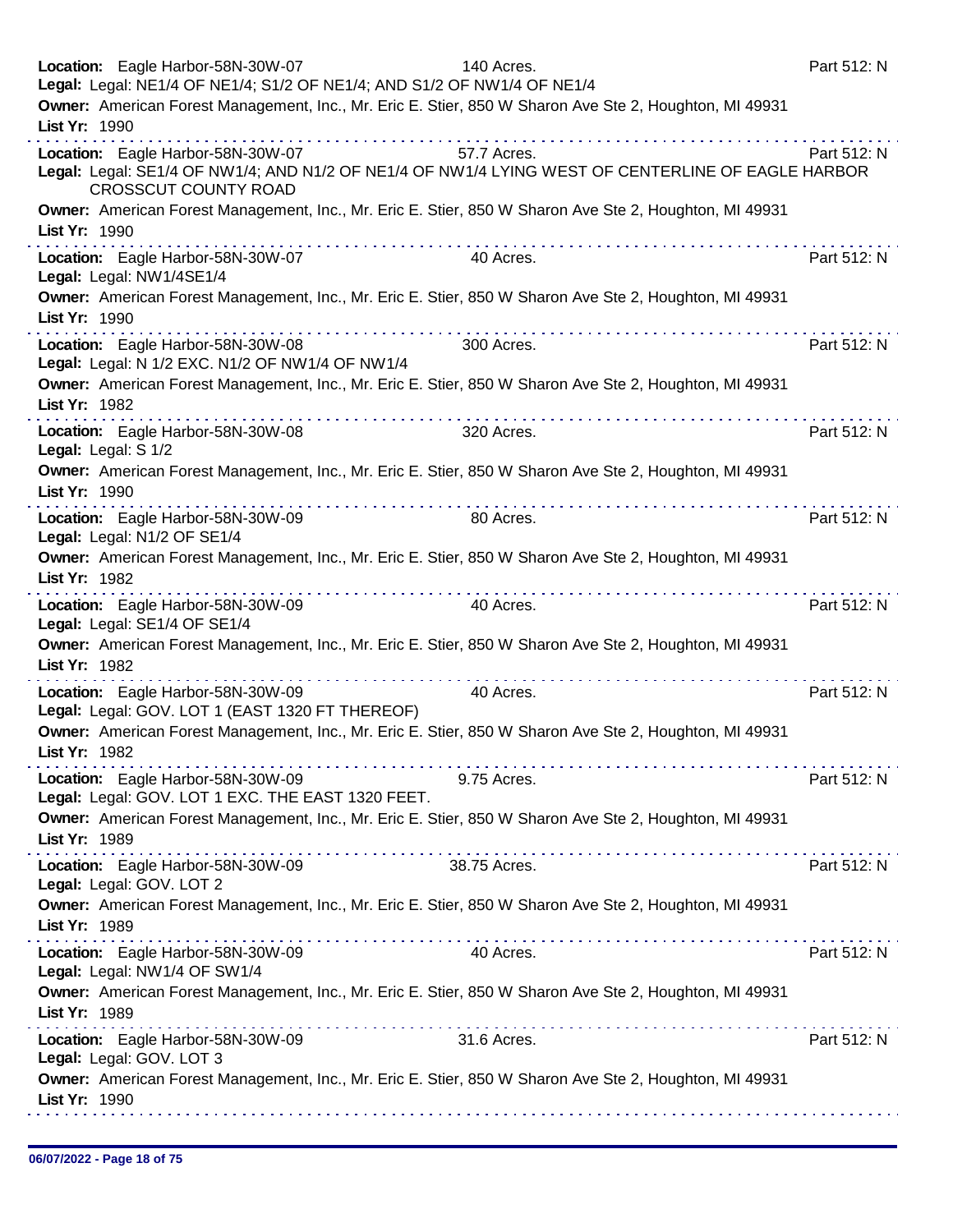| Location: Eagle Harbor-58N-30W-11<br>Legal: Legal: N 1/2                         |   | 320 Acres.                                                                                             | Part 512: N |
|----------------------------------------------------------------------------------|---|--------------------------------------------------------------------------------------------------------|-------------|
| List Yr: 1984                                                                    |   | Owner: American Forest Management, Inc., Mr. Eric E. Stier, 850 W Sharon Ave Ste 2, Houghton, MI 49931 |             |
| Location: Eagle Harbor-58N-30W-12<br>Legal: Legal: N1/2 OF NE 1/4                |   | 80 Acres.                                                                                              | Part 512: N |
| List Yr: 1984                                                                    |   | Owner: American Forest Management, Inc., Mr. Eric E. Stier, 850 W Sharon Ave Ste 2, Houghton, MI 49931 |             |
| Location: Eagle Harbor-58N-30W-12<br>Legal: Legal: SE1/4 OF NE1/4                |   | 40 Acres.                                                                                              | Part 512: N |
| List Yr: 1984                                                                    |   | Owner: American Forest Management, Inc., Mr. Eric E. Stier, 850 W Sharon Ave Ste 2, Houghton, MI 49931 |             |
| Location: Eagle Harbor-58N-30W-12<br>Legal: Legal: W1/2 OF NW 1/4                |   | 80 Acres.                                                                                              | Part 512: N |
| List Yr: 1984                                                                    |   | Owner: American Forest Management, Inc., Mr. Eric E. Stier, 850 W Sharon Ave Ste 2, Houghton, MI 49931 |             |
| Location: Eagle Harbor-58N-30W-12<br>Legal: Legal: SW1/4 OF NE1/4, E1/2 OF NW1/4 |   | 120 Acres.                                                                                             | Part 512: N |
| List Yr: 1985                                                                    | . | Owner: American Forest Management, Inc., Mr. Eric E. Stier, 850 W Sharon Ave Ste 2, Houghton, MI 49931 |             |
| Location: Eagle Harbor-58N-30W-16<br>Legal: Legal: SW 1/4                        |   | 160 Acres.                                                                                             | Part 512: N |
| List Yr: 1981                                                                    |   | Owner: American Forest Management, Inc., Mr. Eric E. Stier, 850 W Sharon Ave Ste 2, Houghton, MI 49931 |             |
| Location: Eagle Harbor-58N-30W-16<br>Legal: Legal: N 1/2 FRACTIONAL              |   | 313.6 Acres.                                                                                           | Part 512: N |
| List Yr: 1990                                                                    |   | Owner: American Forest Management, Inc., Mr. Eric E. Stier, 850 W Sharon Ave Ste 2, Houghton, MI 49931 |             |
| Location: Eagle Harbor-58N-30W-16<br>Legal: Legal: SE 1/4                        |   | 160 Acres.                                                                                             | Part 512: N |
| List Yr: 1990                                                                    |   | Owner: American Forest Management, Inc., Mr. Eric E. Stier, 850 W Sharon Ave Ste 2, Houghton, MI 49931 |             |
| Location: Eagle Harbor-58N-30W-17<br>Legal: Legal: W 1/2 OF W 1/2                |   | 160 Acres.                                                                                             | Part 512: N |
| List Yr: 1981                                                                    |   | Owner: American Forest Management, Inc., Mr. Eric E. Stier, 850 W Sharon Ave Ste 2, Houghton, MI 49931 |             |
| Location: Eagle Harbor-58N-30W-17<br>Legal: Legal: S 1/2 OF SE 1/4               |   | 80 Acres.                                                                                              | Part 512: N |
| List Yr: 1981                                                                    |   | Owner: American Forest Management, Inc., Mr. Eric E. Stier, 850 W Sharon Ave Ste 2, Houghton, MI 49931 |             |
| Location: Eagle Harbor-58N-30W-17<br>Legal: Legal: NE1/4SE1/4                    |   | 40 Acres.                                                                                              | Part 512: N |
| List Yr: 1981                                                                    |   | Owner: American Forest Management, Inc., Mr. Eric E. Stier, 850 W Sharon Ave Ste 2, Houghton, MI 49931 |             |
| Location: Eagle Harbor-58N-30W-17<br>Legal: Legal: SE1/4SW1/4                    |   | 40 Acres.                                                                                              | Part 512: N |
| List Yr: 1981                                                                    |   | Owner: American Forest Management, Inc., Mr. Eric E. Stier, 850 W Sharon Ave Ste 2, Houghton, MI 49931 |             |
|                                                                                  |   |                                                                                                        |             |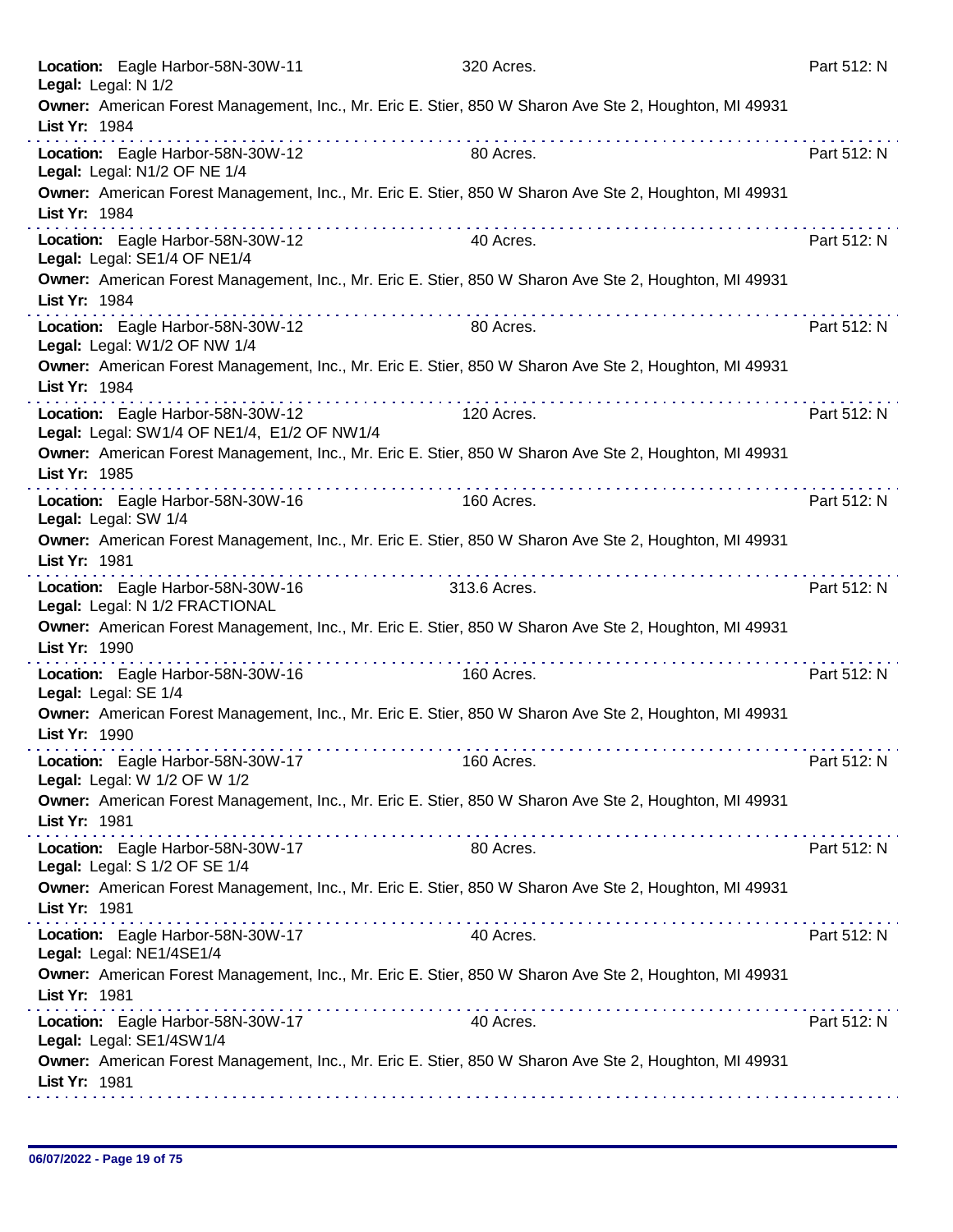| Location: Eagle Harbor-58N-30W-17<br>Legal: Legal: W 1/2 OF NE 1/4                                                                                                                                                                                                                              | 80 Acres.                                                                                                            | Part 512: N |
|-------------------------------------------------------------------------------------------------------------------------------------------------------------------------------------------------------------------------------------------------------------------------------------------------|----------------------------------------------------------------------------------------------------------------------|-------------|
| List Yr: 1982<br>.                                                                                                                                                                                                                                                                              | Owner: American Forest Management, Inc., Mr. Eric E. Stier, 850 W Sharon Ave Ste 2, Houghton, MI 49931               |             |
| Location: Eagle Harbor-58N-30W-17<br>Legal: Legal: SE1/4NE1/4                                                                                                                                                                                                                                   | 40 Acres.                                                                                                            | Part 512: N |
| List Yr: 1982<br>.                                                                                                                                                                                                                                                                              | Owner: American Forest Management, Inc., Mr. Eric E. Stier, 850 W Sharon Ave Ste 2, Houghton, MI 49931               |             |
| Location: Eagle Harbor-58N-30W-17<br>Legal: Legal: E 1/2 OF NW 1/4                                                                                                                                                                                                                              | 80 Acres.                                                                                                            | Part 512: N |
| List Yr: 1982                                                                                                                                                                                                                                                                                   | Owner: American Forest Management, Inc., Mr. Eric E. Stier, 850 W Sharon Ave Ste 2, Houghton, MI 49931               |             |
| Location: Eagle Harbor-58N-30W-17<br>Legal: Legal: NE1/4SW1/4                                                                                                                                                                                                                                   | 40 Acres.                                                                                                            | Part 512: N |
| List Yr: 1982                                                                                                                                                                                                                                                                                   | Owner: American Forest Management, Inc., Mr. Eric E. Stier, 850 W Sharon Ave Ste 2, Houghton, MI 49931<br>. <i>.</i> |             |
| Location: Eagle Harbor-58N-30W-17<br>Legal: Legal: NW1/4SE1/4                                                                                                                                                                                                                                   | 40 Acres.                                                                                                            | Part 512: N |
| List Yr: 1982                                                                                                                                                                                                                                                                                   | Owner: American Forest Management, Inc., Mr. Eric E. Stier, 850 W Sharon Ave Ste 2, Houghton, MI 49931               |             |
| the second contract of the second contract of the second contract of the second contract of the second contract of the second contract of the second contract of the second contract of the second contract of the second cont<br>Location: Eagle Harbor-58N-30W-17<br>Legal: Legal: NE1/4NE1/4 | .<br>40 Acres.                                                                                                       | Part 512: N |
| List Yr: 1991                                                                                                                                                                                                                                                                                   | Owner: American Forest Management, Inc., Mr. Eric E. Stier, 850 W Sharon Ave Ste 2, Houghton, MI 49931               |             |
| Location: Eagle Harbor-58N-30W-18<br>Legal: Legal: NW 1/4, NW 1/4 OF SE 1/4, N 1/2 OF SW 1/4 & SW 1/4 OF SW 1/4                                                                                                                                                                                 | 301.5 Acres.                                                                                                         | Part 512: N |
| List Yr: 1984<br>.                                                                                                                                                                                                                                                                              | Owner: American Forest Management, Inc., Mr. Eric E. Stier, 850 W Sharon Ave Ste 2, Houghton, MI 49931               |             |
| Location: Eagle Harbor-58N-30W-18<br>Legal: Legal: E 1/2 OF E 1/2                                                                                                                                                                                                                               | 160 Acres.                                                                                                           | Part 512: N |
| List Yr: 1981                                                                                                                                                                                                                                                                                   | Owner: American Forest Management, Inc., Mr. Eric E. Stier, 850 W Sharon Ave Ste 2, Houghton, MI 49931               |             |
| Location: Eagle Harbor-58N-30W-18<br>Legal: Legal: SW1/4SE1/4                                                                                                                                                                                                                                   | 40 Acres.                                                                                                            | Part 512: N |
| List Yr: 1981                                                                                                                                                                                                                                                                                   | Owner: American Forest Management, Inc., Mr. Eric E. Stier, 850 W Sharon Ave Ste 2, Houghton, MI 49931               |             |
| Location: Eagle Harbor-58N-30W-18<br>Legal: Legal: SE1/4SW1/4                                                                                                                                                                                                                                   | 40 Acres.                                                                                                            | Part 512: N |
| List Yr: 1981                                                                                                                                                                                                                                                                                   | Owner: American Forest Management, Inc., Mr. Eric E. Stier, 850 W Sharon Ave Ste 2, Houghton, MI 49931               |             |
| Location: Eagle Harbor-58N-30W-18<br>Legal: Legal: W 1/2 OF NE 1/4                                                                                                                                                                                                                              | 80 Acres.                                                                                                            | Part 512: N |
| List Yr: 1982                                                                                                                                                                                                                                                                                   | Owner: American Forest Management, Inc., Mr. Eric E. Stier, 850 W Sharon Ave Ste 2, Houghton, MI 49931               |             |
| Location: Eagle Harbor-58N-30W-20<br>Legal: Legal: W 1/2                                                                                                                                                                                                                                        | 320 Acres.                                                                                                           | Part 512: N |
| List Yr: 1981                                                                                                                                                                                                                                                                                   | Owner: American Forest Management, Inc., Mr. Eric E. Stier, 850 W Sharon Ave Ste 2, Houghton, MI 49931               |             |
|                                                                                                                                                                                                                                                                                                 |                                                                                                                      |             |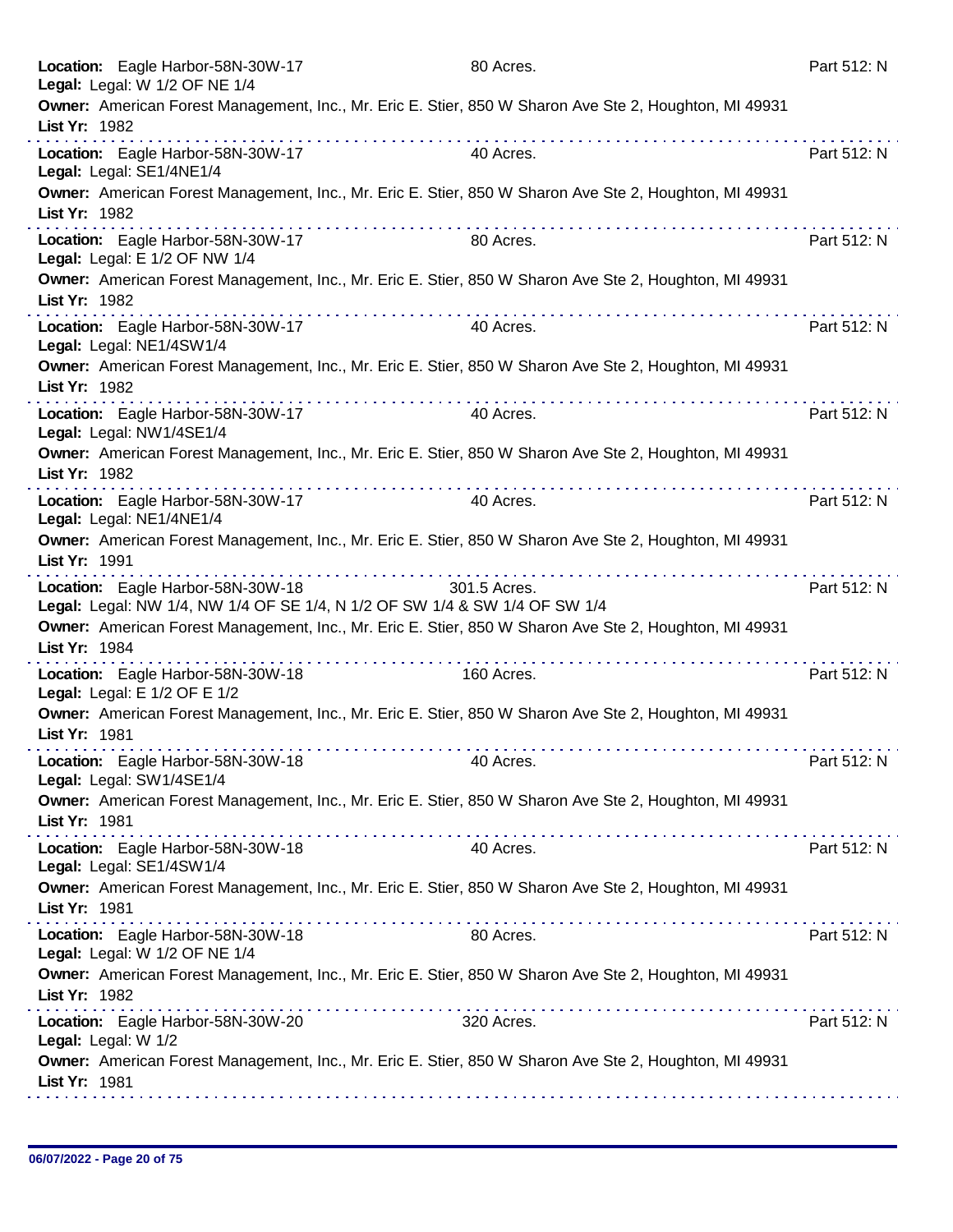| Location: Eagle Harbor-58N-30W-20<br>Legal: Legal: N 1/2 OF NE 1/4 |   | 80 Acres.                                                                                                                            | Part 512: N |
|--------------------------------------------------------------------|---|--------------------------------------------------------------------------------------------------------------------------------------|-------------|
| List Yr: 1981                                                      |   | Owner: American Forest Management, Inc., Mr. Eric E. Stier, 850 W Sharon Ave Ste 2, Houghton, MI 49931                               |             |
| Location: Eagle Harbor-58N-30W-20<br>Legal: Legal: S 1/2 OF NE 1/4 | . | 80 Acres.                                                                                                                            | Part 512: N |
| List Yr: 1983                                                      |   | Owner: American Forest Management, Inc., Mr. Eric E. Stier, 850 W Sharon Ave Ste 2, Houghton, MI 49931                               |             |
| Location: Eagle Harbor-58N-30W-20<br>Legal: Legal: SE 1/4          |   | 160 Acres.                                                                                                                           | Part 512: N |
| List Yr: 1983                                                      |   | Owner: American Forest Management, Inc., Mr. Eric E. Stier, 850 W Sharon Ave Ste 2, Houghton, MI 49931                               |             |
| Location: Eagle Harbor-58N-30W-21<br>Legal: Legal: E 1/2           |   | 320 Acres.                                                                                                                           | Part 512: N |
| List Yr: 1981                                                      |   | Owner: American Forest Management, Inc., Mr. Eric E. Stier, 850 W Sharon Ave Ste 2, Houghton, MI 49931<br>rana ana ana ana ana ana a |             |
| Location: Eagle Harbor-58N-30W-21<br>Legal: Legal: N 1/2 OF NW 1/4 | . | 80 Acres.                                                                                                                            | Part 512: N |
| List Yr: 1981                                                      |   | Owner: American Forest Management, Inc., Mr. Eric E. Stier, 850 W Sharon Ave Ste 2, Houghton, MI 49931                               |             |
| Location: Eagle Harbor-58N-30W-21<br>Legal: Legal: SE1/4NW1/4      | . | 40 Acres.                                                                                                                            | Part 512: N |
| List Yr: 1982                                                      |   | Owner: American Forest Management, Inc., Mr. Eric E. Stier, 850 W Sharon Ave Ste 2, Houghton, MI 49931                               |             |
| Location: Eagle Harbor-58N-30W-21<br>Legal: Legal: SW1/4NW1/4      |   | 40 Acres.                                                                                                                            | Part 512: N |
| List Yr: 1983                                                      | . | Owner: American Forest Management, Inc., Mr. Eric E. Stier, 850 W Sharon Ave Ste 2, Houghton, MI 49931                               |             |
| Location: Eagle Harbor-58N-30W-21<br>Legal: Legal: SW 1/4          |   | 160 Acres.                                                                                                                           | Part 512: N |
| List Yr: 1983                                                      |   | Owner: American Forest Management, Inc., Mr. Eric E. Stier, 850 W Sharon Ave Ste 2, Houghton, MI 49931                               |             |
| Location: Eagle Harbor-58N-30W-28<br>Legal: Legal: S 1/2           |   | 320 Acres.                                                                                                                           | Part 512: N |
| List Yr: 1981                                                      |   | Owner: American Forest Management, Inc., Mr. Eric E. Stier, 850 W Sharon Ave Ste 2, Houghton, MI 49931                               |             |
| Location: Eagle Harbor-58N-30W-28<br>Legal: Legal: N 1/2           |   | 320 Acres.                                                                                                                           | Part 512: N |
| List Yr: 1982                                                      |   | Owner: American Forest Management, Inc., Mr. Eric E. Stier, 850 W Sharon Ave Ste 2, Houghton, MI 49931                               |             |
| Location: Eagle Harbor-58N-30W-29<br>Legal: Legal: ENTIRE          |   | 640 Acres.                                                                                                                           | Part 512: N |
| List Yr: 1981                                                      |   | Owner: American Forest Management, Inc., Mr. Eric E. Stier, 850 W Sharon Ave Ste 2, Houghton, MI 49931                               |             |
| Location: Eagle Harbor-58N-30W-32<br>Legal: Legal: NE 1/4          |   | 160 Acres.                                                                                                                           | Part 512: N |
| List Yr: 1984                                                      |   | Owner: American Forest Management, Inc., Mr. Eric E. Stier, 850 W Sharon Ave Ste 2, Houghton, MI 49931                               |             |
|                                                                    |   |                                                                                                                                      |             |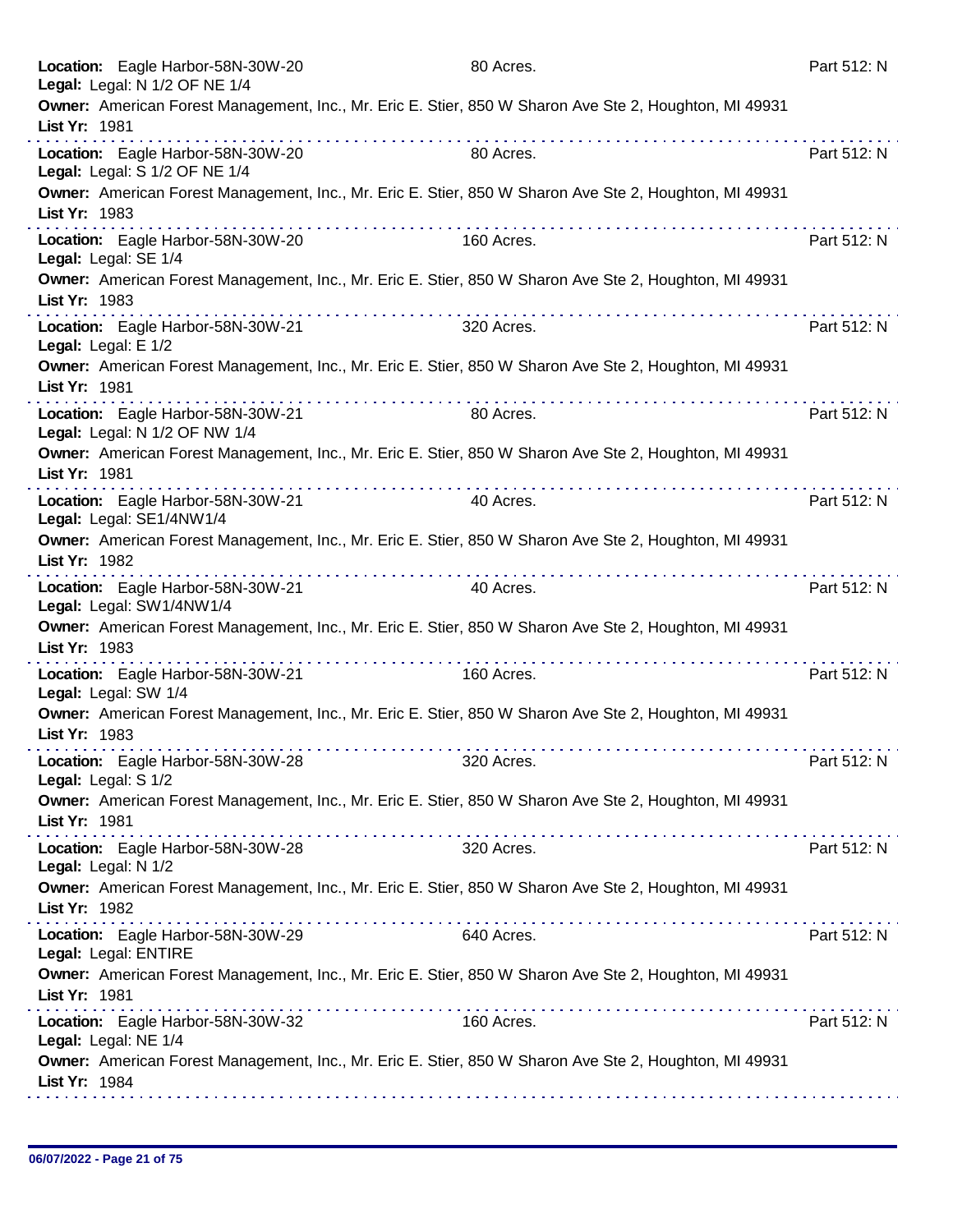|               | Location: Eagle Harbor-58N-30W-32<br>Legal: Legal: E 1/2 OF NW 1/4                  | 80 Acres.                                                                                                                                                                                                                                                                                                                                                                                                                                                                                                                                                                                                                                                                               | Part 512: N |
|---------------|-------------------------------------------------------------------------------------|-----------------------------------------------------------------------------------------------------------------------------------------------------------------------------------------------------------------------------------------------------------------------------------------------------------------------------------------------------------------------------------------------------------------------------------------------------------------------------------------------------------------------------------------------------------------------------------------------------------------------------------------------------------------------------------------|-------------|
| List Yr: 1984 | .                                                                                   | Owner: American Forest Management, Inc., Mr. Eric E. Stier, 850 W Sharon Ave Ste 2, Houghton, MI 49931                                                                                                                                                                                                                                                                                                                                                                                                                                                                                                                                                                                  |             |
|               | Location: Eagle Harbor-58N-30W-32<br>Legal: Legal: W1/2 OF NW1/4, S1/2              | 400 Acres.                                                                                                                                                                                                                                                                                                                                                                                                                                                                                                                                                                                                                                                                              | Part 512: N |
| List Yr: 1978 |                                                                                     | Owner: The Molpus Woodlands Group, LLC, Ms. Tonya Phillips, 654 North State Street, Jackson, MS 39202                                                                                                                                                                                                                                                                                                                                                                                                                                                                                                                                                                                   |             |
|               | Location: Eagle Harbor-58N-30W-33<br>Legal: Legal: E 1/2                            | 320 Acres.                                                                                                                                                                                                                                                                                                                                                                                                                                                                                                                                                                                                                                                                              | Part 512: N |
| List Yr: 1982 |                                                                                     | Owner: American Forest Management, Inc., Mr. Eric E. Stier, 850 W Sharon Ave Ste 2, Houghton, MI 49931                                                                                                                                                                                                                                                                                                                                                                                                                                                                                                                                                                                  |             |
|               | Location: Eagle Harbor-58N-30W-33<br>Legal: Legal: W 1/2 OF NW 1/4                  | 80 Acres.                                                                                                                                                                                                                                                                                                                                                                                                                                                                                                                                                                                                                                                                               | Part 512: N |
| List Yr: 1982 | .                                                                                   | Owner: American Forest Management, Inc., Mr. Eric E. Stier, 850 W Sharon Ave Ste 2, Houghton, MI 49931                                                                                                                                                                                                                                                                                                                                                                                                                                                                                                                                                                                  |             |
|               | Location: Eagle Harbor-58N-30W-33<br>Legal: Legal: E1/2 OF NW1/4, SW1/4             | 240 Acres.                                                                                                                                                                                                                                                                                                                                                                                                                                                                                                                                                                                                                                                                              | Part 512: N |
| List Yr: 1978 |                                                                                     | Owner: The Molpus Woodlands Group, LLC, Ms. Tonya Phillips, 654 North State Street, Jackson, MS 39202<br>.                                                                                                                                                                                                                                                                                                                                                                                                                                                                                                                                                                              |             |
|               | Location: Eagle Harbor-58N-31W-11<br>Legal: Legal: S1/2 OF NE1/4; NW1/4 OF NE1/4    | 120 Acres.                                                                                                                                                                                                                                                                                                                                                                                                                                                                                                                                                                                                                                                                              | Part 512: N |
| List Yr: 1982 | Owner: Mr. Guy Wicker, 27000 Pebblestone Street, Southfield, MI 48034               |                                                                                                                                                                                                                                                                                                                                                                                                                                                                                                                                                                                                                                                                                         |             |
|               | Location: Eagle Harbor-58N-31W-11<br>Legal: Legal: NW1/4 OF SE1/4                   | 40 Acres.                                                                                                                                                                                                                                                                                                                                                                                                                                                                                                                                                                                                                                                                               | Part 512: N |
| List Yr: 1982 | Owner: Mr. Guy Wicker, 27000 Pebblestone Street, Southfield, MI 48034               |                                                                                                                                                                                                                                                                                                                                                                                                                                                                                                                                                                                                                                                                                         |             |
|               | Location: Eagle Harbor-58N-31W-11<br>Legal: Legal: NE1/4 OF SE1/4                   | 40 Acres.                                                                                                                                                                                                                                                                                                                                                                                                                                                                                                                                                                                                                                                                               | Part 512: N |
| List Yr: 1982 | Owner: Mr. Guy Wicker, 27000 Pebblestone Street, Southfield, MI 48034               |                                                                                                                                                                                                                                                                                                                                                                                                                                                                                                                                                                                                                                                                                         |             |
|               | Location: Eagle Harbor-58N-31W-11                                                   | 9.78 Acres.<br>Legal: Legal: ALL THAT PART OF THE N1/2 OF S1/2 OF SE1/4 OF SECTION 11, T58N, R31W, DESCRIBED AS<br>FOLLOWS: COMMENC ING AT THE 1/4 CORNER COMMON TO SECTIONS 11 AND 14, T58N, R31W;<br>THENCE ALONG SAID N-S 1/4 LINE N 00DEG58'58" W 1173.40 FT TO THE POB OF THE PARCEL TO BE<br>DESCRIBED; THENCE CONTINUING N 00DEG58'58" W 165.00 FT TO THE NORTH LINE OF SAID N1/2 OF<br>S1/2 OF SE1/4; THENCE ALONG SAID NORTH LINE N 89DEG19'03" E 2346.83 FT; THENCE S 00DEG40'57" E<br>314.00 FT; THENCE S 89DEG19'03" W 260.17 FT TO THE CENTERLINEOF OWL CREEK; THENCE N<br>00DEG40'57" W 149.00 FT; THENCE S 89DEG19'03" W 2085.79 FT TO THE POB; CONTAINING 9.78 ACRE M/L | Part 512: N |
| List Yr: 1989 | Owner: Mr. Guy Wicker, 27000 Pebblestone Street, Southfield, MI 48034               |                                                                                                                                                                                                                                                                                                                                                                                                                                                                                                                                                                                                                                                                                         |             |
|               | Location: Eagle Harbor-58N-31W-11<br>Legal: Legal: S1/2 OF SW1/4                    | 80 Acres.                                                                                                                                                                                                                                                                                                                                                                                                                                                                                                                                                                                                                                                                               | Part 512: N |
| List Yr: 1982 | Owner: Society of St. John, Inc., 6559 State Highway M-26, , Eagle Harbor, MI 49950 |                                                                                                                                                                                                                                                                                                                                                                                                                                                                                                                                                                                                                                                                                         |             |
| List Yr: 1975 | Location: Eagle Harbor-58N-31W-12                                                   | 489.8 Acres.<br>Legal: Legal: S1/2 OF NW1/4; N1/2 OF SW1/4; SE1/4 OF SW1/4; AND E1/2 EXCEPT THE NORTH 500 FT<br>Owner: American Forest Management, Inc., Mr. Eric E. Stier, 850 W Sharon Ave Ste 2, Houghton, MI 49931                                                                                                                                                                                                                                                                                                                                                                                                                                                                  | Part 512: N |
|               |                                                                                     |                                                                                                                                                                                                                                                                                                                                                                                                                                                                                                                                                                                                                                                                                         |             |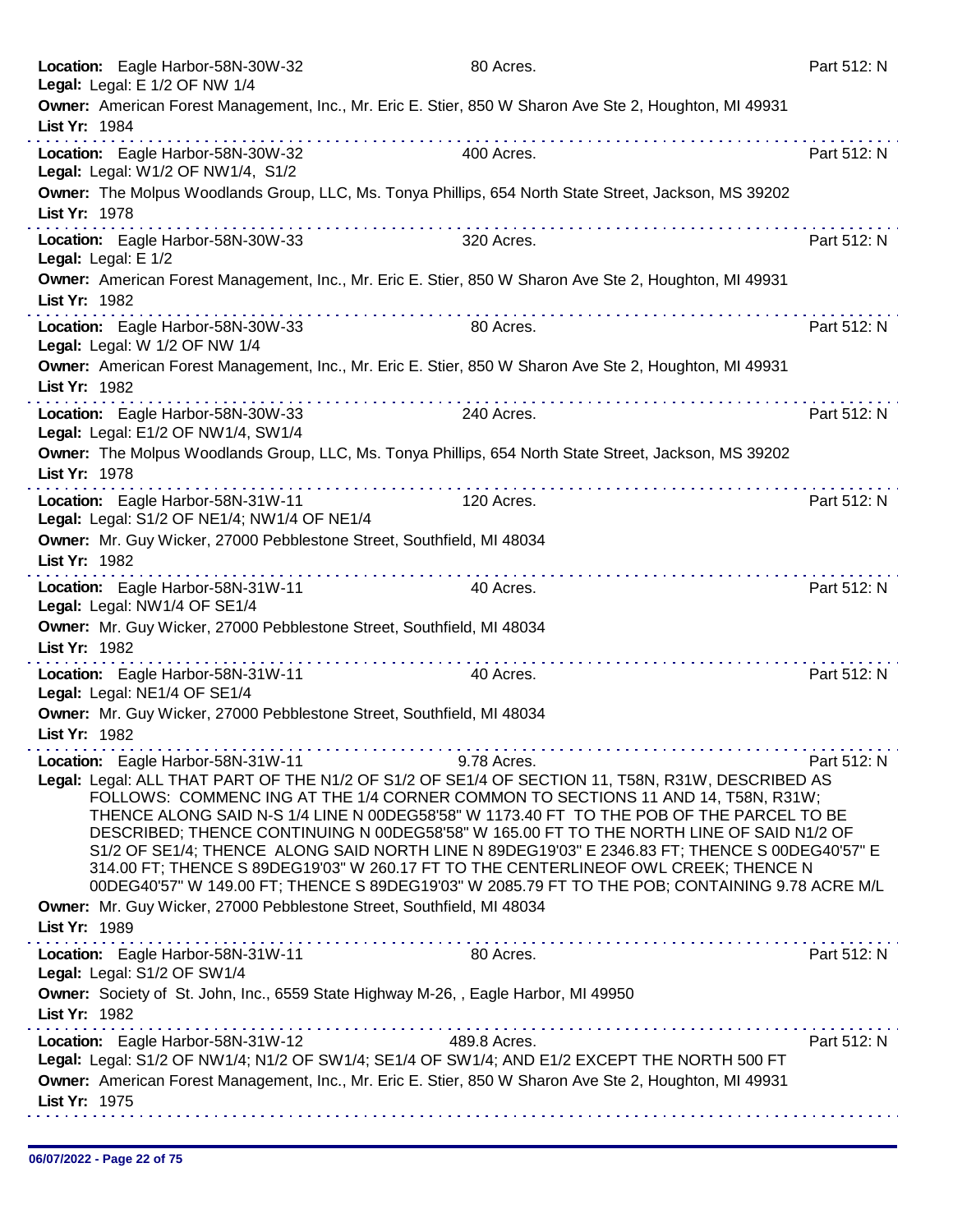| Location: Eagle Harbor-58N-31W-13<br>Legal: Legal: ENTIRE, EXC. THE NW 1/4 OF NW 1/4                                                                                                                                                                                                                                                                                                                                                                                                                                                                                                                                                                                                 | 600 Acres.   | Part 512: N |
|--------------------------------------------------------------------------------------------------------------------------------------------------------------------------------------------------------------------------------------------------------------------------------------------------------------------------------------------------------------------------------------------------------------------------------------------------------------------------------------------------------------------------------------------------------------------------------------------------------------------------------------------------------------------------------------|--------------|-------------|
| Owner: American Forest Management, Inc., Mr. Eric E. Stier, 850 W Sharon Ave Ste 2, Houghton, MI 49931<br>List Yr: 1987                                                                                                                                                                                                                                                                                                                                                                                                                                                                                                                                                              |              |             |
| Location: Eagle Harbor-58N-31W-14<br>Legal: Legal: SW 1/4                                                                                                                                                                                                                                                                                                                                                                                                                                                                                                                                                                                                                            | 160 Acres.   | Part 512: N |
| Owner: American Forest Management, Inc., Mr. Eric E. Stier, 850 W Sharon Ave Ste 2, Houghton, MI 49931<br>List Yr: 1982                                                                                                                                                                                                                                                                                                                                                                                                                                                                                                                                                              |              |             |
| $\mathcal{L}^{\mathcal{A}}(\mathcal{A}^{\mathcal{A}}(\mathcal{A}^{\mathcal{A}}(\mathcal{A}^{\mathcal{A}}(\mathcal{A}^{\mathcal{A}}(\mathcal{A}^{\mathcal{A}}(\mathcal{A}^{\mathcal{A}}(\mathcal{A}^{\mathcal{A}}(\mathcal{A}^{\mathcal{A}}(\mathcal{A}^{\mathcal{A}}(\mathcal{A}^{\mathcal{A}}(\mathcal{A}^{\mathcal{A}}(\mathcal{A}^{\mathcal{A}}(\mathcal{A}^{\mathcal{A}}(\mathcal{A}^{\mathcal{A}}(\mathcal{A}^{\mathcal{A}}(\mathcal{A}^{\mathcal{A$<br>Location: Eagle Harbor-58N-31W-14<br>Legal: Legal: S 1/2 OF NE 1/4                                                                                                                                                      | 80 Acres.    | Part 512: N |
| Owner: American Forest Management, Inc., Mr. Eric E. Stier, 850 W Sharon Ave Ste 2, Houghton, MI 49931<br>List Yr: 1989                                                                                                                                                                                                                                                                                                                                                                                                                                                                                                                                                              |              |             |
| Location: Eagle Harbor-58N-31W-14<br>Legal: Legal: SE1/4                                                                                                                                                                                                                                                                                                                                                                                                                                                                                                                                                                                                                             | 160 Acres.   | Part 512: N |
| Owner: American Forest Management, Inc., Mr. Eric E. Stier, 850 W Sharon Ave Ste 2, Houghton, MI 49931<br>List Yr: 1975                                                                                                                                                                                                                                                                                                                                                                                                                                                                                                                                                              |              |             |
| Location: Eagle Harbor-58N-31W-15<br>Legal: Legal: E1/2 OF SE1/4 EXCEPT THAT PART OF THE SE1/4 DESCRIBED AS BEGINNING AT POINT LOCATED<br>N87 DEG 15'30" W 602.43 FT ALONG THE SOUTH LINE OF SAID SECTION AND N00 DEG 00'00" E 652.69 FT<br>FROM THE SE CORNER OFSAID SECTION; THENCE N86 DEG 21'44" W 177.47 FT; THENCE S72 DEG 12'55"<br>W 61.73 FT; THENCE N85 DEG 22'20" W 86.28 FT; THENCE N75 DEG 27'46" W 81.41 FT; THENCE S84 DEG<br>58'27" W 126.16 FT; THENCE N83 DEG 31'33" W 55.73 FT; THENCE N63 DEG 52'11" W 343.92 FT; THENCE<br>N46 DEG 50'24" W13 FT; THENCE N00 DEG00'00" E 567.49 FT; THENCE S90 DEG 00'00" E 900 FT; THENCE<br>S00 DEG 00'00" W 742.88 FT TO POB | 64.25 Acres. | Part 512: N |
| Owner: American Forest Management, Inc., Mr. Eric E. Stier, 850 W Sharon Ave Ste 2, Houghton, MI 49931<br>List Yr: 1989<br>.                                                                                                                                                                                                                                                                                                                                                                                                                                                                                                                                                         |              |             |
| Location: Eagle Harbor-58N-31W-15<br>Legal: Legal: W1/2 OF W 1/2 OF SW 1/4                                                                                                                                                                                                                                                                                                                                                                                                                                                                                                                                                                                                           | 40 Acres.    | Part 512: N |
| Owner: American Forest Management, Inc., Mr. Eric E. Stier, 850 W Sharon Ave Ste 2, Houghton, MI 49931<br>List Yr: 1982                                                                                                                                                                                                                                                                                                                                                                                                                                                                                                                                                              |              |             |
| Location: Eagle Harbor-58N-31W-15<br>Legal: Legal: E1/2 OF W1/2 OF SW1/4                                                                                                                                                                                                                                                                                                                                                                                                                                                                                                                                                                                                             | 40 Acres.    | Part 512: N |
| Owner: Society of St. John, Inc., 6559 State Highway M-26, , Eagle Harbor, MI 49950<br>List Yr: 1982                                                                                                                                                                                                                                                                                                                                                                                                                                                                                                                                                                                 |              |             |
| Location: Eagle Harbor-58N-31W-15<br>Legal: Legal: E1/2 OF NW1/4                                                                                                                                                                                                                                                                                                                                                                                                                                                                                                                                                                                                                     | 80 Acres.    | Part 512: N |
| Owner: Society of St. John, Inc., 6559 State Highway M-26, , Eagle Harbor, MI 49950<br>List Yr: 1991                                                                                                                                                                                                                                                                                                                                                                                                                                                                                                                                                                                 |              |             |
| Location: Eagle Harbor-58N-31W-15<br>Legal: Legal: SW1/4 OF NW1/4                                                                                                                                                                                                                                                                                                                                                                                                                                                                                                                                                                                                                    | 40 Acres.    | Part 512: N |
| Owner: Society of St. John, Inc., 6559 State Highway M-26, , Eagle Harbor, MI 49950<br>List Yr: 1991                                                                                                                                                                                                                                                                                                                                                                                                                                                                                                                                                                                 |              |             |
| Location: Eagle Harbor-58N-31W-15<br>Legal: Legal: N1/2 OF NE1/4                                                                                                                                                                                                                                                                                                                                                                                                                                                                                                                                                                                                                     | 80 Acres.    | Part 512: N |
| Owner: Society of St. John, Inc., 6559 State Highway M-26, , Eagle Harbor, MI 49950<br>List Yr: 1982                                                                                                                                                                                                                                                                                                                                                                                                                                                                                                                                                                                 |              |             |
| Location: Eagle Harbor-59N-29W-31<br>Legal: Legal: S 1/2 OF SE 1/4                                                                                                                                                                                                                                                                                                                                                                                                                                                                                                                                                                                                                   | 80 Acres.    | Part 512: N |
|                                                                                                                                                                                                                                                                                                                                                                                                                                                                                                                                                                                                                                                                                      |              |             |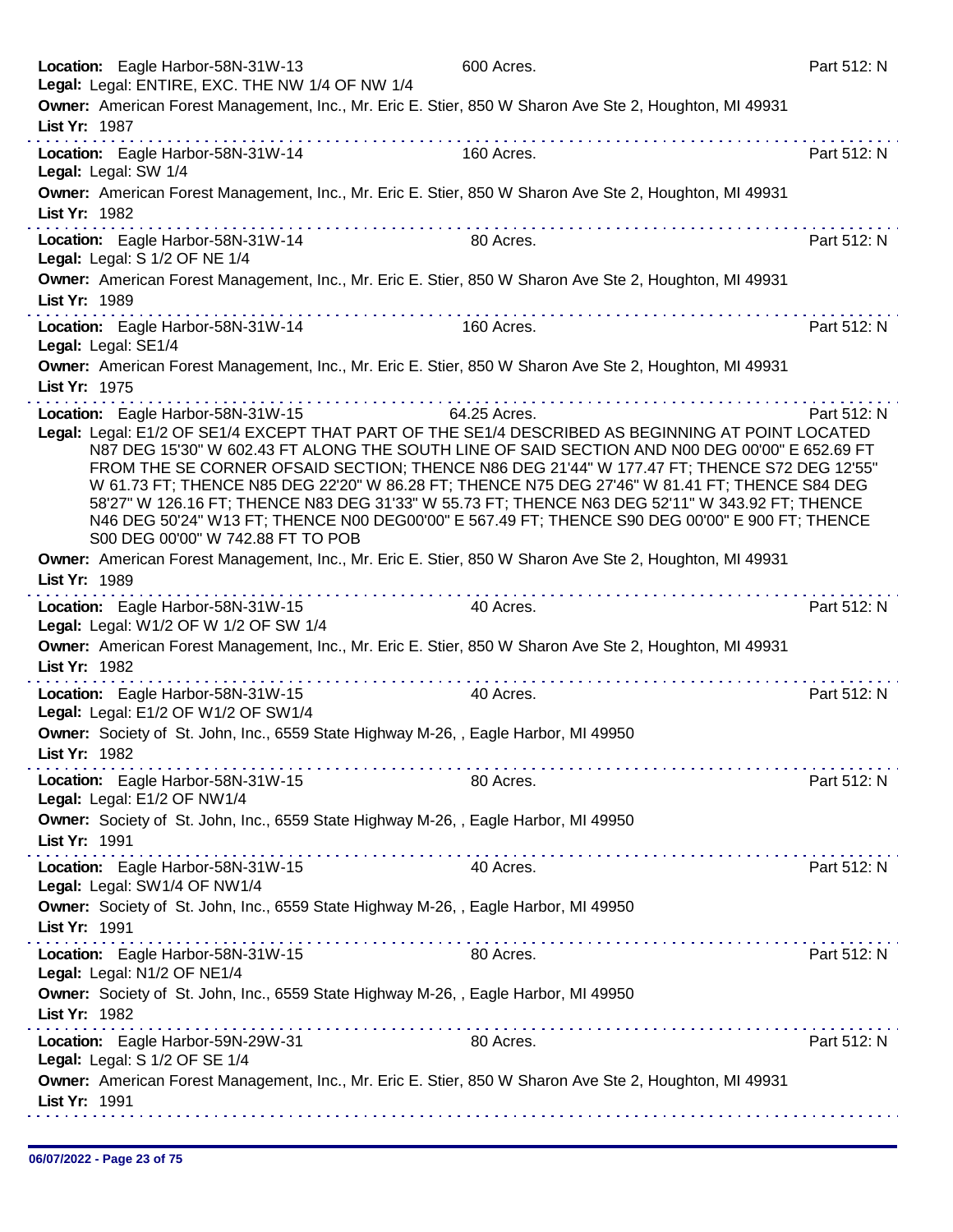|               | Location: Eagle Harbor-59N-29W-31<br>Legal: Legal: SE1/4SW1/4                                           | 40 Acres.                                                                                                              | Part 512: N |
|---------------|---------------------------------------------------------------------------------------------------------|------------------------------------------------------------------------------------------------------------------------|-------------|
| List Yr: 1991 |                                                                                                         | Owner: American Forest Management, Inc., Mr. Eric E. Stier, 850 W Sharon Ave Ste 2, Houghton, MI 49931                 |             |
|               | Location: Eagle Harbor-59N-29W-32<br>Legal: Legal: S 1/2 OF S 1/2 EXC S1/2 OF SE1/4 OF SW1/4            | 140 Acres.                                                                                                             | Part 512: N |
| List Yr: 1991 |                                                                                                         | Owner: American Forest Management, Inc., Mr. Eric E. Stier, 850 W Sharon Ave Ste 2, Houghton, MI 49931                 |             |
|               | Location: Eagle Harbor-59N-29W-34<br>Legal: Legal: NE1/4 OF NE1/4                                       | 40 Acres.                                                                                                              | Part 512: N |
| List Yr: 2004 | Owner: Mr. Kenneth Sladek, et al., 57140 Mine Street, , Calumet, MI 49913                               |                                                                                                                        |             |
|               | Location: Eagle Harbor-59N-29W-35<br>Legal: Legal: NW1/4                                                | 160 Acres.                                                                                                             | Part 512: N |
| List Yr: 2004 | Owner: Mr. Kenneth Sladek, et al., 57140 Mine Street, , Calumet, MI 49913                               |                                                                                                                        |             |
|               | Location: Eagle Harbor-59N-29W-36<br>Legal: Legal: SW 1/4                                               | 160 Acres.                                                                                                             | Part 512: N |
| List Yr: 1991 |                                                                                                         | Owner: Friends of the Lake, L.L.C., Ms. Linda Luneack, 1075 Riverview Drive, Alma, MI 48801<br>.                       |             |
|               | Location: Eagle Harbor-59N-29W-36<br>Legal: Legal: E1/2 OF NE1/4                                        | 80 Acres.                                                                                                              | Part 512: N |
| List Yr: 1991 |                                                                                                         | Owner: Friends of the Lake, L.L.C., Ms. Linda Luneack, 1075 Riverview Drive, Alma, MI 48801<br>.                       |             |
|               | Location: Eagle Harbor-59N-29W-36<br>Legal: Legal: E1/2 OF W1/2 OF NE1/4                                | 40 Acres.                                                                                                              | Part 512: N |
| List Yr: 1991 |                                                                                                         | Owner: Mr. and Mrs. Richard Schulz, 504 Woodside Avenue, , Ripon, WI 54971<br>.                                        |             |
|               | Location: Eagle Harbor-59N-29W-36<br>Legal: Legal: NW1/4 OF NW1/4, E1/2 OF NW1/4, W1/2 OF W1/2 OF NE1/4 | 160 Acres.                                                                                                             | Part 512: N |
| List Yr: 1991 |                                                                                                         | Owner: Mr. James E. Eismueller, Walleye Lodge, 35131 M-28, Marenisco, MI 49947                                         |             |
|               | Location: Grant-56N-30W-02                                                                              | 136.95 Acres.<br>Legal: Legal: GOV. LOTS 1, 3 & 5 & ALL THAT PART OF GOV LOT 4 LYING EASTERLY OF GAY LAC LA BELLE CNTY | Part 512: N |
|               | <b>RD</b>                                                                                               | Owner: American Forest Management, Inc., Mr. Eric E. Stier, 850 W Sharon Ave Ste 2, Houghton, MI 49931                 |             |
| List Yr: 1991 |                                                                                                         |                                                                                                                        |             |
|               | Location: Grant-56N-30W-03<br>Legal: Legal: W1/2                                                        | 320 Acres.                                                                                                             | Part 512: N |
| List Yr: 1994 |                                                                                                         | Owner: The Molpus Woodlands Group, LLC, Ms. Tonya Phillips, 654 North State Street, Jackson, MS 39202                  |             |
|               | Location: Grant-56N-30W-10<br>Legal: Legal: GOV. LOTS 1, 2, 3, 4, & 5                                   | 244.2 Acres.                                                                                                           | Part 512: N |
| List Yr: 1991 |                                                                                                         | Owner: American Forest Management, Inc., Mr. Eric E. Stier, 850 W Sharon Ave Ste 2, Houghton, MI 49931                 |             |
|               | Location: Grant-57N-29W-08<br>Legal: Legal: S1/2 OF S1/2                                                | 160 Acres.                                                                                                             | Part 512: N |
| List Yr: 1977 |                                                                                                         | Owner: American Forest Management, Inc., Mr. Eric E. Stier, 850 W Sharon Ave Ste 2, Houghton, MI 49931                 |             |
|               |                                                                                                         |                                                                                                                        |             |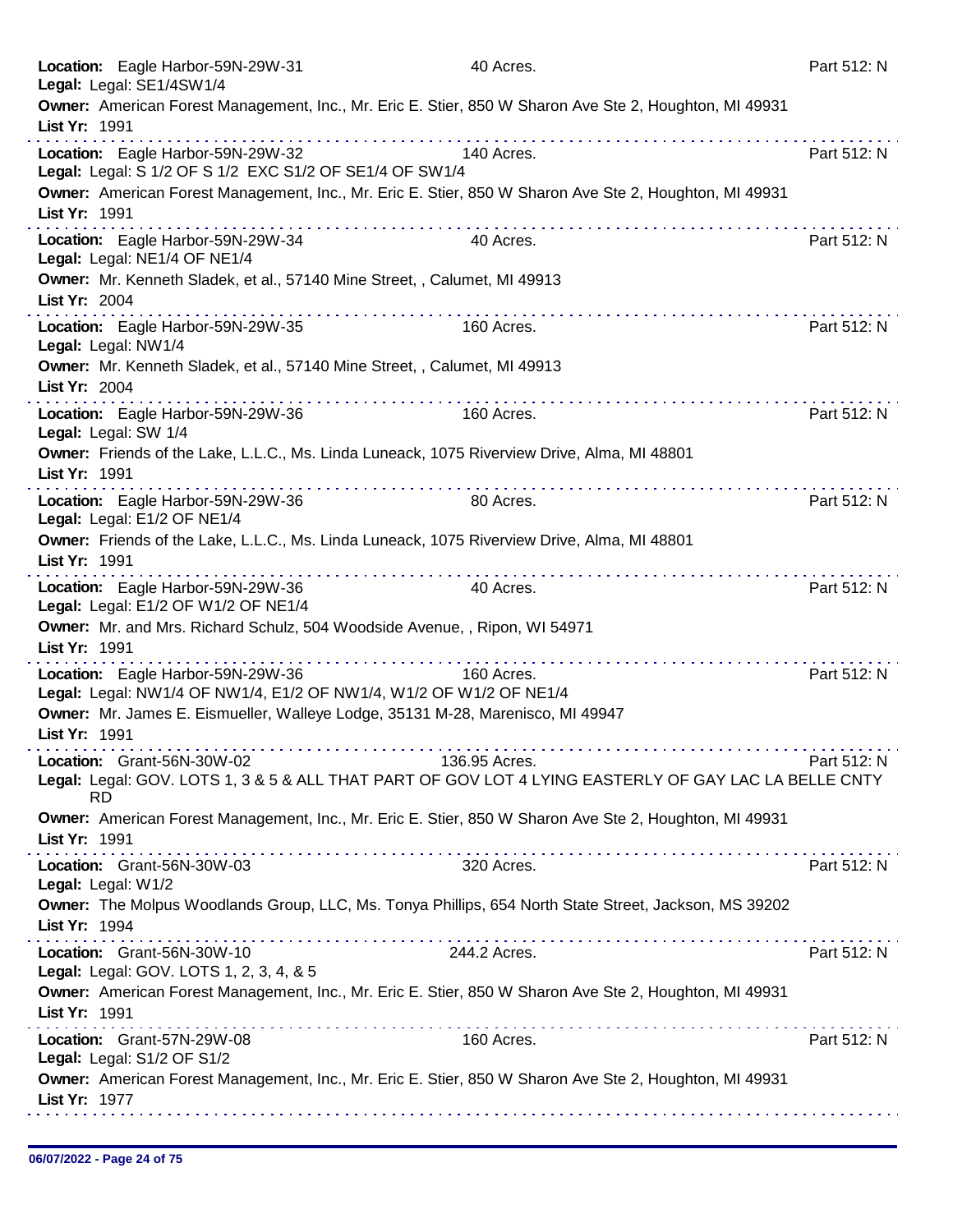| Location: Grant-57N-29W-09<br>Legal: Legal: N 1/2 OF SE 1/4 OF SW 1/4                                                   | 20 Acres.  | Part 512: N |
|-------------------------------------------------------------------------------------------------------------------------|------------|-------------|
| Owner: American Forest Management, Inc., Mr. Eric E. Stier, 850 W Sharon Ave Ste 2, Houghton, MI 49931<br>List Yr: 1986 |            |             |
| Location: Grant-57N-29W-09<br>Legal: Legal: SW 1/4 OF SE 1/4 OF SW 1/4                                                  | 10 Acres.  | Part 512: N |
| Owner: American Forest Management, Inc., Mr. Eric E. Stier, 850 W Sharon Ave Ste 2, Houghton, MI 49931<br>List Yr: 1986 |            |             |
| Location: Grant-57N-29W-09<br>Legal: Legal: S1/2 OF NE1/4, N1/2 OF SW1/4, SW1/4 OF SW1/4, SE1/4                         | 360 Acres. | Part 512: N |
| Owner: American Forest Management, Inc., Mr. Eric E. Stier, 850 W Sharon Ave Ste 2, Houghton, MI 49931<br>List Yr: 1977 |            |             |
| Location: Grant-57N-29W-10<br>Legal: Legal: W1/2; W1/2 OF NE1/4; W1/2 OF SE1/4; AND SE1/4 OF SE1/4                      | 520 Acres. | Part 512: N |
| Owner: American Forest Management, Inc., Mr. Eric E. Stier, 850 W Sharon Ave Ste 2, Houghton, MI 49931<br>List Yr: 1991 |            |             |
| Location: Grant-57N-29W-11<br>Legal: Legal: S1/2 OF SW1/4                                                               | 80 Acres.  | Part 512: N |
| Owner: American Forest Management, Inc., Mr. Eric E. Stier, 850 W Sharon Ave Ste 2, Houghton, MI 49931<br>List Yr: 1991 |            |             |
| Location: Grant-57N-29W-14<br>Legal: Legal: N1/2 NW/4                                                                   | 80 Acres.  | Part 512: N |
| Owner: American Forest Management, Inc., Mr. Eric E. Stier, 850 W Sharon Ave Ste 2, Houghton, MI 49931<br>List Yr: 1977 |            |             |
| Location: Grant-57N-29W-15<br>Legal: Legal: NW1/4; N1/2 NE1/4; W1/2 SW1/4                                               | 320 Acres. | Part 512: N |
| Owner: American Forest Management, Inc., Mr. Eric E. Stier, 850 W Sharon Ave Ste 2, Houghton, MI 49931<br>List Yr: 1977 |            |             |
| Location: Grant-57N-29W-16<br>Legal: Legal: ENTIRE                                                                      | 640 Acres. | Part 512: N |
| Owner: American Forest Management, Inc., Mr. Eric E. Stier, 850 W Sharon Ave Ste 2, Houghton, MI 49931<br>List Yr: 1977 |            |             |
| Location: Grant-57N-29W-17<br>Legal: Legal: ENTIRE                                                                      | 640 Acres. | Part 512: N |
| Owner: American Forest Management, Inc., Mr. Eric E. Stier, 850 W Sharon Ave Ste 2, Houghton, MI 49931<br>List Yr: 1977 |            |             |
| Location: Grant-57N-29W-18<br>Legal: Legal: W1/2                                                                        | 320 Acres. | Part 512: N |
| Owner: American Forest Management, Inc., Mr. Eric E. Stier, 850 W Sharon Ave Ste 2, Houghton, MI 49931<br>List Yr: 1975 |            |             |
| Location: Grant-57N-29W-18<br>Legal: Legal: E1/2                                                                        | 320 Acres. | Part 512: N |
| Owner: American Forest Management, Inc., Mr. Eric E. Stier, 850 W Sharon Ave Ste 2, Houghton, MI 49931<br>List Yr: 1977 |            |             |
| Location: Grant-57N-29W-19<br>Legal: Legal: NW1/4 OF NE1/4, S1/2 OF NE1/4, W1/2, SE1/4                                  | 600 Acres. | Part 512: N |
| Owner: American Forest Management, Inc., Mr. Eric E. Stier, 850 W Sharon Ave Ste 2, Houghton, MI 49931<br>List Yr: 1977 |            |             |
|                                                                                                                         |            |             |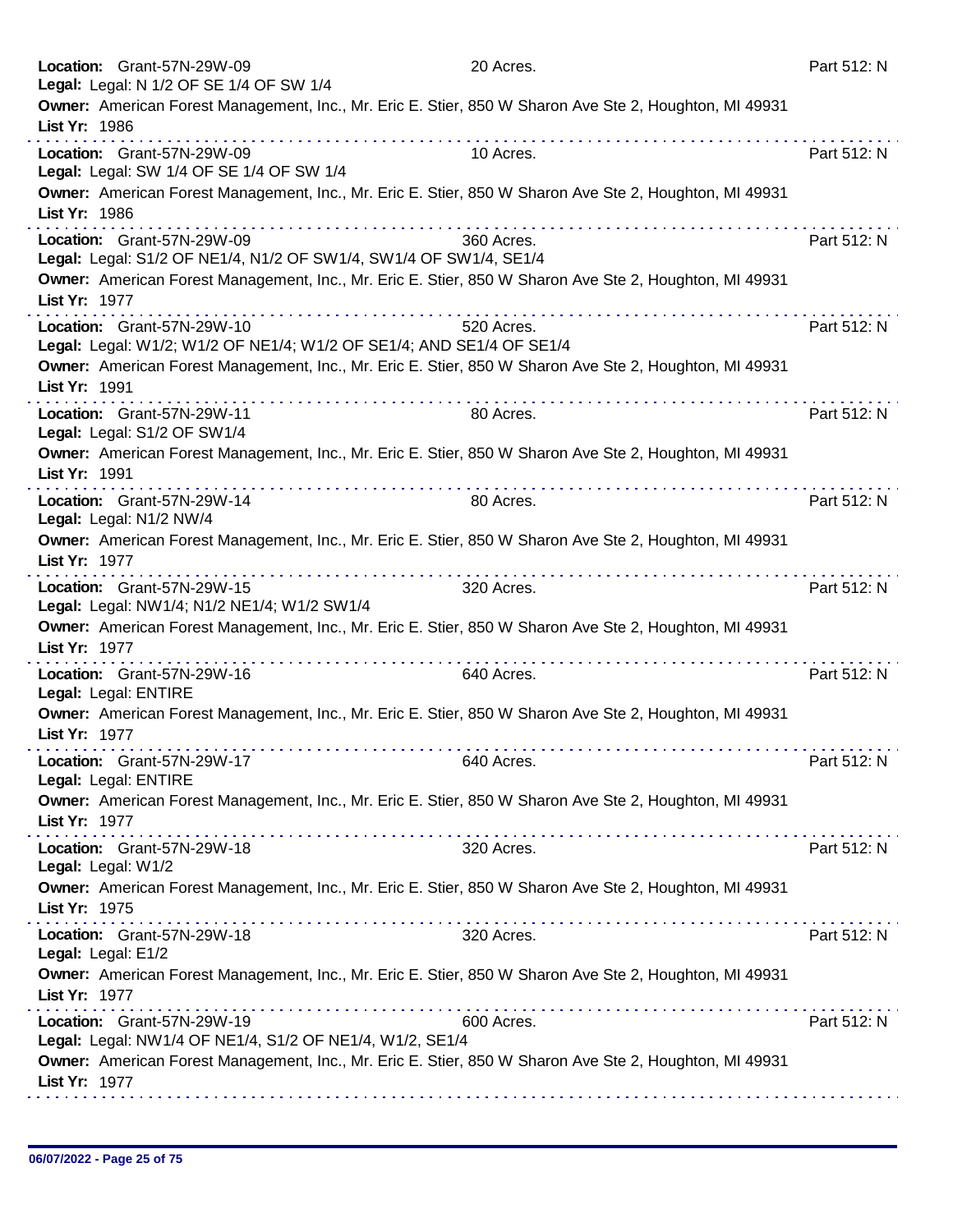|               | Location: Grant-57N-29W-20<br>Legal: Legal: ENTIRE                               | 640 Acres.                                                                                                                                                                                                   | Part 512: N |
|---------------|----------------------------------------------------------------------------------|--------------------------------------------------------------------------------------------------------------------------------------------------------------------------------------------------------------|-------------|
| List Yr: 1977 |                                                                                  | Owner: American Forest Management, Inc., Mr. Eric E. Stier, 850 W Sharon Ave Ste 2, Houghton, MI 49931                                                                                                       |             |
|               | Location: Grant-57N-29W-21                                                       | 280 Acres.                                                                                                                                                                                                   | Part 512: N |
|               | Legal: Legal: N1/2 OF NE1/4, NW1/4, NW1/4 OF SW1/4                               |                                                                                                                                                                                                              |             |
| List Yr: 1977 |                                                                                  | Owner: American Forest Management, Inc., Mr. Eric E. Stier, 850 W Sharon Ave Ste 2, Houghton, MI 49931                                                                                                       |             |
|               | Location: Grant-57N-29W-29                                                       | 182.57 Acres.                                                                                                                                                                                                | Part 512: N |
|               |                                                                                  | Legal: Legal: GOV. LOTS 2 & 3 & E 1/2 OF NW 1/4 EXC. 28.08 ACRES IN RECORDED PLAT OF LITTLE BETSY.<br>Owner: American Forest Management, Inc., Mr. Eric E. Stier, 850 W Sharon Ave Ste 2, Houghton, MI 49931 |             |
| List Yr: 1991 |                                                                                  |                                                                                                                                                                                                              |             |
|               | Location: Grant-57N-29W-29<br>Legal: Legal: W1/2 OF NW1/4                        | 80 Acres.                                                                                                                                                                                                    | Part 512: N |
| List Yr: 1977 | .                                                                                | Owner: American Forest Management, Inc., Mr. Eric E. Stier, 850 W Sharon Ave Ste 2, Houghton, MI 49931                                                                                                       |             |
|               | Location: Grant-57N-29W-30<br>Legal: Legal: GOV. LOTS 1 & 2                      | 121.8 Acres.                                                                                                                                                                                                 | Part 512: N |
| List Yr: 1991 |                                                                                  | Owner: American Forest Management, Inc., Mr. Eric E. Stier, 850 W Sharon Ave Ste 2, Houghton, MI 49931                                                                                                       |             |
|               | Location: Grant-57N-29W-30<br>Legal: Legal: N 1/2 OF SW 1/4                      | 80 Acres.                                                                                                                                                                                                    | Part 512: N |
| List Yr: 1991 |                                                                                  | Owner: American Forest Management, Inc., Mr. Eric E. Stier, 850 W Sharon Ave Ste 2, Houghton, MI 49931                                                                                                       |             |
|               | Location: Grant-57N-29W-30<br>Legal: Legal: N1/2                                 | 320 Acres.                                                                                                                                                                                                   | Part 512: N |
| List Yr: 1977 |                                                                                  | Owner: American Forest Management, Inc., Mr. Eric E. Stier, 850 W Sharon Ave Ste 2, Houghton, MI 49931                                                                                                       |             |
|               | Location: Grant-57N-30W-02<br>Legal: Legal: NE1/4NW1/4                           | 40.69 Acres.                                                                                                                                                                                                 | Part 512: N |
| List Yr: 1987 |                                                                                  | Owner: The Molpus Woodlands Group, LLC, Ms. Tonya Phillips, 654 North State Street, Jackson, MS 39202                                                                                                        |             |
|               | Location: Grant-57N-30W-02<br>Legal: Legal: SW 1/4                               | 160 Acres.                                                                                                                                                                                                   | Part 512: N |
| List Yr: 1982 |                                                                                  | Owner: The Molpus Woodlands Group, LLC, Ms. Tonya Phillips, 654 North State Street, Jackson, MS 39202                                                                                                        |             |
|               | Location: Grant-57N-30W-02<br>Legal: Legal: W1/2 OF NW1/4, SE1/4 OF NW1/4        | 120.82 Acres.                                                                                                                                                                                                | Part 512: N |
| List Yr: 1979 |                                                                                  | Owner: The Molpus Woodlands Group, LLC, Ms. Tonya Phillips, 654 North State Street, Jackson, MS 39202                                                                                                        |             |
|               | Location: Grant-57N-30W-03<br>Legal: Legal: N1/2 OF NW1/4; AND GOVT LOTS 1 AND 2 | 184 Acres.                                                                                                                                                                                                   | Part 512: N |
| List Yr: 2005 |                                                                                  | Owner: Gratiot Lake Conservancy, Ms. Bonnie Hay, 1220 Kensington Road, Suite 210, Oak Brook, IL 60523                                                                                                        |             |
|               | Location: Grant-57N-30W-11<br>Legal: Legal: NW 1/4                               | 160 Acres.                                                                                                                                                                                                   | Part 512: N |
| List Yr: 1982 |                                                                                  | Owner: The Molpus Woodlands Group, LLC, Ms. Tonya Phillips, 654 North State Street, Jackson, MS 39202                                                                                                        |             |
|               |                                                                                  |                                                                                                                                                                                                              |             |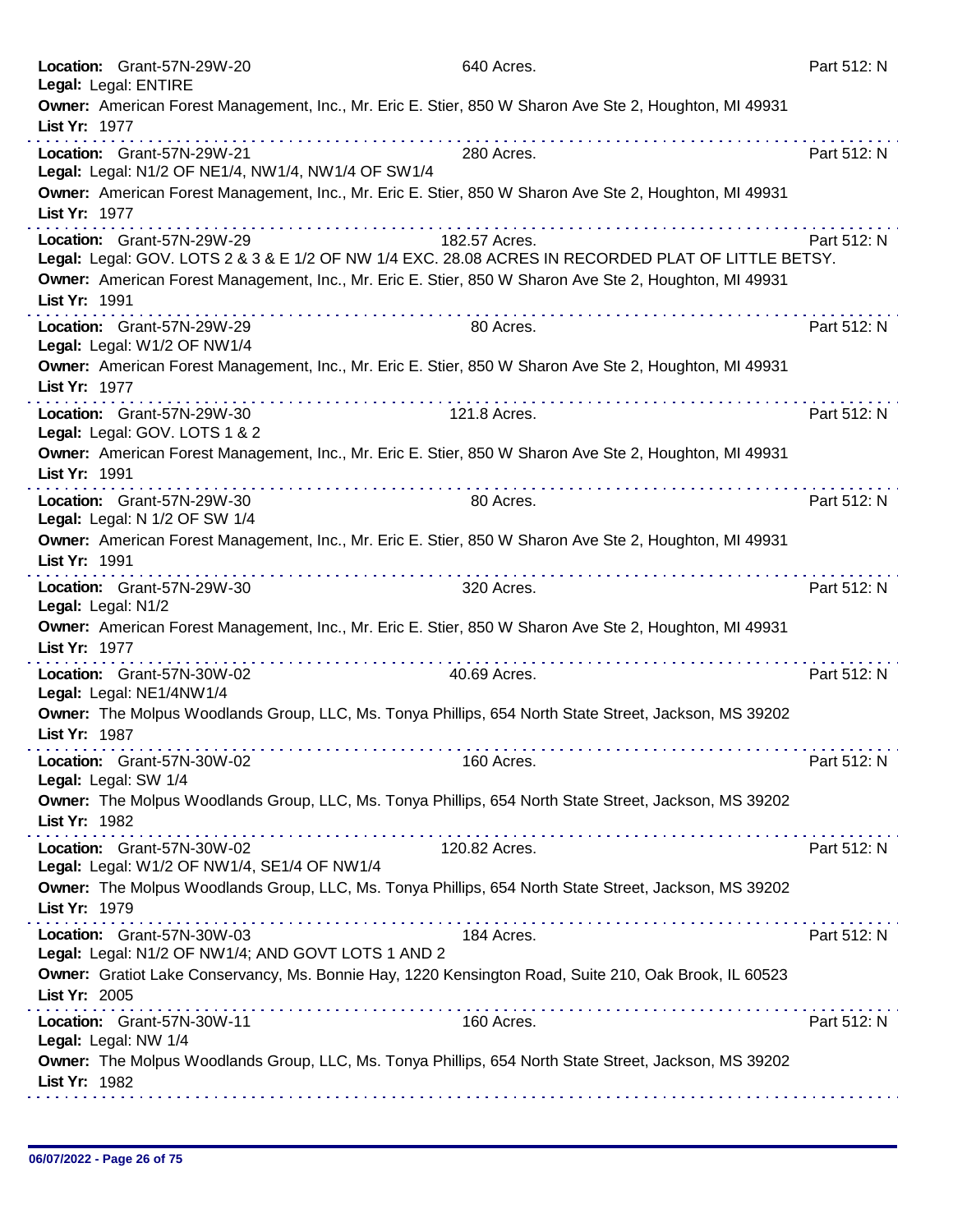| Location: Grant-57N-30W-23<br>Legal: Legal: E1/2 SE1/4                                                                                                                                                                                                                                                                                                                                                                                                                                   | 80 Acres.                | Part 512: N |
|------------------------------------------------------------------------------------------------------------------------------------------------------------------------------------------------------------------------------------------------------------------------------------------------------------------------------------------------------------------------------------------------------------------------------------------------------------------------------------------|--------------------------|-------------|
| Owner: American Forest Management, Inc., Mr. Eric E. Stier, 850 W Sharon Ave Ste 2, Houghton, MI 49931<br>List Yr: 1975                                                                                                                                                                                                                                                                                                                                                                  |                          |             |
| Location: Grant-57N-30W-23<br>Legal: Legal: NW1/4 SE1/4                                                                                                                                                                                                                                                                                                                                                                                                                                  | 40 Acres.                | Part 512: N |
| Owner: American Forest Management, Inc., Mr. Eric E. Stier, 850 W Sharon Ave Ste 2, Houghton, MI 49931<br>List Yr: 1975                                                                                                                                                                                                                                                                                                                                                                  |                          |             |
| Location: Grant-57N-30W-23<br>Legal: Legal: S1/2 NE1/4                                                                                                                                                                                                                                                                                                                                                                                                                                   | 80 Acres.                | Part 512: N |
| Owner: American Forest Management, Inc., Mr. Eric E. Stier, 850 W Sharon Ave Ste 2, Houghton, MI 49931<br>List Yr: 1975                                                                                                                                                                                                                                                                                                                                                                  |                          |             |
| Location: Grant-57N-30W-24<br>Legal: Legal: ENTIRE                                                                                                                                                                                                                                                                                                                                                                                                                                       | 631.18 Acres.            | Part 512: N |
| Owner: American Forest Management, Inc., Mr. Eric E. Stier, 850 W Sharon Ave Ste 2, Houghton, MI 49931<br>List Yr: 1975                                                                                                                                                                                                                                                                                                                                                                  |                          |             |
| Location: Grant-57N-30W-26<br>Legal: Legal: ENTIRE                                                                                                                                                                                                                                                                                                                                                                                                                                       | 640 Acres.               | Part 512: N |
| Owner: American Forest Management, Inc., Mr. Eric E. Stier, 850 W Sharon Ave Ste 2, Houghton, MI 49931<br>List Yr: 1975                                                                                                                                                                                                                                                                                                                                                                  |                          |             |
| <b>The contract of the contract of the contract of the contract of the contract of the contract of the contract of the contract of the contract of the contract of the contract of the contract of the contract of the contract </b><br>Location: Grant-57N-30W-27<br>Legal: Legal: ENTIRE                                                                                                                                                                                               | . <b>.</b><br>640 Acres. | Part 512: N |
| Owner: American Forest Management, Inc., Mr. Eric E. Stier, 850 W Sharon Ave Ste 2, Houghton, MI 49931<br>List Yr: 1975                                                                                                                                                                                                                                                                                                                                                                  |                          |             |
| Location: Grant-57N-30W-34<br>Legal: Legal: SE1/4                                                                                                                                                                                                                                                                                                                                                                                                                                        | 160 Acres.               | Part 512: N |
| Owner: Rising Estates, LLC, Mr. John Andler, 1033 Enfield Road, Rochester Hills, MI 48307<br>List Yr: 2021                                                                                                                                                                                                                                                                                                                                                                               |                          | .           |
| Location: Grant-57N-30W-34<br>Legal: Legal: SW1/4; S1/2 NW1/4                                                                                                                                                                                                                                                                                                                                                                                                                            | 240 Acres.               | Part 512: N |
| Owner: Rising Estates, LLC, Mr. John Andler, 1033 Enfield Road, Rochester Hills, MI 48307<br>List Yr: 2021                                                                                                                                                                                                                                                                                                                                                                               |                          |             |
| Location: Grant-57N-30W-35                                                                                                                                                                                                                                                                                                                                                                                                                                                               | 62 Acres.                | Part 512: N |
| Legal: Legal: ALL THAT PART LOCATED SOUTH AND EAST OF THE GAY-BETSY ROAD EXCEPT 5 ACRES<br>DESCRIBED AS BEGINNING AT THE INTERSECTION OF THE GAY-BETSY ROAD AND THE CENTER OF<br>WINTERS CREEK, THENCE SOUTH 60 DEGREES EAST 1060 FEET, THENCE NORTH 24 DEGREES EAST<br>210 FEET, THENCE NORTH 60 DEGREES WEST 1050 FEET BACK TO THE GAY-BETSY ROAD.                                                                                                                                     |                          |             |
| Owner: Mr. and Mrs. Kenneth Porter, 4442 Heritage Lane,, Wisconsin Rapids, WI 54495                                                                                                                                                                                                                                                                                                                                                                                                      |                          |             |
| List Yr: 1995<br>.                                                                                                                                                                                                                                                                                                                                                                                                                                                                       |                          |             |
| Location: Grant-58N-27W-07<br>Legal: Legal: ENTIRE SECTION EXCEPT N1/2 OF NW1/4 OF NW1/4; AND EXCEPT N1/2 OF NE1/4 AND SE1/4 OF<br>NE1/4; AND EXCEP T THAT PART OF THE NE1/4 DESCRIBED AS BEGINNING AT A POINT ON THE NORTH<br>LINE OF SAID SECTION LOCATEDS89DEG05'02"W 1284.74 FT ALONG SAID NORTH LINE AND<br>S00DEG54'58"E 1039.75 FT FROM THE NE CORNER OFSAID SECTION; THENCE CONTINUING<br>S00DEG54'58"E 900 FT; THENCE S89DEG05'02"W 900 FT; THENCE N00DEG54'58"W 900 FT; THENCE | 465.41 Acres.            | Part 512: N |
| N89DEG05'02"E 900 FT TO THE POB<br>Owner: American Forest Management, Inc., Mr. Eric E. Stier, 850 W Sharon Ave Ste 2, Houghton, MI 49931                                                                                                                                                                                                                                                                                                                                                |                          |             |
| List Yr: 1994                                                                                                                                                                                                                                                                                                                                                                                                                                                                            |                          |             |
|                                                                                                                                                                                                                                                                                                                                                                                                                                                                                          |                          |             |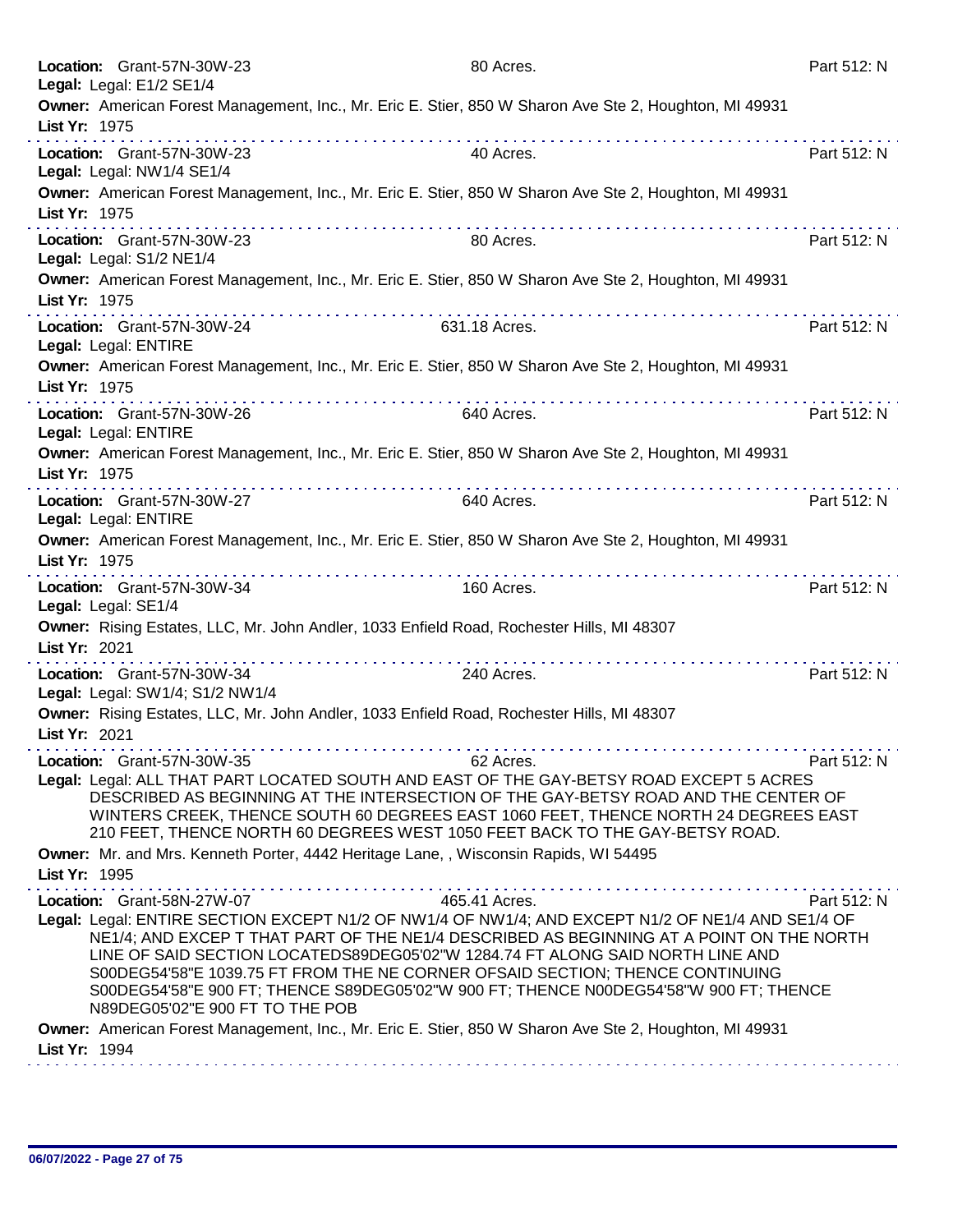|               | Location: Grant-58N-27W-10<br>Legal: Legal: SW1/4 OF NW1/4, W1/2 OF SW1/4                              | 120 Acres. | Part 512: N |
|---------------|--------------------------------------------------------------------------------------------------------|------------|-------------|
| List Yr: 1994 | Owner: Mr. Robert W. Kelly, 8411-F Crystal Springs Road, Woodstock, IL 60098                           |            |             |
|               | Location: Grant-58N-27W-17<br>Legal: Legal: SW1/4 OF SW1/4                                             | 40 Acres.  | Part 512: N |
| List Yr: 1985 | Owner: American Forest Management, Inc., Mr. Eric E. Stier, 850 W Sharon Ave Ste 2, Houghton, MI 49931 |            |             |
|               | Location: Grant-58N-27W-18<br>Legal: Legal: NW1/4NW1/4                                                 | 40 Acres.  | Part 512: N |
| List Yr: 1990 | Owner: American Forest Management, Inc., Mr. Eric E. Stier, 850 W Sharon Ave Ste 2, Houghton, MI 49931 |            |             |
|               | Location: Grant-58N-27W-18<br>Legal: Legal: SW1/4, S1/2 OF NW1/4                                       | 240 Acres. | Part 512: N |
| List Yr: 1994 | Owner: American Forest Management, Inc., Mr. Eric E. Stier, 850 W Sharon Ave Ste 2, Houghton, MI 49931 |            |             |
|               | Location: Grant-58N-27W-18<br>Legal: Legal: E1/2, NE1/4 OF NW1/4                                       | 360 Acres. | Part 512: N |
| List Yr: 1985 | Owner: American Forest Management, Inc., Mr. Eric E. Stier, 850 W Sharon Ave Ste 2, Houghton, MI 49931 |            |             |
|               | Location: Grant-58N-27W-19<br>Legal: Legal: W1/2 OF NW1/4; SE1/4 OF NW1/4; NE1/4                       | 280 Acres. | Part 512: N |
| List Yr: 1985 | Owner: American Forest Management, Inc., Mr. Eric E. Stier, 850 W Sharon Ave Ste 2, Houghton, MI 49931 |            |             |
|               | Location: Grant-58N-27W-19<br>Legal: Legal: NE1/4 OF NW1/4                                             | 40 Acres.  | Part 512: N |
| List Yr: 1994 | Owner: American Forest Management, Inc., Mr. Eric E. Stier, 850 W Sharon Ave Ste 2, Houghton, MI 49931 |            |             |
|               | Location: Grant-58N-27W-20<br>Legal: Legal: NW1/4 OF NW1/4                                             | 40 Acres.  | Part 512: N |
| List Yr: 1985 | Owner: American Forest Management, Inc., Mr. Eric E. Stier, 850 W Sharon Ave Ste 2, Houghton, MI 49931 |            |             |
|               | Location: Grant-58N-27W-22<br>Legal: Legal: SW1/4 OF NW1/4                                             | 40 Acres.  | Part 512: N |
| List Yr: 1991 | Owner: Mr. David W. Zemke, 14845 18th Avenue N, Minneapolis, MN 55447                                  |            |             |
|               | Location: Grant-58N-28W-02<br>Legal: Legal: N 1/2 OF NE 1/4                                            | 80 Acres.  | Part 512: N |
| List Yr: 1985 | Owner: American Forest Management, Inc., Mr. Eric E. Stier, 850 W Sharon Ave Ste 2, Houghton, MI 49931 |            |             |
|               | Location: Grant-58N-28W-02<br>Legal: Legal: N 1/2 OF NW 1/4                                            | 80 Acres.  | Part 512: N |
| List Yr: 1986 | Owner: American Forest Management, Inc., Mr. Eric E. Stier, 850 W Sharon Ave Ste 2, Houghton, MI 49931 |            |             |
|               | Location: Grant-58N-28W-02<br>Legal: Legal: S 1/2 OF N 1/2                                             | 160 Acres. | Part 512: N |
| List Yr: 1986 | Owner: American Forest Management, Inc., Mr. Eric E. Stier, 850 W Sharon Ave Ste 2, Houghton, MI 49931 |            |             |
|               |                                                                                                        |            |             |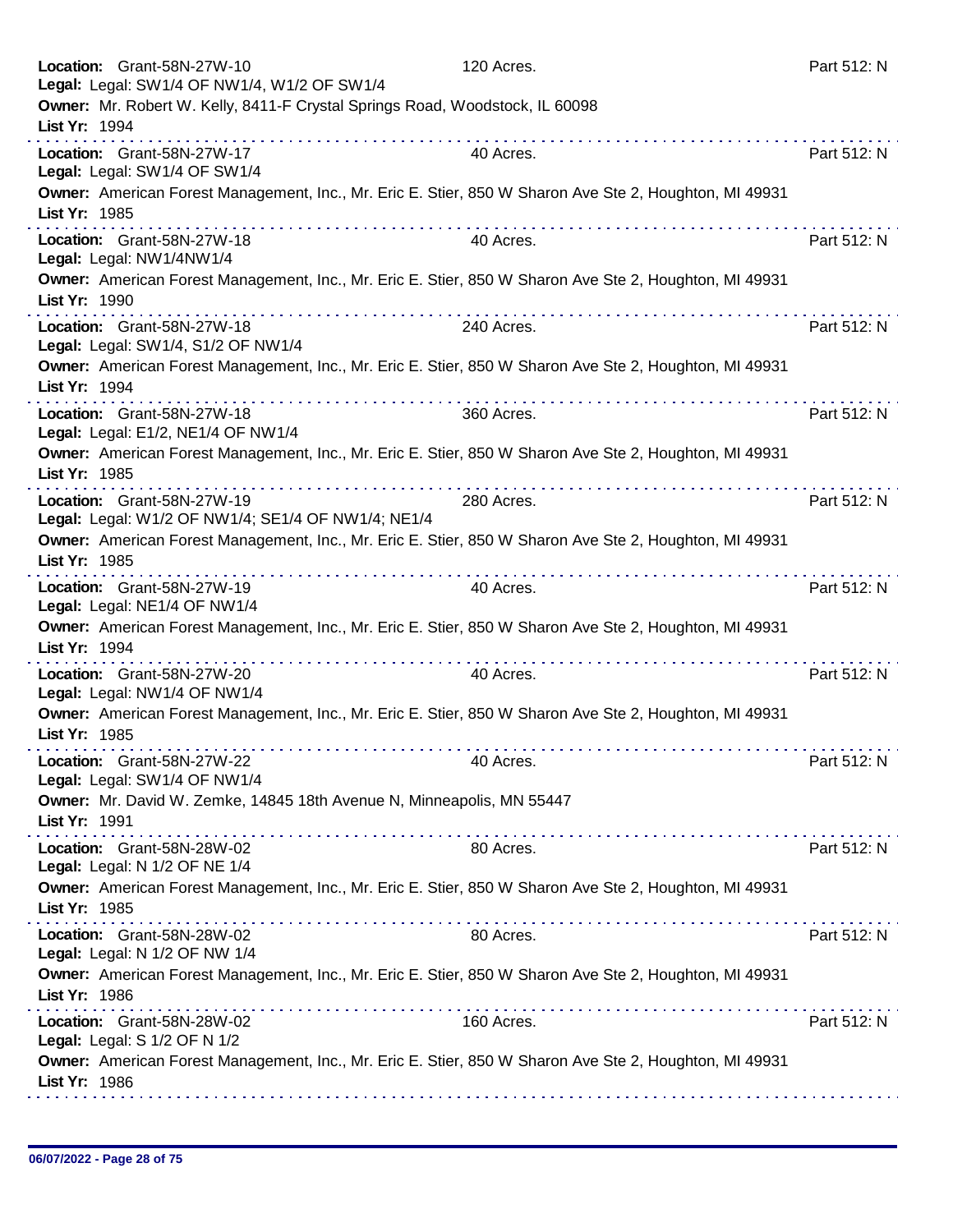| Location: Grant-58N-28W-02<br>Legal: Legal: S 1/2                                                                                                                                                                                                                                                                                                                                                                                                                                                                                                                                                                                                                                                                                                                                                                               | 320 Acres.                                                                                                     | Part 512: N |
|---------------------------------------------------------------------------------------------------------------------------------------------------------------------------------------------------------------------------------------------------------------------------------------------------------------------------------------------------------------------------------------------------------------------------------------------------------------------------------------------------------------------------------------------------------------------------------------------------------------------------------------------------------------------------------------------------------------------------------------------------------------------------------------------------------------------------------|----------------------------------------------------------------------------------------------------------------|-------------|
| Owner: American Forest Management, Inc., Mr. Eric E. Stier, 850 W Sharon Ave Ste 2, Houghton, MI 49931<br>List Yr: 1986                                                                                                                                                                                                                                                                                                                                                                                                                                                                                                                                                                                                                                                                                                         |                                                                                                                |             |
| Location: Grant-58N-28W-03<br>Legal: Legal: SW 1/4                                                                                                                                                                                                                                                                                                                                                                                                                                                                                                                                                                                                                                                                                                                                                                              | 160 Acres.                                                                                                     | Part 512: N |
| Owner: American Forest Management, Inc., Mr. Eric E. Stier, 850 W Sharon Ave Ste 2, Houghton, MI 49931<br>List Yr: 1990                                                                                                                                                                                                                                                                                                                                                                                                                                                                                                                                                                                                                                                                                                         |                                                                                                                |             |
| Location: Grant-58N-28W-03<br>Legal: Legal: E 1/2 OF E 1/2                                                                                                                                                                                                                                                                                                                                                                                                                                                                                                                                                                                                                                                                                                                                                                      | 160 Acres.                                                                                                     | Part 512: N |
| Owner: American Forest Management, Inc., Mr. Eric E. Stier, 850 W Sharon Ave Ste 2, Houghton, MI 49931<br>List Yr: 1985                                                                                                                                                                                                                                                                                                                                                                                                                                                                                                                                                                                                                                                                                                         | distribution di constitution di constitution di constitution di constitution di constitution di constitution d |             |
| Location: Grant-58N-28W-03<br>Legal: Legal: W 1/2 OF NE 1/4                                                                                                                                                                                                                                                                                                                                                                                                                                                                                                                                                                                                                                                                                                                                                                     | 80 Acres.                                                                                                      | Part 512: N |
| Owner: American Forest Management, Inc., Mr. Eric E. Stier, 850 W Sharon Ave Ste 2, Houghton, MI 49931<br>List Yr: 1986                                                                                                                                                                                                                                                                                                                                                                                                                                                                                                                                                                                                                                                                                                         |                                                                                                                |             |
| Location: Grant-58N-28W-03<br>Legal: Legal: NW 1/4                                                                                                                                                                                                                                                                                                                                                                                                                                                                                                                                                                                                                                                                                                                                                                              | 160 Acres.                                                                                                     | Part 512: N |
| Owner: American Forest Management, Inc., Mr. Eric E. Stier, 850 W Sharon Ave Ste 2, Houghton, MI 49931<br>List Yr: 1986                                                                                                                                                                                                                                                                                                                                                                                                                                                                                                                                                                                                                                                                                                         |                                                                                                                |             |
| Location: Grant-58N-28W-03<br>Legal: Legal: W 1/2 OF SE 1/4                                                                                                                                                                                                                                                                                                                                                                                                                                                                                                                                                                                                                                                                                                                                                                     | 80 Acres.                                                                                                      | Part 512: N |
| Owner: American Forest Management, Inc., Mr. Eric E. Stier, 850 W Sharon Ave Ste 2, Houghton, MI 49931<br>List Yr: 1986                                                                                                                                                                                                                                                                                                                                                                                                                                                                                                                                                                                                                                                                                                         |                                                                                                                |             |
| Location: Grant-58N-28W-04<br>Legal: Legal: N 1/2 OF S 1/2                                                                                                                                                                                                                                                                                                                                                                                                                                                                                                                                                                                                                                                                                                                                                                      | 160 Acres.                                                                                                     | Part 512: N |
| Owner: American Forest Management, Inc., Mr. Eric E. Stier, 850 W Sharon Ave Ste 2, Houghton, MI 49931<br>List Yr: 1990                                                                                                                                                                                                                                                                                                                                                                                                                                                                                                                                                                                                                                                                                                         | .                                                                                                              |             |
| Location: Grant-58N-28W-04<br>Legal: Legal: S 1/2 OF N 1/2                                                                                                                                                                                                                                                                                                                                                                                                                                                                                                                                                                                                                                                                                                                                                                      | 160 Acres.                                                                                                     | Part 512: N |
| Owner: American Forest Management, Inc., Mr. Eric E. Stier, 850 W Sharon Ave Ste 2, Houghton, MI 49931<br>List Yr: 1990                                                                                                                                                                                                                                                                                                                                                                                                                                                                                                                                                                                                                                                                                                         |                                                                                                                |             |
| Location: Grant-58N-28W-04<br>Legal: Legal: N 1/2 OF N 1/2 EXC. 3.65 AC., S 1/2 OF S 1/2                                                                                                                                                                                                                                                                                                                                                                                                                                                                                                                                                                                                                                                                                                                                        | 314.35 Acres.                                                                                                  | Part 512: N |
| Owner: American Forest Management, Inc., Mr. Eric E. Stier, 850 W Sharon Ave Ste 2, Houghton, MI 49931<br>List Yr: 1985                                                                                                                                                                                                                                                                                                                                                                                                                                                                                                                                                                                                                                                                                                         |                                                                                                                |             |
| Location: Grant-58N-28W-05<br>Legal: Legal: S1/2 OF SW1/4; AND THAT PART OF THE S1/2 OF SE1/4 DESCRIBED AS LYING 50 FT ON EACH SIDE<br>OF THE FOLLO WING DESCRIBED CENTERLINE: COMMENCING AT THE NE CORNER OF SECTION 5,<br>THENCE SOUTHERLY ALONG THE EAST LINE OF SAID SECTION 5, 5053.94 FT, M/L, TO THE CENTERLINE<br>OF THE BURMA ROAD AND THE POINT OF BEGINNING; THENCE ALONG THE CENTERLINE OF THE<br>BURMA ROAD THE FOLLOWING NINE COURSES; N79DEG51'47"W 338.32 FT; THENCE N51DEG42'59"W<br>366.33 FT; THENCE N65DEG57'11"W 274.85 FT; THENCE N46DEG01'12"W 297.88 FT; THENCE<br>N83DEG46'23"W 439.60 FT; THENCE S75DEG28'46"W 289.38 FT; THENCE S45DEG17'51"W 331.07 FT;<br>THENCE S53DEG06'50"W 490.57 FT; THENCE N78DEG09'42"W 217.16 FT, M/L TO THE N-S QUARTER LINE<br>OF SAID SECTION 5 AND THE POINT OF ENDING | 87 Acres.                                                                                                      | Part 512: N |
| Owner: American Forest Management, Inc., Mr. Eric E. Stier, 850 W Sharon Ave Ste 2, Houghton, MI 49931<br>List Yr: 1985                                                                                                                                                                                                                                                                                                                                                                                                                                                                                                                                                                                                                                                                                                         |                                                                                                                |             |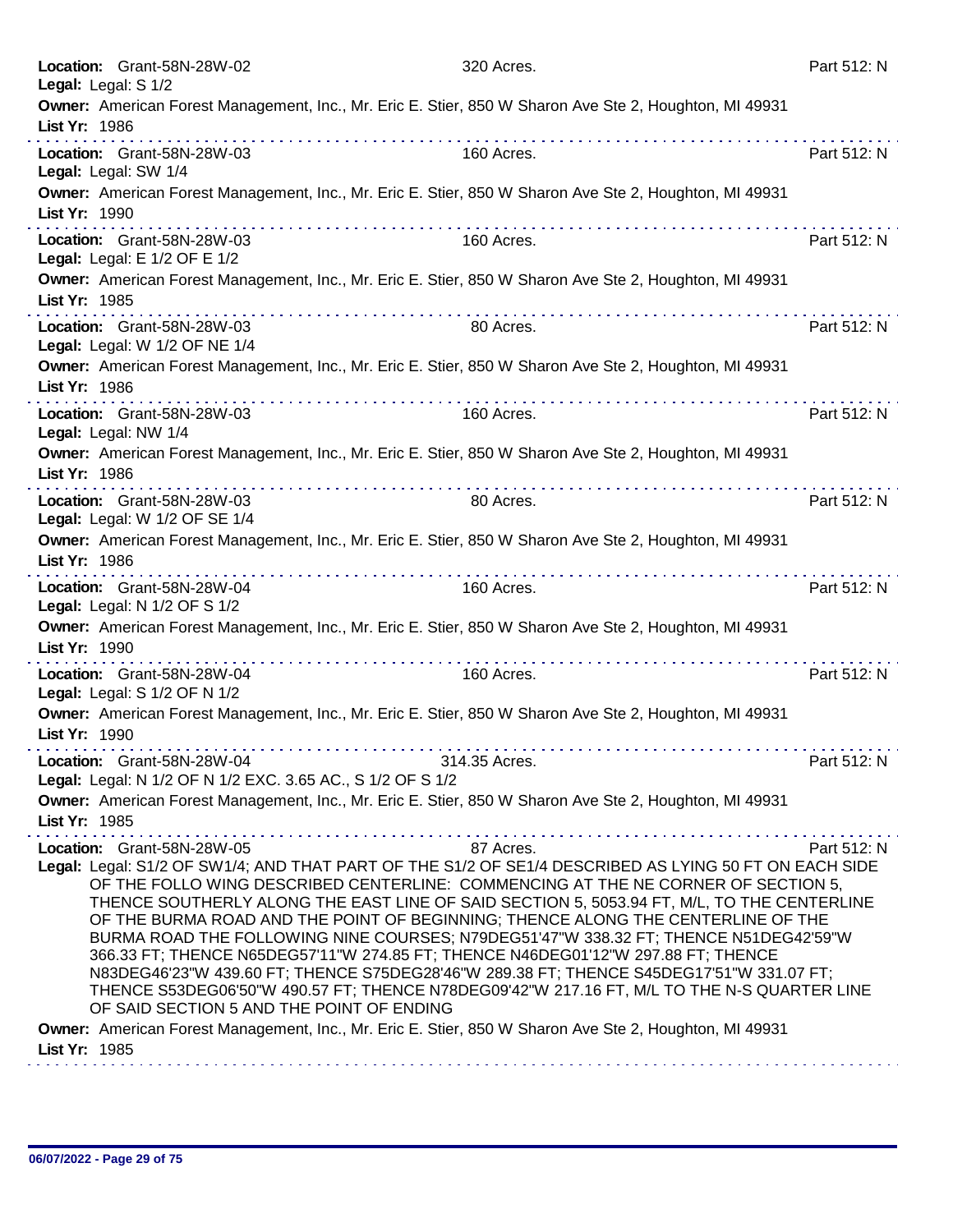|                      | Location: Grant-58N-28W-05              | 160 Acres.                                                                                             | Part 512: N |
|----------------------|-----------------------------------------|--------------------------------------------------------------------------------------------------------|-------------|
| Legal: Legal: NW1/4  |                                         |                                                                                                        |             |
|                      |                                         | Owner: American Forest Management, Inc., Mr. Eric E. Stier, 850 W Sharon Ave Ste 2, Houghton, MI 49931 |             |
| List Yr: 1991        |                                         |                                                                                                        |             |
|                      | Location: Grant-58N-28W-05              | 80 Acres.                                                                                              | Part 512: N |
|                      | Legal: Legal: N1/2 OF SW1/4             |                                                                                                        |             |
|                      |                                         | Owner: American Forest Management, Inc., Mr. Eric E. Stier, 850 W Sharon Ave Ste 2, Houghton, MI 49931 |             |
| List Yr: 1991        |                                         |                                                                                                        |             |
|                      | Location: Grant-58N-28W-06              | 289.03 Acres.                                                                                          | Part 512: N |
|                      |                                         | Legal: Legal: ENTIRE FRACTL EXC. S1/2 OF S1/2 & EXC. A PARCEL 167.27 ACRES TO KEWEENAW GOLF COURSE     |             |
|                      |                                         | RECORDED IN LIB ER W REGISTER OF DEEDS PAGES 206-207, KEWEENAW COUNTY RECORDS.                         |             |
|                      |                                         | Owner: American Forest Management, Inc., Mr. Eric E. Stier, 850 W Sharon Ave Ste 2, Houghton, MI 49931 |             |
| List Yr: 1991        |                                         |                                                                                                        |             |
|                      |                                         |                                                                                                        |             |
|                      | Location: Grant-58N-28W-06              | 152.18 Acres.                                                                                          | Part 512: N |
|                      | Legal: Legal: S 1/2 OF S 1/2 FRACTIONAL |                                                                                                        |             |
|                      |                                         | Owner: American Forest Management, Inc., Mr. Eric E. Stier, 850 W Sharon Ave Ste 2, Houghton, MI 49931 |             |
| List Yr: 1985        |                                         |                                                                                                        |             |
|                      | Location: Grant-58N-28W-07              | 145.05 Acres.                                                                                          | Part 512: N |
|                      | Legal: Legal: NW 1/4 FRACTIONAL         |                                                                                                        |             |
|                      |                                         | Owner: American Forest Management, Inc., Mr. Eric E. Stier, 850 W Sharon Ave Ste 2, Houghton, MI 49931 |             |
| List Yr: 1991        |                                         |                                                                                                        |             |
|                      | .<br>Location: Grant-58N-28W-07         | 306.21 Acres.                                                                                          | Part 512: N |
| Legal: Legal: S1/2   |                                         |                                                                                                        |             |
|                      |                                         | Owner: American Forest Management, Inc., Mr. Eric E. Stier, 850 W Sharon Ave Ste 2, Houghton, MI 49931 |             |
| List Yr: 1994        |                                         |                                                                                                        |             |
|                      |                                         |                                                                                                        |             |
|                      | Location: Grant-58N-28W-07              | 160 Acres.                                                                                             | Part 512: N |
| Legal: Legal: NE 1/4 |                                         |                                                                                                        |             |
|                      |                                         | Owner: American Forest Management, Inc., Mr. Eric E. Stier, 850 W Sharon Ave Ste 2, Houghton, MI 49931 |             |
| List Yr: 1985        |                                         |                                                                                                        |             |
|                      | Location: Grant-58N-28W-08              | 160 Acres.                                                                                             | Part 512: N |
| Legal: Legal: NW1/4  |                                         |                                                                                                        |             |
|                      |                                         | Owner: American Forest Management, Inc., Mr. Eric E. Stier, 850 W Sharon Ave Ste 2, Houghton, MI 49931 |             |
| List Yr: 1985        |                                         |                                                                                                        |             |
|                      |                                         | 160 Acres.                                                                                             | Part 512: N |
| Legal: Legal: SW1/4  | Location: Grant-58N-28W-08              |                                                                                                        |             |
|                      |                                         | Owner: American Forest Management, Inc., Mr. Eric E. Stier, 850 W Sharon Ave Ste 2, Houghton, MI 49931 |             |
|                      |                                         |                                                                                                        |             |
| List Yr: 1994        |                                         |                                                                                                        |             |
|                      | Location: Grant-58N-28W-09              | 102.5 Acres.                                                                                           | Part 512: N |
|                      |                                         | Legal: Legal: NE1/4 OF NE1/4 OF SE1/4 OF NW1/4, S1/2 OF NE1/4 OF SW1/4, S1/2 OF SW1/4                  |             |
|                      |                                         | Owner: American Forest Management, Inc., Mr. Eric E. Stier, 850 W Sharon Ave Ste 2, Houghton, MI 49931 |             |
| List Yr: 1994        |                                         |                                                                                                        |             |
|                      | Location: Grant-58N-28W-09              | 200 Acres.                                                                                             | Part 512: N |
|                      | Legal: Legal: NE 1/4, NE 1/4 OF NW 1/4  |                                                                                                        |             |
|                      |                                         | Owner: American Forest Management, Inc., Mr. Eric E. Stier, 850 W Sharon Ave Ste 2, Houghton, MI 49931 |             |
| List Yr: 1985        |                                         |                                                                                                        |             |
|                      |                                         |                                                                                                        |             |
|                      | Location: Grant-58N-28W-09              | 160 Acres.                                                                                             | Part 512: N |
| Legal: Legal: SE 1/4 |                                         |                                                                                                        |             |
|                      |                                         | Owner: American Forest Management, Inc., Mr. Eric E. Stier, 850 W Sharon Ave Ste 2, Houghton, MI 49931 |             |
| List Yr: 1987        |                                         |                                                                                                        |             |
|                      |                                         |                                                                                                        |             |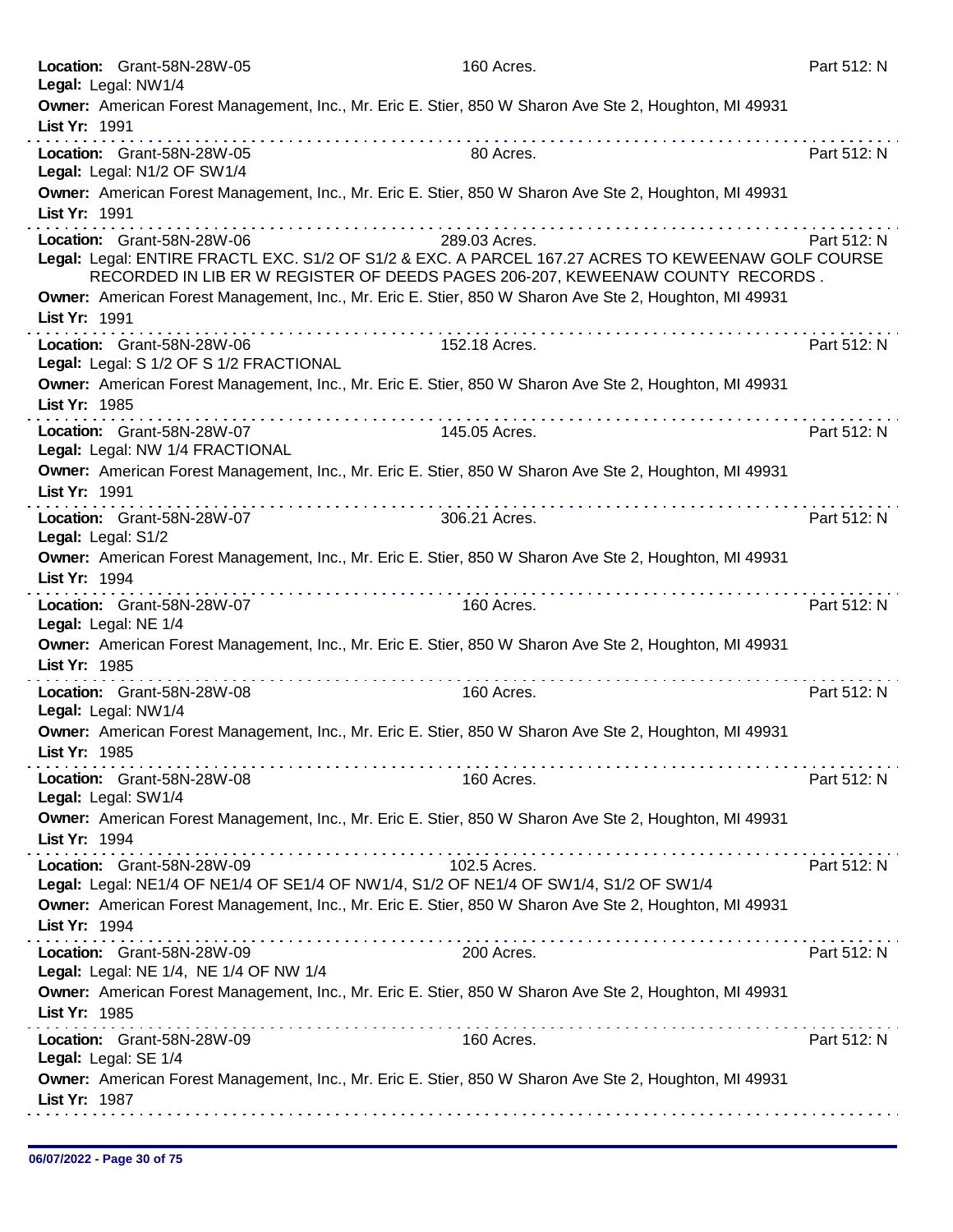| Location: Grant-58N-28W-10<br>Legal: Legal: ENTIRE EXCEPT NW 1/4 OF NW 1/4                                                                                                                                                                                                                                   | 600 Acres.   | Part 512: N |
|--------------------------------------------------------------------------------------------------------------------------------------------------------------------------------------------------------------------------------------------------------------------------------------------------------------|--------------|-------------|
| Owner: American Forest Management, Inc., Mr. Eric E. Stier, 850 W Sharon Ave Ste 2, Houghton, MI 49931<br>List Yr: 1988                                                                                                                                                                                      |              |             |
| Location: Grant-58N-28W-10<br>Legal: Legal: NW 1/4 OF NW 1/4                                                                                                                                                                                                                                                 | 40 Acres.    | Part 512: N |
| Owner: American Forest Management, Inc., Mr. Eric E. Stier, 850 W Sharon Ave Ste 2, Houghton, MI 49931<br>List Yr: 1985                                                                                                                                                                                      |              |             |
| Location: Grant-58N-28W-11<br>Legal: Legal: SW 1/4                                                                                                                                                                                                                                                           | 160 Acres.   | Part 512: N |
| Owner: American Forest Management, Inc., Mr. Eric E. Stier, 850 W Sharon Ave Ste 2, Houghton, MI 49931<br>List Yr: 1986                                                                                                                                                                                      |              |             |
| Location: Grant-58N-28W-11<br>Legal: Legal: W1/2 OF W1/2 OF W1/2 OF SE1/4                                                                                                                                                                                                                                    | 20 Acres.    | Part 512: N |
| Owner: American Forest Management, Inc., Mr. Eric E. Stier, 850 W Sharon Ave Ste 2, Houghton, MI 49931<br>List Yr: 1987                                                                                                                                                                                      |              |             |
| Location: Grant-58N-28W-11<br>Legal: Legal: W1/2 OF N1/2 EXCEPT NW1/4 OF NW1/4 THEREOF                                                                                                                                                                                                                       | 120 Acres.   | Part 512: N |
| Owner: Mr. and Mrs. Michael J. Cleveland, 304 Navy Street, Hancock, MI 49930<br>List Yr: 1984                                                                                                                                                                                                                |              |             |
| Location: Grant-58N-28W-12<br>Legal: Legal: ENTIRE                                                                                                                                                                                                                                                           | 640 Acres.   | Part 512: N |
| Owner: American Forest Management, Inc., Mr. Eric E. Stier, 850 W Sharon Ave Ste 2, Houghton, MI 49931<br>List Yr: 1994                                                                                                                                                                                      |              |             |
| Location: Grant-58N-28W-13<br>Legal: Legal: NE1/4, E1/2 OF NW1/4, N1/2 OF SE1/4, NE1/4 OF SW1/4                                                                                                                                                                                                              | 360 Acres.   | Part 512: N |
| Owner: American Forest Management, Inc., Mr. Eric E. Stier, 850 W Sharon Ave Ste 2, Houghton, MI 49931<br>List Yr: 1994                                                                                                                                                                                      |              |             |
| Location: Grant-58N-28W-13<br>Legal: Legal: S 1/2 OF S 1/2                                                                                                                                                                                                                                                   | 160 Acres.   | Part 512: N |
| Owner: American Forest Management, Inc., Mr. Eric E. Stier, 850 W Sharon Ave Ste 2, Houghton, MI 49931<br>List Yr: 1985                                                                                                                                                                                      |              |             |
| Location: Grant-58N-28W-13<br>Legal: Legal: W 1/2 OF NW 1/4                                                                                                                                                                                                                                                  | 80 Acres.    | Part 512: N |
| Owner: American Forest Management, Inc., Mr. Eric E. Stier, 850 W Sharon Ave Ste 2, Houghton, MI 49931<br>List Yr: 1989                                                                                                                                                                                      |              |             |
| Location: Grant-58N-28W-13<br>Legal: Legal: NW1/4SW1/4                                                                                                                                                                                                                                                       | 40 Acres.    | Part 512: N |
| Owner: American Forest Management, Inc., Mr. Eric E. Stier, 850 W Sharon Ave Ste 2, Houghton, MI 49931<br>List Yr: 1989                                                                                                                                                                                      |              |             |
| Location: Grant-58N-28W-14<br>Legal: Legal: NW1/4; SE1/4; AND N1/2 OF NE1/4 OF SW1/4                                                                                                                                                                                                                         | 342 Acres.   | Part 512: N |
| Owner: American Forest Management, Inc., Mr. Eric E. Stier, 850 W Sharon Ave Ste 2, Houghton, MI 49931<br>List Yr: 1994                                                                                                                                                                                      |              |             |
| the second complete service in the second complete service of the service service service in the service of the service of the service of the service of the service of the service of the service of the service of the servi<br>Location: Grant-58N-28W-14<br>Legal: Legal: NE1/4 Except SE1/4 NW1/4 NE1/4 | 139.6 Acres. | Part 512: N |
| Owner: James R. Richardson, 36658 Mc Guire Rd, , Ontonagon, MI 49953<br>List Yr: 1994                                                                                                                                                                                                                        |              |             |
|                                                                                                                                                                                                                                                                                                              |              |             |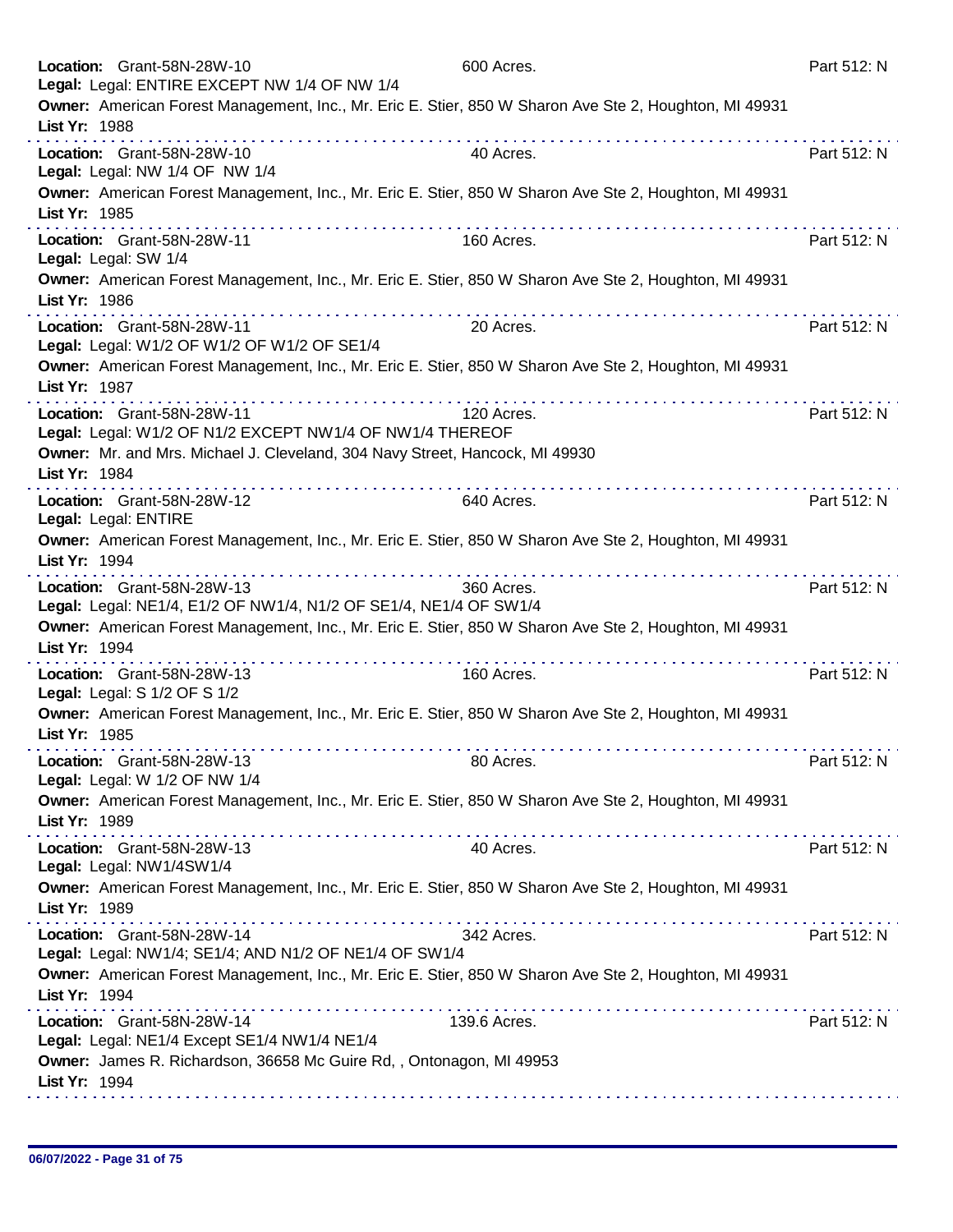| Legal: Legal: ENTIRE     | Location: Grant-58N-28W-15                                                                                       | 640 Acres.                                                                                                                                                                                                                                                                                                                                  | Part 512: N |
|--------------------------|------------------------------------------------------------------------------------------------------------------|---------------------------------------------------------------------------------------------------------------------------------------------------------------------------------------------------------------------------------------------------------------------------------------------------------------------------------------------|-------------|
| List Yr: 1986            |                                                                                                                  | Owner: American Forest Management, Inc., Mr. Eric E. Stier, 850 W Sharon Ave Ste 2, Houghton, MI 49931                                                                                                                                                                                                                                      |             |
|                          | Location: Grant-58N-28W-16<br>Legal: Legal: N 1/2 EXCEPT S1/2 OF SW1/4 OF SW1/4 OF NW1/4                         | 315 Acres.                                                                                                                                                                                                                                                                                                                                  | Part 512: N |
| List Yr: 1986            |                                                                                                                  | Owner: American Forest Management, Inc., Mr. Eric E. Stier, 850 W Sharon Ave Ste 2, Houghton, MI 49931                                                                                                                                                                                                                                      |             |
|                          | Location: Grant-58N-28W-16<br>Legal: Legal: S1/2 EXCEPT N1/2 OF NW1/4 OF NW1/4 OF SW1/4                          | 315 Acres.                                                                                                                                                                                                                                                                                                                                  | Part 512: N |
| List Yr: 1994            |                                                                                                                  | Owner: American Forest Management, Inc., Mr. Eric E. Stier, 850 W Sharon Ave Ste 2, Houghton, MI 49931                                                                                                                                                                                                                                      |             |
|                          | Location: Grant-58N-28W-17<br>Legal: Legal: N 1/2 OF N 1/2                                                       | 160 Acres.                                                                                                                                                                                                                                                                                                                                  | Part 512: N |
| List Yr: 1991            |                                                                                                                  | Owner: American Forest Management, Inc., Mr. Eric E. Stier, 850 W Sharon Ave Ste 2, Houghton, MI 49931                                                                                                                                                                                                                                      |             |
|                          | Location: Grant-58N-28W-17<br>Legal: Legal: SE1/4 OF SE1/4                                                       | 40 Acres.                                                                                                                                                                                                                                                                                                                                   | Part 512: N |
| List Yr: 1994            |                                                                                                                  | Owner: American Forest Management, Inc., Mr. Eric E. Stier, 850 W Sharon Ave Ste 2, Houghton, MI 49931                                                                                                                                                                                                                                      |             |
|                          | Location: Grant-58N-28W-17<br>SECTION 17 THAT IS 1,980 FT SOUTH OF THE NE CORNER OF SECTION 17                   | 56 Acres.<br>Legal: Legal: THAT PART OF GOVT LOTS 1 THROUGH 4 LYING TO THE NORTH OF THE FOLLOWING DESCRIBED<br>LINE: BEGINNING AT A POINT ON THE WEST LINE OF SAID SECTION 17, 1,980 FT SOUTH OF THE NW<br>CORNER OF SECTION 17; THENCEEASTERLY ACROSS SECTION 17 TO A POINT ON THE EAST LINE OF                                            | Part 512: N |
| List Yr: 1987            |                                                                                                                  | Owner: American Forest Management, Inc., Mr. Eric E. Stier, 850 W Sharon Ave Ste 2, Houghton, MI 49931                                                                                                                                                                                                                                      |             |
|                          | Location: Grant-58N-28W-17<br>& ENTIRE GOV LOTS 5 AND 6; & SE1/4 OF SW1/4; & SW1/4 OF SE1/4. (42-306-17-101-002) | a construction and construction<br>275.7 Acres.<br>Legal: Legal: THAT PART OF GOV LOTS 1, 2, 3 AND 4 LYING TO THE SOUTH OF THE FOLLOWING DESC LINE:<br>BEG AT A PT ON TH E WEST LINE OF SD SEC 17, 1980 FT SOUTH OF NW COR OF SEC 17; THENCE<br>EASTERLY ACROSS SEC 17 TO PT ON THE EAST LINE OF SEC 17, 1980 FT SOUTH OF NE COR OF SEC 17; | Part 512: N |
| List Yr: 2018            | Owner: Cece Investments, LLC, Mr. David Cecich, 311 East Corning Road, Beecher, IL 60401                         |                                                                                                                                                                                                                                                                                                                                             |             |
|                          | Location: Grant-58N-28W-18<br>Legal: Legal: N1/2 OF N1/2                                                         | 153.2 Acres.                                                                                                                                                                                                                                                                                                                                | Part 512: N |
| List Yr: 1994            |                                                                                                                  | Owner: American Forest Management, Inc., Mr. Eric E. Stier, 850 W Sharon Ave Ste 2, Houghton, MI 49931                                                                                                                                                                                                                                      |             |
|                          | Location: Grant-58N-28W-18<br>Legal: Legal: S 1/2 OF N 1/2                                                       | 160 Acres.                                                                                                                                                                                                                                                                                                                                  | Part 512: N |
| List Yr: 1989            |                                                                                                                  | Owner: American Forest Management, Inc., Mr. Eric E. Stier, 850 W Sharon Ave Ste 2, Houghton, MI 49931                                                                                                                                                                                                                                      |             |
|                          | Location: Grant-58N-28W-18<br>Legal: Legal: N 1/2 OF SW 1/4                                                      | 80 Acres.                                                                                                                                                                                                                                                                                                                                   | Part 512: N |
| List Yr: 1989            |                                                                                                                  | Owner: American Forest Management, Inc., Mr. Eric E. Stier, 850 W Sharon Ave Ste 2, Houghton, MI 49931                                                                                                                                                                                                                                      |             |
| Legal: Legal: NW1/4SE1/4 | Location: Grant-58N-28W-18                                                                                       | 40 Acres.                                                                                                                                                                                                                                                                                                                                   | Part 512: N |
| List Yr: 1989            |                                                                                                                  | Owner: American Forest Management, Inc., Mr. Eric E. Stier, 850 W Sharon Ave Ste 2, Houghton, MI 49931                                                                                                                                                                                                                                      |             |
|                          |                                                                                                                  |                                                                                                                                                                                                                                                                                                                                             |             |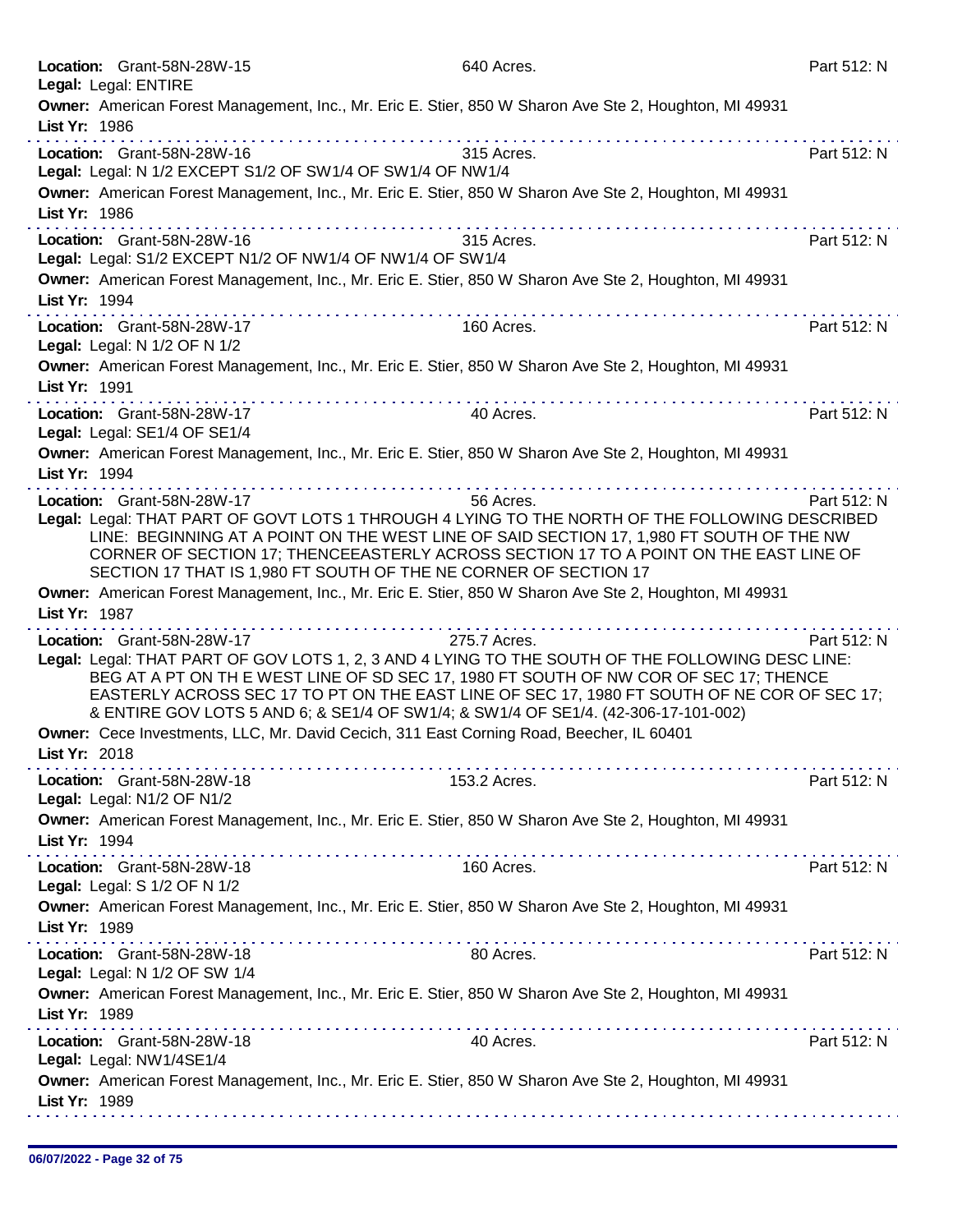| Location: Grant-58N-28W-18<br>Legal: Legal: GOV LOTS 1 & 2 (42-306-18-150-250)                                          | 63.45 Acres.           | Part 512: N |
|-------------------------------------------------------------------------------------------------------------------------|------------------------|-------------|
| Owner: Cece Investments, LLC, Mr. David Cecich, 311 East Corning Road, Beecher, IL 60401<br>List Yr: 2018               |                        |             |
| Location: Grant-58N-28W-18<br>Legal: Legal: SE1/4 EXC NW1/4 OF SE1/4 (42-306-18-402-001)                                | <u>.</u><br>120 Acres. | Part 512: N |
| Owner: Cece Investments, LLC, Mr. David Cecich, 311 East Corning Road, Beecher, IL 60401<br>List Yr: 2018               |                        |             |
| .<br>Location: Grant-58N-28W-19<br>Legal: Legal: S1/2 OF NE1/4 (42-306-19-203-001)                                      | 80 Acres.              | Part 512: N |
| Owner: Cece Investments, LLC, Mr. David Cecich, 311 East Corning Road, Beecher, IL 60401<br>List Yr: 2018               |                        |             |
| Location: Grant-58N-28W-19<br>Legal: Legal: SW1/4 EXC SW1/4 OF SW1/4 (42-306-19-301-001)                                | 113.2 Acres.           | Part 512: N |
| Owner: Cece Investments, LLC, Mr. David Cecich, 311 East Corning Road, Beecher, IL 60401<br>List Yr: 2018               |                        |             |
| Location: Grant-58N-28W-19<br>Legal: Legal: GOV LOTS 3 & 4 (42-306-19-350-450)                                          | 64.25 Acres.           | Part 512: N |
| Owner: Cece Investments, LLC, Mr. David Cecich, 311 East Corning Road, Beecher, IL 60401<br>List Yr: 2018<br>.          | .                      |             |
| Location: Grant-58N-28W-19<br>Legal: Legal: SE1/4 (42-306-19-400-000)                                                   | 160 Acres.             | Part 512: N |
| Owner: Cece Investments, LLC, Mr. David Cecich, 311 East Corning Road, Beecher, IL 60401<br>List Yr: 2018<br>.          |                        |             |
| Location: Grant-58N-28W-19<br>Legal: Legal: GOV LOTS 1 & 2 (42-306-19-150-250)                                          | 86 Acres.              | Part 512: N |
| Owner: Cece Investments, LLC, Mr. David Cecich, 311 East Corning Road, Beecher, IL 60401<br>List Yr: 2018               |                        |             |
| Location: Grant-58N-28W-20<br>Legal: Legal: ENTIRE                                                                      | 640 Acres.             | Part 512: N |
| Owner: Cece Investments, LLC, Mr. David Cecich, 311 East Corning Road, Beecher, IL 60401<br>List Yr: 1982               |                        |             |
| Location: Grant-58N-28W-21<br>Legal: Legal: N 1/2                                                                       | 320 Acres.             | Part 512: N |
| Owner: American Forest Management, Inc., Mr. Eric E. Stier, 850 W Sharon Ave Ste 2, Houghton, MI 49931<br>List Yr: 1988 |                        |             |
| Location: Grant-58N-28W-21<br>Legal: Legal: N1/2 OF S1/2                                                                | 160 Acres.             | Part 512: N |
| Owner: American Forest Management, Inc., Mr. Eric E. Stier, 850 W Sharon Ave Ste 2, Houghton, MI 49931<br>List Yr: 1990 |                        |             |
| Location: Grant-58N-28W-22<br>Legal: Legal: NW 1/4                                                                      | 160 Acres.             | Part 512: N |
| Owner: American Forest Management, Inc., Mr. Eric E. Stier, 850 W Sharon Ave Ste 2, Houghton, MI 49931<br>List Yr: 1991 |                        |             |
| Location: Grant-58N-28W-22<br>Legal: Legal: FRACTIONAL NE1/4; AND N1/2 OF S1/2                                          | 318.2 Acres.           | Part 512: N |
| Owner: American Forest Management, Inc., Mr. Eric E. Stier, 850 W Sharon Ave Ste 2, Houghton, MI 49931<br>List Yr: 1994 |                        |             |
|                                                                                                                         |                        |             |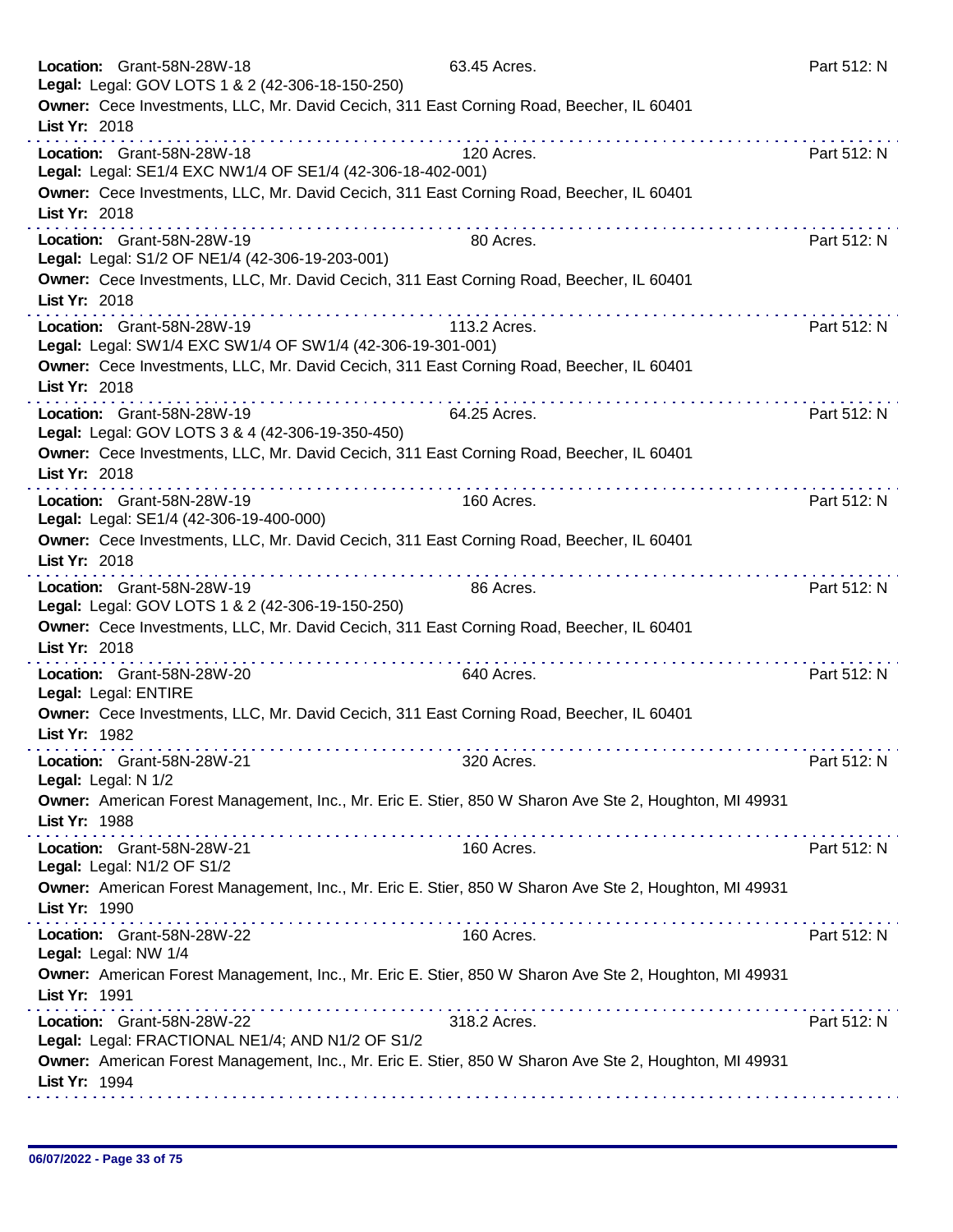| Location: Grant-58N-28W-23<br>Legal: Legal: E1/2                                                                        | 317.75 Acres. | Part 512: N |
|-------------------------------------------------------------------------------------------------------------------------|---------------|-------------|
| Owner: American Forest Management, Inc., Mr. Eric E. Stier, 850 W Sharon Ave Ste 2, Houghton, MI 49931<br>List Yr: 1991 |               |             |
| Location: Grant-58N-28W-24<br>Legal: Legal: S 1/2 OF NW 1/4                                                             | 80 Acres.     | Part 512: N |
| Owner: American Forest Management, Inc., Mr. Eric E. Stier, 850 W Sharon Ave Ste 2, Houghton, MI 49931<br>List Yr: 1991 |               |             |
| Location: Grant-58N-28W-24<br>Legal: Legal: SE1/4                                                                       | 160 Acres.    | Part 512: N |
| Owner: American Forest Management, Inc., Mr. Eric E. Stier, 850 W Sharon Ave Ste 2, Houghton, MI 49931<br>List Yr: 1991 |               |             |
| Location: Grant-58N-28W-24<br>Legal: Legal: N 1/2 OF NW 1/4                                                             | 80 Acres.     | Part 512: N |
| Owner: American Forest Management, Inc., Mr. Eric E. Stier, 850 W Sharon Ave Ste 2, Houghton, MI 49931<br>List Yr: 1986 |               |             |
| Location: Grant-58N-28W-24<br>Legal: Legal: NE 1/4                                                                      | 160 Acres.    | Part 512: N |
| Owner: American Forest Management, Inc., Mr. Eric E. Stier, 850 W Sharon Ave Ste 2, Houghton, MI 49931<br>List Yr: 1986 |               |             |
| Location: Grant-58N-28W-25<br>Legal: Legal: NW1/4; AND NW1/4 OF NE1/4                                                   | 200 Acres.    | Part 512: N |
| Owner: American Forest Management, Inc., Mr. Eric E. Stier, 850 W Sharon Ave Ste 2, Houghton, MI 49931<br>List Yr: 1991 | .             |             |
| Location: Grant-58N-28W-25<br>Legal: Legal: NW1/4 OF SW1/4                                                              | 40 Acres.     | Part 512: N |
| Owner: American Forest Management, Inc., Mr. Eric E. Stier, 850 W Sharon Ave Ste 2, Houghton, MI 49931<br>List Yr: 2017 |               |             |
| Location: Grant-58N-28W-26<br>Legal: Legal: NE1/4                                                                       | 160 Acres.    | Part 512: N |
| Owner: American Forest Management, Inc., Mr. Eric E. Stier, 850 W Sharon Ave Ste 2, Houghton, MI 49931<br>List Yr: 1991 |               |             |
| Location: Grant-58N-28W-26<br>Legal: Legal: N1/2 OF SE1/4                                                               | 80 Acres.     | Part 512: N |
| Owner: American Forest Management, Inc., Mr. Eric E. Stier, 850 W Sharon Ave Ste 2, Houghton, MI 49931<br>List Yr: 1991 |               |             |
| Location: Grant-58N-28W-30<br>Legal: Legal: NE1/4                                                                       | 160 Acres.    | Part 512: N |
| Owner: Ms. Gina Nicholas, 13992 Smith Fishery Road, , Mohawk, MI 49950<br>List Yr: 1991                                 |               |             |
| Location: Grant-58N-28W-30<br>Legal: Legal: E1/2 OF NW1/4                                                               | 80 Acres.     | Part 512: N |
| Owner: Ms. Gina Nicholas, 13992 Smith Fishery Road, , Mohawk, MI 49950<br>List Yr: 1991                                 |               |             |
| Location: Grant-58N-29W-07<br>Legal: Legal: S 1/2 FRACTIONAL                                                            | 302.24 Acres. | Part 512: N |
| Owner: American Forest Management, Inc., Mr. Eric E. Stier, 850 W Sharon Ave Ste 2, Houghton, MI 49931<br>List Yr: 1985 |               |             |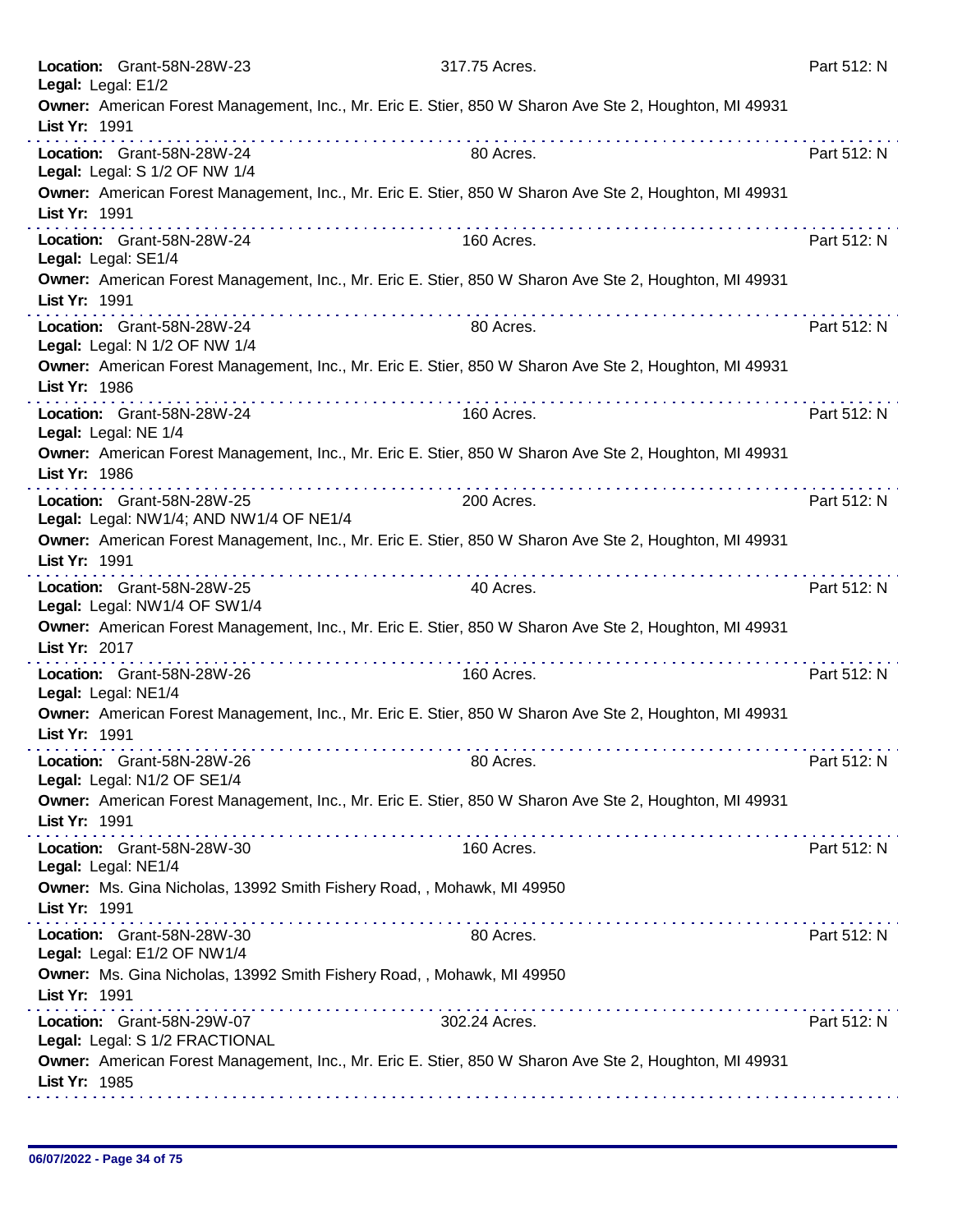|               | Location: Grant-58N-29W-08<br>Legal: Legal: S 1/2 FRACTIONAL              | 259.4 Acres.                                                                                                    | Part 512: N |
|---------------|---------------------------------------------------------------------------|-----------------------------------------------------------------------------------------------------------------|-------------|
|               |                                                                           | Owner: American Forest Management, Inc., Mr. Eric E. Stier, 850 W Sharon Ave Ste 2, Houghton, MI 49931          |             |
| List Yr: 1986 |                                                                           | .                                                                                                               |             |
|               | Location: Grant-58N-29W-10                                                | 207.28 Acres.                                                                                                   | Part 512: N |
|               |                                                                           | Legal: Legal: S1/2 FRACTL. EXC. 36.42 ACRES IN ASSESSOR'S PLAT OF LAKE MEDORA                                   |             |
| List Yr: 1991 |                                                                           | Owner: American Forest Management, Inc., Mr. Eric E. Stier, 850 W Sharon Ave Ste 2, Houghton, MI 49931          |             |
|               | Location: Grant-58N-29W-11                                                | 311.02 Acres.                                                                                                   | Part 512: N |
|               |                                                                           | Legal: Legal: S 1/2 FRACTL EXC. 6.98 ACRES IN ASSESSOR'S PLAT OF LAKE MEDORA                                    |             |
|               |                                                                           | Owner: American Forest Management, Inc., Mr. Eric E. Stier, 850 W Sharon Ave Ste 2, Houghton, MI 49931          |             |
| List Yr: 1991 |                                                                           |                                                                                                                 |             |
|               | Location: Grant-58N-29W-12                                                | 80 Acres.                                                                                                       | Part 512: N |
|               | Legal: Legal: W1/2 OF SW 1/4                                              |                                                                                                                 |             |
| List Yr: 1984 | Owner: Mr. and Mrs. Jon Arntsen, 546 Lakewood Lane, , Marquette, MI 49855 |                                                                                                                 |             |
|               |                                                                           |                                                                                                                 |             |
|               | Location: Grant-58N-29W-12<br>Legal: Legal: E1/2 OF SW 1/4                | 80 Acres.                                                                                                       | Part 512: N |
|               | Owner: Mr. and Mrs. Jon Arntsen, 546 Lakewood Lane,, Marquette, MI 49855  |                                                                                                                 |             |
| List Yr: 1984 |                                                                           |                                                                                                                 |             |
|               | Location: Grant-58N-29W-12                                                | 160 Acres.                                                                                                      | Part 512: N |
|               | Legal: Legal: SE1/4                                                       |                                                                                                                 |             |
|               |                                                                           | Owner: American Forest Management, Inc., Mr. Eric E. Stier, 850 W Sharon Ave Ste 2, Houghton, MI 49931          |             |
| List Yr: 1994 |                                                                           |                                                                                                                 |             |
|               | Location: Grant-58N-29W-13                                                | .<br>220 Acres.                                                                                                 | Part 512: N |
|               |                                                                           | Legal: Legal: N1/2 OF N1/2, N1/2 OF SW1/4 OF NE1/4, N1/2 OF S1/2 OF NW1/4                                       |             |
|               |                                                                           | Owner: American Forest Management, Inc., Mr. Eric E. Stier, 850 W Sharon Ave Ste 2, Houghton, MI 49931          |             |
| List Yr: 1994 |                                                                           |                                                                                                                 |             |
|               | Location: Grant-58N-29W-13                                                | 80 Acres.                                                                                                       | Part 512: N |
|               | Legal: Legal: S 1/2 OF S 1/2 OF N 1/2                                     |                                                                                                                 |             |
|               |                                                                           | Owner: American Forest Management, Inc., Mr. Eric E. Stier, 850 W Sharon Ave Ste 2, Houghton, MI 49931          |             |
| List Yr: 1989 |                                                                           |                                                                                                                 |             |
|               | Location: Grant-58N-29W-13<br>Legal: Legal: N 1/2 OF SE 1/4 OF NE 1/4     | 20 Acres.                                                                                                       | Part 512: N |
|               |                                                                           | Owner: American Forest Management, Inc., Mr. Eric E. Stier, 850 W Sharon Ave Ste 2, Houghton, MI 49931          |             |
| List Yr: 1989 |                                                                           |                                                                                                                 |             |
|               | and a series of a series of the contract of<br>Location: Grant-58N-29W-13 | 320 Acres.                                                                                                      | Part 512: N |
|               | Legal: Legal: S1/2                                                        |                                                                                                                 |             |
|               |                                                                           | Owner: Blue Stream Properties, LLC, c/o Keweenaw Community Forest Company, Attn; Ms. Gina Nicholas, 13992 Smith |             |
|               | Fishery Road, Mohawk, MI 49950                                            |                                                                                                                 |             |
| List Yr: 1979 |                                                                           |                                                                                                                 |             |
|               | Location: Grant-58N-29W-14                                                | 320 Acres.                                                                                                      | Part 512: N |
|               | Legal: Legal: N1/2                                                        |                                                                                                                 |             |
|               |                                                                           | Owner: American Forest Management, Inc., Mr. Eric E. Stier, 850 W Sharon Ave Ste 2, Houghton, MI 49931          |             |
| List Yr: 1994 |                                                                           |                                                                                                                 |             |
|               | Location: Grant-58N-29W-14                                                | 320 Acres.                                                                                                      | Part 512: N |
|               | Legal: Legal: S 1/2                                                       | Owner: American Forest Management, Inc., Mr. Eric E. Stier, 850 W Sharon Ave Ste 2, Houghton, MI 49931          |             |
| List Yr: 1986 |                                                                           |                                                                                                                 |             |
|               |                                                                           |                                                                                                                 |             |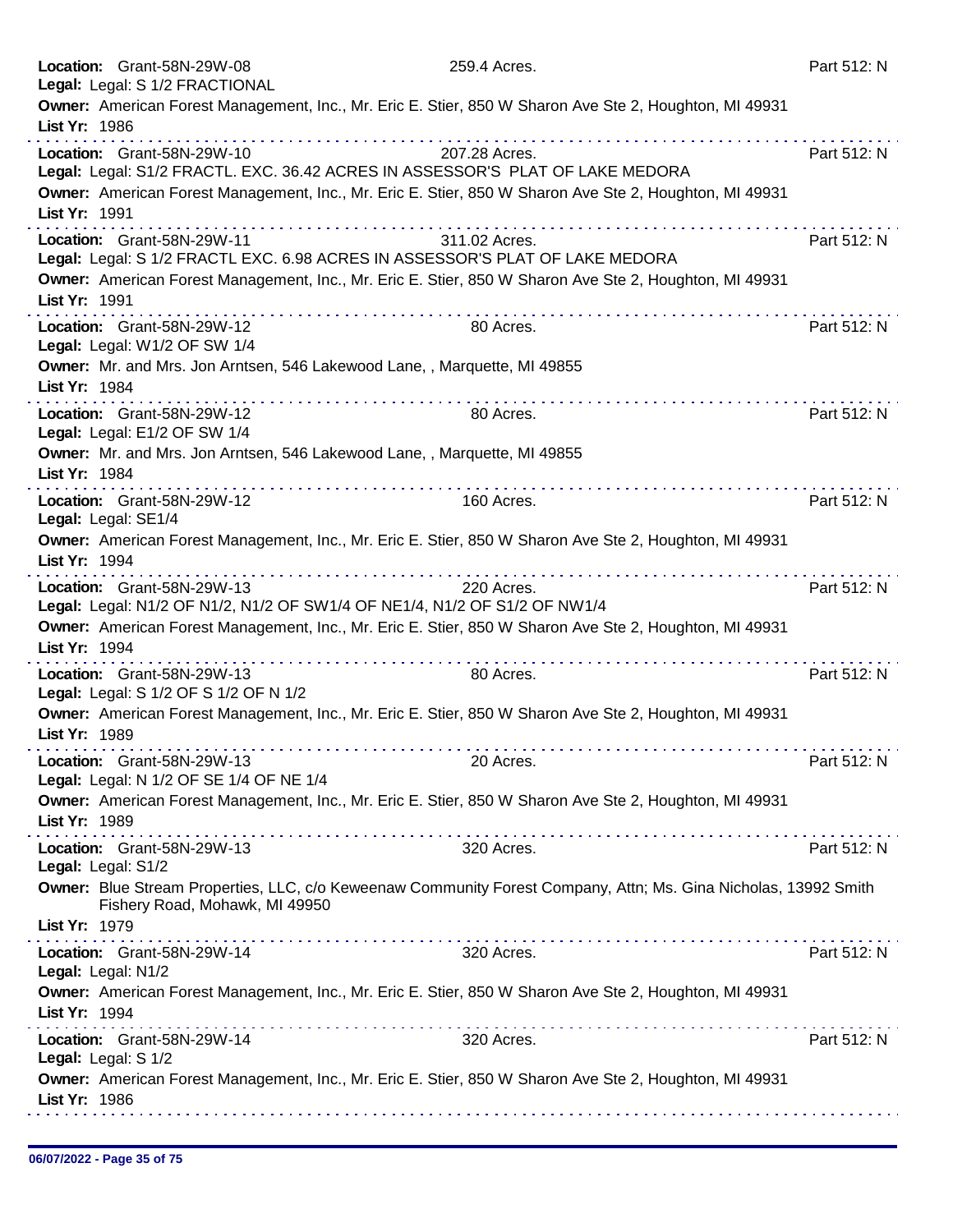| Location: Grant-58N-29W-15<br>Legal: Legal: N1/2 OF NE1/4                                                               | 80 Acres. | Part 512: N |
|-------------------------------------------------------------------------------------------------------------------------|-----------|-------------|
| Owner: American Forest Management, Inc., Mr. Eric E. Stier, 850 W Sharon Ave Ste 2, Houghton, MI 49931<br>List Yr: 1985 |           |             |
| Location: Grant-58N-29W-15<br>Legal: Legal: S1/2 OF NE1/4                                                               | 80 Acres. | Part 512: N |
| Owner: American Forest Management, Inc., Mr. Eric E. Stier, 850 W Sharon Ave Ste 2, Houghton, MI 49931<br>List Yr: 1994 |           |             |
| Location: Grant-58N-29W-15<br>Legal: Legal: N1/2 OF SE1/4                                                               | 80 Acres. | Part 512: N |
| Owner: American Forest Management, Inc., Mr. Eric E. Stier, 850 W Sharon Ave Ste 2, Houghton, MI 49931<br>List Yr: 1989 |           |             |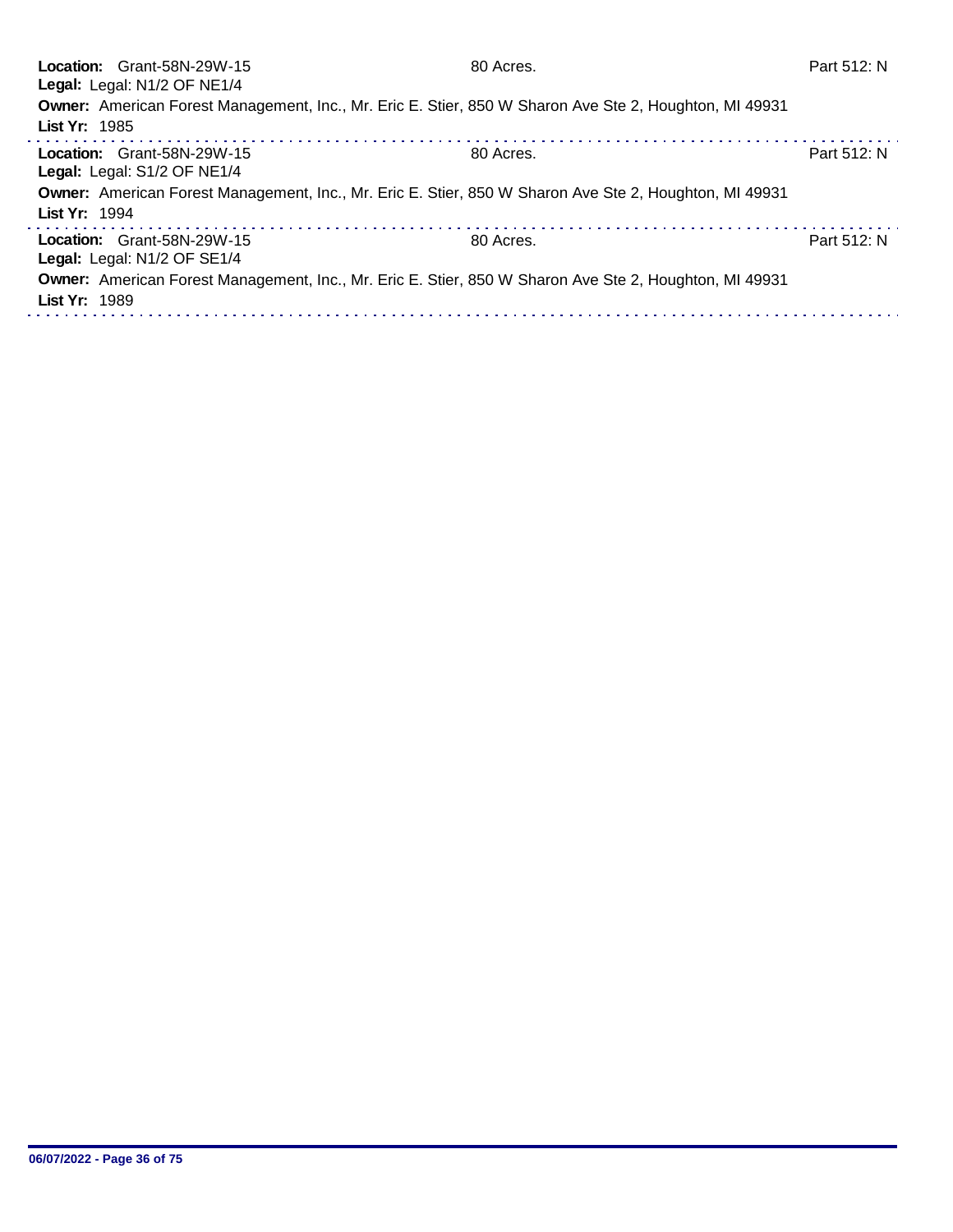### Location: Grant-58N-29W-15 43.65 Acres. Part 512: N

Legal: Legal: A PART OF THE NW1/4 OF SEC 15, T58N, R29W, TOWN OF GRANT, KEWEENAW COUNTY, MICHIGAN CONTAINING 1,960 ,204 SQUARE FT (45.00 ACRES) OF LAND AND BEING DESCRIBED BY: COMMENCING AT THE NW CORNER OF SAID SEC15; THENCE S00D37'43"W ALONG THE WEST LINE OF THE NW1/4 OF SAID SECTION 15, 54.00 FT; THENCE S89D22'17"E 413.72 FT TO THE POINT OF BEGINNING; THENCE S88D49'02"E 1381.15 FT; THENCE S00D37'43"W 1352.65FT; THENCE N88D49'02"W 1461.70 FT; THENCE N00D37'43"E 933.70 FT; THENCE N11D3 1'57"E 425.86 FT TO THE POINT OF BEGINNING EXCEPT THE FOLLOWING FOUR PARCELS:

EXCEPT LEASE PARCEL "A"

A PART OF THE NW1/4 OF SEC 15, T58N, R29W CONTAINING 4,500 SQ FT (0.103 ACRES) OF LAND AND BEING DESCRIBED BY: COMMENCING AT THE NW CORNER OF SAID SEC 15; THENCE S00D37'43"W ALONG THE WEST LINE OF THE NW1/4 OF SAIDSECTION 15, 631.98 FT; THENCE S89D22'17"E 229.37 FT TO THE E'LY ROW LINE OF USH "41"; THENCE S39D16'25"E 88.13 FT; THENCE S39D46'46"E 35.68 FT; THENCE N87D12'28"E 91.32 FT; THENCE S81D00'57"E 51.94 FT; THENCE S60D51'02"E 69.21 FT; THENCE S50D07'48"E50.22 FT; THENCE S45D45'13"E 87.24 FT; THENCE S61D27'21"E 107.69 FT; THENCE S79D30'54"E 107.28 FT; THENCE N89D55'05"E 147.39 FT; THENCE N00D04'55"W 30.42 FT; THENCE N89D55'05"E 83.17 FT; THENCE S02D30'01"E 2.41 FT TO THE POB; THENCE N87D29'59"E 100.00 FT; THENCE S02D30'01"E 45.00 FT;THENCE S87D29'59"W 100.00 FT; THENCE N02D30'01"W 45.00 FT TO THEPOB;

AND EXCEPT L EASE PARCEL "B"

A PART OF THE NW1/4 OF SEC 15, T58N, R29W CONTAINING 500 SQ FT(0.011 ACRES) OF LAND AND BEING DESCRIBED BY: COMMENCING AT THE NW CORNER OF SAID SEC 15; THENCE S00D37'43"W ALONG THE WEST LINE OF THE NW1/4 OF SAID SEC 15, 631.98 FT; THENCE S89D22'17"E 229.37 FT TO THE E'LY ROW LINE OF USH "41": THENCE S39D16'25"E 88.13 FT; THENCE S39D46'46"E 35.68 FT; THENCE N87D12'28"E 91.32 FT; THENCE S81D00'57"E 51.94 FT; THENCE S60D51'02"E 69.21 FT; THENCE S50D07'48"E 50.22 FT; THENCE S45D45'13"E 87.24 FT; THENCE S61D27'21"E 107.69 FT; THENCE S79D30'54"E 107.28 FT;THENCE N89D55'05"E 147.39 FT; THENCE N00D04'55"W 30.42 FT TO THE POB; THENCE N89D55'05"E 25.00 FT; THENCE S00D04'55"E 20.00 FT; THENCE S89'55'05"W 25.00 FT; THENCE N00D04'55"W 20.00 FT TO THE POB;

ANDEXCEPT GUY WIRE EASEMENT "A"

A PART OF THE NW1/4 OF SEC 15, T58N, R29W CONTAINING 16,363 SQ FT(0.376 ACRES) OF LAND AND BEING DESCRIBED BY: COMMENCING AT THE NW CORNER OF SAID SEC 15: THENCE S0 0D37'43"W ALONG THE WEST LINE OF THE NW1/4 OF SAID SEC 15, 631.98 FT; THENCE S89D22'17"E 229.37 FT TO THE E'LY ROW LINE OF USH "41"; THENCE S39D16'25"E 88.13 FT; THENCE S39D46'46"E 35.68 FT; THENCE N87D12'28"E 91.32 FT; THENCE S81D00'57"E 51.94 FT; THENCE S60D51'02"E 69.21 FT; THENCE S50D07'48"E 50.22 FT; THENCE S45D45'13"E 87.24 FT;THENCE S61D27'21"E 107.69 FT; THENCE S79D30'54"E 107.28 FT; THENCE N89D55'05"E 147.39 FT; THENCE N00D04'55"W 30.42 FT; THENCE N89D55'05"E 83.17 FT; THENCE S02D30'01"E 2.41 FT; THENCE N87D29'59"E 19.34 FT TO THE POB; THENCE N30D33'08"W 208.60 FT; THENCE N59D26'52"E 40.00 FT; THENCE S30D33'08"E 224.70 FT; THENCE N89D26'52"E 224.70 FT; THENCE S00D33'08"E 40.00 FT; THENCE S89D26'52"W 185.53 FT; THENCE N02D30'01"W 36.71 FT; THENCE S87D29'59"W 80.66 FT TO THE POB;

ANDEXCEPT GUY WIRE EASEMENT "B"

A PART OF THE NW1/4 OF SEC 15, T58N, R29W CONTAINING 8,036 SQ FT (0.184 ACRES) OF LAND AND BEING DESCRIBED BY: COMMENCING AT THE NW CORNER OF SAID SEC 15; THENCE S00D37'43"W ALONG THE WEST LINE OF THE NW1/4 OF SAID SECT 15, 631.98 FT; THENCE S89D22'17"E 229.37 FT TOTHEE'LY ROW LINE OF USH "41"; THENCE S39D16'25"E 88.13 FT; THENCE S39D46'46"E 35.68 FT; THENCE N87 D12'28"E 91.32 FT; THENCE S81D00'57"E 51.94 FT; THENCE S60D51'02"E 69.21 FT; THENCE S50D07'48"E 50.22 FT; THENCE S45D45'13"E 87.24 FT; THENCE S61D27'21"E 107.69 FT; THENCE S79D30'54"E 107.28 FT; THENCE N89D55'05"E 147.39 FT; THENCE N00D04'55"W 30.42 FT; THENCE N89"55'05"E 83.17 FT; THENCE S02D30'01"E 2.41 FT; THENCE N87D29'59"E 100.00 FT; THENCE S02D30'01"E 45.00 FT; THENCE S87D29'59"W 45.14 FT TOTHEPOB; THENCE S29D26'52"W 213.37 FT; THENCE N60D33'08"W 40.00 FT; THENCE N29D26'52"E 188.42 FT; T HENCE N87D29'59"E 44.81 FT TO THE POB; AND EXCEPT ACCESS UTILITY EASEMENT

A PART OF THE NW1/4 OF SEC15, T58N, R29W CONTAINING 29,212 SQ FT (0.671 CORES) OF LAND AND BEING DESCRIBED BY: COMMENCING AT THE NW CORNER OF SAID SEC 15; THENCE S00D37'43"W ALONG THE WEST LINE OF THE NW1/4 OF SAID SEC 15,631.98 FT; THENCE S89D22'17"E 229.37 FT TO THE E'LY ROW LINE OF USH "41"; THENCE S39D16'25"E 88.13 FT;THENCE S39D46'46"E 35.68 FT; THENCE N87D12'28"E 91.32 FT; THENCE S81D00'57"E 51.94 FT; THENCE S60D51'02"E 69.21 FT; THENCE S50D07'48"E 50.22 FT; THENCE S45D45'13"E 87.24 FT; THENCE S61D27'21"E 107.69FT; THENCE S79D30'54"E 107.28 FT; THENCE N89D55'05"E 147.39 FT; THENCE N00D04'55"W 30.42 FT; THENCEN89D55'05"E 83.17 FT; THENCE S02D30'01"E 47.41 FT; THENCE N87D29'59"E 10.05 FT; THENCE S02D30'01"E 13.49 FT;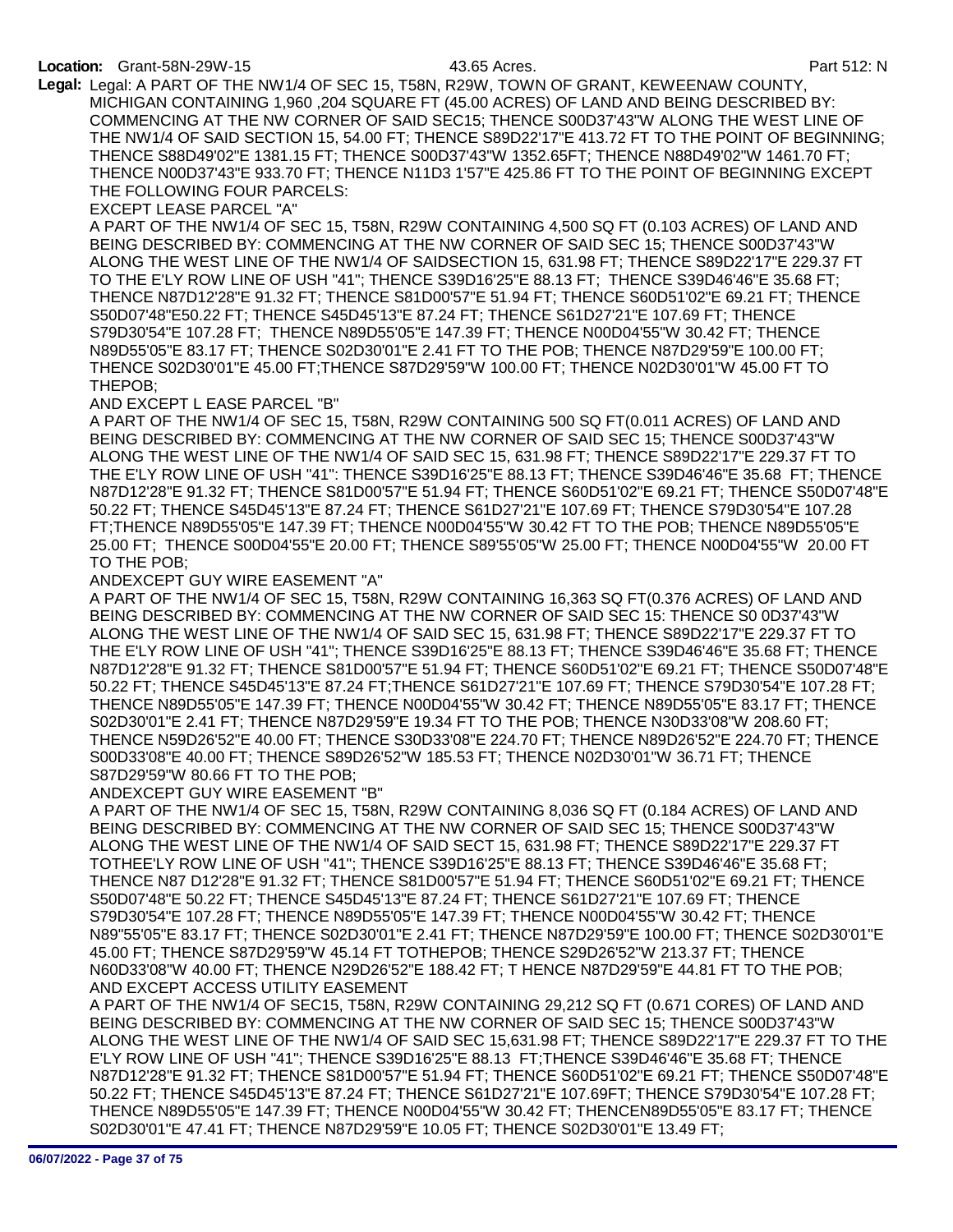THENCES89D55'05"W 245.95 FT; THENCE N79D30'54"W 114.82 FT; THENCE N61D27'21"W 116.59 FT; THENCE N45D45'13 "W 90.23 FT; THENCE N50D07'48"W 46.26 FT; THENCE N60D51'02"W 61.06 FT; THENCE N81D00'57"W 43.51 FT; THENCE S87D12'28"W 90.67 FT; THENCE N39D46'46"W 58.26 FT; THENCE N39D16'25"W TO SAIDE'LY ROW LINE 76.86 FT; THENCE N21D08'37"E ALONG SAID E'LY ROW LINE TO THE POB; ALL PARCELS BEING SUBJECT TO ANY AND ALL EASEMENTS AND RESTRICTIONS OF RECORD.

Owner: Mr. and Mrs. Gene Arntsen and Jon, 2152 Orchard Street, , Marquette, MI 49855 List Yr: 2013

Location: Grant-58N-29W-15 99 Acres. Part 512: N Legal: Legal: NW1/4 EXC. W1/2 OF W1/2 OF NW1/4 OF NW1/4 (10 ACRES) & EXC. ALL THAT PART OF THE NW1/4 OF NW1/4 LYI NG W'LY OF THE LINE 200 FT E'LY OF AND PARALLEL TO (MEASURED AT RIGHT ANGLES FROM) THE CENTERLINE OF HWY US-41 AS NOW ESTABLISHED AND CONTAINING CONCLUSIVE OF THE ROW OF THE EXISTING ROAD 6.00 ACRESMORE OR LESS.) THE ABOVE MENTIONED C/L OF HWY AS NOW ESTABLISHED BEING AS FOLLOWS: BEGINNING ATA POINT ON THE WEST LINE OF SAID SEC.15, APPROX. 643' SOUTH OF THE NW CORNER THEREOF, THENCE NORTH 24 DEG. 07' E 222.7 FT TO THE POINT OF CURVE OF A 20 DEG 00' CURVE TO THE LEFT, THENCE NE'LY ALONG THE ARC OF SAID CURVE 82.1 FT TO THE POINT OF TANGENT, THENCE N 07 DEG.20' E 178.1 FEET TO THE POINTOF CURVE OF A 20 DEG.00' CURVE TO THE LEFT, THENCE N'LY ALONG THE ARC OF SAID CURVE 143.0 FT.TO THEPOINT OF TANGENT, THENCE N 21 DEG.16' W 50.0 FT M/L TO A POINT ON THE NORTH LINE OF SAID SEC. 15, APPROX. 114 FT. EAST OF THE NW CORNER THEREOF AND BEING THE POINT OF ENDING & EXCEPT A PARCEL COMMENCING AT THE NW CORNER OF SAID SEC 15; THENCE S 00DEG37'43" W ALONG THE WEST LINE OF THE NW1/4 OF SAIDSEC 15, 54.00 FT; THENCE S 89DEG22'17" E 413.72 FT TO THE POB; THENCE S 88DEG49'02" E 1381.15 FT; THENCE S 00DEG37'43" W 1352.65 FT; THENCE N 88DEG49'02" W 1461.70 FT; THENCE N 00DEG37'43" E 933.70 FT; THENCE N 11DEG31'57" E 425.86 FT TO THE POB Owner: Mr. and Mrs. Gene Arntsen and Jon, 2152 Orchard Street, , Marquette, MI 49855 List Yr: 1986 Location: Grant-58N-29W-15 extended by the second and the second by the second and second by the second part 512: N Legal: Legal: N1/2 OF SW1/4 Owner: Mr. and Mrs. Gene Arntsen and Jon, 2152 Orchard Street, , Marquette, MI 49855 List Yr: 1989 Location: Grant-58N-29W-15 160 Acres. 160 Acres. Legal: Legal: S1/2 OF S1/2 Owner: Mr. and Mrs. Gene Arntsen and Jon, 2152 Orchard Street, , Marquette, MI 49855 List Yr: 1988 Location: Grant-58N-29W-16 240 Acres. Part 512: N Legal: Legal: S1/2 EXC. NE1/4 OF SE1/4,& EXC. W1/2 OF W1/2 OF E1/2 OF SW1/4 & EX. E1/2 OF E1/2 OF W1/2 OF SW1/4 Owner: Mr. and Mrs. Gene Arntsen and Jon, 2152 Orchard Street, , Marquette, MI 49855 List Yr: 1986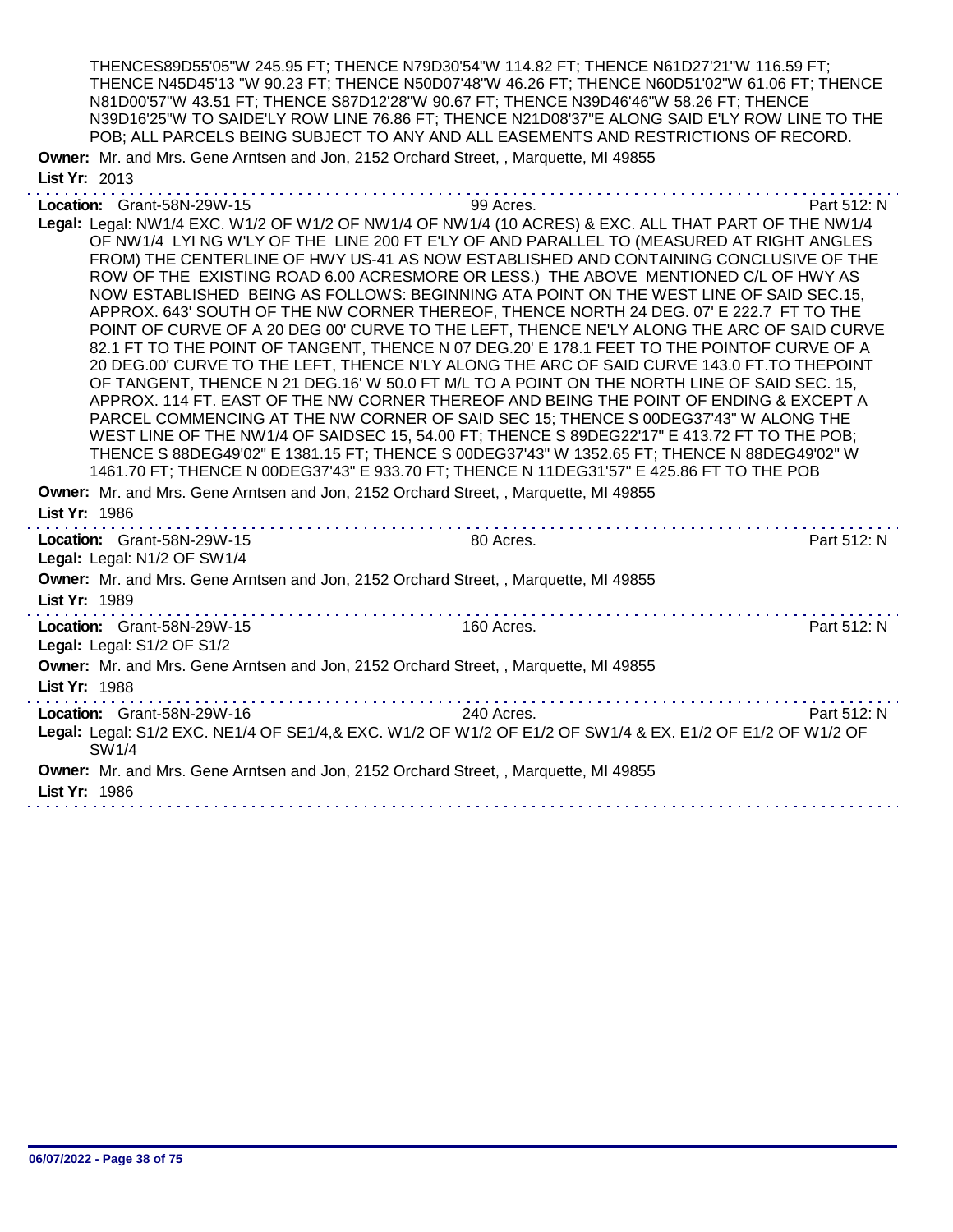# Location: Grant-58N-29W-16 121.93 Acres. Part 512: N

| Legal: Legal: N1/4 EXC. THAT PORTION OF A 400' ROW WHICH LIES WITHIN SAID N1/4 CENTERLINE DESC AS:<br>COMMENCING AT A POINT ON THE WEST LINE OF SEC.16 WHICH IS 1246 FT. SOUTH OF THE NW<br>CORNER OF SAID SEC.16; THENCE N 87 DEG 55' E, 829.6 FT .TO THE POINT OF CURVE OF A 10 DEG, 00'<br>CURVE TO THE RIGHT; THENCE SE'LY ALONG THE ARC OF A SAID CURVE WHOSE CHORD BEARS S 85<br>DEG, 05' E, 140.0' TO THE POINT OF TANGENT OF SAID CURVE THENCE SOUTH 78 DEG. 05' EAST, 132.6<br>FT. TO THE POINT OF CURVE OF A 4 DEG 00' CURVE TO THE LEFT, THENCE SE'LY ALONG THE ARC OF<br>SAID CURVE WHOSE CORD BEARS S 87 DEG, 40' E, 479.2 FT TO THE POINT OF TANGENT OF SAID<br>CURVE; THENCE N 82 DEG 45' E, 184.5 FEET TO THE POINT OF CURVE OF AN 8 DEG 00' CURVE TOTHE<br>RIGHT; THENCE SE'LY ALONG THE ARC OF SAID CURVE WHOSE CHORD BEARS S 87 DEG 45' E 237.5 FT<br>TO THE POINT OF TANGENT OF SAID CURVE, THENCE S 78 DEG 15' E 768.0 FT. TO THE POINT OF CURVE<br>OF A 7 DEG. 00' CURVE TO THE LEFT; THENCE NE'LY ALONG THE ARC OF SAID CURVE WHOSE CHORD<br>BEARS N 84 DEG. 15' E 500 FT TO THE POINT OF TANGENT OF SAID CURVE; THENCE NORTH 66 DEG 45'<br>E 253.7 FT TO THE POINT OF CURVE OF A 10 DEG 00' CURVE TO THE RIGHT THENCE NE'LY ALONG THE<br>ARC OF SAID CURVE, WHOSE CHORDBEARS N 75DEG 11' 30" E 168.8 FT.TO THE POINT OF TANGENT OF<br>SAID CURVE; THENCE N 83 DEG38' E 502.7 FT. TO THE POINT OF CURVE OF A 6 DEG 00' CURVE TO THE<br>LEFT; THENCE NE'LY ALONG THE ARC OF SAID CURVEWHOSE CHORD BEARS N 77 DEG 13' E 213.7 FT<br>TO THE POINT OF TANGENT OF SAID CURVE; THENCE N 70 DEG 48' E 663 FEET TOTHE POINT OF CURVE<br>OF AN 18 DEG 00' CURVE TO THE LEFT; THENCE NE'LY ALONG THE ARC OFSAID CURVE, WHOSE CHORD<br>BEARS N 47 DEG 16' 30" E 261.4 FT TO THE POINT OF TANGENT OF SAID CURVE, THENCE N 23 DEG 45' E<br>373.0 FT TO THE POINT OF CURVE OF A 20 DEG 00' CURVE TOTHE LEFT; THENCE NE'LY ALONG THE<br>ARC OFSAID CURVE, WHOSE CHORD BEARS N 15 DEG, 32' 30" E 82.1 FEET TO THE POINT OF TANGENT<br>OF SAID CURVE; THENCE N 07 DEG 20' E, 178.1 FEET TO THE POINT OF CURVE OF A 20 DEG 00' CURVE<br>TO THE LEFT; THENCE NW'LY ALONG THE TANGENT OF SAID CURVE WHOSE CHORD BEARS N 06 DEG<br>58' W, 143.0 FT.TO THEPOINT OF TANGENT OF SAID CURVE; THENCE N 21 DEG 16' W 50.0 FT TO A POINT<br>ON THE N LINE OF SEC.16 WHICH IS 114 FT EAST OF THE NE CORNER OF SAID SEC.16, AND BEING THE<br>POINT OF ENDING OF THIS DESCRIPTION.<br>Owner: Mr. and Mrs. Gene Arntsen and Jon, 2152 Orchard Street, , Marquette, MI 49855<br>List Yr: 1986 |             |
|-------------------------------------------------------------------------------------------------------------------------------------------------------------------------------------------------------------------------------------------------------------------------------------------------------------------------------------------------------------------------------------------------------------------------------------------------------------------------------------------------------------------------------------------------------------------------------------------------------------------------------------------------------------------------------------------------------------------------------------------------------------------------------------------------------------------------------------------------------------------------------------------------------------------------------------------------------------------------------------------------------------------------------------------------------------------------------------------------------------------------------------------------------------------------------------------------------------------------------------------------------------------------------------------------------------------------------------------------------------------------------------------------------------------------------------------------------------------------------------------------------------------------------------------------------------------------------------------------------------------------------------------------------------------------------------------------------------------------------------------------------------------------------------------------------------------------------------------------------------------------------------------------------------------------------------------------------------------------------------------------------------------------------------------------------------------------------------------------------------------------------------------------------------------------------------------------------------------------------------------------------------------------------------------------------------------------------------------------------------------------------------------------------------------------------------------------------------------------------------------------------------------------------------------------------------------------------------|-------------|
| 310 Acres.<br>Location: Grant-58N-29W-17                                                                                                                                                                                                                                                                                                                                                                                                                                                                                                                                                                                                                                                                                                                                                                                                                                                                                                                                                                                                                                                                                                                                                                                                                                                                                                                                                                                                                                                                                                                                                                                                                                                                                                                                                                                                                                                                                                                                                                                                                                                                                                                                                                                                                                                                                                                                                                                                                                                                                                                                            | Part 512: N |
| Legal: Legal: E1/2 EXCEPT NW1/4 OF SE1/4 OF NE1/4                                                                                                                                                                                                                                                                                                                                                                                                                                                                                                                                                                                                                                                                                                                                                                                                                                                                                                                                                                                                                                                                                                                                                                                                                                                                                                                                                                                                                                                                                                                                                                                                                                                                                                                                                                                                                                                                                                                                                                                                                                                                                                                                                                                                                                                                                                                                                                                                                                                                                                                                   |             |
| Owner: American Forest Management, Inc., Mr. Eric E. Stier, 850 W Sharon Ave Ste 2, Houghton, MI 49931<br>List Yr: 1987                                                                                                                                                                                                                                                                                                                                                                                                                                                                                                                                                                                                                                                                                                                                                                                                                                                                                                                                                                                                                                                                                                                                                                                                                                                                                                                                                                                                                                                                                                                                                                                                                                                                                                                                                                                                                                                                                                                                                                                                                                                                                                                                                                                                                                                                                                                                                                                                                                                             |             |
| 155 Acres.<br>Location: Grant-58N-29W-17<br>Legal: Legal: SW1/4 EXC. W1/2 OF NW1/4 OF NE1/4 OF SW1/4                                                                                                                                                                                                                                                                                                                                                                                                                                                                                                                                                                                                                                                                                                                                                                                                                                                                                                                                                                                                                                                                                                                                                                                                                                                                                                                                                                                                                                                                                                                                                                                                                                                                                                                                                                                                                                                                                                                                                                                                                                                                                                                                                                                                                                                                                                                                                                                                                                                                                | Part 512: N |
| Owner: American Forest Management, Inc., Mr. Eric E. Stier, 850 W Sharon Ave Ste 2, Houghton, MI 49931<br>List Yr: 1987<br>a serie de la caractería de<br>and the second control of                                                                                                                                                                                                                                                                                                                                                                                                                                                                                                                                                                                                                                                                                                                                                                                                                                                                                                                                                                                                                                                                                                                                                                                                                                                                                                                                                                                                                                                                                                                                                                                                                                                                                                                                                                                                                                                                                                                                                                                                                                                                                                                                                                                                                                                                                                                                                                                                 |             |
| $\frac{1}{25}$ Acres.<br>Location: Grant-58N-29W-17                                                                                                                                                                                                                                                                                                                                                                                                                                                                                                                                                                                                                                                                                                                                                                                                                                                                                                                                                                                                                                                                                                                                                                                                                                                                                                                                                                                                                                                                                                                                                                                                                                                                                                                                                                                                                                                                                                                                                                                                                                                                                                                                                                                                                                                                                                                                                                                                                                                                                                                                 | Part 512: N |
| Legal: Legal: NE 1/4 OF NW 1/4 EXC. SE 1/4 OF NE 1/4 OF NW 1/4 AND E 1/2 OF SW 1/4 OF NE1/4 OF NW 1/4<br>Owner: American Forest Management, Inc., Mr. Eric E. Stier, 850 W Sharon Ave Ste 2, Houghton, MI 49931<br>List Yr: 1987                                                                                                                                                                                                                                                                                                                                                                                                                                                                                                                                                                                                                                                                                                                                                                                                                                                                                                                                                                                                                                                                                                                                                                                                                                                                                                                                                                                                                                                                                                                                                                                                                                                                                                                                                                                                                                                                                                                                                                                                                                                                                                                                                                                                                                                                                                                                                    |             |
| Location: Grant-58N-29W-17<br>80 Acres.                                                                                                                                                                                                                                                                                                                                                                                                                                                                                                                                                                                                                                                                                                                                                                                                                                                                                                                                                                                                                                                                                                                                                                                                                                                                                                                                                                                                                                                                                                                                                                                                                                                                                                                                                                                                                                                                                                                                                                                                                                                                                                                                                                                                                                                                                                                                                                                                                                                                                                                                             | Part 512: N |
| Legal: Legal: W 1/2 OF NW 1/4<br>Owner: American Forest Management, Inc., Mr. Eric E. Stier, 850 W Sharon Ave Ste 2, Houghton, MI 49931<br>List Yr: 1987                                                                                                                                                                                                                                                                                                                                                                                                                                                                                                                                                                                                                                                                                                                                                                                                                                                                                                                                                                                                                                                                                                                                                                                                                                                                                                                                                                                                                                                                                                                                                                                                                                                                                                                                                                                                                                                                                                                                                                                                                                                                                                                                                                                                                                                                                                                                                                                                                            |             |
| Location: Grant-58N-29W-17<br>5 Acres.<br>Legal: Legal: W 1/2 OF NW 1/4 OF SE 1/4 OF NW 1/4                                                                                                                                                                                                                                                                                                                                                                                                                                                                                                                                                                                                                                                                                                                                                                                                                                                                                                                                                                                                                                                                                                                                                                                                                                                                                                                                                                                                                                                                                                                                                                                                                                                                                                                                                                                                                                                                                                                                                                                                                                                                                                                                                                                                                                                                                                                                                                                                                                                                                         | Part 512: N |
| Owner: American Forest Management, Inc., Mr. Eric E. Stier, 850 W Sharon Ave Ste 2, Houghton, MI 49931<br>List Yr: 1987                                                                                                                                                                                                                                                                                                                                                                                                                                                                                                                                                                                                                                                                                                                                                                                                                                                                                                                                                                                                                                                                                                                                                                                                                                                                                                                                                                                                                                                                                                                                                                                                                                                                                                                                                                                                                                                                                                                                                                                                                                                                                                                                                                                                                                                                                                                                                                                                                                                             |             |
| Location: Grant-58N-29W-18<br>151.5 Acres.<br>Legal: Legal: N 1/2 OF N 1/2                                                                                                                                                                                                                                                                                                                                                                                                                                                                                                                                                                                                                                                                                                                                                                                                                                                                                                                                                                                                                                                                                                                                                                                                                                                                                                                                                                                                                                                                                                                                                                                                                                                                                                                                                                                                                                                                                                                                                                                                                                                                                                                                                                                                                                                                                                                                                                                                                                                                                                          | Part 512: N |
| Owner: American Forest Management, Inc., Mr. Eric E. Stier, 850 W Sharon Ave Ste 2, Houghton, MI 49931<br>List Yr: 1986                                                                                                                                                                                                                                                                                                                                                                                                                                                                                                                                                                                                                                                                                                                                                                                                                                                                                                                                                                                                                                                                                                                                                                                                                                                                                                                                                                                                                                                                                                                                                                                                                                                                                                                                                                                                                                                                                                                                                                                                                                                                                                                                                                                                                                                                                                                                                                                                                                                             |             |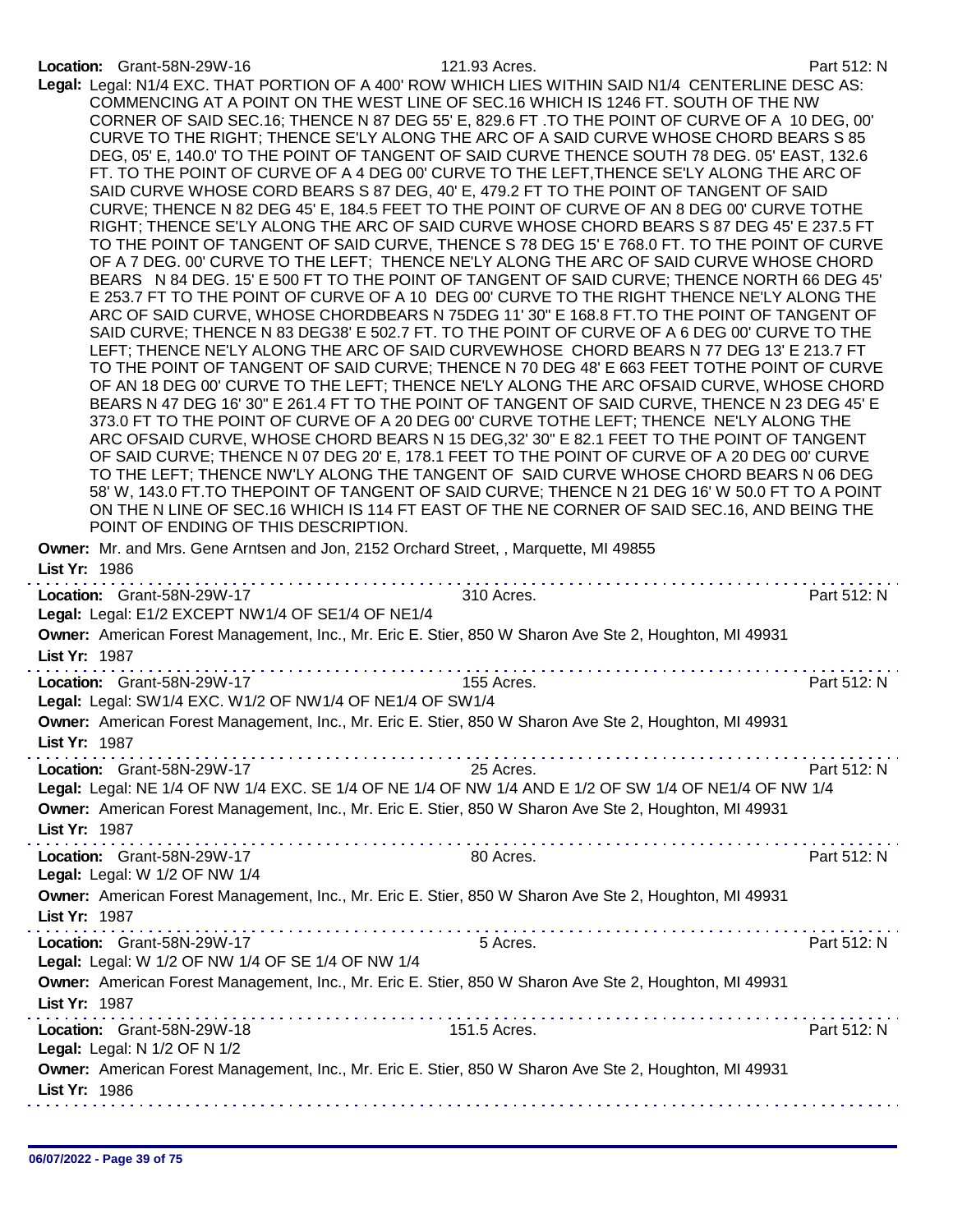| Location: Grant-58N-29W-18                                 | Legal: Legal: ENTIRE EXC. N 1/2 OF N 1/2     | 455.7 Acres.                                                                                                                                                                                       | Part 512: N |
|------------------------------------------------------------|----------------------------------------------|----------------------------------------------------------------------------------------------------------------------------------------------------------------------------------------------------|-------------|
| List Yr: 1987                                              |                                              | Owner: American Forest Management, Inc., Mr. Eric E. Stier, 850 W Sharon Ave Ste 2, Houghton, MI 49931                                                                                             |             |
| Location: Grant-58N-29W-19<br>Legal: Legal: N1/2 OF N1/2   |                                              | dia ara-dia ara-dia ara-dia ara-dia<br>151.99 Acres.                                                                                                                                               | Part 512: N |
| List Yr: 1987                                              |                                              | Owner: American Forest Management, Inc., Mr. Eric E. Stier, 850 W Sharon Ave Ste 2, Houghton, MI 49931                                                                                             |             |
| Location: Grant-58N-29W-19<br>Legal: Legal: SE1/4 OF NE1/4 |                                              | 40 Acres.                                                                                                                                                                                          | Part 512: N |
| List Yr: 1987                                              |                                              | Owner: American Forest Management, Inc., Mr. Eric E. Stier, 850 W Sharon Ave Ste 2, Houghton, MI 49931                                                                                             |             |
| Location: Grant-58N-29W-19<br>Legal: Legal: SW1/4 OF NE1/4 |                                              | 40 Acres.                                                                                                                                                                                          | Part 512: N |
| List Yr: 1985                                              |                                              | Owner: Nicholas North Company, Inc., Ms. Gina Nicholas, 13992 Smith Fishery Road, Mohawk, MI 49950                                                                                                 |             |
| Location: Grant-58N-29W-19<br>Legal: Legal: S1/2 OF NW1/4  |                                              | 71.57 Acres.                                                                                                                                                                                       | Part 512: N |
| List Yr: 1985                                              |                                              | Owner: Nicholas North Company, Inc., Ms. Gina Nicholas, 13992 Smith Fishery Road, Mohawk, MI 49950<br>.                                                                                            |             |
| Location: Grant-58N-29W-19<br>Legal: Legal: S1/2           |                                              | 301.87 Acres.                                                                                                                                                                                      | Part 512: N |
| List Yr: 1985                                              |                                              | Owner: Nicholas North Company, Inc., Ms. Gina Nicholas, 13992 Smith Fishery Road, Mohawk, MI 49950                                                                                                 |             |
| Location: Grant-58N-29W-20<br>Legal: Legal: ENTIRE         |                                              | 640 Acres.                                                                                                                                                                                         | Part 512: N |
| List Yr: 1987                                              |                                              | Owner: American Forest Management, Inc., Mr. Eric E. Stier, 850 W Sharon Ave Ste 2, Houghton, MI 49931                                                                                             |             |
| Location: Grant-58N-29W-21                                 | Legal: Legal: SE1/4 OF NW1/4, SW1/4 OF NE1/4 | 80 Acres.                                                                                                                                                                                          | Part 512: N |
| List Yr: 1985                                              |                                              | Owner: American Forest Management, Inc., Mr. Eric E. Stier, 850 W Sharon Ave Ste 2, Houghton, MI 49931                                                                                             |             |
| Location: Grant-58N-29W-21<br>Legal: Legal: S1/2           |                                              | 320 Acres.                                                                                                                                                                                         | Part 512: N |
| List Yr: 1987                                              |                                              | Owner: American Forest Management, Inc., Mr. Eric E. Stier, 850 W Sharon Ave Ste 2, Houghton, MI 49931                                                                                             |             |
| Location: Grant-58N-29W-21<br>Legal: Legal: SE1/4 OF NE1/4 |                                              | 40 Acres.                                                                                                                                                                                          | Part 512: N |
| List Yr: 1987                                              |                                              | Owner: American Forest Management, Inc., Mr. Eric E. Stier, 850 W Sharon Ave Ste 2, Houghton, MI 49931                                                                                             |             |
| Location: Grant-58N-29W-21<br>Legal: Legal: SW1/4 OF NW1/4 |                                              | 40 Acres.                                                                                                                                                                                          | Part 512: N |
| List Yr: 1987                                              |                                              | Owner: American Forest Management, Inc., Mr. Eric E. Stier, 850 W Sharon Ave Ste 2, Houghton, MI 49931                                                                                             |             |
| Location: Grant-58N-29W-21<br>List Yr: 1985                |                                              | 75 Acres.<br>Legal: Legal: THAT PART OF NE1/4 OF NW1/4 AND N1/2 OF NE1/4 LYING NORTH OF THE MONTREAL RIVER<br>Owner: Mr. and Mrs. Gene Arntsen and Jon, 2152 Orchard Street, , Marquette, MI 49855 | Part 512: N |
|                                                            |                                              |                                                                                                                                                                                                    |             |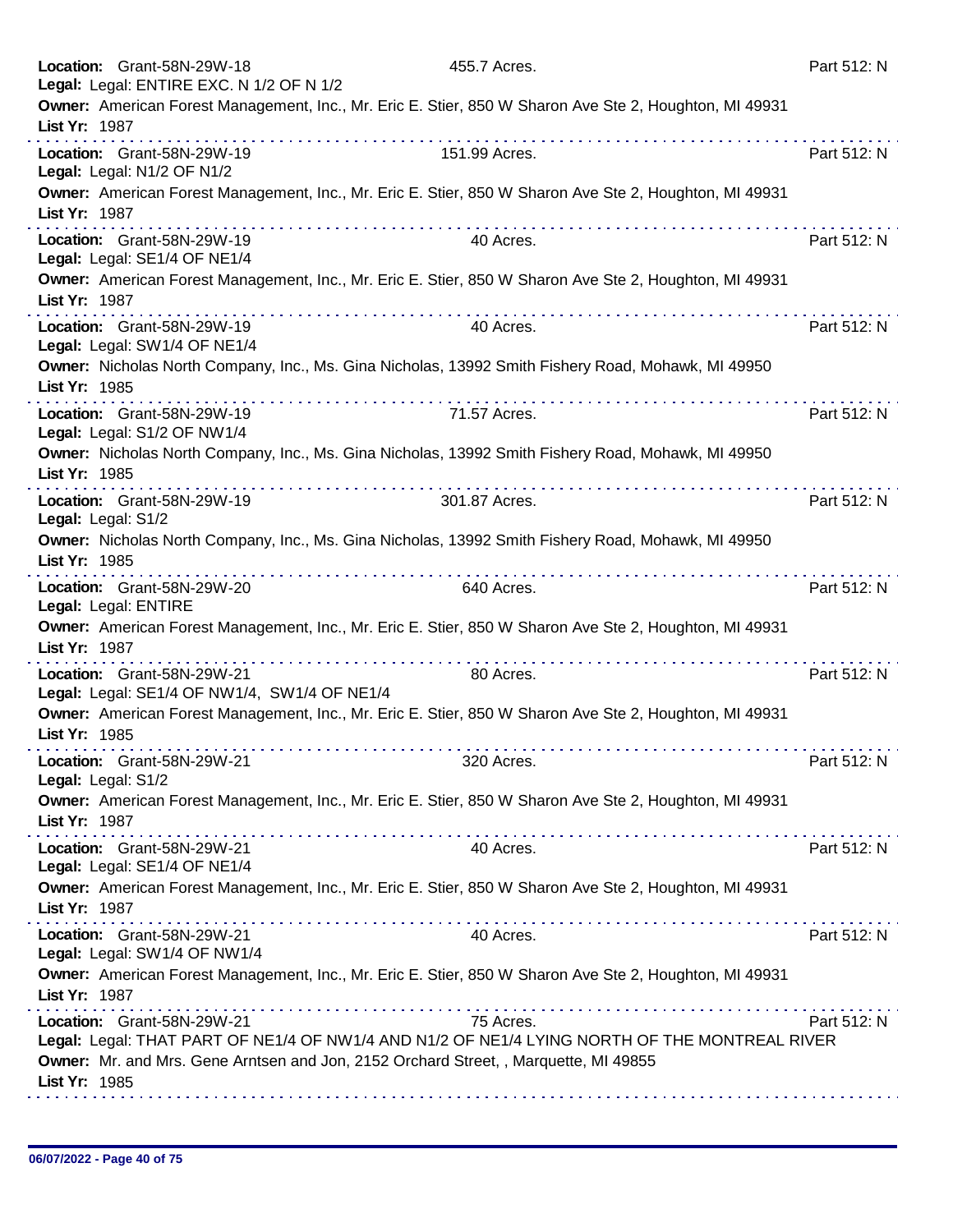| Part 512: N                                                                                                                                                                            |
|----------------------------------------------------------------------------------------------------------------------------------------------------------------------------------------|
| Owner: American Forest Management, Inc., Mr. Eric E. Stier, 850 W Sharon Ave Ste 2, Houghton, MI 49931                                                                                 |
|                                                                                                                                                                                        |
| Part 512: N                                                                                                                                                                            |
|                                                                                                                                                                                        |
| Owner: American Forest Management, Inc., Mr. Eric E. Stier, 850 W Sharon Ave Ste 2, Houghton, MI 49931                                                                                 |
|                                                                                                                                                                                        |
| Part 512: N                                                                                                                                                                            |
|                                                                                                                                                                                        |
| Owner: American Forest Management, Inc., Mr. Eric E. Stier, 850 W Sharon Ave Ste 2, Houghton, MI 49931                                                                                 |
| Part 512: N                                                                                                                                                                            |
|                                                                                                                                                                                        |
| Owner: American Forest Management, Inc., Mr. Eric E. Stier, 850 W Sharon Ave Ste 2, Houghton, MI 49931                                                                                 |
|                                                                                                                                                                                        |
| Part 512: N                                                                                                                                                                            |
|                                                                                                                                                                                        |
| Owner: American Forest Management, Inc., Mr. Eric E. Stier, 850 W Sharon Ave Ste 2, Houghton, MI 49931                                                                                 |
|                                                                                                                                                                                        |
| Part 512: N                                                                                                                                                                            |
|                                                                                                                                                                                        |
| Owner: Mr. and Mrs. Gene Arntsen and Jon, 2152 Orchard Street, , Marquette, MI 49855                                                                                                   |
|                                                                                                                                                                                        |
| Part 512: N                                                                                                                                                                            |
|                                                                                                                                                                                        |
|                                                                                                                                                                                        |
| Owner: Blue Stream Properties, LLC, c/o Keweenaw Community Forest Company, Attn; Ms. Gina Nicholas, 13992 Smith                                                                        |
|                                                                                                                                                                                        |
| Part 512: N                                                                                                                                                                            |
|                                                                                                                                                                                        |
| Owner: Blue Stream Properties, LLC, c/o Keweenaw Community Forest Company, Attn; Ms. Gina Nicholas, 13992 Smith                                                                        |
|                                                                                                                                                                                        |
|                                                                                                                                                                                        |
| Part 512: N                                                                                                                                                                            |
| Legal: Legal: ENTIRE FRACTIONAL LYING NORTH OF SMITH'S FISHERY ROAD<br>Owner: Blue Stream Properties, LLC, c/o Keweenaw Community Forest Company, Attn; Ms. Gina Nicholas, 13992 Smith |
|                                                                                                                                                                                        |
|                                                                                                                                                                                        |
| Part 512: N                                                                                                                                                                            |
|                                                                                                                                                                                        |
| Owner: Blue Stream Properties, LLC, c/o Keweenaw Community Forest Company, Attn; Ms. Gina Nicholas, 13992 Smith                                                                        |
|                                                                                                                                                                                        |
|                                                                                                                                                                                        |
| Part 512: N                                                                                                                                                                            |
|                                                                                                                                                                                        |
|                                                                                                                                                                                        |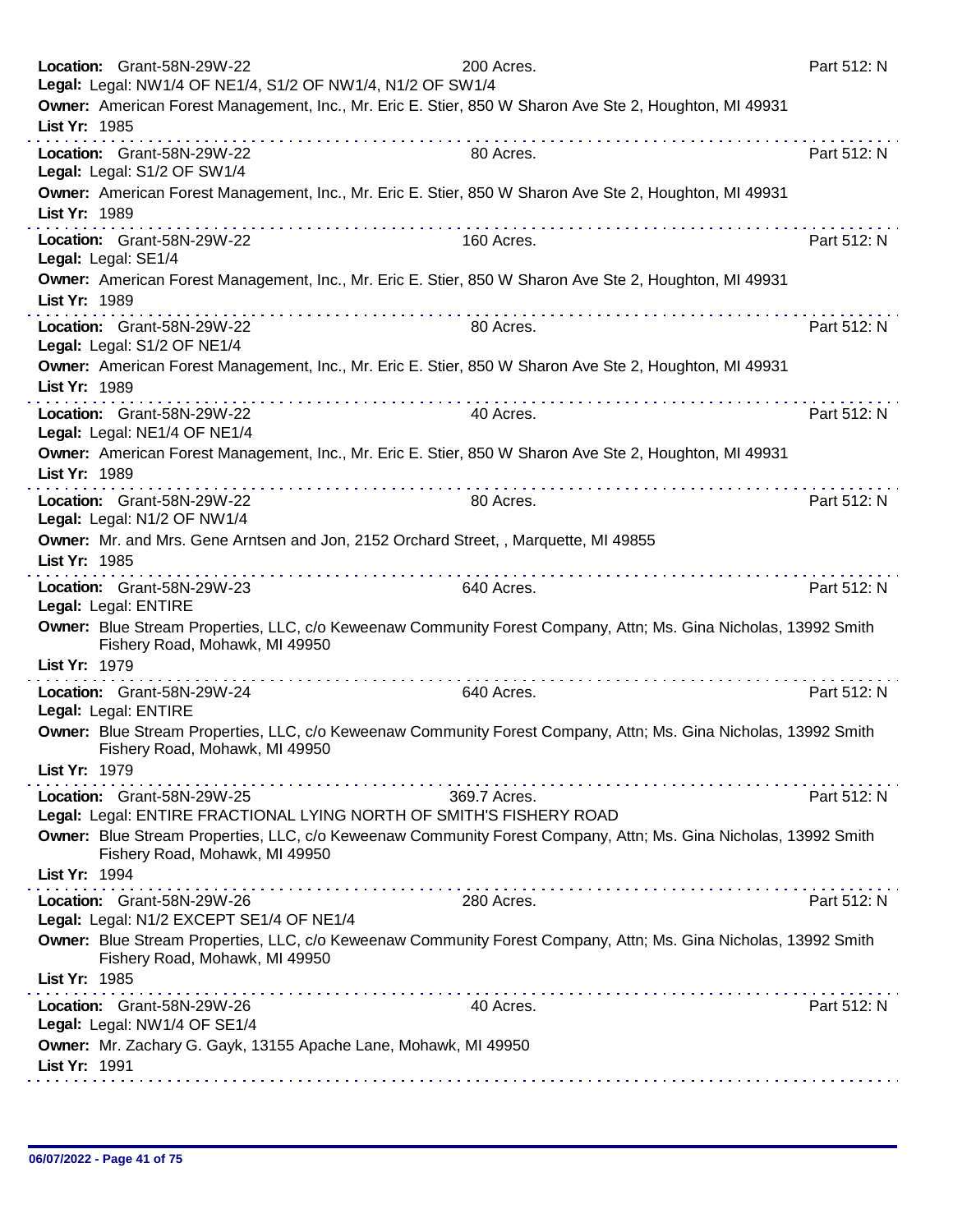|               | Location: Grant-58N-29W-27<br>Legal: Legal: NE1/4, E1/2 OF NW1/4, SW1/4 OF NW1/4, NW1/4 OF SW1/4, NE1/4 OF SW1/4<br>Owner: Blue Stream Properties, LLC, c/o Keweenaw Community Forest Company, Attn; Ms. Gina Nicholas, 13992 Smith | 360 Acres.     | Part 512: N |
|---------------|-------------------------------------------------------------------------------------------------------------------------------------------------------------------------------------------------------------------------------------|----------------|-------------|
| List Yr: 1979 | Fishery Road, Mohawk, MI 49950                                                                                                                                                                                                      |                |             |
|               | Location: Grant-58N-29W-27<br>Legal: Legal: SW1/4 OF SW1/4                                                                                                                                                                          | .<br>40 Acres. | Part 512: N |
| List Yr: 1980 | Owner: Blue Stream Properties, LLC, c/o Keweenaw Community Forest Company, Attn; Ms. Gina Nicholas, 13992 Smith<br>Fishery Road, Mohawk, MI 49950                                                                                   |                |             |
|               | Location: Grant-58N-29W-27<br>Legal: Legal: NW1/4 OF NW1/4                                                                                                                                                                          | 40 Acres.      | Part 512: N |
|               | Owner: Blue Stream Properties, LLC, c/o Keweenaw Community Forest Company, Attn; Ms. Gina Nicholas, 13992 Smith<br>Fishery Road, Mohawk, MI 49950                                                                                   |                |             |
| List Yr: 1985 |                                                                                                                                                                                                                                     |                |             |
|               | Location: Grant-58N-29W-28<br>Legal: Legal: S1/2 OF NW1/4                                                                                                                                                                           | 80 Acres.      | Part 512: N |
| List Yr: 1994 | Owner: American Forest Management, Inc., Mr. Eric E. Stier, 850 W Sharon Ave Ste 2, Houghton, MI 49931                                                                                                                              |                |             |
|               | Location: Grant-58N-29W-28<br>Legal: Legal: N1/2 OF NW1/4                                                                                                                                                                           | 80 Acres.      | Part 512: N |
| List Yr: 1988 | Owner: American Forest Management, Inc., Mr. Eric E. Stier, 850 W Sharon Ave Ste 2, Houghton, MI 49931                                                                                                                              |                |             |
|               | Location: Grant-58N-29W-28<br>Legal: Legal: SE1/4, W1/2 OF NE1/4, SE1/4 OF NE1/4                                                                                                                                                    | 280 Acres.     | Part 512: N |
| List Yr: 1979 | Owner: Blue Stream Properties, LLC, c/o Keweenaw Community Forest Company, Attn; Ms. Gina Nicholas, 13992 Smith<br>Fishery Road, Mohawk, MI 49950                                                                                   |                |             |
|               | Location: Grant-58N-29W-28<br>Legal: Legal: NE1/4 OF NE1/4                                                                                                                                                                          | 40 Acres.      | Part 512: N |
|               | Owner: Blue Stream Properties, LLC, c/o Keweenaw Community Forest Company, Attn; Ms. Gina Nicholas, 13992 Smith<br>Fishery Road, Mohawk, MI 49950                                                                                   |                |             |
| List Yr: 1985 |                                                                                                                                                                                                                                     |                |             |
|               | Location: Grant-58N-29W-29<br>Legal: Legal: N1/2 OF N1/2                                                                                                                                                                            | 160 Acres.     | Part 512: N |
| List Yr: 1994 | Owner: American Forest Management, Inc., Mr. Eric E. Stier, 850 W Sharon Ave Ste 2, Houghton, MI 49931                                                                                                                              |                |             |
|               | Location: Grant-58N-29W-30<br>Legal: Legal: NE1/4                                                                                                                                                                                   | 160 Acres.     | Part 512: N |
| List Yr: 1994 | Owner: American Forest Management, Inc., Mr. Eric E. Stier, 850 W Sharon Ave Ste 2, Houghton, MI 49931                                                                                                                              |                |             |
|               | Location: Grant-58N-29W-30<br>Legal: Legal: N1/2 OF SE1/4 AND SW1/4 OF SE1/4                                                                                                                                                        | 120 Acres.     | Part 512: N |
| List Yr: 1989 | Owner: American Forest Management, Inc., Mr. Eric E. Stier, 850 W Sharon Ave Ste 2, Houghton, MI 49931                                                                                                                              |                |             |
|               | Location: Grant-58N-29W-30<br>Legal: Legal: W1/2 EXCEPT SE1/4 OF NE1/4 OF NW1/4                                                                                                                                                     | 310 Acres.     | Part 512: N |
| List Yr: 1989 | Owner: American Forest Management, Inc., Mr. Eric E. Stier, 850 W Sharon Ave Ste 2, Houghton, MI 49931                                                                                                                              |                |             |
|               |                                                                                                                                                                                                                                     |                |             |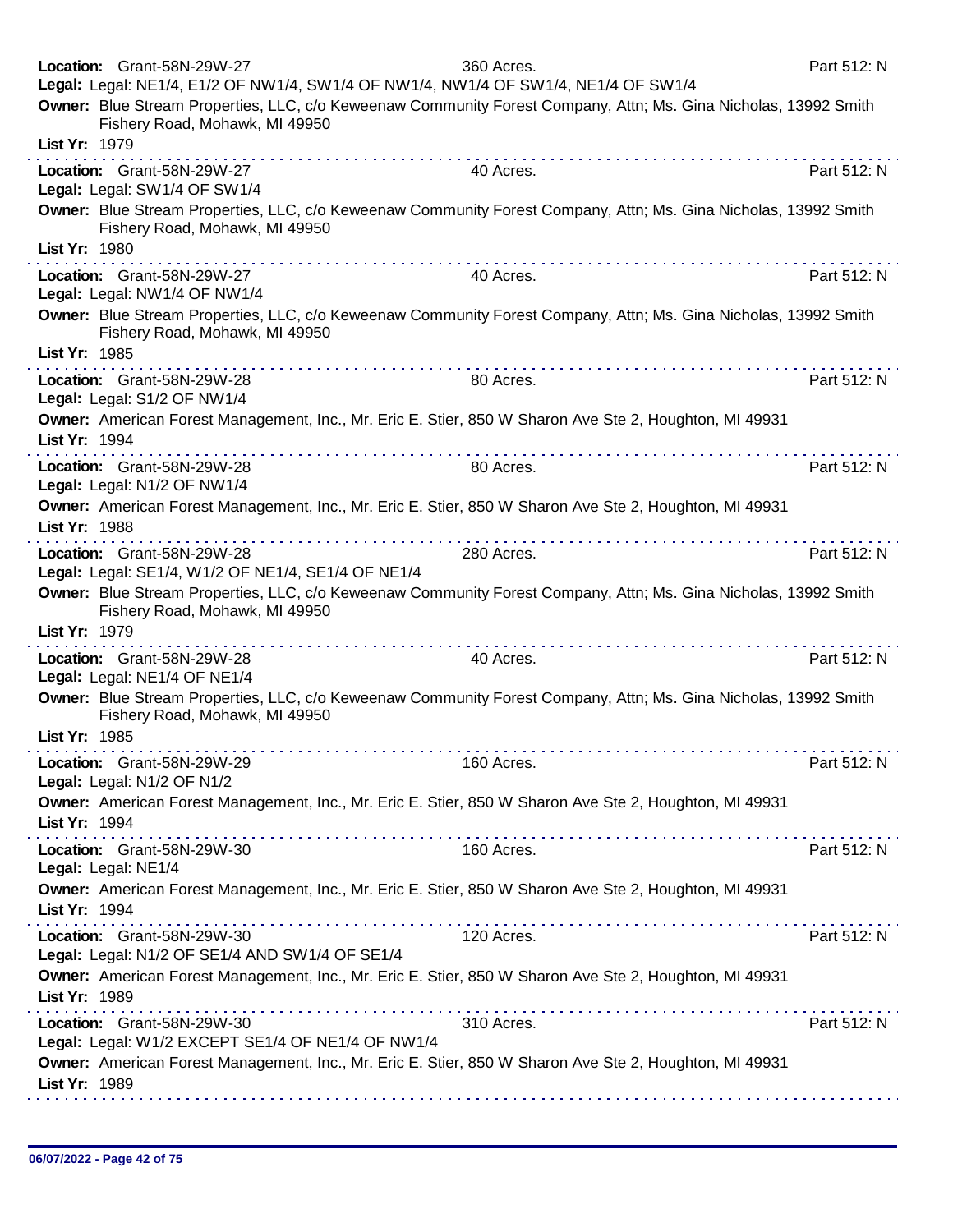|                     | Location: Grant-58N-30W-10                                                                                                                        | 320 Acres.  | Part 512: N |
|---------------------|---------------------------------------------------------------------------------------------------------------------------------------------------|-------------|-------------|
| Legal: Legal: S 1/2 |                                                                                                                                                   |             |             |
| List Yr: 1987       | Owner: American Forest Management, Inc., Mr. Eric E. Stier, 850 W Sharon Ave Ste 2, Houghton, MI 49931                                            |             |             |
|                     | Location: Grant-58N-30W-11                                                                                                                        | 40 Acres.   | Part 512: N |
|                     | Legal: Legal: W 1/2 OF W 1/2 OF SE 1/4                                                                                                            |             |             |
| List Yr: 1987       | Owner: American Forest Management, Inc., Mr. Eric E. Stier, 850 W Sharon Ave Ste 2, Houghton, MI 49931                                            |             |             |
|                     | Location: Grant-58N-30W-11<br>Legal: Legal: SW 1/4                                                                                                | 160 Acres.  | Part 512: N |
| List Yr: 1987       | Owner: American Forest Management, Inc., Mr. Eric E. Stier, 850 W Sharon Ave Ste 2, Houghton, MI 49931<br>.                                       |             |             |
|                     | Location: Grant-58N-30W-11<br>Legal: Legal: E1/2 OF W1/2 OF SE1/4                                                                                 | 40 Acres.   | Part 512: N |
| List Yr: 2011       | Owner: Iroquois Copper LLC, Mr. Robert Don Hesselgesser, 1731 School House Circle, Thousand Oaks, CA 91362                                        |             |             |
|                     | Location: Grant-58N-30W-11<br>Legal: Legal: E1/2 OF SE1/4                                                                                         | 79.2 Acres. | Part 512: N |
| List Yr: 2011       | Owner: Iroquois Copper LLC, Mr. Robert Don Hesselgesser, 1731 School House Circle, Thousand Oaks, CA 91362                                        |             |             |
|                     | Location: Grant-58N-30W-12<br>Legal: Legal: E1/2 OF E1/2 OF SW1/4; SE1/4                                                                          | 200 Acres.  | Part 512: N |
| List Yr: 1985       | Owner: American Forest Management, Inc., Mr. Eric E. Stier, 850 W Sharon Ave Ste 2, Houghton, MI 49931                                            |             |             |
|                     | Location: Grant-58N-30W-12<br>Legal: Legal: W1/2 OF SW1/4                                                                                         | 73.2 Acres. | Part 512: N |
| List Yr: 2011       | Owner: Iroquois Copper LLC, Mr. Robert Don Hesselgesser, 1731 School House Circle, Thousand Oaks, CA 91362                                        | .           |             |
|                     | Location: Grant-58N-30W-12                                                                                                                        | 40 Acres.   | Part 512: N |
|                     | Legal: Legal: W1/2 OF E1/2 OF SW1/4<br>Owner: Iroquois Copper LLC, Mr. Robert Don Hesselgesser, 1731 School House Circle, Thousand Oaks, CA 91362 |             |             |
| List Yr: 2011       |                                                                                                                                                   |             |             |
|                     | Location: Grant-58N-30W-13<br>Legal: Legal: E1/2 OF E1/2 OF W1/2                                                                                  | 80 Acres.   | Part 512: N |
|                     | Owner: American Forest Management, Inc., Mr. Eric E. Stier, 850 W Sharon Ave Ste 2, Houghton, MI 49931                                            |             |             |
| List Yr: 1987       |                                                                                                                                                   |             |             |
|                     | Location: Grant-58N-30W-13                                                                                                                        | 320 Acres.  | Part 512: N |
| Legal: Legal: E1/2  | Owner: American Forest Management, Inc., Mr. Eric E. Stier, 850 W Sharon Ave Ste 2, Houghton, MI 49931                                            |             |             |
| List Yr: 1987       |                                                                                                                                                   |             |             |
|                     | Location: Grant-58N-30W-13                                                                                                                        | 82 Acres.   | Part 512: N |
|                     | Legal: Legal: W1/2 OF W1/2 AND W1/2 OF E1/2 OF W1/2 EXCEPT THAT PART LYING SOUTHERLY OF THE US HWY<br>41 RIGHT-OF-WAY                             |             |             |
| List Yr: 2011       | Owner: Iroquois Copper LLC, Mr. Robert Don Hesselgesser, 1731 School House Circle, Thousand Oaks, CA 91362                                        |             |             |
|                     | Location: Grant-58N-30W-14<br>Legal: Legal: NW 1/4                                                                                                | 160 Acres.  | Part 512: N |
| List Yr: 1987       | Owner: American Forest Management, Inc., Mr. Eric E. Stier, 850 W Sharon Ave Ste 2, Houghton, MI 49931                                            |             |             |
|                     |                                                                                                                                                   |             |             |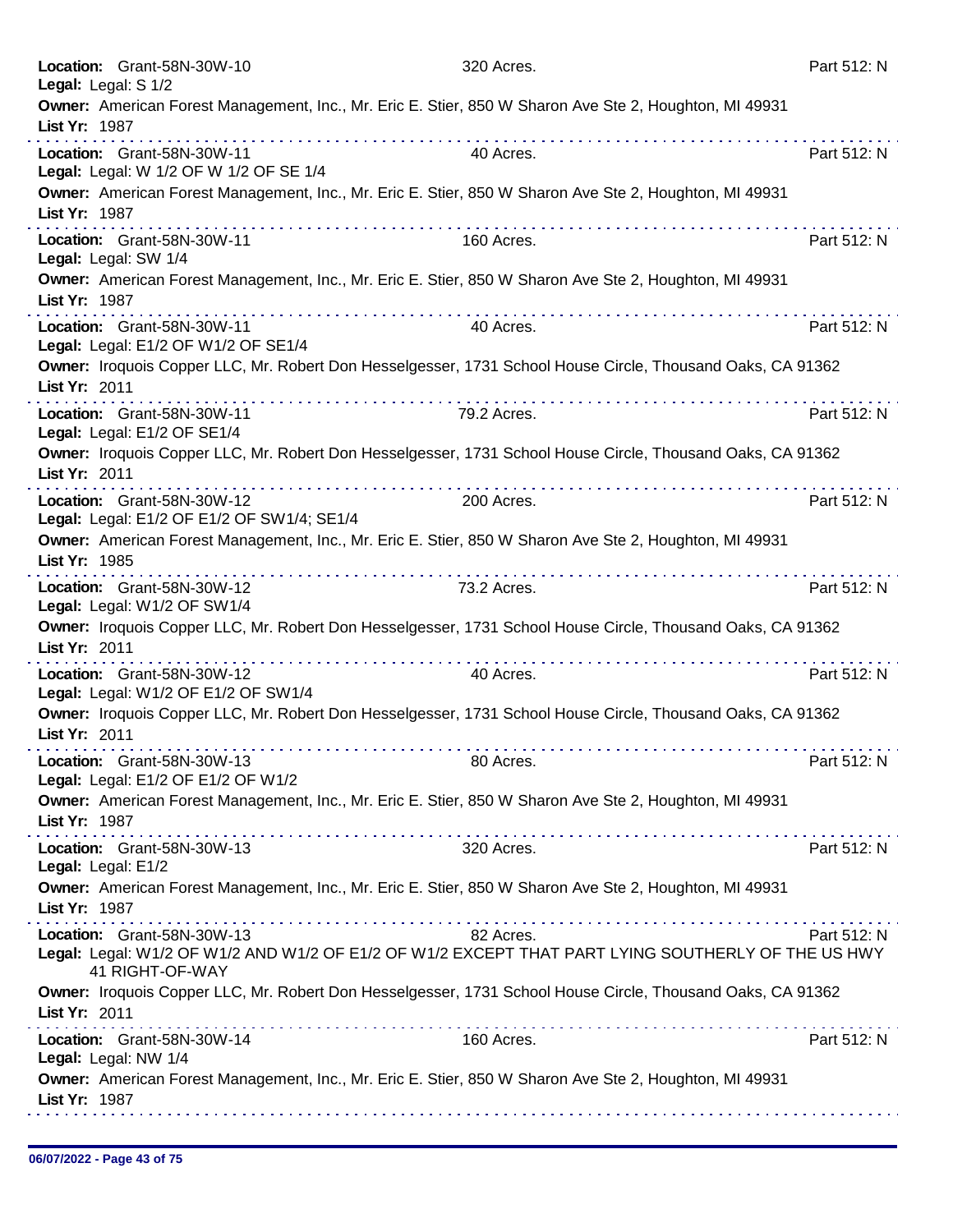| Location: Grant-58N-30W-14                                                                                 | 40 Acres.     | Part 512: N |
|------------------------------------------------------------------------------------------------------------|---------------|-------------|
| Legal: Legal: W1/2 OF W1/2 OF NE1/4                                                                        |               |             |
| Owner: American Forest Management, Inc., Mr. Eric E. Stier, 850 W Sharon Ave Ste 2, Houghton, MI 49931     |               |             |
| List Yr: 1987                                                                                              |               |             |
| Location: Grant-58N-30W-14                                                                                 | 81 Acres.     | Part 512: N |
| Legal: Legal: N1/2 OF E1/2 OF E1/2 OF E1/2, AND W1/2 OF E1/2 OF E1/2, AND E1/2 OF W1/2 OF E1/2, ALL LYING  |               |             |
| NORTH O F HWY US-41 ROW                                                                                    |               |             |
| Owner: Iroquois Copper LLC, Mr. Robert Don Hesselgesser, 1731 School House Circle, Thousand Oaks, CA 91362 |               |             |
| List Yr: 2011                                                                                              |               |             |
| Location: Grant-58N-30W-15                                                                                 | 306.75 Acres. | Part 512: N |
| Legal: Legal: N 1/2 EXC. 13.25 AC. TO DELAWARE MINE DESC. AS: BEGINNING ON THE E-W 1/4 LINE OF SEC.15      |               |             |
| AT A POINT D UE WEST 753.51' FROM THE EAST 1/4 CORNER, THENCE WEST ALONG THE E-W 1/4 LINE                  |               |             |
| 1999.96', THENCE NORTH2 DEG 41' 15" EAST 288.29', THENCE NORTH 89 DEG 59' 30" EAST 1999.85'                |               |             |
| THENCE SOUTH 2 DEG 39' 30" WEST 288.58' TO POINT OF BEGINNING. 13.25 AC. M/L                               |               |             |
| Owner: American Forest Management, Inc., Mr. Eric E. Stier, 850 W Sharon Ave Ste 2, Houghton, MI 49931     |               |             |
| List Yr: 1991                                                                                              |               |             |
| Location: Grant-58N-30W-15                                                                                 | 120 Acres.    | Part 512: N |
| Legal: Legal: S 1/2 OF S 1/2 EXCEPT SW1/4 OF SE1/4                                                         |               |             |
| Owner: American Forest Management, Inc., Mr. Eric E. Stier, 850 W Sharon Ave Ste 2, Houghton, MI 49931     |               |             |
| List Yr: 1991                                                                                              |               |             |
| the second contract of the second contract of the<br>Location: Grant-58N-30W-22                            | 600 Acres.    | Part 512: N |
| Legal: Legal: ENTIRE EXCEPT NW 1/4 OF SW 1/4                                                               |               |             |
| Owner: American Forest Management, Inc., Mr. Eric E. Stier, 850 W Sharon Ave Ste 2, Houghton, MI 49931     |               |             |
| List Yr: 1985                                                                                              |               |             |
| Location: Grant-58N-30W-23                                                                                 | 640 Acres.    | Part 512: N |
| Legal: Legal: ENTIRE                                                                                       |               |             |
| Owner: American Forest Management, Inc., Mr. Eric E. Stier, 850 W Sharon Ave Ste 2, Houghton, MI 49931     |               |             |
| List Yr: 1985                                                                                              |               |             |
|                                                                                                            |               |             |
| Location: Grant-58N-30W-24<br>Legal: Legal: ENTIRE                                                         | 640 Acres.    | Part 512: N |
| Owner: American Forest Management, Inc., Mr. Eric E. Stier, 850 W Sharon Ave Ste 2, Houghton, MI 49931     |               |             |
| List Yr: 1989                                                                                              |               |             |
|                                                                                                            |               |             |
| Location: Grant-58N-30W-25                                                                                 | 320 Acres.    | Part 512: N |
| Legal: Legal: E 1/2                                                                                        |               |             |
| Owner: American Forest Management, Inc., Mr. Eric E. Stier, 850 W Sharon Ave Ste 2, Houghton, MI 49931     |               |             |
| List Yr: 1989<br>.                                                                                         |               |             |
| Location: Grant-58N-30W-25                                                                                 | 320 Acres.    | Part 512: N |
| Legal: Legal: W 1/2                                                                                        |               |             |
| Owner: American Forest Management, Inc., Mr. Eric E. Stier, 850 W Sharon Ave Ste 2, Houghton, MI 49931     |               |             |
| List Yr: 1987                                                                                              |               |             |
| Location: Grant-58N-30W-26                                                                                 | 320 Acres.    | Part 512: N |
| Legal: Legal: N 1/2                                                                                        |               |             |
| Owner: American Forest Management, Inc., Mr. Eric E. Stier, 850 W Sharon Ave Ste 2, Houghton, MI 49931     |               |             |
| List Yr: 1988                                                                                              |               |             |
| Location: Grant-58N-30W-26                                                                                 | 320 Acres.    | Part 512: N |
| Legal: Legal: S1/2                                                                                         |               |             |
| Owner: The Molpus Woodlands Group, LLC, Ms. Tonya Phillips, 654 North State Street, Jackson, MS 39202      |               |             |
| List Yr: 1979                                                                                              |               |             |
|                                                                                                            |               |             |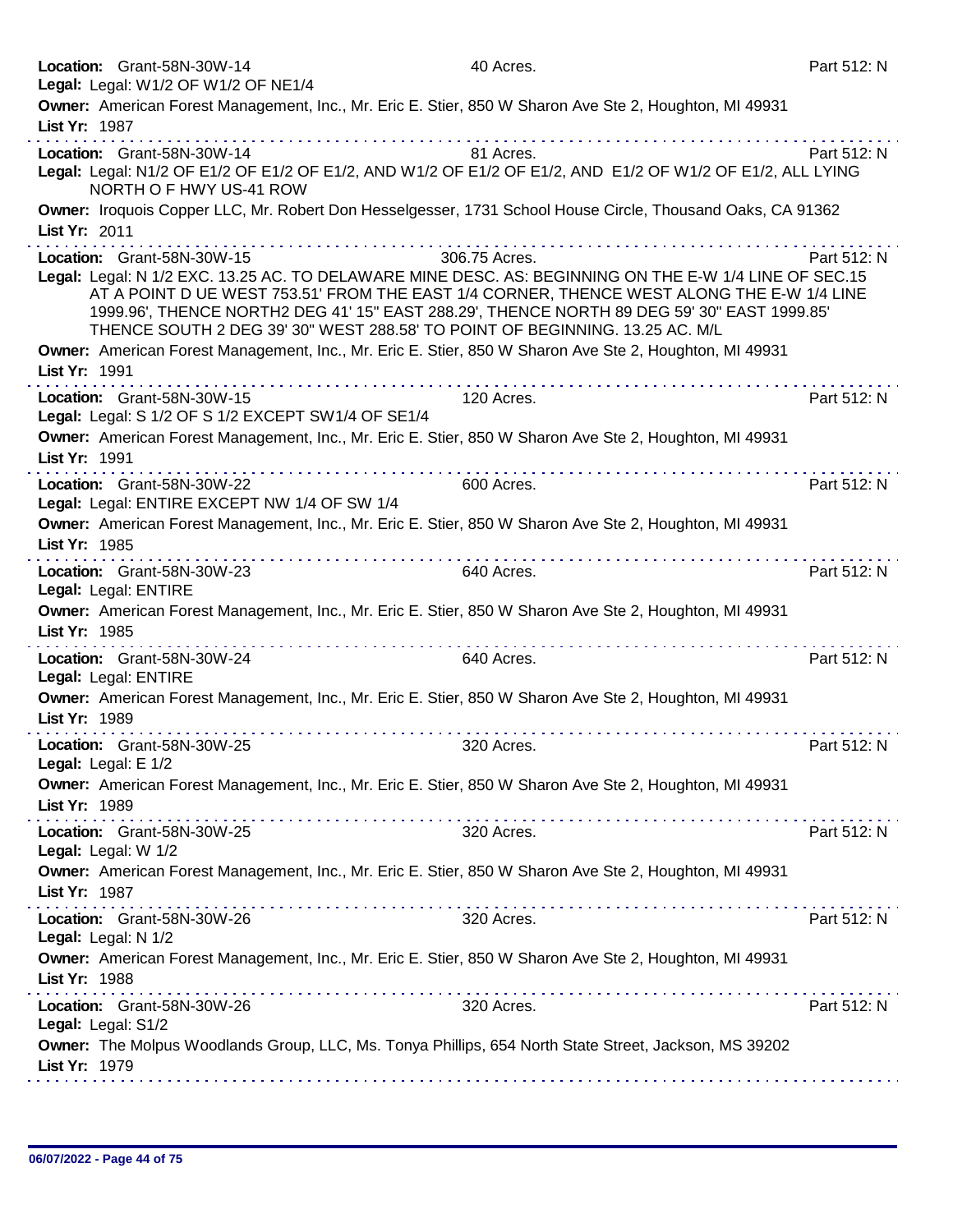| Location: Grant-58N-30W-27<br>Legal: Legal: N 1/2                                                                                                                 | 320 Acres. | Part 512: N |
|-------------------------------------------------------------------------------------------------------------------------------------------------------------------|------------|-------------|
| Owner: American Forest Management, Inc., Mr. Eric E. Stier, 850 W Sharon Ave Ste 2, Houghton, MI 49931<br>List Yr: 1988                                           |            |             |
| Location: Grant-58N-30W-27<br>Legal: Legal: S1/2                                                                                                                  | 320 Acres. | Part 512: N |
| Owner: The Molpus Woodlands Group, LLC, Ms. Tonya Phillips, 654 North State Street, Jackson, MS 39202<br>List Yr: 1979                                            |            |             |
| Location: Grant-58N-30W-34<br>Legal: Legal: SW1/4, S1/2 OF SE1/4                                                                                                  | 240 Acres. | Part 512: N |
| Owner: The Molpus Woodlands Group, LLC, Ms. Tonya Phillips, 654 North State Street, Jackson, MS 39202<br>List Yr: 1979                                            |            |             |
| Location: Grant-58N-30W-34<br>Legal: Legal: NW 1/4                                                                                                                | 160 Acres. | Part 512: N |
| Owner: The Molpus Woodlands Group, LLC, Ms. Tonya Phillips, 654 North State Street, Jackson, MS 39202<br>List Yr: 1984                                            |            |             |
| Location: Grant-58N-30W-34<br>Legal: Legal: N 1/2 OF SE 1/4                                                                                                       | 80 Acres.  | Part 512: N |
| Owner: The Molpus Woodlands Group, LLC, Ms. Tonya Phillips, 654 North State Street, Jackson, MS 39202<br>List Yr: 1984<br>the second complete state of the second |            |             |
| Location: Grant-58N-30W-34<br>Legal: Legal: N 1/2 OF NE 1/4                                                                                                       | 80 Acres.  | Part 512: N |
| Owner: The Molpus Woodlands Group, LLC, Ms. Tonya Phillips, 654 North State Street, Jackson, MS 39202<br>List Yr: 1984<br>.                                       |            |             |
| Location: Grant-58N-30W-35<br>Legal: Legal: N 1/2                                                                                                                 | 320 Acres. | Part 512: N |
| Owner: The Molpus Woodlands Group, LLC, Ms. Tonya Phillips, 654 North State Street, Jackson, MS 39202<br>List Yr: 1985                                            |            |             |
| Location: Grant-58N-30W-35<br>Legal: Legal: S 1/2, EXC. SE 1/4 OF SW 1/4                                                                                          | 280 Acres. | Part 512: N |
| Owner: The Molpus Woodlands Group, LLC, Ms. Tonya Phillips, 654 North State Street, Jackson, MS 39202<br>List Yr: 1983                                            |            |             |
| Location: Grant-58N-30W-36<br>Legal: Legal: W 1/2                                                                                                                 | 320 Acres. | Part 512: N |
| Owner: American Forest Management, Inc., Mr. Eric E. Stier, 850 W Sharon Ave Ste 2, Houghton, MI 49931<br>List Yr: 1985                                           |            |             |
| Location: Grant-58N-30W-36<br>Legal: Legal: E 1/2                                                                                                                 | 320 Acres. | Part 512: N |
| Owner: American Forest Management, Inc., Mr. Eric E. Stier, 850 W Sharon Ave Ste 2, Houghton, MI 49931<br>List Yr: 1991                                           |            |             |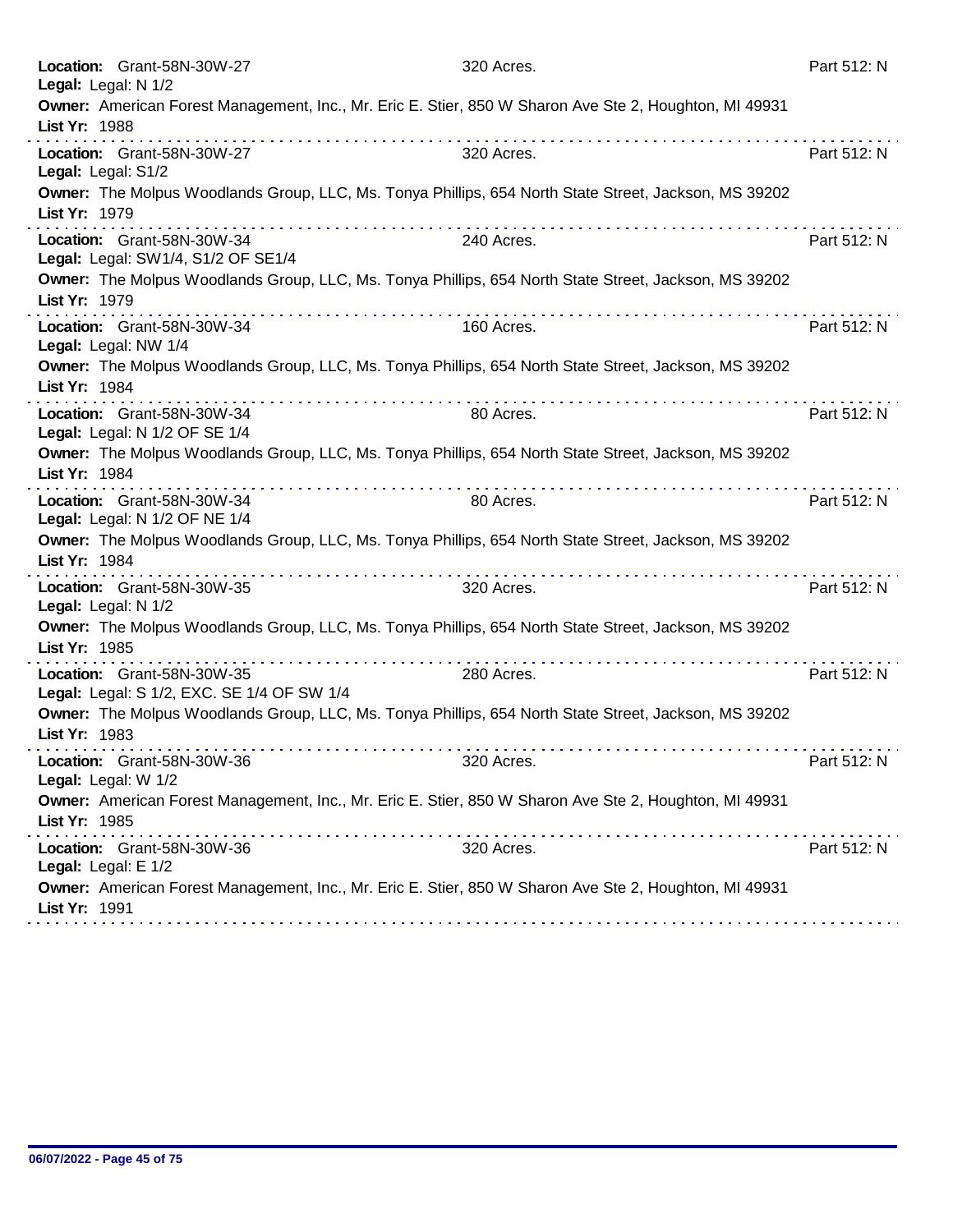## Location: Houghton-57N-31W-01 241.93 Acres. Part 512: N

|               | TO THE POB (EXCEPTION CONTAINS 10.78 AC)                                     | Legal: Legal: N 1/2 EXCEPT THAT PART WHERE THE POB IS THE CORNER COMMON TO T57 & T58N & R30 &<br>31W. FROM THIS POB PROCEED S0 DEG 08'30" E ALONG THE E BOUNDARY OF SEC.1, 1395.46 FT;<br>THENCE S89 DEG 11'0" W 1602.98 FT; THENCE N19 DEG 41'00" W ALONG THE E BOUNDARY OF THE ROW<br>OF THE ACCESS ROAD TO THE A.C. & W STATION986.90 FT; THENCE TO THE LINE ON A 06 DEG 43'43"<br>CIRCULAR CURVE ALONG THE E BOUNDARY OF SD ROW 348.26 FT; THENCE N43 DEG 07'00" W ALONG<br>THE E BOUNDARY OF SD ROW 201.80 FT; THENCE TO THE RIGHT ON A 05DEG 40'48" CIRCULAR CURVE<br>ALONG THE E BOUNDARY OF SD ROW 15.06 FT; THENCE N89 DEG 06'00" E ALONG THE N BOUNDARY OF<br>SEC.1, 2260.40 FT TO THE POB (EXCEPTION CONTAINS 59.78 ACRES M/L) ALSO EXCEPT A PARCEL<br>DESCRIBED AS BEGINNING ON THE E'LY BOUNDARY OF THE ROW OF THE COUNTY ROAD TO GRATIOT<br>LAKE AT A POINT S58 DEG 02'50" W 2027.62 FT FROM THE NE COR.OF SEC.1, T57N R31 W; THENCE<br>ALONG THE E'LY BOUNDARY OF THE ROW OF THE ROAD TO GRATIOT LAKE S19 DEG 41'00" E 366.00 FT;<br>THENCE S89 DEG 11'00" W 34.87FT TO THE CENTERLINE OF THE ROAD TO GRATIOT LAKE; THENCE<br>ALONG THE CENTERLINE OF THE ROAD TO GRATIOT LAKE S19 DEG 41'00" E 50.63 FT TO THE POINT OF<br>CURVE; THENCE 179.17 FT ALONG THE ARC OF A CURVE TOTHE LEFT HAVING A RADIUS OF 279.46 FT<br>AND A LONGCHORD BEARING S38 DEG 03'00" E 176.11 FT; THENCE S56 DEG 25'00" E 108.13 FT; THENCE<br>S69 DEG 44'20" W 752.50 FT; THENCE N20 DEG 15'40" W 660.00 FT; THENCE N69 DEG 44'20" E 671.99 FT.<br>TO THE POB (EXCEPTION CONTAINS 10.15 AC M/L) AND EXCEPT THAT PART OFTHE N1/2 DESCRIBED AS<br>BEGINNING AT A POINT LOCATED N89 DEG 59'33" E 356.37 FT ALONG THE N LINE OFSAID SECTION AND<br>S00 DEG 00' 27" E 920.70 FT FROM THE N1/4 CORNER OF SAID SECTION; THENCE N70 DEG 00'00" W 650<br>FT; THENCE S20 DEG 00'00" W 700 FT; THENCE S70 DEG 00'00" E 650 FT; THENCE N20 DEG 00'00"E 700 FT |             |
|---------------|------------------------------------------------------------------------------|---------------------------------------------------------------------------------------------------------------------------------------------------------------------------------------------------------------------------------------------------------------------------------------------------------------------------------------------------------------------------------------------------------------------------------------------------------------------------------------------------------------------------------------------------------------------------------------------------------------------------------------------------------------------------------------------------------------------------------------------------------------------------------------------------------------------------------------------------------------------------------------------------------------------------------------------------------------------------------------------------------------------------------------------------------------------------------------------------------------------------------------------------------------------------------------------------------------------------------------------------------------------------------------------------------------------------------------------------------------------------------------------------------------------------------------------------------------------------------------------------------------------------------------------------------------------------------------------------------------------------------------------------------------------------------------------------------------------------------------------------------------------------------------------------------------------------------------------------------------------------------------------------------------------------------------------|-------------|
|               |                                                                              | Owner: American Forest Management, Inc., Mr. Eric E. Stier, 850 W Sharon Ave Ste 2, Houghton, MI 49931                                                                                                                                                                                                                                                                                                                                                                                                                                                                                                                                                                                                                                                                                                                                                                                                                                                                                                                                                                                                                                                                                                                                                                                                                                                                                                                                                                                                                                                                                                                                                                                                                                                                                                                                                                                                                                      |             |
| List Yr: 1983 | Location: Houghton-57N-31W-01<br>Legal: Legal: S 1/2                         | .<br>.<br>320 Acres.                                                                                                                                                                                                                                                                                                                                                                                                                                                                                                                                                                                                                                                                                                                                                                                                                                                                                                                                                                                                                                                                                                                                                                                                                                                                                                                                                                                                                                                                                                                                                                                                                                                                                                                                                                                                                                                                                                                        | Part 512: N |
|               |                                                                              | Owner: The Molpus Woodlands Group, LLC, Ms. Tonya Phillips, 654 North State Street, Jackson, MS 39202                                                                                                                                                                                                                                                                                                                                                                                                                                                                                                                                                                                                                                                                                                                                                                                                                                                                                                                                                                                                                                                                                                                                                                                                                                                                                                                                                                                                                                                                                                                                                                                                                                                                                                                                                                                                                                       |             |
| List Yr: 1985 |                                                                              |                                                                                                                                                                                                                                                                                                                                                                                                                                                                                                                                                                                                                                                                                                                                                                                                                                                                                                                                                                                                                                                                                                                                                                                                                                                                                                                                                                                                                                                                                                                                                                                                                                                                                                                                                                                                                                                                                                                                             |             |
|               | Location: Houghton-57N-31W-02<br>Legal: Legal: NE 1/4                        | 163.33 Acres.                                                                                                                                                                                                                                                                                                                                                                                                                                                                                                                                                                                                                                                                                                                                                                                                                                                                                                                                                                                                                                                                                                                                                                                                                                                                                                                                                                                                                                                                                                                                                                                                                                                                                                                                                                                                                                                                                                                               | Part 512: N |
| List Yr: 1982 |                                                                              | Owner: American Forest Management, Inc., Mr. Eric E. Stier, 850 W Sharon Ave Ste 2, Houghton, MI 49931                                                                                                                                                                                                                                                                                                                                                                                                                                                                                                                                                                                                                                                                                                                                                                                                                                                                                                                                                                                                                                                                                                                                                                                                                                                                                                                                                                                                                                                                                                                                                                                                                                                                                                                                                                                                                                      |             |
|               | Location: Houghton-57N-31W-02<br>Legal: Legal: SW 1/4                        | 160 Acres.                                                                                                                                                                                                                                                                                                                                                                                                                                                                                                                                                                                                                                                                                                                                                                                                                                                                                                                                                                                                                                                                                                                                                                                                                                                                                                                                                                                                                                                                                                                                                                                                                                                                                                                                                                                                                                                                                                                                  | Part 512: N |
| List Yr: 1982 |                                                                              | Owner: American Forest Management, Inc., Mr. Eric E. Stier, 850 W Sharon Ave Ste 2, Houghton, MI 49931                                                                                                                                                                                                                                                                                                                                                                                                                                                                                                                                                                                                                                                                                                                                                                                                                                                                                                                                                                                                                                                                                                                                                                                                                                                                                                                                                                                                                                                                                                                                                                                                                                                                                                                                                                                                                                      |             |
|               | Location: Houghton-57N-31W-02<br>Legal: Legal: NW1/4                         | 163.85 Acres.                                                                                                                                                                                                                                                                                                                                                                                                                                                                                                                                                                                                                                                                                                                                                                                                                                                                                                                                                                                                                                                                                                                                                                                                                                                                                                                                                                                                                                                                                                                                                                                                                                                                                                                                                                                                                                                                                                                               | Part 512: N |
| List Yr: 1979 |                                                                              | Owner: The Molpus Woodlands Group, LLC, Ms. Tonya Phillips, 654 North State Street, Jackson, MS 39202                                                                                                                                                                                                                                                                                                                                                                                                                                                                                                                                                                                                                                                                                                                                                                                                                                                                                                                                                                                                                                                                                                                                                                                                                                                                                                                                                                                                                                                                                                                                                                                                                                                                                                                                                                                                                                       |             |
|               | Location: Houghton-57N-31W-02<br>Legal: Legal: SE 1/4                        | 160 Acres.                                                                                                                                                                                                                                                                                                                                                                                                                                                                                                                                                                                                                                                                                                                                                                                                                                                                                                                                                                                                                                                                                                                                                                                                                                                                                                                                                                                                                                                                                                                                                                                                                                                                                                                                                                                                                                                                                                                                  | Part 512: N |
| List Yr: 1982 |                                                                              | Owner: The Molpus Woodlands Group, LLC, Ms. Tonya Phillips, 654 North State Street, Jackson, MS 39202                                                                                                                                                                                                                                                                                                                                                                                                                                                                                                                                                                                                                                                                                                                                                                                                                                                                                                                                                                                                                                                                                                                                                                                                                                                                                                                                                                                                                                                                                                                                                                                                                                                                                                                                                                                                                                       |             |
|               | Location: Houghton-57N-31W-03<br>Legal: Legal: S 1/2 OF SE 1/4               | 80 Acres.                                                                                                                                                                                                                                                                                                                                                                                                                                                                                                                                                                                                                                                                                                                                                                                                                                                                                                                                                                                                                                                                                                                                                                                                                                                                                                                                                                                                                                                                                                                                                                                                                                                                                                                                                                                                                                                                                                                                   | Part 512: N |
| List Yr: 1982 |                                                                              | Owner: American Forest Management, Inc., Mr. Eric E. Stier, 850 W Sharon Ave Ste 2, Houghton, MI 49931                                                                                                                                                                                                                                                                                                                                                                                                                                                                                                                                                                                                                                                                                                                                                                                                                                                                                                                                                                                                                                                                                                                                                                                                                                                                                                                                                                                                                                                                                                                                                                                                                                                                                                                                                                                                                                      |             |
|               | Location: Houghton-57N-31W-03<br>Legal: Legal: E1/2 OF NE1/4, NE1/4 OF SE1/4 | 121.95 Acres.                                                                                                                                                                                                                                                                                                                                                                                                                                                                                                                                                                                                                                                                                                                                                                                                                                                                                                                                                                                                                                                                                                                                                                                                                                                                                                                                                                                                                                                                                                                                                                                                                                                                                                                                                                                                                                                                                                                               | Part 512: N |
| List Yr: 1979 |                                                                              | Owner: The Molpus Woodlands Group, LLC, Ms. Tonya Phillips, 654 North State Street, Jackson, MS 39202                                                                                                                                                                                                                                                                                                                                                                                                                                                                                                                                                                                                                                                                                                                                                                                                                                                                                                                                                                                                                                                                                                                                                                                                                                                                                                                                                                                                                                                                                                                                                                                                                                                                                                                                                                                                                                       |             |
|               |                                                                              |                                                                                                                                                                                                                                                                                                                                                                                                                                                                                                                                                                                                                                                                                                                                                                                                                                                                                                                                                                                                                                                                                                                                                                                                                                                                                                                                                                                                                                                                                                                                                                                                                                                                                                                                                                                                                                                                                                                                             |             |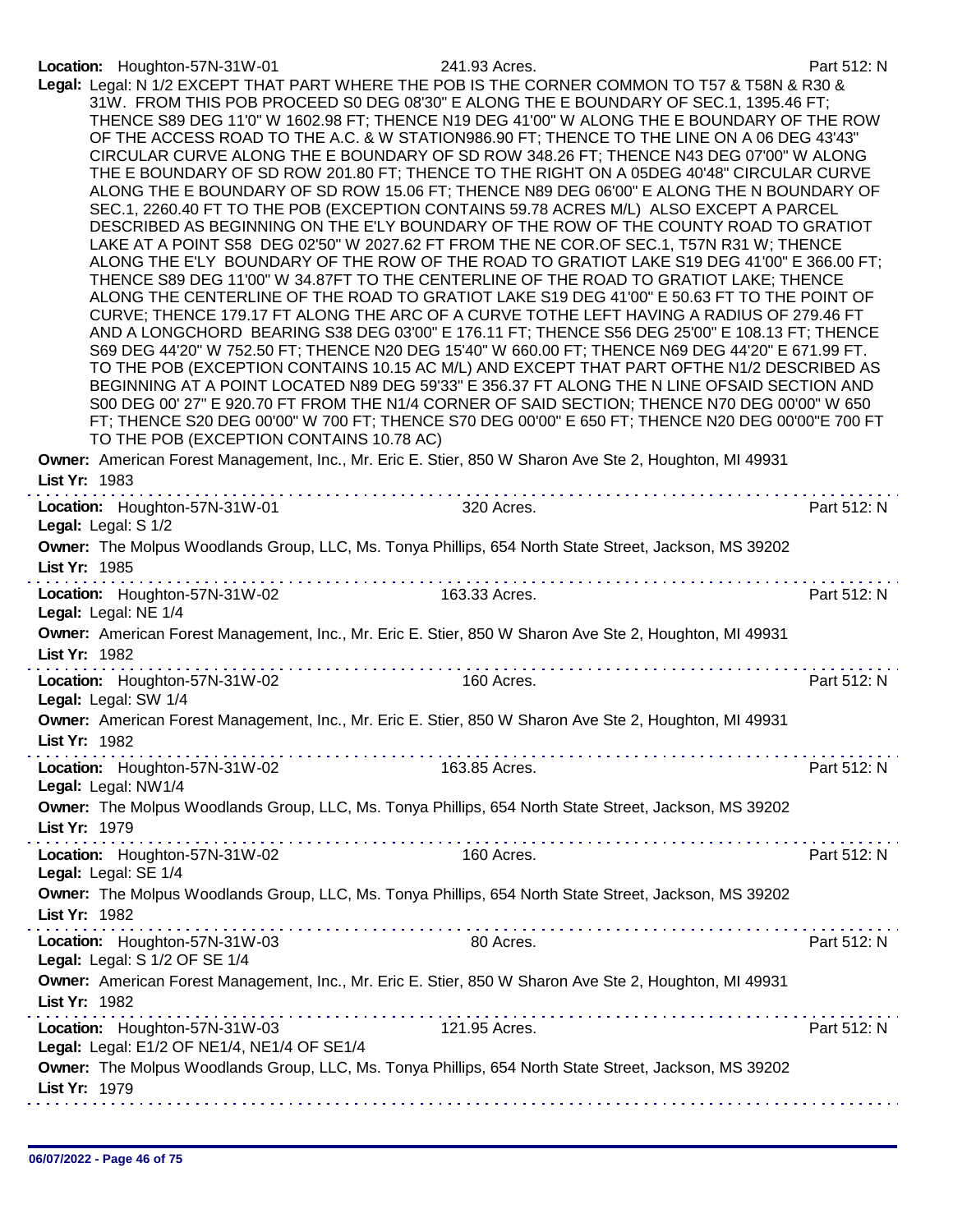|               | Location: Houghton-57N-31W-03<br>Legal: Legal: W 1/2 OF NE 1/4                            | 81.92 Acres.                                                                                                                                                                                                                                                                                                                                                                                                                                                                                                                                                        | Part 512: N |
|---------------|-------------------------------------------------------------------------------------------|---------------------------------------------------------------------------------------------------------------------------------------------------------------------------------------------------------------------------------------------------------------------------------------------------------------------------------------------------------------------------------------------------------------------------------------------------------------------------------------------------------------------------------------------------------------------|-------------|
|               |                                                                                           | Owner: The Molpus Woodlands Group, LLC, Ms. Tonya Phillips, 654 North State Street, Jackson, MS 39202                                                                                                                                                                                                                                                                                                                                                                                                                                                               |             |
| List Yr: 1984 |                                                                                           | dia ana ana ana ana ana ana ana amin'ny f<br>.                                                                                                                                                                                                                                                                                                                                                                                                                                                                                                                      |             |
|               | Location: Houghton-57N-31W-03<br>Legal: Legal: NW 1/4                                     | 163.75 Acres.                                                                                                                                                                                                                                                                                                                                                                                                                                                                                                                                                       | Part 512: N |
| List Yr: 1984 |                                                                                           | Owner: The Molpus Woodlands Group, LLC, Ms. Tonya Phillips, 654 North State Street, Jackson, MS 39202                                                                                                                                                                                                                                                                                                                                                                                                                                                               |             |
|               | Location: Houghton-57N-31W-03<br>Legal: Legal: N 1/2 OF SW 1/4                            | 80 Acres.                                                                                                                                                                                                                                                                                                                                                                                                                                                                                                                                                           | Part 512: N |
| List Yr: 1984 |                                                                                           | Owner: The Molpus Woodlands Group, LLC, Ms. Tonya Phillips, 654 North State Street, Jackson, MS 39202                                                                                                                                                                                                                                                                                                                                                                                                                                                               |             |
|               | Location: Houghton-57N-31W-03<br>Legal: Legal: NW1/4SE1/4                                 | 40 Acres.                                                                                                                                                                                                                                                                                                                                                                                                                                                                                                                                                           | Part 512: N |
| List Yr: 1984 |                                                                                           | Owner: The Molpus Woodlands Group, LLC, Ms. Tonya Phillips, 654 North State Street, Jackson, MS 39202                                                                                                                                                                                                                                                                                                                                                                                                                                                               |             |
|               | Location: Houghton-57N-31W-04<br>Legal: Legal: S1/2 OF SW1/4, NW1/4 OF SW1/4              | 120 Acres.                                                                                                                                                                                                                                                                                                                                                                                                                                                                                                                                                          | Part 512: N |
| List Yr: 1975 |                                                                                           | Owner: American Forest Management, Inc., Mr. Eric E. Stier, 850 W Sharon Ave Ste 2, Houghton, MI 49931                                                                                                                                                                                                                                                                                                                                                                                                                                                              |             |
|               | Location: Houghton-57N-31W-04<br>Legal: Legal: SE 1/4                                     | .<br>160 Acres.                                                                                                                                                                                                                                                                                                                                                                                                                                                                                                                                                     | Part 512: N |
| List Yr: 1984 |                                                                                           | Owner: The Molpus Woodlands Group, LLC, Ms. Tonya Phillips, 654 North State Street, Jackson, MS 39202                                                                                                                                                                                                                                                                                                                                                                                                                                                               |             |
|               | Location: Houghton-57N-31W-05<br>Legal: Legal: W1/2, SE1/4, S1/2 OF NE1/4, NW1/4 OF NE1/4 | 596.58 Acres.                                                                                                                                                                                                                                                                                                                                                                                                                                                                                                                                                       | Part 512: N |
| List Yr: 1975 |                                                                                           | Owner: American Forest Management, Inc., Mr. Eric E. Stier, 850 W Sharon Ave Ste 2, Houghton, MI 49931<br>$\label{eq:2.1} \begin{array}{lllllllllllllllllll} \mathbf{1}_{\mathbf{1}} & \mathbf{1}_{\mathbf{1}} & \mathbf{1}_{\mathbf{1}} & \mathbf{1}_{\mathbf{1}} & \mathbf{1}_{\mathbf{1}} & \mathbf{1}_{\mathbf{1}} & \mathbf{1}_{\mathbf{1}} & \mathbf{1}_{\mathbf{1}} & \mathbf{1}_{\mathbf{1}} & \mathbf{1}_{\mathbf{1}} & \mathbf{1}_{\mathbf{1}} & \mathbf{1}_{\mathbf{1}} & \mathbf{1}_{\mathbf{1}} & \mathbf{1}_{\mathbf{1}} & \mathbf{1}_{\mathbf{1}} &$ |             |
|               | Location: Houghton-57N-31W-06<br>Legal: Legal: ENTIRE                                     | 595.29 Acres.                                                                                                                                                                                                                                                                                                                                                                                                                                                                                                                                                       | Part 512: N |
| List Yr: 1975 |                                                                                           | Owner: American Forest Management, Inc., Mr. Eric E. Stier, 850 W Sharon Ave Ste 2, Houghton, MI 49931                                                                                                                                                                                                                                                                                                                                                                                                                                                              |             |
|               | Location: Houghton-57N-31W-07<br>Legal: Legal: ENTIRE EXC. SW1/4 OF SE1/4                 | 568.82 Acres.                                                                                                                                                                                                                                                                                                                                                                                                                                                                                                                                                       | Part 512: N |
| List Yr: 1975 |                                                                                           | Owner: American Forest Management, Inc., Mr. Eric E. Stier, 850 W Sharon Ave Ste 2, Houghton, MI 49931                                                                                                                                                                                                                                                                                                                                                                                                                                                              |             |
|               | Location: Houghton-57N-31W-07<br>Legal: Legal: N 1/2 OF SW 1/4 OF SE 1/4                  | 20 Acres.                                                                                                                                                                                                                                                                                                                                                                                                                                                                                                                                                           | Part 512: N |
| List Yr: 1987 |                                                                                           | Owner: American Forest Management, Inc., Mr. Eric E. Stier, 850 W Sharon Ave Ste 2, Houghton, MI 49931<br>$\mathcal{L}^{\mathcal{A}}(\mathcal{A}^{\mathcal{A}}(\mathcal{A}^{\mathcal{A}}(\mathcal{A}^{\mathcal{A}}(\mathcal{A}^{\mathcal{A}}(\mathcal{A}^{\mathcal{A}}(\mathcal{A}^{\mathcal{A}}(\mathcal{A}^{\mathcal{A}}(\mathcal{A}^{\mathcal{A}}(\mathcal{A}^{\mathcal{A}}(\mathcal{A}^{\mathcal{A}}(\mathcal{A}^{\mathcal{A}}(\mathcal{A}^{\mathcal{A}}(\mathcal{A}^{\mathcal{A}}(\mathcal{A}^{\mathcal{A}}(\mathcal{A}^{\mathcal{A}}(\mathcal{A}^{\mathcal{A$ |             |
|               | Location: Houghton-57N-31W-08<br>Legal: Legal: W 1/2                                      | 320 Acres.                                                                                                                                                                                                                                                                                                                                                                                                                                                                                                                                                          | Part 512: N |
| List Yr: 1981 |                                                                                           | Owner: American Forest Management, Inc., Mr. Eric E. Stier, 850 W Sharon Ave Ste 2, Houghton, MI 49931                                                                                                                                                                                                                                                                                                                                                                                                                                                              |             |
|               | Location: Houghton-57N-31W-08<br>Legal: Legal: NE 1/4                                     | 160 Acres.                                                                                                                                                                                                                                                                                                                                                                                                                                                                                                                                                          | Part 512: N |
| List Yr: 1981 |                                                                                           | Owner: American Forest Management, Inc., Mr. Eric E. Stier, 850 W Sharon Ave Ste 2, Houghton, MI 49931                                                                                                                                                                                                                                                                                                                                                                                                                                                              |             |
|               |                                                                                           |                                                                                                                                                                                                                                                                                                                                                                                                                                                                                                                                                                     |             |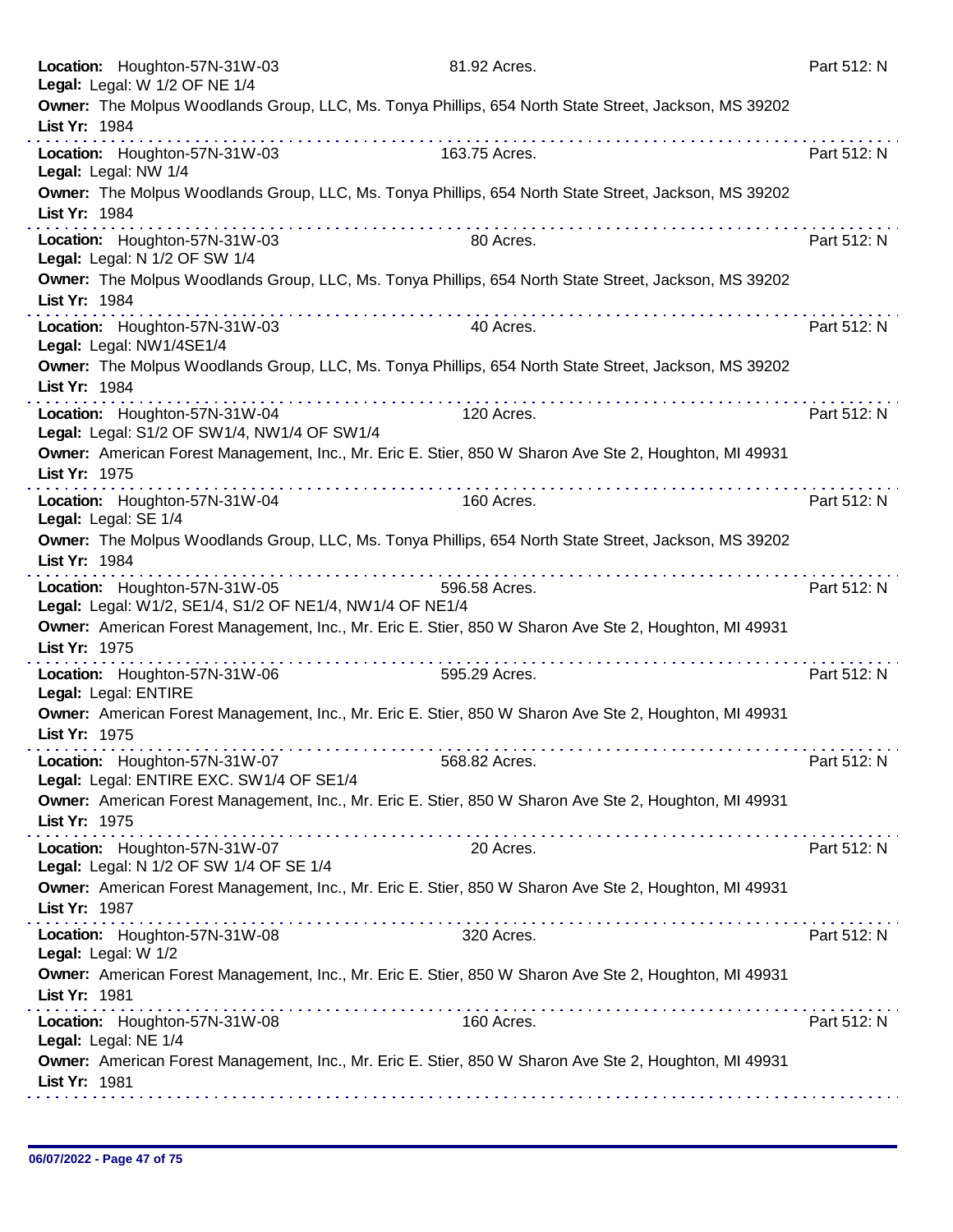| Location: Houghton-57N-31W-08<br>Legal: Legal: SE 1/4                                                                   | 160 Acres. | Part 512: N |
|-------------------------------------------------------------------------------------------------------------------------|------------|-------------|
| Owner: American Forest Management, Inc., Mr. Eric E. Stier, 850 W Sharon Ave Ste 2, Houghton, MI 49931<br>List Yr: 1983 |            |             |
| Location: Houghton-57N-31W-09<br>Legal: Legal: S 1/2 OF NE 1/4                                                          | 80 Acres.  | Part 512: N |
| Owner: American Forest Management, Inc., Mr. Eric E. Stier, 850 W Sharon Ave Ste 2, Houghton, MI 49931<br>List Yr: 1982 |            |             |
| Location: Houghton-57N-31W-09<br>Legal: Legal: S 1/2 OF SW 1/4                                                          | 80 Acres.  | Part 512: N |
| Owner: American Forest Management, Inc., Mr. Eric E. Stier, 850 W Sharon Ave Ste 2, Houghton, MI 49931<br>List Yr: 1982 |            |             |
| Location: Houghton-57N-31W-09<br>Legal: Legal: N 1/2 OF SE 1/4                                                          | 80 Acres.  | Part 512: N |
| Owner: American Forest Management, Inc., Mr. Eric E. Stier, 850 W Sharon Ave Ste 2, Houghton, MI 49931<br>List Yr: 1982 |            |             |
| Location: Houghton-57N-31W-09<br>Legal: Legal: N 1/2 OF SW 1/4                                                          | 80 Acres.  | Part 512: N |
| Owner: American Forest Management, Inc., Mr. Eric E. Stier, 850 W Sharon Ave Ste 2, Houghton, MI 49931<br>List Yr: 1983 |            |             |
| Location: Houghton-57N-31W-09<br>Legal: Legal: NW 1/4                                                                   | 160 Acres. | Part 512: N |
| Owner: American Forest Management, Inc., Mr. Eric E. Stier, 850 W Sharon Ave Ste 2, Houghton, MI 49931<br>List Yr: 1985 | .          |             |
| the second complete state of<br>Location: Houghton-57N-31W-09<br>Legal: Legal: S1/2 OF SE1/4                            | 80 Acres.  | Part 512: N |
| Owner: The Molpus Woodlands Group, LLC, Ms. Tonya Phillips, 654 North State Street, Jackson, MS 39202<br>List Yr: 1979  |            |             |
| Location: Houghton-57N-31W-10<br>Legal: Legal: N 1/2 OF NE 1/4                                                          | 80 Acres.  | Part 512: N |
| Owner: American Forest Management, Inc., Mr. Eric E. Stier, 850 W Sharon Ave Ste 2, Houghton, MI 49931<br>List Yr: 1982 |            |             |
| Location: Houghton-57N-31W-10<br>Legal: Legal: NW 1/4                                                                   | 160 Acres. | Part 512: N |
| Owner: American Forest Management, Inc., Mr. Eric E. Stier, 850 W Sharon Ave Ste 2, Houghton, MI 49931<br>List Yr: 1982 |            |             |
| Location: Houghton-57N-31W-10<br>Legal: Legal: N1/2 OF SW1/4                                                            | 80 Acres.  | Part 512: N |
| Owner: The Molpus Woodlands Group, LLC, Ms. Tonya Phillips, 654 North State Street, Jackson, MS 39202<br>List Yr: 1979  |            |             |
| Location: Houghton-57N-31W-10<br>Legal: Legal: SE1/4SW1/4                                                               | 40 Acres.  | Part 512: N |
| Owner: The Molpus Woodlands Group, LLC, Ms. Tonya Phillips, 654 North State Street, Jackson, MS 39202<br>List Yr: 1982  |            |             |
| Location: Houghton-57N-31W-10<br>Legal: Legal: S 1/2 OF SE 1/4                                                          | 80 Acres.  | Part 512: N |
| Owner: The Molpus Woodlands Group, LLC, Ms. Tonya Phillips, 654 North State Street, Jackson, MS 39202<br>List Yr: 1982  |            |             |
|                                                                                                                         |            |             |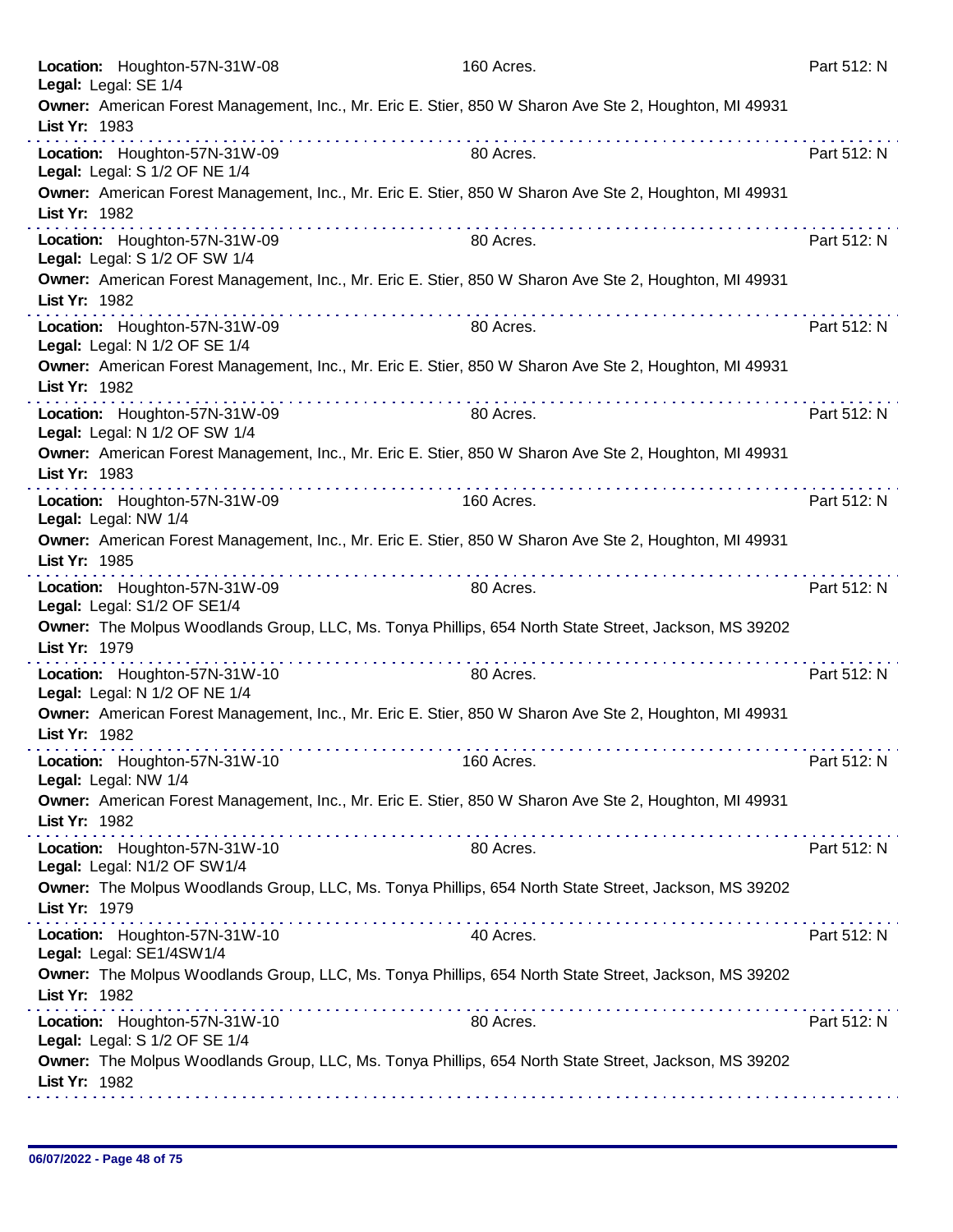|                     | Location: Houghton-57N-31W-11<br>Legal: Legal: SW1/4SW1/4                                                                                                                                                                                                                                                                                                                                                                                                                                               | 40 Acres.    | Part 512: N |
|---------------------|---------------------------------------------------------------------------------------------------------------------------------------------------------------------------------------------------------------------------------------------------------------------------------------------------------------------------------------------------------------------------------------------------------------------------------------------------------------------------------------------------------|--------------|-------------|
| List Yr: 1982       | Owner: American Forest Management, Inc., Mr. Eric E. Stier, 850 W Sharon Ave Ste 2, Houghton, MI 49931                                                                                                                                                                                                                                                                                                                                                                                                  |              |             |
|                     | Location: Houghton-57N-31W-11<br>Legal: Legal: SE1/4SW1/4                                                                                                                                                                                                                                                                                                                                                                                                                                               | 40 Acres.    | Part 512: N |
| List Yr: 1983       | Owner: American Forest Management, Inc., Mr. Eric E. Stier, 850 W Sharon Ave Ste 2, Houghton, MI 49931                                                                                                                                                                                                                                                                                                                                                                                                  |              |             |
|                     | Location: Houghton-57N-31W-11<br>Legal: Legal: SE 1/4                                                                                                                                                                                                                                                                                                                                                                                                                                                   | 160 Acres.   | Part 512: N |
| List Yr: 1983       | Owner: American Forest Management, Inc., Mr. Eric E. Stier, 850 W Sharon Ave Ste 2, Houghton, MI 49931                                                                                                                                                                                                                                                                                                                                                                                                  |              |             |
|                     | Location: Houghton-57N-31W-11<br>Legal: Legal: N1/2 OF SW1/4                                                                                                                                                                                                                                                                                                                                                                                                                                            | 80 Acres.    | Part 512: N |
| List Yr: 1979       | Owner: The Molpus Woodlands Group, LLC, Ms. Tonya Phillips, 654 North State Street, Jackson, MS 39202                                                                                                                                                                                                                                                                                                                                                                                                   |              |             |
|                     | Location: Houghton-57N-31W-12<br>Legal: Legal: NE1/4 EXCEPT A PARCEL OF LAND IN THE NE1/4 OF NE1/4 DESCRIBED AS COMMENCING AT THE<br>NE CORNER OF SECT ION 12, THENCE S 00 DEG 45' 37" E ALONG THE EAST LINE OF SAID SECTION 12 A<br>DISTANCE OF 790 FT TO THEPOB; THENCE DUE WEST 900 FT; THENCE S 00 DEG 45' 37" E 508 FT;<br>THENCE DUE EAST 900 FT TO THE EAST LINE OF SAID SECTION 12; THENCE N 00 DEG 45' 37" W ALONG<br>EAST LINE A DISTANCE OF 508 FT M/L TO THE POB, CONTAINING 10.5 ACRES M/L | 149.5 Acres. | Part 512: N |
| List Yr: 1999       | Owner: The Molpus Woodlands Group, LLC, Ms. Tonya Phillips, 654 North State Street, Jackson, MS 39202                                                                                                                                                                                                                                                                                                                                                                                                   |              |             |
|                     | .<br>Location: Houghton-57N-31W-12<br>Legal: Legal: ENTIRE EXC. NE1/4                                                                                                                                                                                                                                                                                                                                                                                                                                   | 480 Acres.   | Part 512: N |
| List Yr: 1982       | Owner: The Molpus Woodlands Group, LLC, Ms. Tonya Phillips, 654 North State Street, Jackson, MS 39202                                                                                                                                                                                                                                                                                                                                                                                                   |              |             |
|                     | Location: Houghton-57N-31W-13<br>Legal: Legal: N 1/2 OF S 1/2                                                                                                                                                                                                                                                                                                                                                                                                                                           | 160 Acres.   | Part 512: N |
| List Yr: 1982       | Owner: American Forest Management, Inc., Mr. Eric E. Stier, 850 W Sharon Ave Ste 2, Houghton, MI 49931                                                                                                                                                                                                                                                                                                                                                                                                  |              |             |
|                     | Location: Houghton-57N-31W-13<br>Legal: Legal: S 1/2 OF S 1/2                                                                                                                                                                                                                                                                                                                                                                                                                                           | 160 Acres.   | Part 512: N |
| List Yr: 1983       | Owner: American Forest Management, Inc., Mr. Eric E. Stier, 850 W Sharon Ave Ste 2, Houghton, MI 49931                                                                                                                                                                                                                                                                                                                                                                                                  |              |             |
| Legal: Legal: N 1/2 | Location: Houghton-57N-31W-13                                                                                                                                                                                                                                                                                                                                                                                                                                                                           | 320 Acres.   | Part 512: N |
| List Yr: 1985       | Owner: The Molpus Woodlands Group, LLC, Ms. Tonya Phillips, 654 North State Street, Jackson, MS 39202                                                                                                                                                                                                                                                                                                                                                                                                   |              |             |
|                     | Location: Houghton-57N-31W-14<br>Legal: Legal: SE 1/4                                                                                                                                                                                                                                                                                                                                                                                                                                                   | 160 Acres.   | Part 512: N |
| List Yr: 1981       | Owner: American Forest Management, Inc., Mr. Eric E. Stier, 850 W Sharon Ave Ste 2, Houghton, MI 49931                                                                                                                                                                                                                                                                                                                                                                                                  |              |             |
| Legal: Legal: N 1/2 | Location: Houghton-57N-31W-14                                                                                                                                                                                                                                                                                                                                                                                                                                                                           | 320 Acres.   | Part 512: N |
| List Yr: 1982       | Owner: American Forest Management, Inc., Mr. Eric E. Stier, 850 W Sharon Ave Ste 2, Houghton, MI 49931                                                                                                                                                                                                                                                                                                                                                                                                  |              |             |
|                     |                                                                                                                                                                                                                                                                                                                                                                                                                                                                                                         |              |             |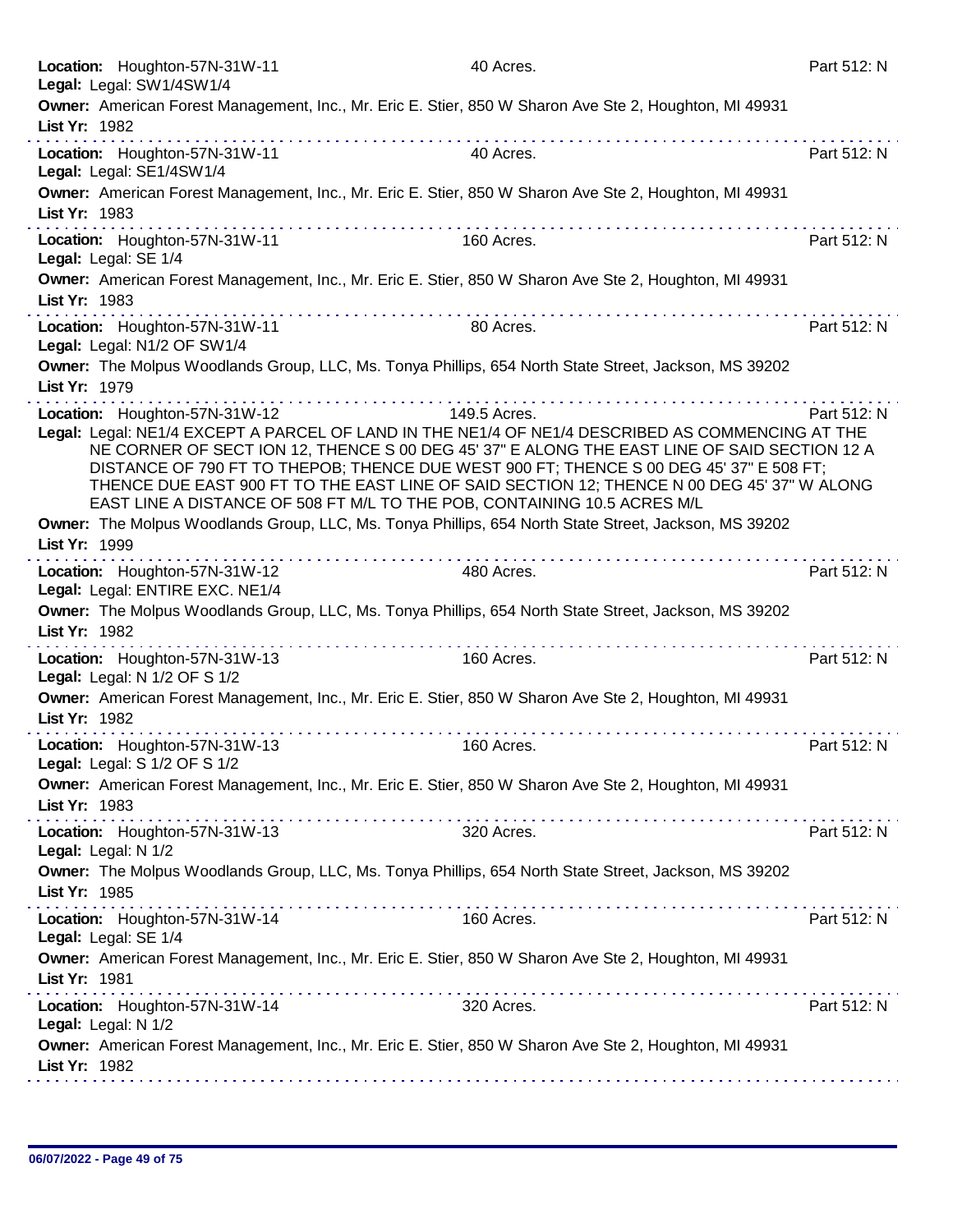| Location: Houghton-57N-31W-14<br>Legal: Legal: SW1/4                                                                                  | 160 Acres. | Part 512: N |
|---------------------------------------------------------------------------------------------------------------------------------------|------------|-------------|
| Owner: The Molpus Woodlands Group, LLC, Ms. Tonya Phillips, 654 North State Street, Jackson, MS 39202<br>List Yr: 1979                |            |             |
| Location: Houghton-57N-31W-15<br>Legal: Legal: S 1/2 OF S 1/2                                                                         | 160 Acres. | Part 512: N |
| Owner: American Forest Management, Inc., Mr. Eric E. Stier, 850 W Sharon Ave Ste 2, Houghton, MI 49931<br>List Yr: 1982               |            |             |
| Location: Houghton-57N-31W-15<br>Legal: Legal: N1/2, N1/2 OF S1/2                                                                     | 480 Acres. | Part 512: N |
| Owner: The Molpus Woodlands Group, LLC, Ms. Tonya Phillips, 654 North State Street, Jackson, MS 39202<br>List Yr: 1978                |            |             |
| Location: Houghton-57N-31W-16<br>Legal: Legal: N 1/2                                                                                  | 320 Acres. | Part 512: N |
| Owner: American Forest Management, Inc., Mr. Eric E. Stier, 850 W Sharon Ave Ste 2, Houghton, MI 49931<br>List Yr: 1982               |            |             |
| Location: Houghton-57N-31W-16<br>Legal: Legal: NW1/4SW1/4                                                                             | 40 Acres.  | Part 512: N |
| Owner: American Forest Management, Inc., Mr. Eric E. Stier, 850 W Sharon Ave Ste 2, Houghton, MI 49931<br>List Yr: 1982               |            |             |
| Location: Houghton-57N-31W-16<br>Legal: Legal: N 1/2 OF SE 1/4                                                                        | 80 Acres.  | Part 512: N |
| Owner: American Forest Management, Inc., Mr. Eric E. Stier, 850 W Sharon Ave Ste 2, Houghton, MI 49931<br>List Yr: 1982<br>. <b>.</b> | .          |             |
| Location: Houghton-57N-31W-16<br>Legal: Legal: NE1/4SW1/4                                                                             | 40 Acres.  | Part 512: N |
| Owner: American Forest Management, Inc., Mr. Eric E. Stier, 850 W Sharon Ave Ste 2, Houghton, MI 49931<br>List Yr: 1983               |            |             |
| Location: Houghton-57N-31W-16<br>Legal: Legal: S 1/2 OF SW 1/4                                                                        | 80 Acres.  | Part 512: N |
| Owner: American Forest Management, Inc., Mr. Eric E. Stier, 850 W Sharon Ave Ste 2, Houghton, MI 49931<br>List Yr: 1983               |            |             |
| Location: Houghton-57N-31W-16<br>Legal: Legal: S 1/2 OF SE 1/4                                                                        | 80 Acres.  | Part 512: N |
| Owner: American Forest Management, Inc., Mr. Eric E. Stier, 850 W Sharon Ave Ste 2, Houghton, MI 49931<br>List Yr: 1983               |            |             |
| Location: Houghton-57N-31W-17<br>Legal: Legal: NE 1/4                                                                                 | 160 Acres. | Part 512: N |
| Owner: Louisiana Pacific Corporation, Mr. Todd Maki, PO Box 100, Sagola, MI 49881<br>List Yr: 1984                                    |            |             |
| Location: Houghton-57N-31W-17<br>Legal: Legal: N 1/2 OF SW 1/4                                                                        | 80 Acres.  | Part 512: N |
| Owner: Louisiana Pacific Corporation, Mr. Todd Maki, PO Box 100, Sagola, MI 49881<br>List Yr: 1984                                    |            |             |
| Location: Houghton-57N-31W-17<br>Legal: Legal: SW1/4SW1/4                                                                             | 40 Acres.  | Part 512: N |
| Owner: Louisiana Pacific Corporation, Mr. Todd Maki, PO Box 100, Sagola, MI 49881<br>List Yr: 1984                                    |            |             |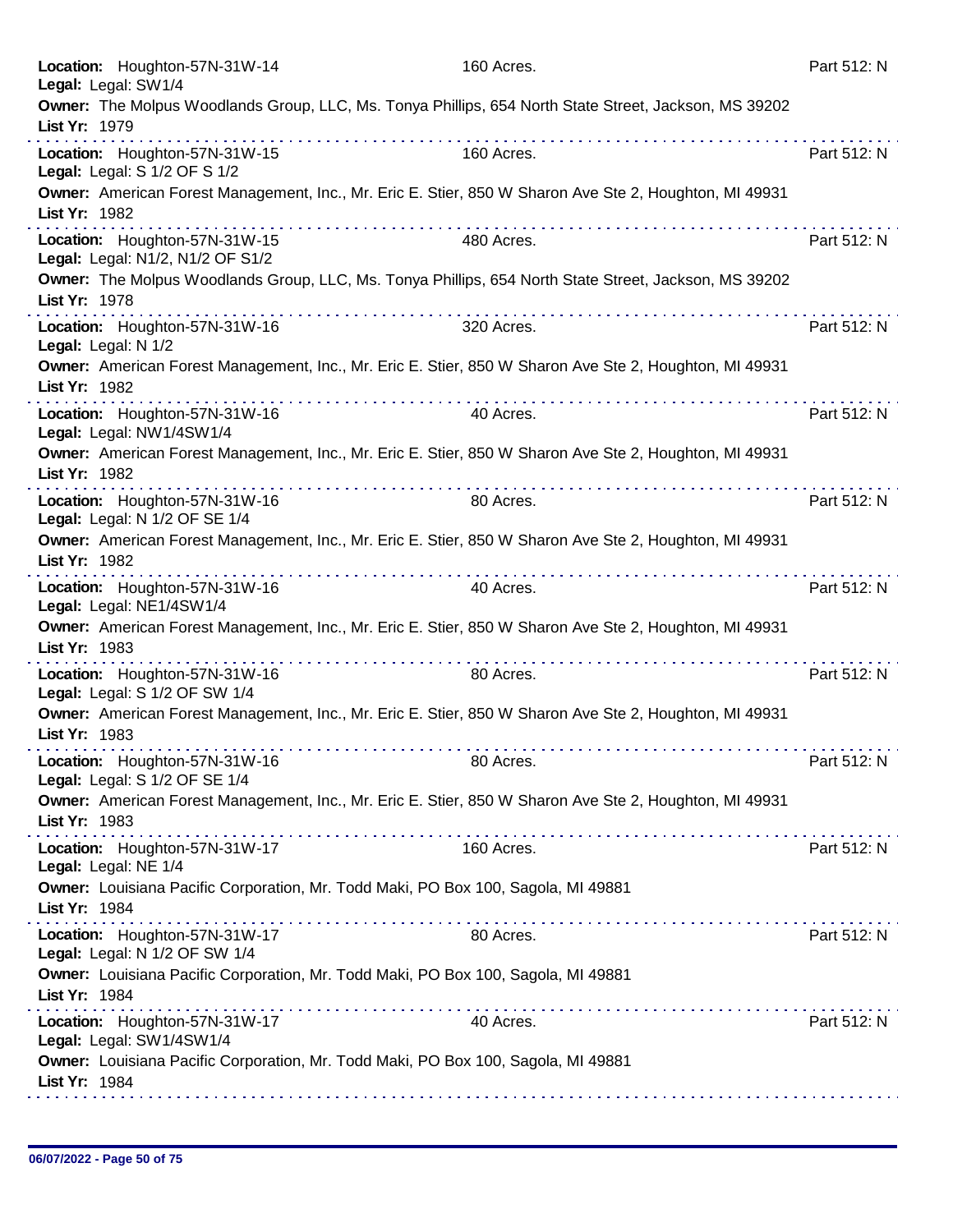| Location: Houghton-57N-31W-17<br>Legal: Legal: N 1/2 OF SE 1/4       | 80 Acres.                                                                                                                                                                                                                                            | Part 512: N |
|----------------------------------------------------------------------|------------------------------------------------------------------------------------------------------------------------------------------------------------------------------------------------------------------------------------------------------|-------------|
| List Yr: 1984                                                        | Owner: Louisiana Pacific Corporation, Mr. Todd Maki, PO Box 100, Sagola, MI 49881                                                                                                                                                                    |             |
| Location: Houghton-57N-31W-17<br>Legal: Legal: NW 1/4                | 160 Acres.                                                                                                                                                                                                                                           | Part 512: N |
| List Yr: 1984                                                        | Owner: American Forest Management, Inc., Mr. Eric E. Stier, 850 W Sharon Ave Ste 2, Houghton, MI 49931                                                                                                                                               |             |
| Location: Houghton-57N-31W-18<br>Legal: Legal: W 1/2                 | .<br>295.5 Acres.                                                                                                                                                                                                                                    | Part 512: N |
| List Yr: 1981                                                        | Owner: American Forest Management, Inc., Mr. Eric E. Stier, 850 W Sharon Ave Ste 2, Houghton, MI 49931                                                                                                                                               |             |
| Location: Houghton-57N-31W-18<br>Legal: Legal: NE 1/4                | .<br>160 Acres.                                                                                                                                                                                                                                      | Part 512: N |
| List Yr: 1981                                                        | Owner: American Forest Management, Inc., Mr. Eric E. Stier, 850 W Sharon Ave Ste 2, Houghton, MI 49931                                                                                                                                               |             |
| Location: Houghton-57N-31W-18<br>Legal: Legal: SE 1/4                | 160 Acres.                                                                                                                                                                                                                                           | Part 512: N |
| List Yr: 1982                                                        | Owner: American Forest Management, Inc., Mr. Eric E. Stier, 850 W Sharon Ave Ste 2, Houghton, MI 49931                                                                                                                                               |             |
| Location: Houghton-57N-31W-19<br>Legal: Legal: SW 1/4 OF NW 1/4 FRL. | 33.85 Acres.                                                                                                                                                                                                                                         | Part 512: N |
| List Yr: 1986                                                        | Owner: Louisiana Pacific Corporation, Mr. Todd Maki, PO Box 100, Sagola, MI 49881                                                                                                                                                                    |             |
| Location: Houghton-57N-31W-19<br>Legal: Legal: NW 1/4 OF SW 1/4 FRL. | .<br>33.75 Acres.                                                                                                                                                                                                                                    | Part 512: N |
| List Yr: 1986                                                        | Owner: Louisiana Pacific Corporation, Mr. Todd Maki, PO Box 100, Sagola, MI 49881                                                                                                                                                                    |             |
| Location: Houghton-57N-31W-19<br>Legal: Legal: SW1/4 OF SW1/4 FRL.   | 33.65 Acres.                                                                                                                                                                                                                                         | Part 512: N |
| List Yr: 1986                                                        | Owner: Louisiana Pacific Corporation, Mr. Todd Maki, PO Box 100, Sagola, MI 49881                                                                                                                                                                    |             |
| Location: Houghton-57N-31W-19<br>Legal: Legal: S 1/2 OF NE 1/4       | 80 Acres.                                                                                                                                                                                                                                            | Part 512: N |
| List Yr: 1986                                                        | Owner: Louisiana Pacific Corporation, Mr. Todd Maki, PO Box 100, Sagola, MI 49881                                                                                                                                                                    |             |
| Location: Houghton-57N-31W-19<br>Legal: Legal: SE 1/4                | 160 Acres.                                                                                                                                                                                                                                           | Part 512: N |
| List Yr: 1986                                                        | Owner: Louisiana Pacific Corporation, Mr. Todd Maki, PO Box 100, Sagola, MI 49881                                                                                                                                                                    |             |
| Location: Houghton-57N-31W-19<br>Legal: Legal: NW 1/4 OF NW 1/4 FRL. | <u>The second contract of the second contract of the second contract of the second contract of the second contract of the second contract of the second contract of the second contract of the second contract of the second con</u><br>33.95 Acres. | Part 512: N |
| List Yr: 1986                                                        | Owner: Louisiana Pacific Corporation, Mr. Todd Maki, PO Box 100, Sagola, MI 49881                                                                                                                                                                    |             |
| Location: Houghton-57N-31W-19<br>Legal: Legal: E 1/2 OF SW 1/4       | 80 Acres.                                                                                                                                                                                                                                            | Part 512: N |
| List Yr: 1986                                                        | Owner: Louisiana Pacific Corporation, Mr. Todd Maki, PO Box 100, Sagola, MI 49881                                                                                                                                                                    |             |
|                                                                      |                                                                                                                                                                                                                                                      |             |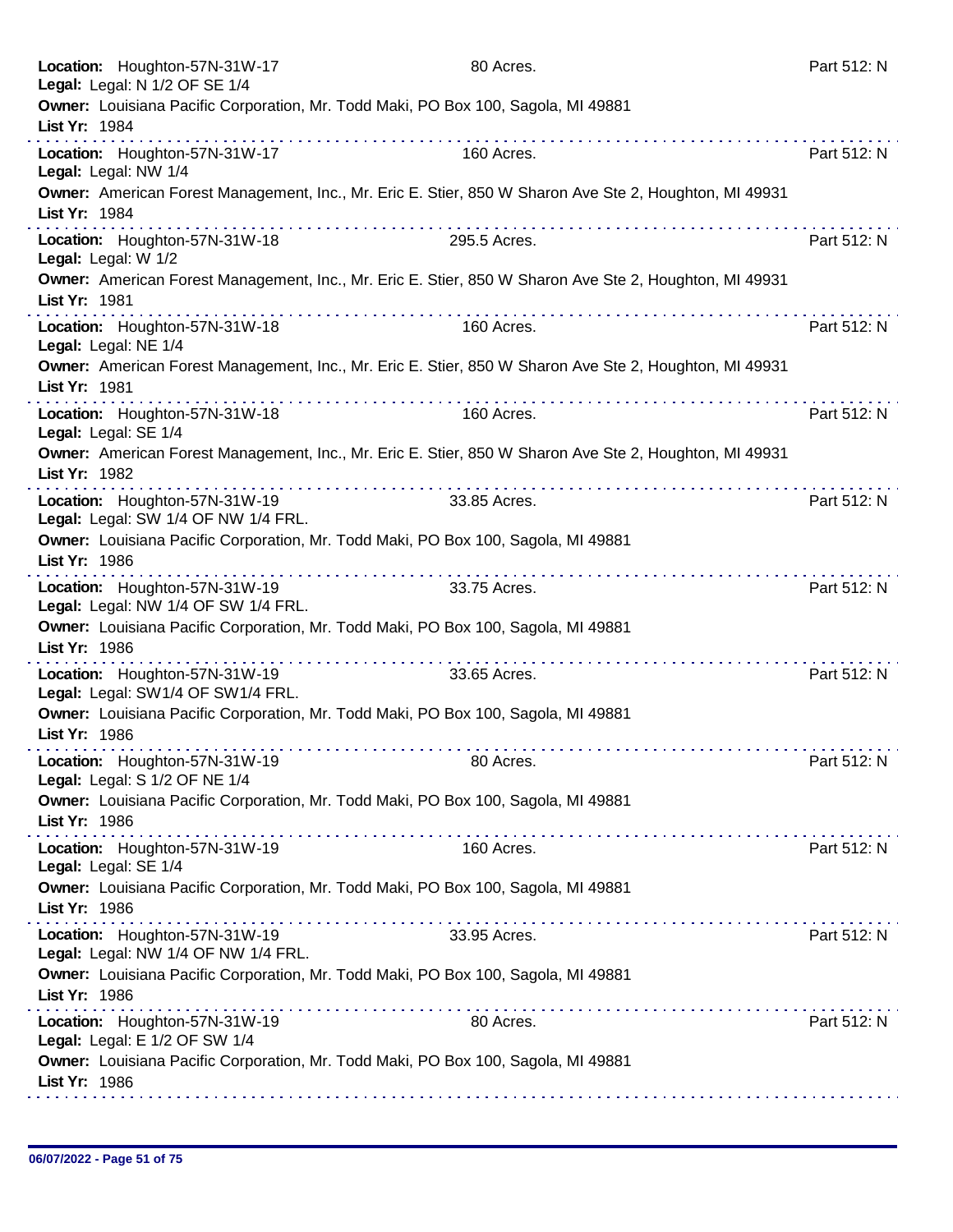|               | Location: Houghton-57N-31W-19<br>Legal: Legal: NE1/4 OF NW1/4 EXCEPT SW1/4 OF NE1/4 OF NW1/4                                                                                                                                                                                                                                                                                                                                                                                                                            | 30 Acres.  | Part 512: N |
|---------------|-------------------------------------------------------------------------------------------------------------------------------------------------------------------------------------------------------------------------------------------------------------------------------------------------------------------------------------------------------------------------------------------------------------------------------------------------------------------------------------------------------------------------|------------|-------------|
| List Yr: 1986 | Owner: Louisiana Pacific Corporation, Mr. Todd Maki, PO Box 100, Sagola, MI 49881                                                                                                                                                                                                                                                                                                                                                                                                                                       |            |             |
|               | Location: Houghton-57N-31W-19<br>Legal: Legal: N 1/2 OF NE 1/4                                                                                                                                                                                                                                                                                                                                                                                                                                                          | 80 Acres.  | Part 512: N |
| List Yr: 1982 | Owner: American Forest Management, Inc., Mr. Eric E. Stier, 850 W Sharon Ave Ste 2, Houghton, MI 49931                                                                                                                                                                                                                                                                                                                                                                                                                  |            |             |
|               | Location: Houghton-57N-31W-19<br>Legal: Legal: NE 1/4 OF SE 1/4 OF NW 1/4                                                                                                                                                                                                                                                                                                                                                                                                                                               | 10 Acres.  | Part 512: N |
| List Yr: 1988 | Owner: American Forest Management, Inc., Mr. Eric E. Stier, 850 W Sharon Ave Ste 2, Houghton, MI 49931                                                                                                                                                                                                                                                                                                                                                                                                                  |            |             |
|               | Location: Houghton-57N-31W-19<br>Legal: Legal: S 1/2 OF SE 1/4 OF NW 1/4                                                                                                                                                                                                                                                                                                                                                                                                                                                | 20 Acres.  | Part 512: N |
| List Yr: 1988 | Owner: American Forest Management, Inc., Mr. Eric E. Stier, 850 W Sharon Ave Ste 2, Houghton, MI 49931                                                                                                                                                                                                                                                                                                                                                                                                                  |            |             |
|               | Location: Houghton-57N-31W-20<br>Legal: Legal: N 1/2 OF NE 1/4                                                                                                                                                                                                                                                                                                                                                                                                                                                          | 80 Acres.  | Part 512: N |
| List Yr: 1982 | Owner: American Forest Management, Inc., Mr. Eric E. Stier, 850 W Sharon Ave Ste 2, Houghton, MI 49931                                                                                                                                                                                                                                                                                                                                                                                                                  |            |             |
|               | the second companies are a second to the<br>Location: Houghton-57N-31W-20<br>Legal: Legal: NE1/4NW1/4                                                                                                                                                                                                                                                                                                                                                                                                                   | 40 Acres.  | Part 512: N |
| List Yr: 1982 | Owner: American Forest Management, Inc., Mr. Eric E. Stier, 850 W Sharon Ave Ste 2, Houghton, MI 49931                                                                                                                                                                                                                                                                                                                                                                                                                  |            |             |
|               | Location: Houghton-57N-31W-20<br>Legal: Legal: S 1/2 OF N 1/2                                                                                                                                                                                                                                                                                                                                                                                                                                                           | 160 Acres. | Part 512: N |
| List Yr: 1982 | Owner: American Forest Management, Inc., Mr. Eric E. Stier, 850 W Sharon Ave Ste 2, Houghton, MI 49931                                                                                                                                                                                                                                                                                                                                                                                                                  |            |             |
|               | Location: Houghton-57N-31W-20<br>Legal: Legal: S 1/2                                                                                                                                                                                                                                                                                                                                                                                                                                                                    | 320 Acres. | Part 512: N |
| List Yr: 1982 | Owner: American Forest Management, Inc., Mr. Eric E. Stier, 850 W Sharon Ave Ste 2, Houghton, MI 49931                                                                                                                                                                                                                                                                                                                                                                                                                  |            |             |
|               | Location: Houghton-57N-31W-21<br>Legal: Legal: SE 1/4                                                                                                                                                                                                                                                                                                                                                                                                                                                                   | 160 Acres. | Part 512: N |
| List Yr: 1981 | Owner: American Forest Management, Inc., Mr. Eric E. Stier, 850 W Sharon Ave Ste 2, Houghton, MI 49931                                                                                                                                                                                                                                                                                                                                                                                                                  |            |             |
|               | Location: Houghton-57N-31W-21<br>Legal: Legal: E 1/2 OF SW 1/4                                                                                                                                                                                                                                                                                                                                                                                                                                                          | 80 Acres.  | Part 512: N |
| List Yr: 1981 | Owner: American Forest Management, Inc., Mr. Eric E. Stier, 850 W Sharon Ave Ste 2, Houghton, MI 49931                                                                                                                                                                                                                                                                                                                                                                                                                  |            |             |
|               | $\label{eq:2.1} \begin{split} \mathcal{L}_{\mathcal{A}}(\mathcal{A})&=\mathcal{L}_{\mathcal{A}}(\mathcal{A})\mathcal{A}(\mathcal{A})\mathcal{A}(\mathcal{A})\mathcal{A}(\mathcal{A})\mathcal{A}(\mathcal{A})\mathcal{A}(\mathcal{A})\mathcal{A}(\mathcal{A})\mathcal{A}(\mathcal{A})\mathcal{A}(\mathcal{A})\mathcal{A}(\mathcal{A})\mathcal{A}(\mathcal{A})\mathcal{A}(\mathcal{A})\mathcal{A}(\mathcal{A})\mathcal{A}(\mathcal{A})\mathcal{A}(\mathcal{A})\$<br>Location: Houghton-57N-31W-21<br>Legal: Legal: NE 1/4 | 160 Acres. | Part 512: N |
| List Yr: 1982 | Owner: American Forest Management, Inc., Mr. Eric E. Stier, 850 W Sharon Ave Ste 2, Houghton, MI 49931                                                                                                                                                                                                                                                                                                                                                                                                                  |            |             |
|               | Location: Houghton-57N-31W-21<br>Legal: Legal: SW1/4SW1/4                                                                                                                                                                                                                                                                                                                                                                                                                                                               | 40 Acres.  | Part 512: N |
| List Yr: 1982 | Owner: American Forest Management, Inc., Mr. Eric E. Stier, 850 W Sharon Ave Ste 2, Houghton, MI 49931                                                                                                                                                                                                                                                                                                                                                                                                                  |            |             |
|               |                                                                                                                                                                                                                                                                                                                                                                                                                                                                                                                         |            |             |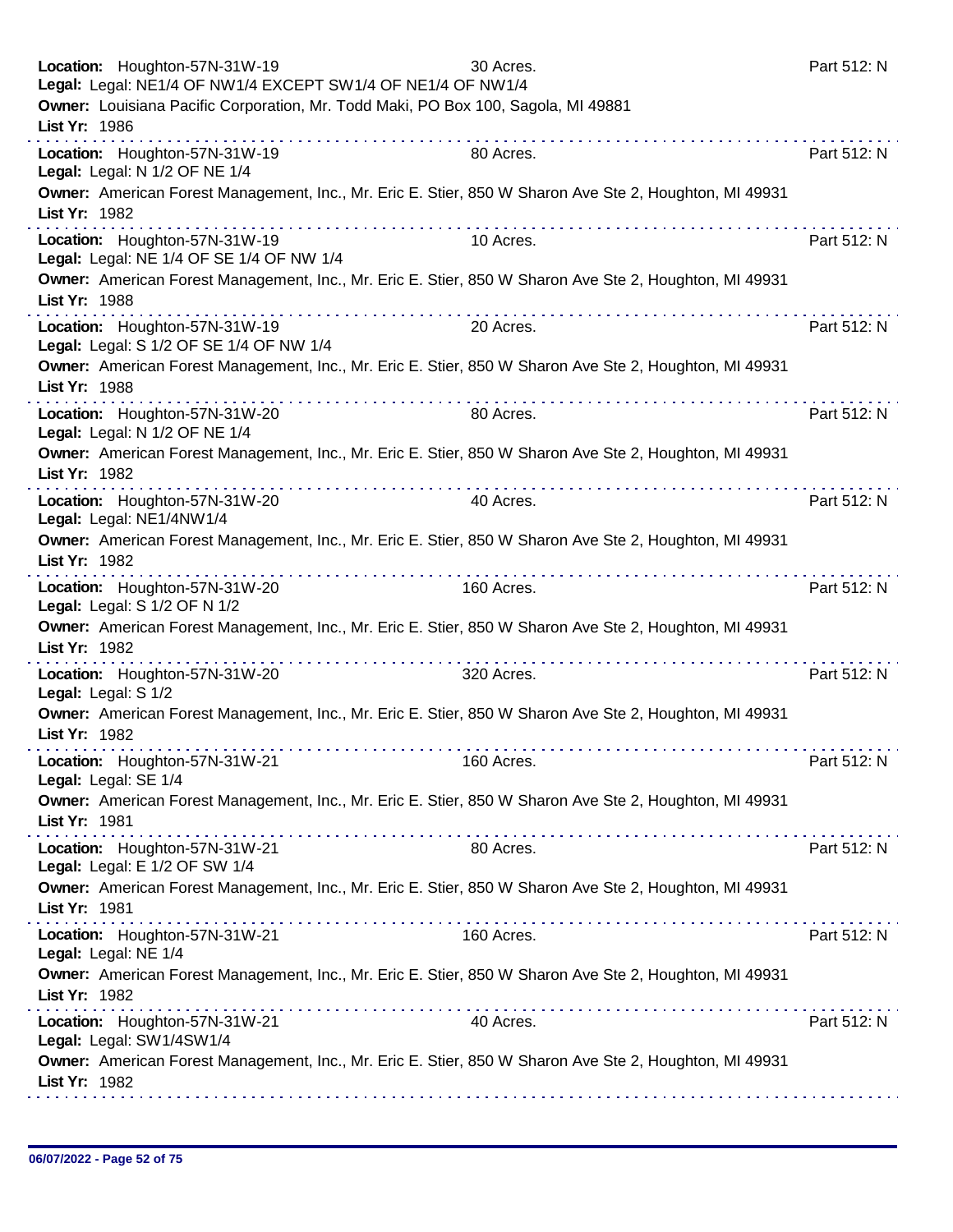| Location: Houghton-57N-31W-21<br>Legal: Legal: NW 1/4          | 160 Acres.                                                                                                  | Part 512: N |
|----------------------------------------------------------------|-------------------------------------------------------------------------------------------------------------|-------------|
| List Yr: 1983                                                  | Owner: American Forest Management, Inc., Mr. Eric E. Stier, 850 W Sharon Ave Ste 2, Houghton, MI 49931      |             |
| Location: Houghton-57N-31W-21<br>Legal: Legal: NW1/4SW1/4      | 40 Acres.                                                                                                   | Part 512: N |
| List Yr: 1983                                                  | Owner: American Forest Management, Inc., Mr. Eric E. Stier, 850 W Sharon Ave Ste 2, Houghton, MI 49931      |             |
| Location: Houghton-57N-31W-22<br>Legal: Legal: ENTIRE          | 640 Acres.                                                                                                  | Part 512: N |
| List Yr: 1981                                                  | Owner: American Forest Management, Inc., Mr. Eric E. Stier, 850 W Sharon Ave Ste 2, Houghton, MI 49931      |             |
| Location: Houghton-57N-31W-23<br>Legal: Legal: N 1/2           | 320 Acres.                                                                                                  | Part 512: N |
| List Yr: 1981                                                  | Owner: American Forest Management, Inc., Mr. Eric E. Stier, 850 W Sharon Ave Ste 2, Houghton, MI 49931      |             |
| Location: Houghton-57N-31W-23<br>Legal: Legal: W 1/2 OF SW 1/4 | 80 Acres.                                                                                                   | Part 512: N |
| List Yr: 1981                                                  | Owner: American Forest Management, Inc., Mr. Eric E. Stier, 850 W Sharon Ave Ste 2, Houghton, MI 49931      |             |
| Location: Houghton-57N-31W-23<br>Legal: Legal: NE1/4SW1/4      | 40 Acres.                                                                                                   | Part 512: N |
| List Yr: 1981                                                  | Owner: American Forest Management, Inc., Mr. Eric E. Stier, 850 W Sharon Ave Ste 2, Houghton, MI 49931<br>. |             |
| Location: Houghton-57N-31W-23<br>Legal: Legal: SE 1/4          | 160 Acres.                                                                                                  | Part 512: N |
| List Yr: 1983                                                  | Owner: American Forest Management, Inc., Mr. Eric E. Stier, 850 W Sharon Ave Ste 2, Houghton, MI 49931      |             |
| Location: Houghton-57N-31W-23<br>Legal: Legal: SE1/4SW1/4      | 40 Acres.                                                                                                   | Part 512: N |
| List Yr: 1983                                                  | Owner: American Forest Management, Inc., Mr. Eric E. Stier, 850 W Sharon Ave Ste 2, Houghton, MI 49931      |             |
| Location: Houghton-57N-31W-24<br>Legal: Legal: SW 1/4          | 160 Acres.                                                                                                  | Part 512: N |
| List Yr: 1984                                                  | Owner: American Forest Management, Inc., Mr. Eric E. Stier, 850 W Sharon Ave Ste 2, Houghton, MI 49931      |             |
| Location: Houghton-57N-31W-24<br>Legal: Legal: NE 1/4          | 160 Acres.                                                                                                  | Part 512: N |
| List Yr: 1983                                                  | Owner: American Forest Management, Inc., Mr. Eric E. Stier, 850 W Sharon Ave Ste 2, Houghton, MI 49931      |             |
| Location: Houghton-57N-31W-24<br>Legal: Legal: NW1/4NW1/4      | 40 Acres.                                                                                                   | Part 512: N |
| List Yr: 1983                                                  | Owner: American Forest Management, Inc., Mr. Eric E. Stier, 850 W Sharon Ave Ste 2, Houghton, MI 49931      |             |
| Location: Houghton-57N-31W-24<br>Legal: Legal: S 1/2 OF NW 1/4 | 80 Acres.                                                                                                   | Part 512: N |
| List Yr: 1983                                                  | Owner: American Forest Management, Inc., Mr. Eric E. Stier, 850 W Sharon Ave Ste 2, Houghton, MI 49931      |             |
|                                                                |                                                                                                             |             |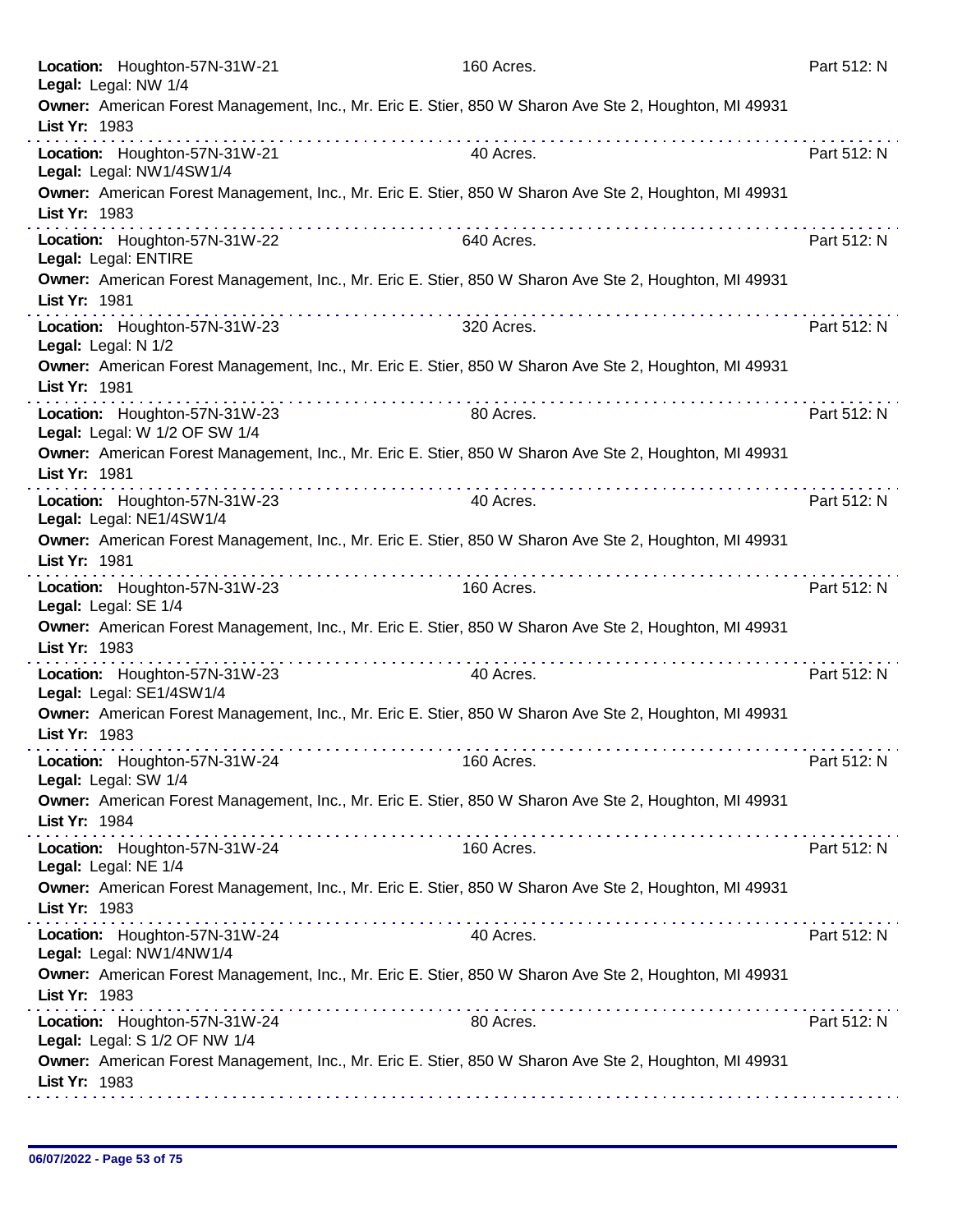| Location: Houghton-57N-31W-24<br>Legal: Legal: SE 1/4                   | 160 Acres.                                                                                             | Part 512: N |
|-------------------------------------------------------------------------|--------------------------------------------------------------------------------------------------------|-------------|
| List Yr: 1983                                                           | Owner: American Forest Management, Inc., Mr. Eric E. Stier, 850 W Sharon Ave Ste 2, Houghton, MI 49931 |             |
| Location: Houghton-57N-31W-24<br>Legal: Legal: NE1/4NW1/4               | 40 Acres.                                                                                              | Part 512: N |
| List Yr: 1986                                                           | Owner: American Forest Management, Inc., Mr. Eric E. Stier, 850 W Sharon Ave Ste 2, Houghton, MI 49931 |             |
| Location: Houghton-58N-30W-19<br>Legal: Legal: NW1/4NW1/4               | 35.42 Acres.                                                                                           | Part 512: N |
| List Yr: 1984                                                           | Owner: American Forest Management, Inc., Mr. Eric E. Stier, 850 W Sharon Ave Ste 2, Houghton, MI 49931 |             |
| Location: Houghton-58N-30W-19<br>Legal: Legal: E 1/2                    | 320 Acres.                                                                                             | Part 512: N |
| List Yr: 1981                                                           | Owner: American Forest Management, Inc., Mr. Eric E. Stier, 850 W Sharon Ave Ste 2, Houghton, MI 49931 |             |
| Location: Houghton-58N-30W-19<br>Legal: Legal: SW 1/4                   | 151.09 Acres.                                                                                          | Part 512: N |
| List Yr: 1981                                                           | Owner: American Forest Management, Inc., Mr. Eric E. Stier, 850 W Sharon Ave Ste 2, Houghton, MI 49931 |             |
| Location: Houghton-58N-30W-19<br>Legal: Legal: S 1/2 OF NW 1/4          | 75.47 Acres.                                                                                           | Part 512: N |
| List Yr: 1981                                                           | Owner: American Forest Management, Inc., Mr. Eric E. Stier, 850 W Sharon Ave Ste 2, Houghton, MI 49931 |             |
| Location: Houghton-58N-30W-19<br>Legal: Legal: NE1/4NW1/4               | 40 Acres.                                                                                              | Part 512: N |
| List Yr: 1981                                                           | Owner: American Forest Management, Inc., Mr. Eric E. Stier, 850 W Sharon Ave Ste 2, Houghton, MI 49931 |             |
| Location: Houghton-58N-30W-30<br>Legal: Legal: ENTIRE                   | 621.98 Acres.                                                                                          | Part 512: N |
| List Yr: 1981                                                           | Owner: American Forest Management, Inc., Mr. Eric E. Stier, 850 W Sharon Ave Ste 2, Houghton, MI 49931 |             |
| Location: Houghton-58N-30W-31<br>Legal: Legal: W 1/2 OF NW 1/4          | 69.83 Acres.                                                                                           | Part 512: N |
| List Yr: 1981                                                           | Owner: American Forest Management, Inc., Mr. Eric E. Stier, 850 W Sharon Ave Ste 2, Houghton, MI 49931 |             |
| Location: Houghton-58N-30W-31<br>Legal: Legal: N 1/2 OF S 1/2 OF SW 1/4 | 36.87 Acres.                                                                                           | Part 512: N |
| List Yr: 1982                                                           | Owner: American Forest Management, Inc., Mr. Eric E. Stier, 850 W Sharon Ave Ste 2, Houghton, MI 49931 |             |
| Location: Houghton-58N-30W-31<br>Legal: Legal: S 1/2 OF SE 1/4          | 80 Acres.                                                                                              | Part 512: N |
| List Yr: 1982                                                           | Owner: American Forest Management, Inc., Mr. Eric E. Stier, 850 W Sharon Ave Ste 2, Houghton, MI 49931 |             |
| Location: Houghton-58N-30W-31<br>Legal: Legal: NE 1/4                   | 160 Acres.                                                                                             | Part 512: N |
| List Yr: 1986                                                           | Owner: American Forest Management, Inc., Mr. Eric E. Stier, 850 W Sharon Ave Ste 2, Houghton, MI 49931 |             |
|                                                                         |                                                                                                        |             |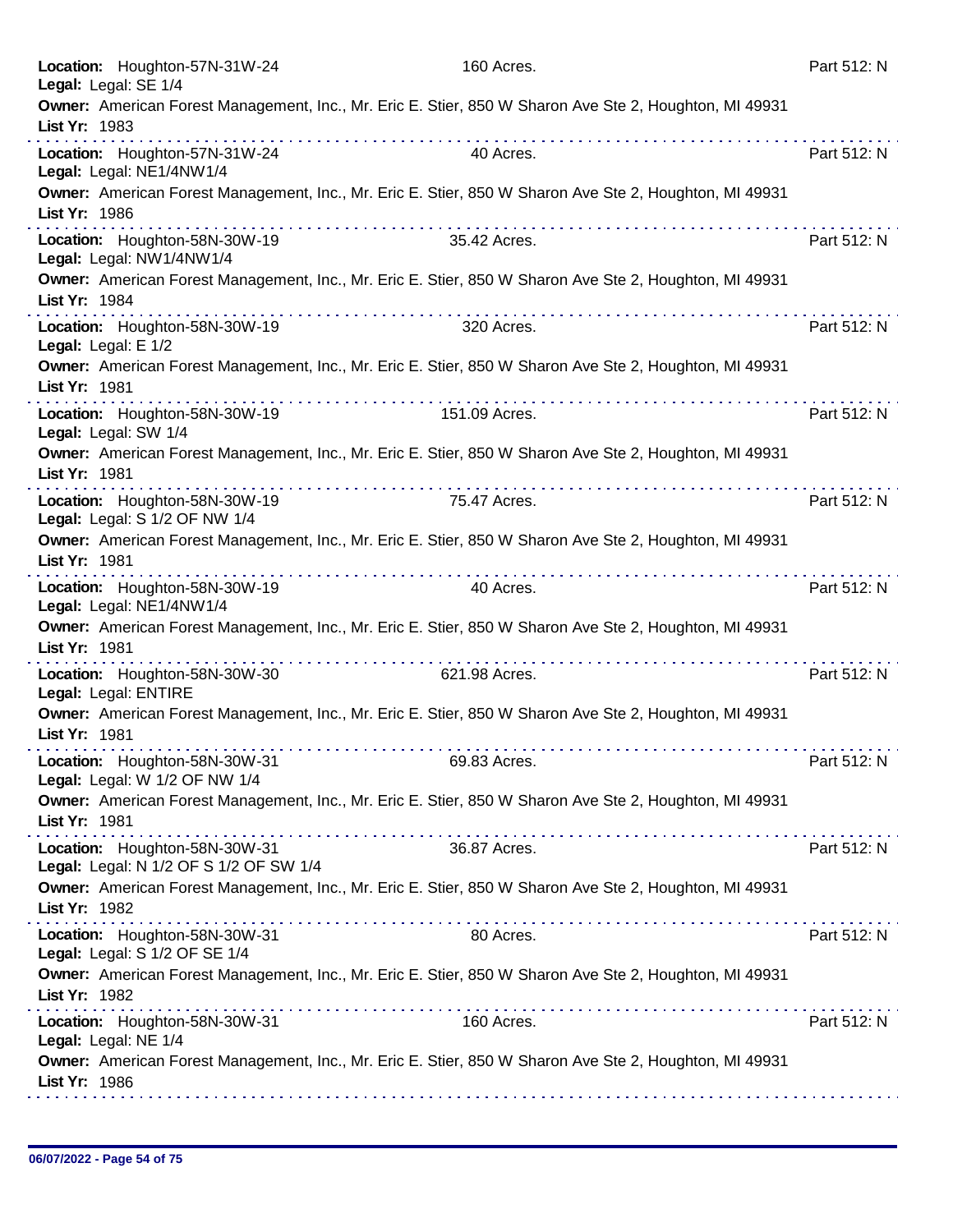Legal: Legal: E 1/2 OF NW 1/4

Owner: American Forest Management, Inc., Mr. Eric E. Stier, 850 W Sharon Ave Ste 2, Houghton, MI 49931 List Yr: 1986 Location: Houghton-58N-30W-31 140 Acres. 140 Acres. Legal: Legal: N1/2 OF S1/2 EXCEPT A PARCEL OF LAND IN THE NW1/4 OF SW1/4 OF SECTION 31, T58N, R30W, HOUGHTON TOWNS HIP, KEWEENAW COUNTY, MICHIGAN, DESCRIBED AS FOLLOWS: COMMENCING AT THE SOUTHWEST CORNER OF SAID SECTION 31 WHICH IS A COMMON CORNER TO SECTION 36, T58N, R31W; THENCE NORTH ALONG THE SECTION LINE COMMON TO SAID SECTIONS 31 AND 36, 1610.63 FT. TO THE P.O.B. OF THE PARCEL TO BE DESCRIBED; THENCE CONTINUING NORTH ALONG SAID SECTION LINE 518.49 FT; THENCE NORTH 74 DEG., 42 MIN., 22 SEC. EAST 313.00 FT; THENCE NORTH 71 DEG., 40 MIN., 52 SEC. EAST 732.24 FT; THENCE SOUTH 20 DEG., 05 MIN., 03 SEC. EAST337.86 FT; THENCE SOUTH 287.38 FT; THENCE SOUTH 78 DEG., 29 MIN., 52 SEC. WEST 1135.88 FT. TO THE P.O.B. CONTAINING 14.21 ACRES MORE OR LESS. SUBJECT TO ALL EXCEPTIONS, RESERVATIONS, RESTRICTIONS, AND CONDITIONS CONTAINED IN PRIOR CONVEYANCES OF RECORD. Owner: American Forest Management, Inc., Mr. Eric E. Stier, 850 W Sharon Ave Ste 2, Houghton, MI 49931 List Yr: 1986 Location: Houghton-58N-30W-31 16.57 Acres. Part 512: N Legal: Legal: S1/2 OF S1/2 OF SW1/4 EXCEPT PART OF SECTION 31, T58N, R30W, MORE PARTICULARLY

DESCRIBED AS FOLLOWS: THE POB IS THE CORNER COMMON TO TOWNSHIPS 57 AND 58 NORTH AND RANGES 30 AND 31 WEST OF MICHIGAN. FROM THIS POB PROCEED NORTH 89D04'30" EAST, 261.03 FT; THENCE SOUTH 89D41'00" EAST, 397.55 FT; THENCENORTH 0D57'30" WEST, 669.29 FT; THENCE NORTH 89D02'20" EAST, 660.96 FT; THENCE SOUTH 0D50'50" EAST,687.13 FT; THENCE NORTH 89D47'40" WEST ALONG THE SOUTH BOUNDARY OF SECTION 31, 1,318.39 FT TO POBPER DEED RECORDED IN LIBER Y OF DEEDS, PAGE 416; ALSO EXCEPT PART OF SECTION 31 DESCRIBED AS FOLLOWS: BEGINNING AT THE SW CORNER OF SECTION 31, T58N, R30W; THENCE NORTH 89D04'30" EAST 261.03 FT; THENCE SOUTH 89D41'00" EAST 397.55 FT; THENCE NORTH 00D57'30" WEST, 669.29 FT; THENCE SOUTH 89D02'20" WEST, 645.32 FT TO THE WEST BOUNDARY OF SECTION 31; THENCE SOUTH 00D12'10" WEST ALONG SAID SECTION LINE660.90 FT TO POB, PER DEED RECORDED IN LIBER Y OF DEEDS, PAGE 477.

Owner: American Forest Management, Inc., Mr. Eric E. Stier, 850 W Sharon Ave Ste 2, Houghton, MI 49931 List Yr: 2013

| Location: Houghton-58N-31W-16<br>Legal: Legal: E1/2 SE1/4                                                                                                                                                                      | 80 Acres.   | Part 512: N |
|--------------------------------------------------------------------------------------------------------------------------------------------------------------------------------------------------------------------------------|-------------|-------------|
| Owner: American Forest Management, Inc., Mr. Eric E. Stier, 850 W Sharon Ave Ste 2, Houghton, MI 49931<br>List Yr: 1982                                                                                                        |             |             |
| Location: Houghton-58N-31W-16<br>Legal: Legal: SE1/4 OF NE1/4                                                                                                                                                                  | 40 Acres.   | Part 512: N |
| Owner: Society of St. John, Inc., 6559 State Highway M-26, , Eagle Harbor, MI 49950<br>List Yr: 1991                                                                                                                           |             |             |
| Location: Houghton-58N-31W-16<br>Legal: Legal: GOV. LOTS 3 & 4 LYING SOUTHERLY OF ROW OF HWY M-26<br>Owner: Edward F. Cole, 7450 East Main Street, Mohawk, MI 49950<br>List Yr: 1991                                           | 27.6 Acres. | Part 512: N |
| Location: Houghton-58N-31W-16<br>Legal: Legal: SW1/4; W1/2 SE1/4                                                                                                                                                               | 240 Acres.  | Part 512: N |
| Owner: Edward F. Cole, 7450 East Main Street, Mohawk, MI 49950<br>List Yr: 1982                                                                                                                                                |             |             |
| Location: Houghton-58N-31W-17<br><b>263.6 Acres.</b><br>Legal: Legal: ENTIRE FRACTIONAL LYING S'LY OF THE RECORDED PLAT OF EAGLE RIVER EAST<br>Owner: Edward F. Cole, 7450 East Main Street, Mohawk, MI 49950<br>List Yr: 1991 |             | Part 512: N |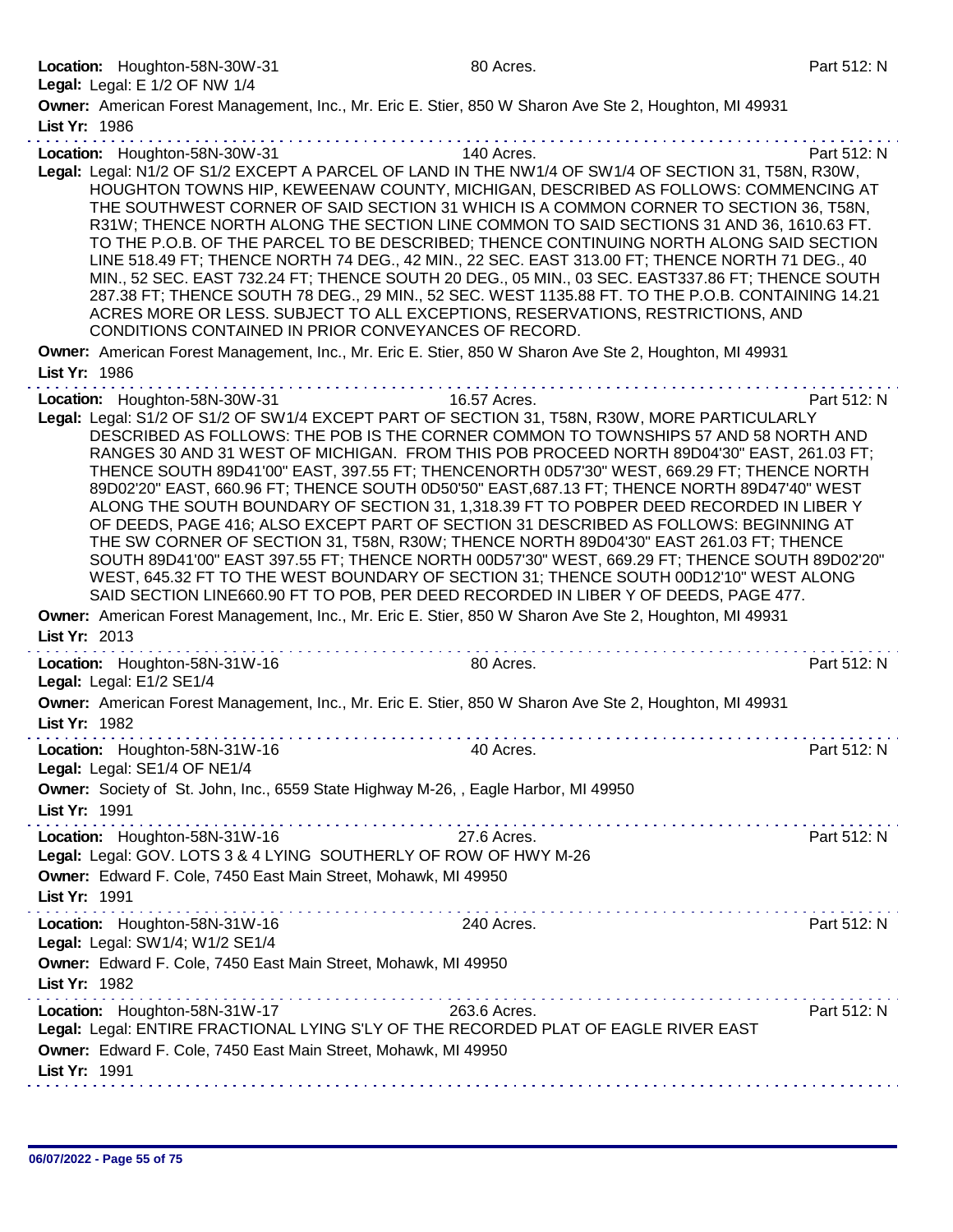| Location: Houghton-58N-31W-18<br>Legal: Legal: S 1/2 OF SE 1/4 LYING S'LY OF THE RECORDED PLAT OF EAGLE RIVER EAST<br>Owner: Edochi, LLC, Mr. Edward Cole, 7450 East Main Street, Mohawk, MI 49950<br>List Yr: 1991 | 52.9 Acres. | Part 512: N |
|---------------------------------------------------------------------------------------------------------------------------------------------------------------------------------------------------------------------|-------------|-------------|
| Location: Houghton-58N-31W-19<br>Legal: Legal: NE1/4NE1/4                                                                                                                                                           | 40 Acres.   | Part 512: N |
| Owner: Edochi, LLC, Mr. Edward Cole, 7450 East Main Street, Mohawk, MI 49950<br>List Yr: 1987                                                                                                                       |             |             |
| Location: Houghton-58N-31W-19<br>Legal: Legal: E 1/2 OF NW 1/4 OF NE 1/4                                                                                                                                            | 20 Acres.   | Part 512: N |
| Owner: Edochi, LLC, Mr. Edward Cole, 7450 East Main Street, Mohawk, MI 49950<br>List Yr: 1987                                                                                                                       |             |             |
| Location: Houghton-58N-31W-19<br>Legal: Legal: SE1/4SE1/4                                                                                                                                                           | 40 Acres.   | Part 512: N |
| Owner: Edochi, LLC, Mr. Edward Cole, 7450 East Main Street, Mohawk, MI 49950<br>List Yr: 1987                                                                                                                       |             |             |
| Location: Houghton-58N-31W-19<br>Legal: Legal: S 1/2 OF NE 1/4                                                                                                                                                      | 80 Acres.   | Part 512: N |
| Owner: Edochi, LLC, Mr. Edward Cole, 7450 East Main Street, Mohawk, MI 49950<br>List Yr: 1990                                                                                                                       |             |             |
| Location: Houghton-58N-31W-19<br>Legal: Legal: N 1/2 OF SE 1/4                                                                                                                                                      | 80 Acres.   | Part 512: N |
| Owner: Edochi, LLC, Mr. Edward Cole, 7450 East Main Street, Mohawk, MI 49950<br>List Yr: 1990                                                                                                                       |             |             |
| Location: Houghton-58N-31W-20<br>Legal: Legal: S 1/2 OF N 1/2                                                                                                                                                       | 160 Acres.  | Part 512: N |
| Owner: Edward F. Cole, 7450 East Main Street, Mohawk, MI 49950<br>List Yr: 1990                                                                                                                                     |             |             |
| Location: Houghton-58N-31W-20<br>Legal: Legal: NE1/4SW1/4                                                                                                                                                           | 40 Acres.   | Part 512: N |
| Owner: Edward F. Cole, 7450 East Main Street, Mohawk, MI 49950<br>List Yr: 1990                                                                                                                                     |             |             |
| Location: Houghton-58N-31W-20<br>Legal: Legal: E 1/2 OF NW 1/4 OF SW 1/4                                                                                                                                            | 20 Acres.   | Part 512: N |
| Owner: Edward F. Cole, 7450 East Main Street, Mohawk, MI 49950<br>List Yr: 1990                                                                                                                                     |             |             |
| Location: Houghton-58N-31W-20<br>Legal: Legal: N 1/2 OF N 1/2                                                                                                                                                       | 160 Acres.  | Part 512: N |
| Owner: Edward F. Cole, 7450 East Main Street, Mohawk, MI 49950<br>List Yr: 1982                                                                                                                                     |             |             |
| Location: Houghton-58N-31W-20<br>Legal: Legal: S 1/2 OF SW 1/4                                                                                                                                                      | 80 Acres.   | Part 512: N |
| Owner: Edward F. Cole, 7450 East Main Street, Mohawk, MI 49950<br>List Yr: 1982                                                                                                                                     |             |             |
| a dia 400 metatra. Ny fisiana ara-daharampehintany<br>Location: Houghton-58N-31W-20<br>Legal: Legal: SE 1/4                                                                                                         | 160 Acres.  | Part 512: N |
| Owner: Edward F. Cole, 7450 East Main Street, Mohawk, MI 49950<br>List Yr: 1982                                                                                                                                     |             |             |
|                                                                                                                                                                                                                     |             |             |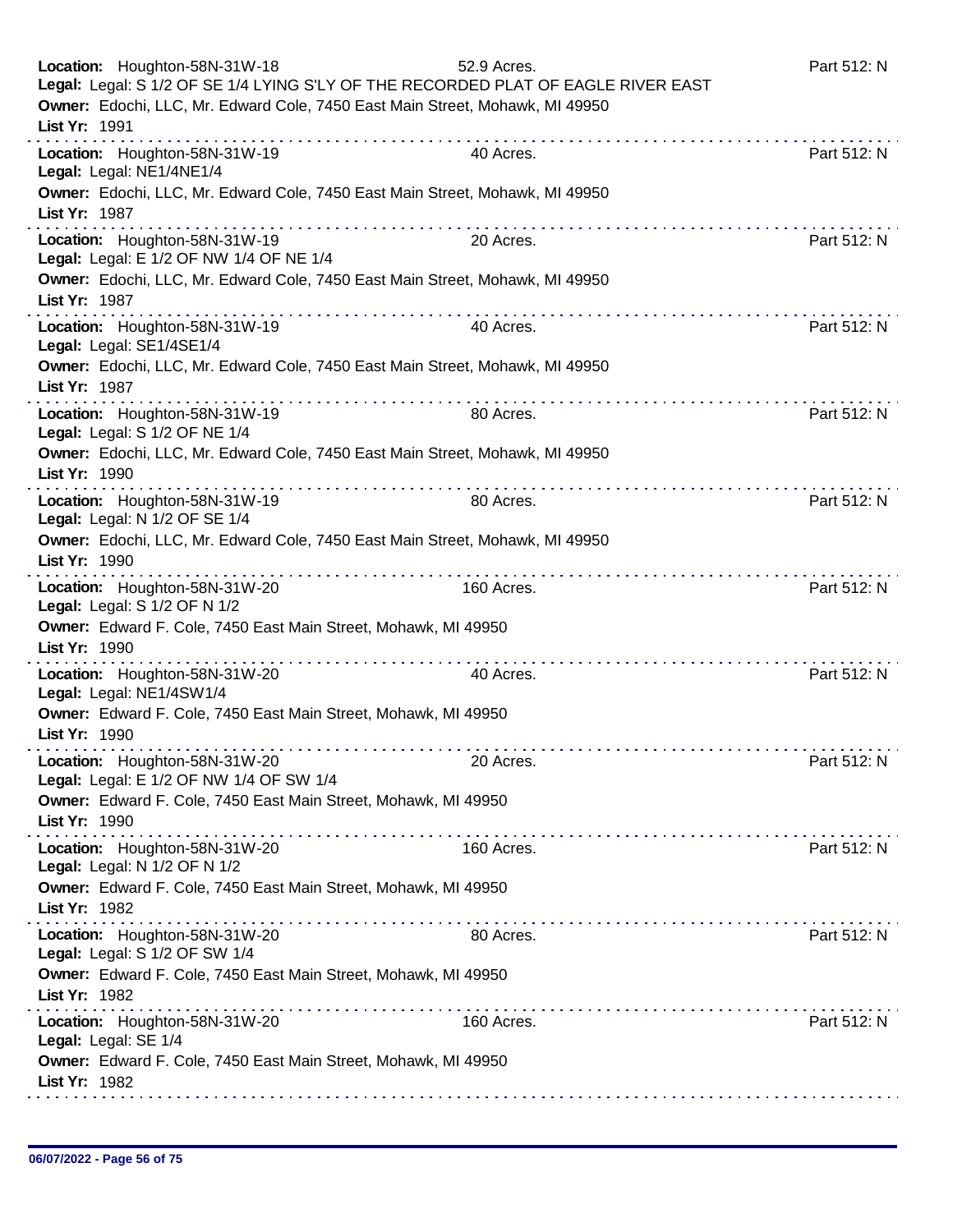| Location: Houghton-58N-31W-21<br>Legal: Legal: NE1/4 NE1/4 lying North of Garden City Rd                                                                                                                                                 | 20 Acres.       | Part 512: N |
|------------------------------------------------------------------------------------------------------------------------------------------------------------------------------------------------------------------------------------------|-----------------|-------------|
| Owner: American Forest Management, Inc., Mr. Eric E. Stier, 850 W Sharon Ave Ste 2, Houghton, MI 49931<br>List Yr: 1990                                                                                                                  |                 |             |
| Location: Houghton-58N-31W-21<br>Legal: Legal: S1/2                                                                                                                                                                                      | 320 Acres.      | Part 512: N |
| Owner: Edward F. Cole, 7450 East Main Street, Mohawk, MI 49950<br>List Yr: 1975                                                                                                                                                          |                 |             |
| .<br>Location: Houghton-58N-31W-21<br>Legal: Legal: N1/2 Except that portion of the NE1/4 NE1/4 lying North of Garden City Rd                                                                                                            | 300 Acres.      | Part 512: N |
| Owner: Edward F. Cole, 7450 East Main Street, Mohawk, MI 49950<br>List Yr: 1990                                                                                                                                                          |                 |             |
| Location: Houghton-58N-31W-22<br>Legal: Legal: E 1/2                                                                                                                                                                                     | 320 Acres.      | Part 512: N |
| Owner: American Forest Management, Inc., Mr. Eric E. Stier, 850 W Sharon Ave Ste 2, Houghton, MI 49931<br>List Yr: 1981                                                                                                                  |                 |             |
| Location: Houghton-58N-31W-22<br>Legal: Legal: SW1/4 Except that part lying North of Hwy US-41 and Westerly of Eagle Harbor Rd<br>Owner: American Forest Management, Inc., Mr. Eric E. Stier, 850 W Sharon Ave Ste 2, Houghton, MI 49931 | 22 Acres.       | Part 512: N |
| List Yr: 1975<br>.<br>Location: Houghton-58N-31W-22                                                                                                                                                                                      | .<br>138 Acres. | Part 512: N |
| Legal: Legal: All that part of SW1/4 lying North of Hwy US-41 and Westerly of Eagle Harbor Rd<br>Owner: Edward F. Cole, 7450 East Main Street, Mohawk, MI 49950<br>List Yr: 1975                                                         |                 |             |
| Location: Houghton-58N-31W-23<br>Legal: Legal: W 1/2 OF NW 1/4                                                                                                                                                                           | .<br>80 Acres.  | Part 512: N |
| Owner: American Forest Management, Inc., Mr. Eric E. Stier, 850 W Sharon Ave Ste 2, Houghton, MI 49931<br>List Yr: 1981                                                                                                                  |                 |             |
| Location: Houghton-58N-31W-23<br>Legal: Legal: NW1/4 OF SW1/4, W 3/4 OF NE1/4 OF SW1/4                                                                                                                                                   | 70 Acres.       | Part 512: N |
| Owner: American Forest Management, Inc., Mr. Eric E. Stier, 850 W Sharon Ave Ste 2, Houghton, MI 49931<br>List Yr: 1991                                                                                                                  |                 |             |
| Location: Houghton-58N-31W-23<br>Legal: Legal: NE1/4 EXCEPT E1/2 OF SW1/4 OF NE1/4; E1/2 NW1/4                                                                                                                                           | 220 Acres.      | Part 512: N |
| Owner: American Forest Management, Inc., Mr. Eric E. Stier, 850 W Sharon Ave Ste 2, Houghton, MI 49931<br>List Yr: 1975                                                                                                                  |                 |             |
| Location: Houghton-58N-31W-24<br>Legal: Legal: S 1/2 OF NE 1/4                                                                                                                                                                           | 80 Acres.       | Part 512: N |
| Owner: American Forest Management, Inc., Mr. Eric E. Stier, 850 W Sharon Ave Ste 2, Houghton, MI 49931<br>List Yr: 1981                                                                                                                  |                 |             |
| Location: Houghton-58N-31W-24<br>Legal: Legal: N 1/2 OF NE 1/4                                                                                                                                                                           | 80 Acres.       | Part 512: N |
| Owner: American Forest Management, Inc., Mr. Eric E. Stier, 850 W Sharon Ave Ste 2, Houghton, MI 49931<br>List Yr: 1983                                                                                                                  |                 |             |
| Location: Houghton-58N-31W-24<br>Legal: Legal: N 1/2 OF SW 1/4                                                                                                                                                                           | 80 Acres.       | Part 512: N |
| Owner: American Forest Management, Inc., Mr. Eric E. Stier, 850 W Sharon Ave Ste 2, Houghton, MI 49931<br>List Yr: 1985                                                                                                                  |                 |             |
|                                                                                                                                                                                                                                          |                 |             |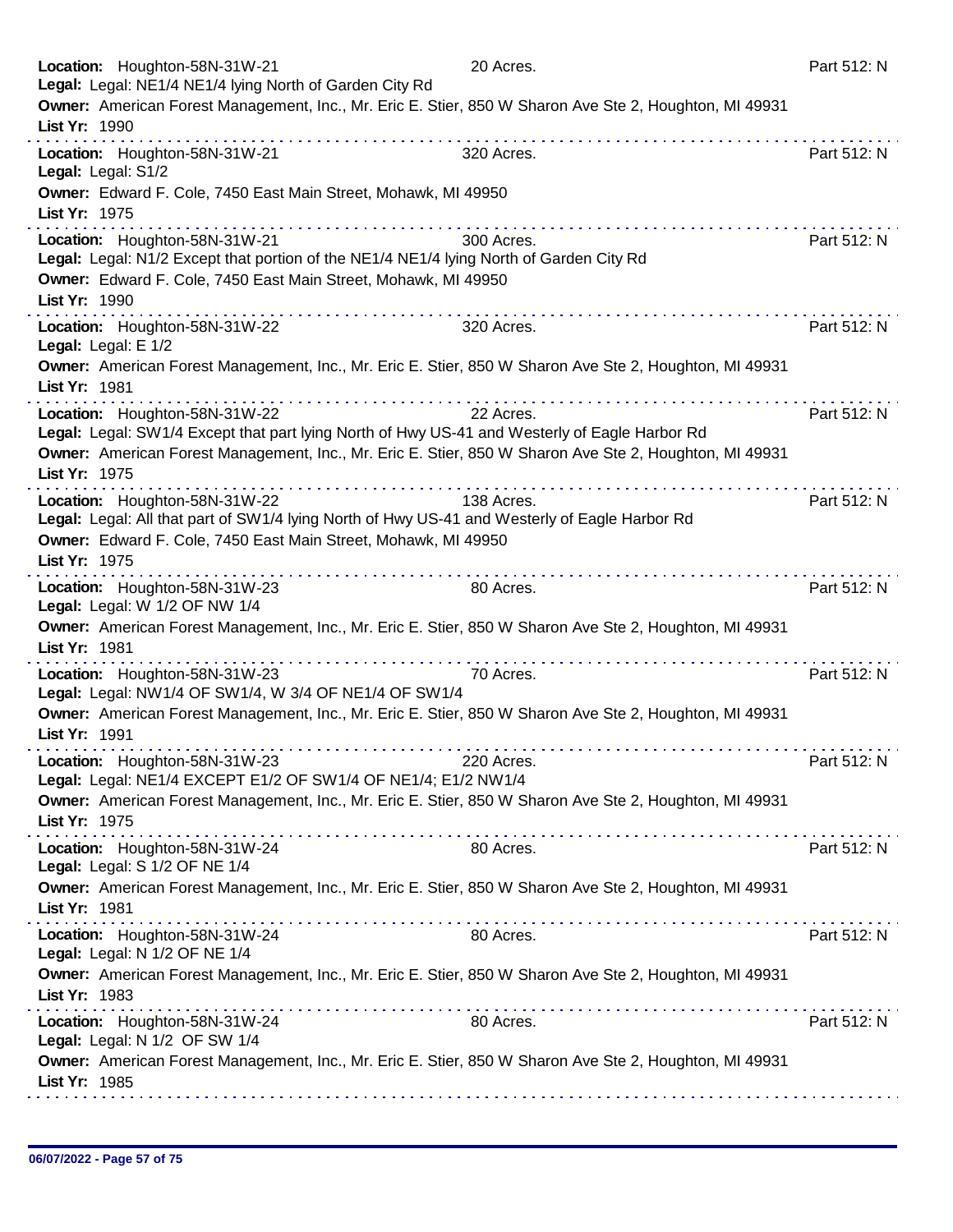|               | Location: Houghton-58N-31W-24<br>Legal: Legal: NW1/4, S1/2 SW1/4                                                                                                             | 240 Acres.                                                                                                                                                                                                                    | Part 512: N |
|---------------|------------------------------------------------------------------------------------------------------------------------------------------------------------------------------|-------------------------------------------------------------------------------------------------------------------------------------------------------------------------------------------------------------------------------|-------------|
| List Yr: 1975 | Owner: American Forest Management, Inc., Mr. Eric E. Stier, 850 W Sharon Ave Ste 2, Houghton, MI 49931                                                                       |                                                                                                                                                                                                                               |             |
|               | Location: Houghton-58N-31W-24<br>Legal: Legal: SE1/4 EXCEPT THE WEST 250 FT. OF THE NW1/4 OF SE1/4 OF SE1/4; AND EXCEPT THE EAST 410<br>FT. OF THE NE1 /4 OF SW1/4 OF SE1/4. | 150 Acres.                                                                                                                                                                                                                    | Part 512: N |
| List Yr: 1981 | Owner: American Forest Management, Inc., Mr. Eric E. Stier, 850 W Sharon Ave Ste 2, Houghton, MI 49931<br>المتمام المتمام المتمام المتمام المتمام المنا                      | a construction of the construction of the construction of the construction of the construction of the construction of the construction of the construction of the construction of the construction of the construction of the |             |
|               | Location: Houghton-58N-31W-25<br>Legal: Legal: ENTIRE                                                                                                                        | 640 Acres.                                                                                                                                                                                                                    | Part 512: N |
| List Yr: 1981 | Owner: American Forest Management, Inc., Mr. Eric E. Stier, 850 W Sharon Ave Ste 2, Houghton, MI 49931                                                                       |                                                                                                                                                                                                                               |             |
|               | Location: Houghton-58N-31W-26<br>Legal: Legal: ENTIRE EXCEPT NE 1/4                                                                                                          | 480 Acres.                                                                                                                                                                                                                    | Part 512: N |
| List Yr: 1985 | Owner: American Forest Management, Inc., Mr. Eric E. Stier, 850 W Sharon Ave Ste 2, Houghton, MI 49931                                                                       |                                                                                                                                                                                                                               |             |
|               | Location: Houghton-58N-31W-26<br>Legal: Legal: NE1/4 EXC. THE N 1/2 OF N1/2 OF NE1/4 OF NE1/4 AND EXC NW1/4 OF NE1/4                                                         | 110 Acres.                                                                                                                                                                                                                    | Part 512: N |
| List Yr: 1991 | Owner: American Forest Management, Inc., Mr. Eric E. Stier, 850 W Sharon Ave Ste 2, Houghton, MI 49931                                                                       |                                                                                                                                                                                                                               |             |
|               | Location: Houghton-58N-31W-26<br>Legal: Legal: NW1/4 OF NE1/4                                                                                                                | 40 Acres.                                                                                                                                                                                                                     | Part 512: N |
| List Yr: 2013 | Owner: American Forest Management, Inc., Mr. Eric E. Stier, 850 W Sharon Ave Ste 2, Houghton, MI 49931                                                                       |                                                                                                                                                                                                                               |             |
|               | the second complete service in the second<br>Location: Houghton-58N-31W-27<br>Legal: Legal: NE 1/4                                                                           | 160 Acres.                                                                                                                                                                                                                    | Part 512: N |
| List Yr: 1982 | Owner: American Forest Management, Inc., Mr. Eric E. Stier, 850 W Sharon Ave Ste 2, Houghton, MI 49931                                                                       |                                                                                                                                                                                                                               |             |
|               | Location: Houghton-58N-31W-27<br>Legal: Legal: NW 1/4                                                                                                                        | 160 Acres.                                                                                                                                                                                                                    | Part 512: N |
| List Yr: 1982 | Owner: American Forest Management, Inc., Mr. Eric E. Stier, 850 W Sharon Ave Ste 2, Houghton, MI 49931                                                                       |                                                                                                                                                                                                                               |             |
|               | Location: Houghton-58N-31W-27<br>Legal: Legal: W 1/2 OF SW 1/4                                                                                                               | 80 Acres.                                                                                                                                                                                                                     | Part 512: N |
| List Yr: 1982 | Owner: American Forest Management, Inc., Mr. Eric E. Stier, 850 W Sharon Ave Ste 2, Houghton, MI 49931                                                                       |                                                                                                                                                                                                                               |             |
|               | Location: Houghton-58N-31W-27<br>Legal: Legal: SE 1/4 AND E 1/2 OF SW 1/4                                                                                                    | 240 Acres.                                                                                                                                                                                                                    | Part 512: N |
| List Yr: 1985 | Owner: American Forest Management, Inc., Mr. Eric E. Stier, 850 W Sharon Ave Ste 2, Houghton, MI 49931<br><u> Linda de la caractería de la caracterí</u>                     |                                                                                                                                                                                                                               |             |
|               | Location: Houghton-58N-31W-28<br>Legal: Legal: Section 28 Except that part lying North of Hwy US-41                                                                          | 522 Acres.                                                                                                                                                                                                                    | Part 512: N |
| List Yr: 1981 | Owner: American Forest Management, Inc., Mr. Eric E. Stier, 850 W Sharon Ave Ste 2, Houghton, MI 49931                                                                       |                                                                                                                                                                                                                               |             |
|               | Location: Houghton-58N-31W-28<br>Legal: Legal: All that part of Section 28 lying North of Hwy US-41                                                                          | 118 Acres.                                                                                                                                                                                                                    | Part 512: N |
| List Yr: 1981 | Owner: Edward F. Cole, 7450 East Main Street, Mohawk, MI 49950                                                                                                               |                                                                                                                                                                                                                               |             |
|               |                                                                                                                                                                              |                                                                                                                                                                                                                               |             |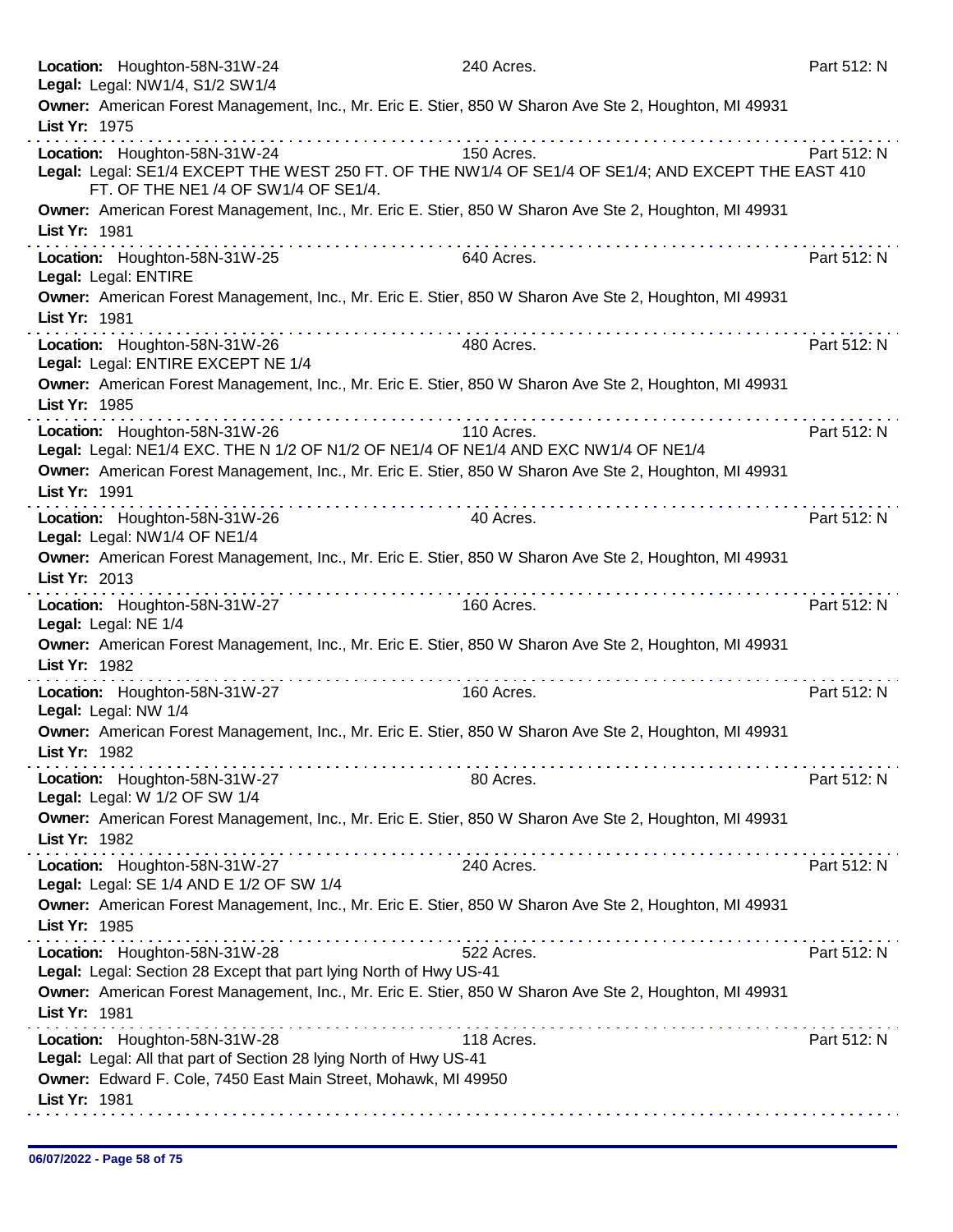| Location: Houghton-58N-31W-29<br>Legal: Legal: E1/2 Except that part of N1/2 SE1/4 and that part of NE1/4 lying North of US-41<br>List Yr: 1981 | 140 Acres.<br>Owner: American Forest Management, Inc., Mr. Eric E. Stier, 850 W Sharon Ave Ste 2, Houghton, MI 49931     | Part 512: N |
|-------------------------------------------------------------------------------------------------------------------------------------------------|--------------------------------------------------------------------------------------------------------------------------|-------------|
| Location: Houghton-58N-31W-29<br>Legal: Legal: N1/2 OF NW1/4<br>Owner: Edward F. Cole, 7450 East Main Street, Mohawk, MI 49950                  | 80 Acres.                                                                                                                | Part 512: N |
| List Yr: 1982                                                                                                                                   |                                                                                                                          |             |
| Location: Houghton-58N-31W-29<br>Legal: Legal: NE1/4 lying North of Hwy US-41                                                                   | 155 Acres.                                                                                                               | Part 512: N |
| Owner: Edward F. Cole, 7450 East Main Street, Mohawk, MI 49950<br>List Yr: 1981                                                                 |                                                                                                                          |             |
| .<br>Location: Houghton-58N-31W-30<br>Legal: Legal: NW 1/4 OF NW 1/4                                                                            | 29.84 Acres.                                                                                                             | Part 512: N |
| List Yr: 1983                                                                                                                                   | Owner: American Forest Management, Inc., Mr. Eric E. Stier, 850 W Sharon Ave Ste 2, Houghton, MI 49931                   |             |
| Location: Houghton-58N-31W-30<br>Legal: Legal: S 1/2 OF NW 1/4                                                                                  | 69.85 Acres.                                                                                                             | Part 512: N |
| List Yr: 1983<br>.                                                                                                                              | Owner: American Forest Management, Inc., Mr. Eric E. Stier, 850 W Sharon Ave Ste 2, Houghton, MI 49931                   |             |
| Location: Houghton-58N-31W-30<br>Legal: Legal: SW 1/4                                                                                           | 141.49 Acres.                                                                                                            | Part 512: N |
| List Yr: 1983                                                                                                                                   | Owner: American Forest Management, Inc., Mr. Eric E. Stier, 850 W Sharon Ave Ste 2, Houghton, MI 49931<br>.              |             |
| Location: Houghton-58N-31W-30<br>Legal: Legal: S1/2 OF SW1/4 OF NE1/4, NW1/4 OF SE1/4, N1/2 OF SW1/4 OF SE1/4                                   | 80 Acres.<br>Owner: American Forest Management, Inc., Mr. Eric E. Stier, 850 W Sharon Ave Ste 2, Houghton, MI 49931      | Part 512: N |
| List Yr: 1994                                                                                                                                   |                                                                                                                          |             |
| Location: Houghton-58N-31W-31<br>Legal: Legal: E1/2 OF SW1/4, SW1/4 OF SW1/4, SE1/4                                                             | 270.9 Acres.                                                                                                             | Part 512: N |
| List Yr: 1975                                                                                                                                   | Owner: American Forest Management, Inc., Mr. Eric E. Stier, 850 W Sharon Ave Ste 2, Houghton, MI 49931                   |             |
| Location: Houghton-58N-31W-31<br>Legal: Legal: NW 1/4 OF NW 1/4                                                                                 | 31.13 Acres.                                                                                                             | Part 512: N |
| List Yr: 1991                                                                                                                                   | Owner: American Forest Management, Inc., Mr. Eric E. Stier, 850 W Sharon Ave Ste 2, Houghton, MI 49931                   |             |
| Location: Houghton-58N-31W-31<br>Legal: Legal: S 1/2 OF NE 1/4                                                                                  | 80 Acres.                                                                                                                | Part 512: N |
| List Yr: 1991                                                                                                                                   | Owner: American Forest Management, Inc., Mr. Eric E. Stier, 850 W Sharon Ave Ste 2, Houghton, MI 49931                   |             |
| Location: Houghton-58N-31W-31<br>Legal: Legal: NE1/4NE1/4                                                                                       | 40 Acres.                                                                                                                | Part 512: N |
| List Yr: 1991                                                                                                                                   | Owner: American Forest Management, Inc., Mr. Eric E. Stier, 850 W Sharon Ave Ste 2, Houghton, MI 49931                   |             |
| Location: Houghton-58N-31W-31                                                                                                                   | 18 Acres.                                                                                                                | Part 512: N |
| r/w                                                                                                                                             | Legal: Legal: Frl NW1/4 SW1/4 Except that portion lying north of the northerly boundary of the Keweenaw Central Railroad |             |
| List Yr: 1981                                                                                                                                   | Owner: American Forest Management, Inc., Mr. Eric E. Stier, 850 W Sharon Ave Ste 2, Houghton, MI 49931                   |             |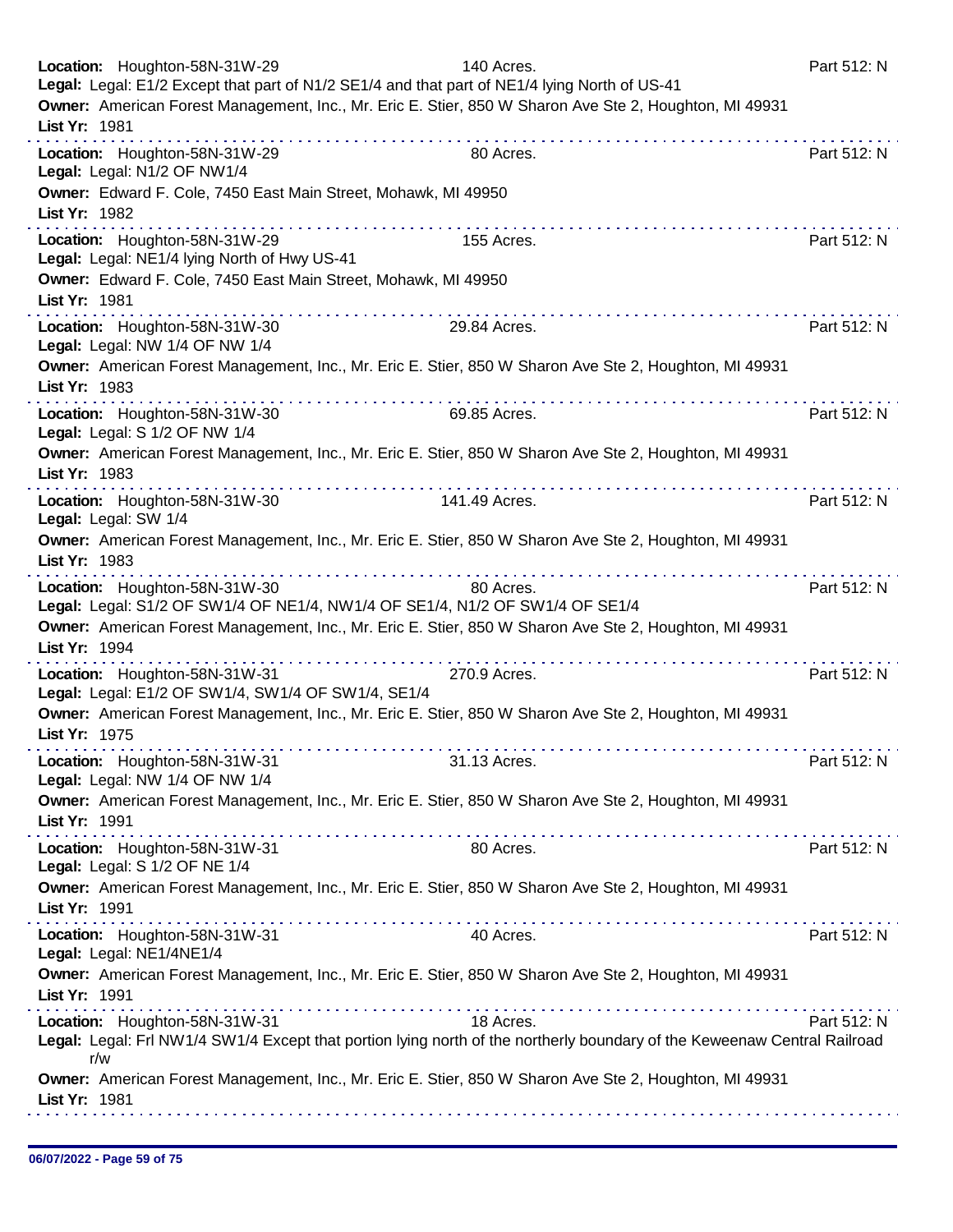| Location: Houghton-58N-31W-32                                                                                      | 640 Acres.                                                                                                                                                                                                                                                                                                                                                                                                                                                                                                                                                                                                                                                                                                                                                                                                                                                                                                                                                                                                                                                                                                                                                                                                                                                            | Part 512: N |
|--------------------------------------------------------------------------------------------------------------------|-----------------------------------------------------------------------------------------------------------------------------------------------------------------------------------------------------------------------------------------------------------------------------------------------------------------------------------------------------------------------------------------------------------------------------------------------------------------------------------------------------------------------------------------------------------------------------------------------------------------------------------------------------------------------------------------------------------------------------------------------------------------------------------------------------------------------------------------------------------------------------------------------------------------------------------------------------------------------------------------------------------------------------------------------------------------------------------------------------------------------------------------------------------------------------------------------------------------------------------------------------------------------|-------------|
| Legal: Legal: ENTIRE                                                                                               | Owner: American Forest Management, Inc., Mr. Eric E. Stier, 850 W Sharon Ave Ste 2, Houghton, MI 49931                                                                                                                                                                                                                                                                                                                                                                                                                                                                                                                                                                                                                                                                                                                                                                                                                                                                                                                                                                                                                                                                                                                                                                |             |
| List Yr: 1975                                                                                                      |                                                                                                                                                                                                                                                                                                                                                                                                                                                                                                                                                                                                                                                                                                                                                                                                                                                                                                                                                                                                                                                                                                                                                                                                                                                                       |             |
| Location: Houghton-58N-31W-33<br>Legal: Legal: S1/2 OF SE1/4, SE1/4 OF SW1/4                                       | dia ara-dia ara-dia ara-dia<br>120 Acres.                                                                                                                                                                                                                                                                                                                                                                                                                                                                                                                                                                                                                                                                                                                                                                                                                                                                                                                                                                                                                                                                                                                                                                                                                             | Part 512: N |
| List Yr: 1975                                                                                                      | Owner: American Forest Management, Inc., Mr. Eric E. Stier, 850 W Sharon Ave Ste 2, Houghton, MI 49931                                                                                                                                                                                                                                                                                                                                                                                                                                                                                                                                                                                                                                                                                                                                                                                                                                                                                                                                                                                                                                                                                                                                                                |             |
| Location: Houghton-58N-31W-33<br>Legal: Legal: N 1/2 OF NE 1/4                                                     | 80 Acres.                                                                                                                                                                                                                                                                                                                                                                                                                                                                                                                                                                                                                                                                                                                                                                                                                                                                                                                                                                                                                                                                                                                                                                                                                                                             | Part 512: N |
| List Yr: 1982                                                                                                      | Owner: American Forest Management, Inc., Mr. Eric E. Stier, 850 W Sharon Ave Ste 2, Houghton, MI 49931                                                                                                                                                                                                                                                                                                                                                                                                                                                                                                                                                                                                                                                                                                                                                                                                                                                                                                                                                                                                                                                                                                                                                                |             |
| Location: Houghton-58N-31W-34<br>Legal: Legal: S1/2, S1/2 OF NW1/4                                                 | 400 Acres.                                                                                                                                                                                                                                                                                                                                                                                                                                                                                                                                                                                                                                                                                                                                                                                                                                                                                                                                                                                                                                                                                                                                                                                                                                                            | Part 512: N |
| List Yr: 1975                                                                                                      | Owner: American Forest Management, Inc., Mr. Eric E. Stier, 850 W Sharon Ave Ste 2, Houghton, MI 49931                                                                                                                                                                                                                                                                                                                                                                                                                                                                                                                                                                                                                                                                                                                                                                                                                                                                                                                                                                                                                                                                                                                                                                |             |
| Location: Houghton-58N-31W-34<br>Legal: Legal: N 1/2 OF NW 1/4                                                     | .<br>80 Acres.                                                                                                                                                                                                                                                                                                                                                                                                                                                                                                                                                                                                                                                                                                                                                                                                                                                                                                                                                                                                                                                                                                                                                                                                                                                        | Part 512: N |
| List Yr: 1982                                                                                                      | Owner: American Forest Management, Inc., Mr. Eric E. Stier, 850 W Sharon Ave Ste 2, Houghton, MI 49931                                                                                                                                                                                                                                                                                                                                                                                                                                                                                                                                                                                                                                                                                                                                                                                                                                                                                                                                                                                                                                                                                                                                                                |             |
| Location: Houghton-58N-31W-35<br>Legal: Legal: S1/2, NE1/4                                                         | 480 Acres.                                                                                                                                                                                                                                                                                                                                                                                                                                                                                                                                                                                                                                                                                                                                                                                                                                                                                                                                                                                                                                                                                                                                                                                                                                                            | Part 512: N |
| List Yr: 1975                                                                                                      | Owner: American Forest Management, Inc., Mr. Eric E. Stier, 850 W Sharon Ave Ste 2, Houghton, MI 49931                                                                                                                                                                                                                                                                                                                                                                                                                                                                                                                                                                                                                                                                                                                                                                                                                                                                                                                                                                                                                                                                                                                                                                |             |
| Location: Houghton-58N-31W-36<br>Legal: Legal: W1/2, NE1/4 OF NE1/4, SW1/4 OF NE1/4, SE1/4 OF NE1/4, W1/2 OF SE1/4 | 520 Acres.                                                                                                                                                                                                                                                                                                                                                                                                                                                                                                                                                                                                                                                                                                                                                                                                                                                                                                                                                                                                                                                                                                                                                                                                                                                            | Part 512: N |
| List Yr: 1975                                                                                                      | Owner: American Forest Management, Inc., Mr. Eric E. Stier, 850 W Sharon Ave Ste 2, Houghton, MI 49931<br>.                                                                                                                                                                                                                                                                                                                                                                                                                                                                                                                                                                                                                                                                                                                                                                                                                                                                                                                                                                                                                                                                                                                                                           |             |
| Location: Houghton-58N-31W-36<br>Legal: Legal: NW1/4NE1/4                                                          | .<br>40 Acres.                                                                                                                                                                                                                                                                                                                                                                                                                                                                                                                                                                                                                                                                                                                                                                                                                                                                                                                                                                                                                                                                                                                                                                                                                                                        | Part 512: N |
| List Yr: 1981                                                                                                      | Owner: American Forest Management, Inc., Mr. Eric E. Stier, 850 W Sharon Ave Ste 2, Houghton, MI 49931                                                                                                                                                                                                                                                                                                                                                                                                                                                                                                                                                                                                                                                                                                                                                                                                                                                                                                                                                                                                                                                                                                                                                                |             |
| Location: Houghton-58N-31W-36                                                                                      | 71.45 Acres.<br>Legal: Legal: E1/2 OF SE1/4 EXCEPT A PARCEL OF LAND IN THE NE1/4 OF SE1/4 OF SECTION 36, T58N, R31W,<br>HOUGHTON TOWN SHIP, KEWEENAW COUNTY, MICHIGAN DESCRIBED AS FOLLOWS: COMMENCING AT<br>THE SOUTHEAST CORNER OF SAID SECTION 36 WHICH IS A COMMON CORNER TO SECTION 31, T58N,<br>R30W; THENCE NORTH ALONG THE SECTION LINE COMMON TO SAID SECTIONS 36 AND 31, 1610.63 FT.<br>TO THE P.O.B. OF THE PARCEL TO BE DESCRIBED; THENCE SOUTH66 DEG., 29 MIN., 13 SEC. WEST<br>584.54 FT; THENCE NORTH 45 DEG., 27 MIN., 43 SEC. WEST 91.92 FT; THENCE NORTH 67 DEG., 09 MIN.,<br>37 SEC. WEST 225.70 FT; THENCE NORTH 34 DEG., 39 MIN., 37 SEC. EAST 190.15 FT; THENCE NORTH 24<br>DEG., 02 MIN., 05 SEC. EAST 167.19 FT; THENCE NORTH 38 DEG., 50 MIN., 25 SEC. EAST 96.84 FT; THENCE<br>NORTH 58 DEG., 23 MIN., 21 SEC. EAST 146.77 FT; THENCE NORTH 72 DEG., 18 MIN., 21 SEC. EAST 363.12<br>FT; THENCE NORTH 74 DEG., 42 MIN., 22 SEC. EAST 105.36 FT TO A POINT ON THE SECTION LINE<br>COMMON TO SAID SECTIONS 36 AND 31; THENCE SOUTH ALONG SAID SECTION LINE 518.49 FT. TO THE<br>P.O.B. CONTAINING 8.55 ACRES MORE OR LESS. SUBJECT TO ALL EXCEPTIONS, RESERVATIONS,<br>RESTRICTIONS, AND CONDITIONS CONTAINED IN PRIOR CONVEYANCES OF RECORD. | Part 512: N |
| List Yr: 1981                                                                                                      | Owner: American Forest Management, Inc., Mr. Eric E. Stier, 850 W Sharon Ave Ste 2, Houghton, MI 49931                                                                                                                                                                                                                                                                                                                                                                                                                                                                                                                                                                                                                                                                                                                                                                                                                                                                                                                                                                                                                                                                                                                                                                |             |
| Location: Sherman-56N-30W-04<br>Legal: Legal: ENTIRE                                                               | 640 Acres.                                                                                                                                                                                                                                                                                                                                                                                                                                                                                                                                                                                                                                                                                                                                                                                                                                                                                                                                                                                                                                                                                                                                                                                                                                                            | Part 512: N |
| List Yr: 1991                                                                                                      | Owner: The Molpus Woodlands Group, LLC, Ms. Tonya Phillips, 654 North State Street, Jackson, MS 39202                                                                                                                                                                                                                                                                                                                                                                                                                                                                                                                                                                                                                                                                                                                                                                                                                                                                                                                                                                                                                                                                                                                                                                 |             |

06/07/2022 - Page 60 of 75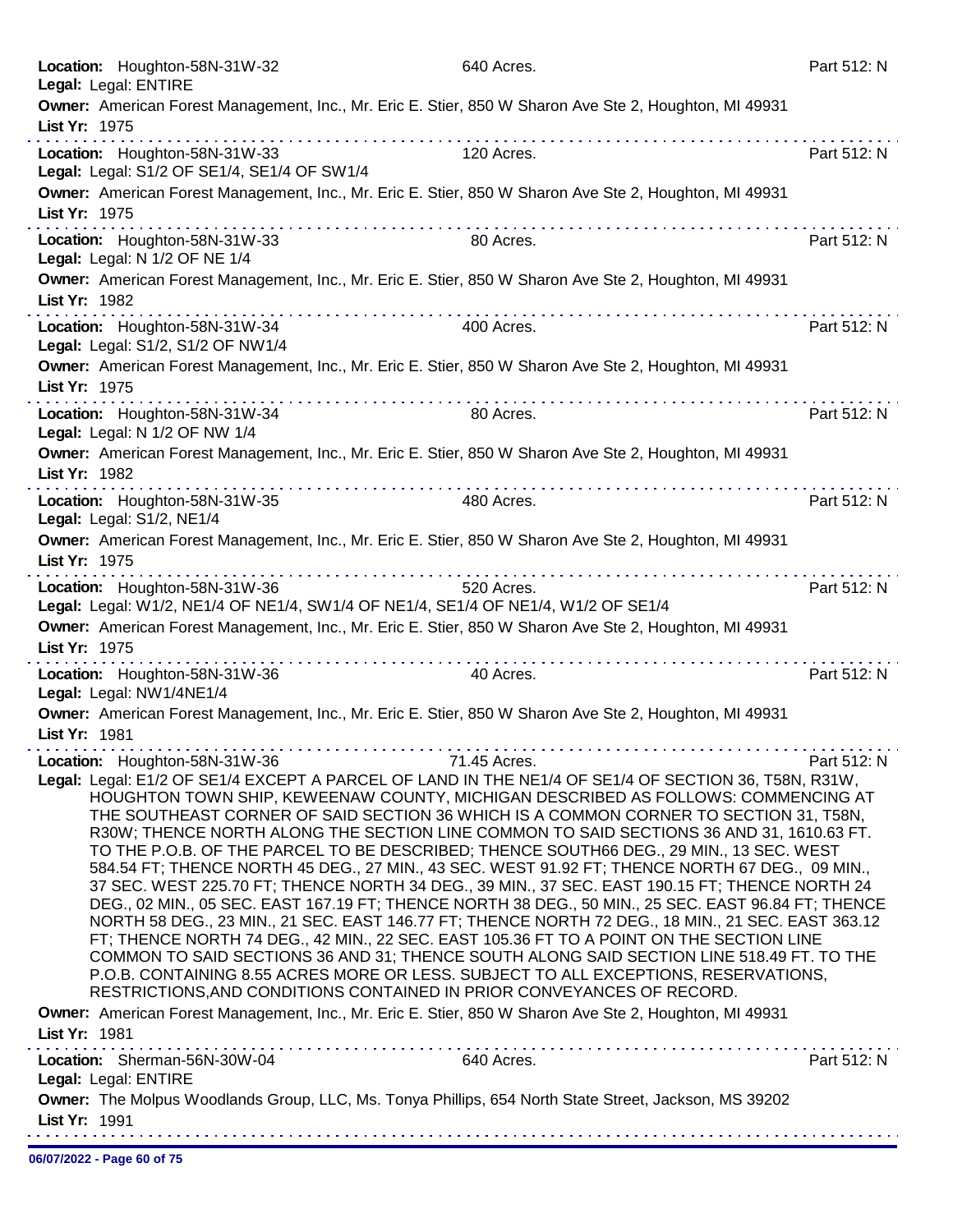|                     | Location: Sherman-56N-30W-05<br>Legal: Legal: NE1/4SW1/4                                                                                                                                                                                                                                                                                                                                                                                                                                       | 40 Acres.  | Part 512: N |
|---------------------|------------------------------------------------------------------------------------------------------------------------------------------------------------------------------------------------------------------------------------------------------------------------------------------------------------------------------------------------------------------------------------------------------------------------------------------------------------------------------------------------|------------|-------------|
|                     | Owner: American Forest Management, Inc., Mr. Eric E. Stier, 850 W Sharon Ave Ste 2, Houghton, MI 49931                                                                                                                                                                                                                                                                                                                                                                                         |            |             |
| List Yr: 1980       |                                                                                                                                                                                                                                                                                                                                                                                                                                                                                                |            |             |
|                     | Location: Sherman-56N-30W-05                                                                                                                                                                                                                                                                                                                                                                                                                                                                   | 590 Acres. | Part 512: N |
|                     | Legal: Legal: E1/2, NW1/4, NW1/4 OF SW1/4, SW1/4 OF SW1/4, SE1/4 OF SW1/4 EXCEPT NW1/4 OF SE1/4 OF<br>SW1/4                                                                                                                                                                                                                                                                                                                                                                                    |            |             |
|                     | Owner: American Forest Management, Inc., Mr. Eric E. Stier, 850 W Sharon Ave Ste 2, Houghton, MI 49931                                                                                                                                                                                                                                                                                                                                                                                         |            |             |
| List Yr: 1975       |                                                                                                                                                                                                                                                                                                                                                                                                                                                                                                |            |             |
| Legal: Legal: E1/2  | Location: Sherman-56N-30W-06                                                                                                                                                                                                                                                                                                                                                                                                                                                                   | 320 Acres. | Part 512: N |
| List Yr: 1975       | Owner: American Forest Management, Inc., Mr. Eric E. Stier, 850 W Sharon Ave Ste 2, Houghton, MI 49931                                                                                                                                                                                                                                                                                                                                                                                         |            |             |
| Legal: Legal: W1/2  | Location: Sherman-56N-30W-06                                                                                                                                                                                                                                                                                                                                                                                                                                                                   | 320 Acres. | Part 512: N |
| List Yr: 1978       | Owner: American Forest Management, Inc., Mr. Eric E. Stier, 850 W Sharon Ave Ste 2, Houghton, MI 49931                                                                                                                                                                                                                                                                                                                                                                                         |            |             |
|                     | Location: Sherman-56N-30W-07                                                                                                                                                                                                                                                                                                                                                                                                                                                                   | 320 Acres. | Part 512: N |
|                     | Legal: Legal: NW1/4, S1/2 OF SE1/4, E1/2 OF SW1/4                                                                                                                                                                                                                                                                                                                                                                                                                                              |            |             |
|                     | Owner: American Forest Management, Inc., Mr. Eric E. Stier, 850 W Sharon Ave Ste 2, Houghton, MI 49931                                                                                                                                                                                                                                                                                                                                                                                         |            |             |
| List Yr: 1975       |                                                                                                                                                                                                                                                                                                                                                                                                                                                                                                |            |             |
|                     | Location: Sherman-56N-30W-07<br>Legal: Legal: NE1/4, N1/2 OF SE1/4, SW1/4 OF SW1/4                                                                                                                                                                                                                                                                                                                                                                                                             | 280 Acres. | Part 512: N |
| List Yr: 1978       | Owner: American Forest Management, Inc., Mr. Eric E. Stier, 850 W Sharon Ave Ste 2, Houghton, MI 49931                                                                                                                                                                                                                                                                                                                                                                                         |            |             |
|                     | .<br>Location: Sherman-56N-30W-07                                                                                                                                                                                                                                                                                                                                                                                                                                                              | 20 Acres.  | Part 512: N |
|                     | Legal: Legal: S 1/2 OF NW 1/4 OF SW 1/4                                                                                                                                                                                                                                                                                                                                                                                                                                                        |            |             |
| List Yr: 1987       | Owner: American Forest Management, Inc., Mr. Eric E. Stier, 850 W Sharon Ave Ste 2, Houghton, MI 49931                                                                                                                                                                                                                                                                                                                                                                                         |            |             |
|                     | Location: Sherman-56N-30W-07<br>Legal: Legal: NW 1/4 OF NW 1/4 OF SW 1/4                                                                                                                                                                                                                                                                                                                                                                                                                       | 10 Acres.  | Part 512: N |
| List Yr: 1987       | Owner: American Forest Management, Inc., Mr. Eric E. Stier, 850 W Sharon Ave Ste 2, Houghton, MI 49931                                                                                                                                                                                                                                                                                                                                                                                         |            |             |
| Legal: Legal: W1/2  | Location: Sherman-56N-30W-08                                                                                                                                                                                                                                                                                                                                                                                                                                                                   | 320 Acres. | Part 512: N |
| List Yr: 1975       | Owner: American Forest Management, Inc., Mr. Eric E. Stier, 850 W Sharon Ave Ste 2, Houghton, MI 49931                                                                                                                                                                                                                                                                                                                                                                                         |            |             |
|                     | $\label{eq:reduced} \begin{split} \mathbf{u}^{\prime} & = \mathbf{u}^{\prime} + \mathbf{u}^{\prime} + \mathbf{u}^{\prime} + \mathbf{u}^{\prime} + \mathbf{u}^{\prime} + \mathbf{u}^{\prime} + \mathbf{u}^{\prime} + \mathbf{u}^{\prime} + \mathbf{u}^{\prime} + \mathbf{u}^{\prime} + \mathbf{u}^{\prime} + \mathbf{u}^{\prime} + \mathbf{u}^{\prime} + \mathbf{u}^{\prime} + \mathbf{u}^{\prime} + \mathbf{u}^{\prime} + \mathbf{u}^{\prime} + \mathbf{u}^{\$<br>Location: Sherman-56N-30W-18 | 400 Acres. | Part 512: N |
|                     | Legal: Legal: E1/2, S1/2 OF SW1/4                                                                                                                                                                                                                                                                                                                                                                                                                                                              |            |             |
| List Yr: 1975       | Owner: American Forest Management, Inc., Mr. Eric E. Stier, 850 W Sharon Ave Ste 2, Houghton, MI 49931                                                                                                                                                                                                                                                                                                                                                                                         |            |             |
|                     | Location: Sherman-56N-30W-18                                                                                                                                                                                                                                                                                                                                                                                                                                                                   | 240 Acres. | Part 512: N |
|                     | Legal: Legal: NW1/4, N1/2 OF SW1/4                                                                                                                                                                                                                                                                                                                                                                                                                                                             |            |             |
|                     | Owner: American Forest Management, Inc., Mr. Eric E. Stier, 850 W Sharon Ave Ste 2, Houghton, MI 49931                                                                                                                                                                                                                                                                                                                                                                                         |            |             |
| List Yr: 1977       |                                                                                                                                                                                                                                                                                                                                                                                                                                                                                                |            |             |
| Legal: Legal: NE1/4 | Location: Sherman-56N-30W-19                                                                                                                                                                                                                                                                                                                                                                                                                                                                   | 160 Acres. | Part 512: N |
|                     |                                                                                                                                                                                                                                                                                                                                                                                                                                                                                                |            |             |
| List Yr: 1977       | Owner: American Forest Management, Inc., Mr. Eric E. Stier, 850 W Sharon Ave Ste 2, Houghton, MI 49931                                                                                                                                                                                                                                                                                                                                                                                         |            |             |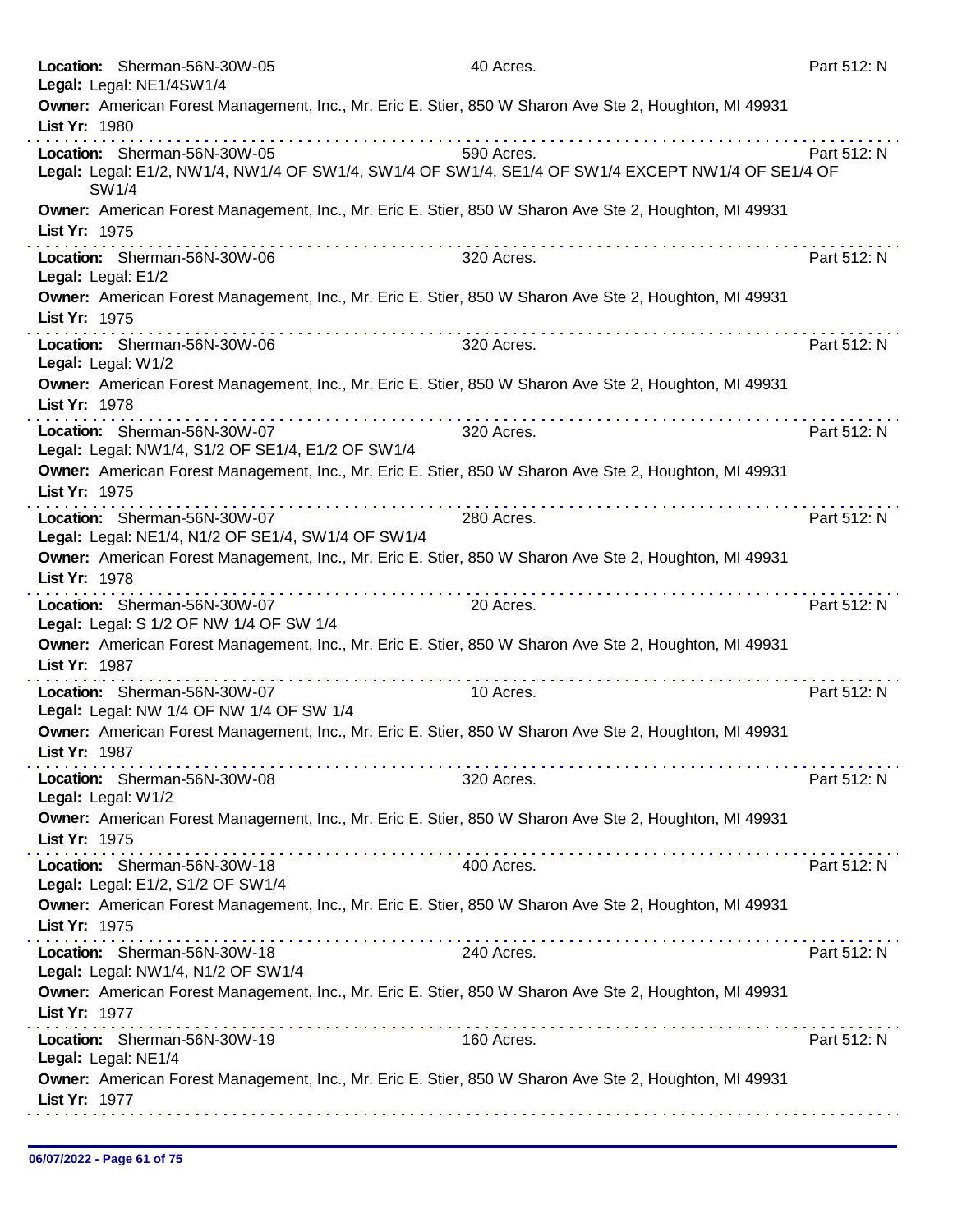|               | Location: Sherman-56N-30W-19<br>Legal: Legal: NW1/4SE1/4                                                                                                                              | 40 Acres.     | Part 512: N |
|---------------|---------------------------------------------------------------------------------------------------------------------------------------------------------------------------------------|---------------|-------------|
|               | Owner: American Forest Management, Inc., Mr. Eric E. Stier, 850 W Sharon Ave Ste 2, Houghton, MI 49931                                                                                |               |             |
| List Yr: 1991 |                                                                                                                                                                                       |               |             |
|               | Location: Sherman-56N-30W-19                                                                                                                                                          | 158 Acres.    | Part 512: N |
|               | Legal: Legal: NW1/4 except all that part of the SW1/4 NW1/4 lying Westerly of the Mohawk-Gay Rd                                                                                       |               |             |
|               | Owner: American Forest Management, Inc., Mr. Eric E. Stier, 850 W Sharon Ave Ste 2, Houghton, MI 49931                                                                                |               |             |
| List Yr: 1975 |                                                                                                                                                                                       |               |             |
|               | Location: Sherman-56N-30W-19                                                                                                                                                          | 68.67 Acres.  | Part 512: N |
|               | Legal: Legal: N1/2 SW1/4 EXCEPT THAT PART OF NW1/4 SW1/4 DESCRIBED AS: COMMENCING AT THE SW                                                                                           |               |             |
|               | CORNER OF THE NE1/4 SW1/4 OF SECTION 19, RUNNING NORTH 96 FT TO THE POINT OF BEGINNING.                                                                                               |               |             |
|               | FROM THE POB THUS ESTIMATED, RUN WEST 109 FT TO A POINT; THENCE NORTH 40 DEG WEST 49 FT<br>TO A POINT; THENCE WEST 200 FT M/L TO A POINT; THENCE NORTH 157 FT TO A POINT; THENCE EAST |               |             |
|               | 340 FT TO A POINT; THENCE SOUTH 200 FT TO THE POB. THE ABOVE PARCEL OF LAND IS KNOWN AS                                                                                               |               |             |
|               | LOT "A" AND CONTAINS 1.33 ACRES. And Except all that part of the NW1/4 SW1/4 lying Westerly of the Mohawk-                                                                            |               |             |
|               | Gay Rd.                                                                                                                                                                               |               |             |
|               | Owner: American Forest Management, Inc., Mr. Eric E. Stier, 850 W Sharon Ave Ste 2, Houghton, MI 49931                                                                                |               |             |
| List Yr: 1991 | . <b>.</b>                                                                                                                                                                            |               |             |
|               | Location: Sherman-56N-31W-01                                                                                                                                                          | 638 Acres.    | Part 512: N |
|               | Legal: Legal: ENTIRE FRACTIONAL                                                                                                                                                       |               |             |
| List Yr: 1978 | Owner: American Forest Management, Inc., Mr. Eric E. Stier, 850 W Sharon Ave Ste 2, Houghton, MI 49931                                                                                |               |             |
|               | . <b>.</b>                                                                                                                                                                            |               |             |
|               | Location: Sherman-56N-31W-02                                                                                                                                                          | 160 Acres.    | Part 512: N |
|               | Legal: Legal: SW1/4                                                                                                                                                                   |               |             |
| List Yr: 1975 | Owner: American Forest Management, Inc., Mr. Eric E. Stier, 850 W Sharon Ave Ste 2, Houghton, MI 49931                                                                                |               |             |
|               | the second complete state and set                                                                                                                                                     |               |             |
|               | Location: Sherman-56N-31W-02<br>Legal: Legal: SE1/4, N1/2 FRACTIONAL                                                                                                                  | 474.7 Acres.  | Part 512: N |
|               | Owner: American Forest Management, Inc., Mr. Eric E. Stier, 850 W Sharon Ave Ste 2, Houghton, MI 49931                                                                                |               |             |
| List Yr: 1978 |                                                                                                                                                                                       |               |             |
|               | Location: Sherman-56N-31W-03                                                                                                                                                          | 638.96 Acres. | Part 512: N |
|               | Legal: Legal: ENTIRE                                                                                                                                                                  |               |             |
|               | Owner: American Forest Management, Inc., Mr. Eric E. Stier, 850 W Sharon Ave Ste 2, Houghton, MI 49931                                                                                |               |             |
| List Yr: 1975 |                                                                                                                                                                                       |               |             |
|               | Location: Sherman-56N-31W-04                                                                                                                                                          | 605.15 Acres. | Part 512: N |
|               | Legal: Legal: W1/2, NE1/4, S1/2 OF SE1/4, NW1/4 OF SE1/4                                                                                                                              |               |             |
|               | Owner: American Forest Management, Inc., Mr. Eric E. Stier, 850 W Sharon Ave Ste 2, Houghton, MI 49931                                                                                |               |             |
| List Yr: 1975 |                                                                                                                                                                                       |               |             |
|               | Location: Sherman-56N-31W-04                                                                                                                                                          | 20 Acres.     | Part 512: N |
|               | Legal: Legal: S 1/2 OF NE 1/4 OF SE 1/4                                                                                                                                               |               |             |
|               | Owner: American Forest Management, Inc., Mr. Eric E. Stier, 850 W Sharon Ave Ste 2, Houghton, MI 49931                                                                                |               |             |
| List Yr: 1987 |                                                                                                                                                                                       |               |             |
|               | Location: Sherman-56N-31W-04                                                                                                                                                          | 10 Acres.     | Part 512: N |
|               | Legal: Legal: NW 1/4 OF NE 1/4 OF SE 1/4                                                                                                                                              |               |             |
|               | Owner: American Forest Management, Inc., Mr. Eric E. Stier, 850 W Sharon Ave Ste 2, Houghton, MI 49931                                                                                |               |             |
| List Yr: 1987 |                                                                                                                                                                                       |               |             |
|               | Location: Sherman-56N-31W-05                                                                                                                                                          | 320.75 Acres. | Part 512: N |
|               | Legal: Legal: E1/2 OF NE1/4, SW1/4 OF NE1/4, SE1/4, SE1/4 OF NW1/4                                                                                                                    |               |             |
|               | Owner: American Forest Management, Inc., Mr. Eric E. Stier, 850 W Sharon Ave Ste 2, Houghton, MI 49931                                                                                |               |             |
| List Yr: 1975 |                                                                                                                                                                                       |               |             |
|               |                                                                                                                                                                                       |               |             |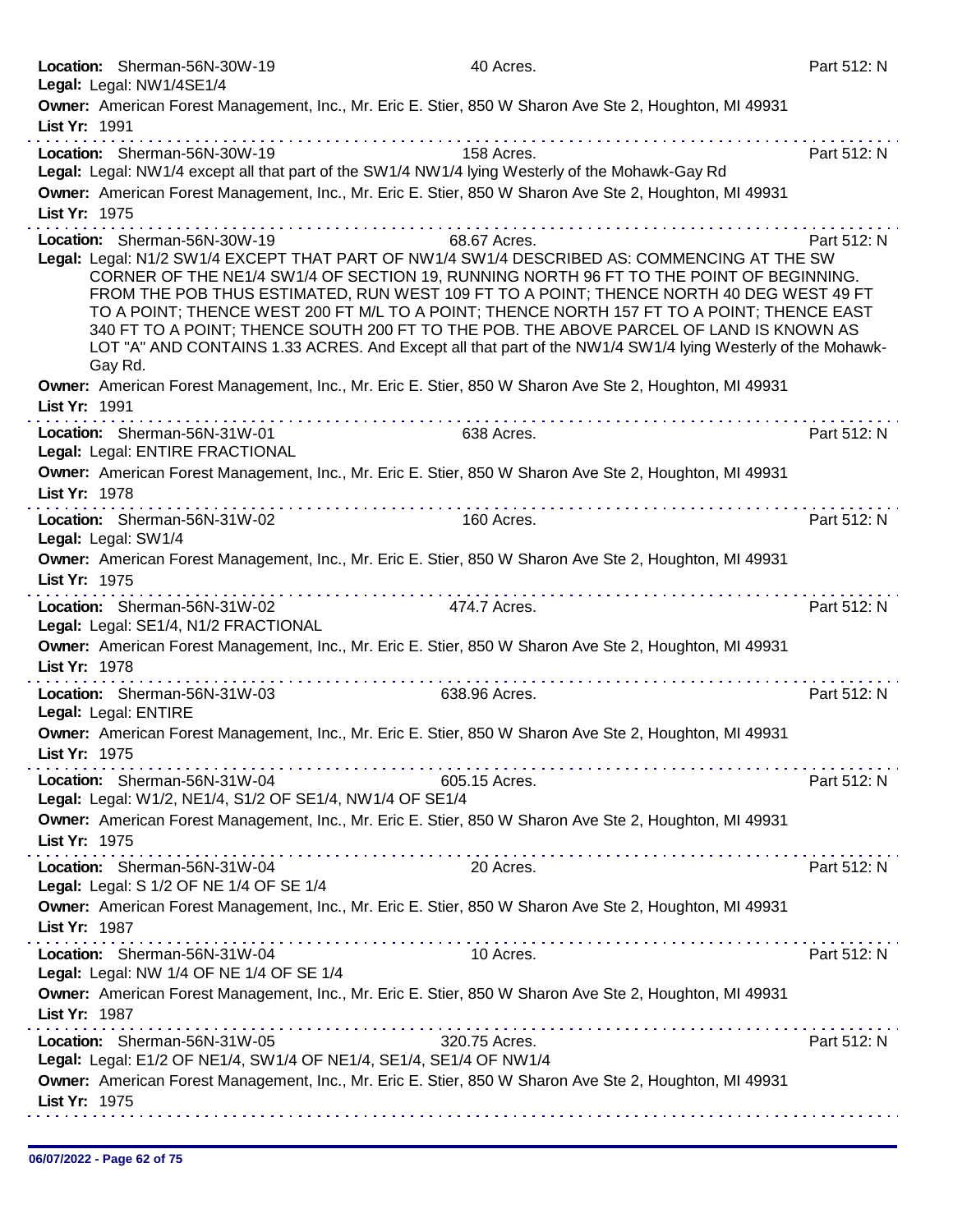|               | Location: Sherman-56N-31W-05<br>Legal: Legal: SW1/4 OF NW1/4, SW1/4                      | 200 Acres.                                                                                                                                      | Part 512: N |
|---------------|------------------------------------------------------------------------------------------|-------------------------------------------------------------------------------------------------------------------------------------------------|-------------|
|               |                                                                                          | Owner: American Forest Management, Inc., Mr. Eric E. Stier, 850 W Sharon Ave Ste 2, Houghton, MI 49931                                          |             |
| List Yr: 1977 |                                                                                          |                                                                                                                                                 |             |
|               | Location: Sherman-56N-31W-06                                                             | 401.49 Acres.<br>Legal: Legal: NE1/4, SE1/4 OF NW1/4, W1/2 OF SE1/4, SE1/4 OF SE1/4, E1/2 OF SW1/4                                              | Part 512: N |
| List Yr: 1975 |                                                                                          | Owner: American Forest Management, Inc., Mr. Eric E. Stier, 850 W Sharon Ave Ste 2, Houghton, MI 49931                                          |             |
|               | Location: Sherman-56N-31W-06<br>Legal: Legal: W1/2 OF SW1/4                              | .<br>76.88 Acres.                                                                                                                               | Part 512: N |
| List Yr: 1977 |                                                                                          | Owner: American Forest Management, Inc., Mr. Eric E. Stier, 850 W Sharon Ave Ste 2, Houghton, MI 49931                                          |             |
|               | Location: Sherman-56N-31W-06<br>Legal: Legal: NE1/4SE1/4                                 | 40 Acres.                                                                                                                                       | Part 512: N |
| List Yr: 1980 |                                                                                          | Owner: American Forest Management, Inc., Mr. Eric E. Stier, 850 W Sharon Ave Ste 2, Houghton, MI 49931                                          |             |
|               | Location: Sherman-56N-31W-07<br>Legal: Legal: N1/2, SE1/4                                | 478.39 Acres.                                                                                                                                   | Part 512: N |
| List Yr: 1975 |                                                                                          | Owner: American Forest Management, Inc., Mr. Eric E. Stier, 850 W Sharon Ave Ste 2, Houghton, MI 49931                                          |             |
|               | Location: Sherman-56N-31W-07<br>Legal: Legal: SW1/4 FRACTIONAL                           | .<br>159.31 Acres.                                                                                                                              | Part 512: N |
| List Yr: 1978 |                                                                                          | Owner: American Forest Management, Inc., Mr. Eric E. Stier, 850 W Sharon Ave Ste 2, Houghton, MI 49931                                          |             |
|               | Location: Sherman-56N-31W-08<br>Legal: Legal: N1/2, SE1/4                                | 480 Acres.                                                                                                                                      | Part 512: N |
| List Yr: 1975 |                                                                                          | Owner: American Forest Management, Inc., Mr. Eric E. Stier, 850 W Sharon Ave Ste 2, Houghton, MI 49931                                          |             |
|               | Location: Sherman-56N-31W-08<br>Legal: Legal: SW1/4                                      | 160 Acres.                                                                                                                                      | Part 512: N |
| List Yr: 1978 |                                                                                          | Owner: American Forest Management, Inc., Mr. Eric E. Stier, 850 W Sharon Ave Ste 2, Houghton, MI 49931                                          |             |
|               | Location: Sherman-56N-31W-09                                                             | 440 Acres.<br>Legal: Legal: NW1/4, N1/2 OF NE1/4, SE1/4 OF NE1/4, SE1/4 OF SE1/4, N1/2 OF SW1/4, SW1/4 OF SW1/4                                 | Part 512: N |
| List Yr: 1975 |                                                                                          | Owner: American Forest Management, Inc., Mr. Eric E. Stier, 850 W Sharon Ave Ste 2, Houghton, MI 49931                                          |             |
|               | Location: Sherman-56N-31W-10<br>Legal: Legal: N1/2, SE1/4, E1/2 OF SW1/4, SW1/4 OF SW1/4 | 600 Acres.                                                                                                                                      | Part 512: N |
| List Yr: 1975 |                                                                                          | Owner: American Forest Management, Inc., Mr. Eric E. Stier, 850 W Sharon Ave Ste 2, Houghton, MI 49931<br>a construction of the construction of |             |
|               | Location: Sherman-56N-31W-10<br>Legal: Legal: E 1/2 OF NW 1/4 OF SW 1/4                  | 20 Acres.                                                                                                                                       | Part 512: N |
| List Yr: 1987 |                                                                                          | Owner: American Forest Management, Inc., Mr. Eric E. Stier, 850 W Sharon Ave Ste 2, Houghton, MI 49931                                          |             |
|               | Location: Sherman-56N-31W-11<br>Legal: Legal: W1/2, SE1/4, S1/2 OF NE1/4                 | 560 Acres.                                                                                                                                      | Part 512: N |
| List Yr: 1975 |                                                                                          | Owner: American Forest Management, Inc., Mr. Eric E. Stier, 850 W Sharon Ave Ste 2, Houghton, MI 49931                                          |             |
|               |                                                                                          |                                                                                                                                                 |             |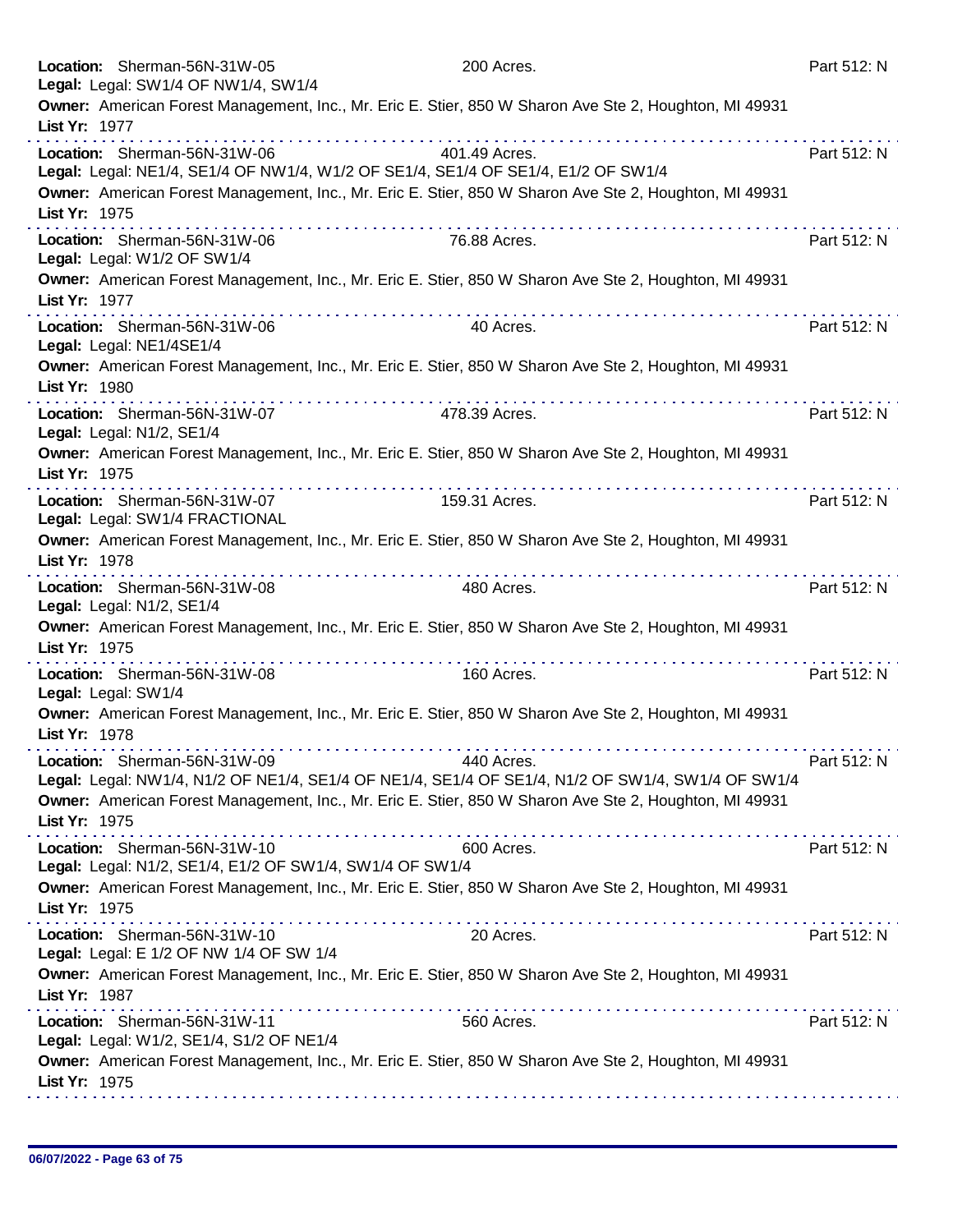|               | Location: Sherman-56N-31W-11<br>Legal: Legal: N1/2 OF NE1/4                                                 | 80 Acres.  | Part 512: N |
|---------------|-------------------------------------------------------------------------------------------------------------|------------|-------------|
| List Yr: 1978 | Owner: American Forest Management, Inc., Mr. Eric E. Stier, 850 W Sharon Ave Ste 2, Houghton, MI 49931      |            |             |
|               | Location: Sherman-56N-31W-12<br>Legal: Legal: E1/2, SW1/4, S1/2 OF NW1/4                                    | 560 Acres. | Part 512: N |
| List Yr: 1975 | Owner: American Forest Management, Inc., Mr. Eric E. Stier, 850 W Sharon Ave Ste 2, Houghton, MI 49931      |            |             |
|               | the second complete state of<br>Location: Sherman-56N-31W-12<br>Legal: Legal: N1/2 OF NW1/4                 | 80 Acres.  | Part 512: N |
| List Yr: 1978 | Owner: American Forest Management, Inc., Mr. Eric E. Stier, 850 W Sharon Ave Ste 2, Houghton, MI 49931      |            |             |
|               | Location: Sherman-56N-31W-13<br>Legal: Legal: W1/2, W1/2 OF NE1/4, SW1/4 OF SE1/4                           | 440 Acres. | Part 512: N |
| List Yr: 1975 | Owner: American Forest Management, Inc., Mr. Eric E. Stier, 850 W Sharon Ave Ste 2, Houghton, MI 49931      |            |             |
|               | .<br>Location: Sherman-56N-31W-13<br>Legal: Legal: E1/2 OF E1/2                                             | 160 Acres. | Part 512: N |
| List Yr: 1977 | Owner: American Forest Management, Inc., Mr. Eric E. Stier, 850 W Sharon Ave Ste 2, Houghton, MI 49931      |            |             |
|               | .<br>Location: Sherman-56N-31W-13<br>Legal: Legal: N 1/2 OF NW 1/4 OF SE 1/4                                | 20 Acres.  | Part 512: N |
| List Yr: 1987 | Owner: American Forest Management, Inc., Mr. Eric E. Stier, 850 W Sharon Ave Ste 2, Houghton, MI 49931      |            |             |
|               | Location: Sherman-56N-31W-13<br>Legal: Legal: SE 1/4 OF NW 1/4 OF SE 1/4                                    | 10 Acres.  | Part 512: N |
| List Yr: 1988 | Owner: American Forest Management, Inc., Mr. Eric E. Stier, 850 W Sharon Ave Ste 2, Houghton, MI 49931<br>. |            |             |
|               | Location: Sherman-56N-31W-13<br>Legal: Legal: SW1/4 OF NW1/4 OF SE1/4;                                      | 10 Acres.  | Part 512: N |
| List Yr: 2013 | Owner: American Forest Management, Inc., Mr. Eric E. Stier, 850 W Sharon Ave Ste 2, Houghton, MI 49931      |            |             |
|               | Location: Sherman-56N-31W-14<br>Legal: Legal: ENTIRE                                                        | 640 Acres. | Part 512: N |
| List Yr: 1975 | Owner: American Forest Management, Inc., Mr. Eric E. Stier, 850 W Sharon Ave Ste 2, Houghton, MI 49931      |            |             |
|               | Location: Sherman-56N-31W-15<br>Legal: Legal: ENTIRE                                                        | 640 Acres. | Part 512: N |
| List Yr: 1975 | Owner: American Forest Management, Inc., Mr. Eric E. Stier, 850 W Sharon Ave Ste 2, Houghton, MI 49931      |            |             |
|               | Location: Sherman-56N-31W-16<br>Legal: Legal: ENTIRE                                                        | 640 Acres. | Part 512: N |
| List Yr: 1987 | Owner: The Molpus Woodlands Group, LLC, Ms. Tonya Phillips, 654 North State Street, Jackson, MS 39202       |            |             |
|               | Location: Sherman-56N-31W-17<br>Legal: Legal: N1/2 OF NE1/4, W1/2 OF SW1/4, SW1/4 OF SE1/4                  | 200 Acres. | Part 512: N |
| List Yr: 1975 | Owner: American Forest Management, Inc., Mr. Eric E. Stier, 850 W Sharon Ave Ste 2, Houghton, MI 49931      |            |             |
|               |                                                                                                             |            |             |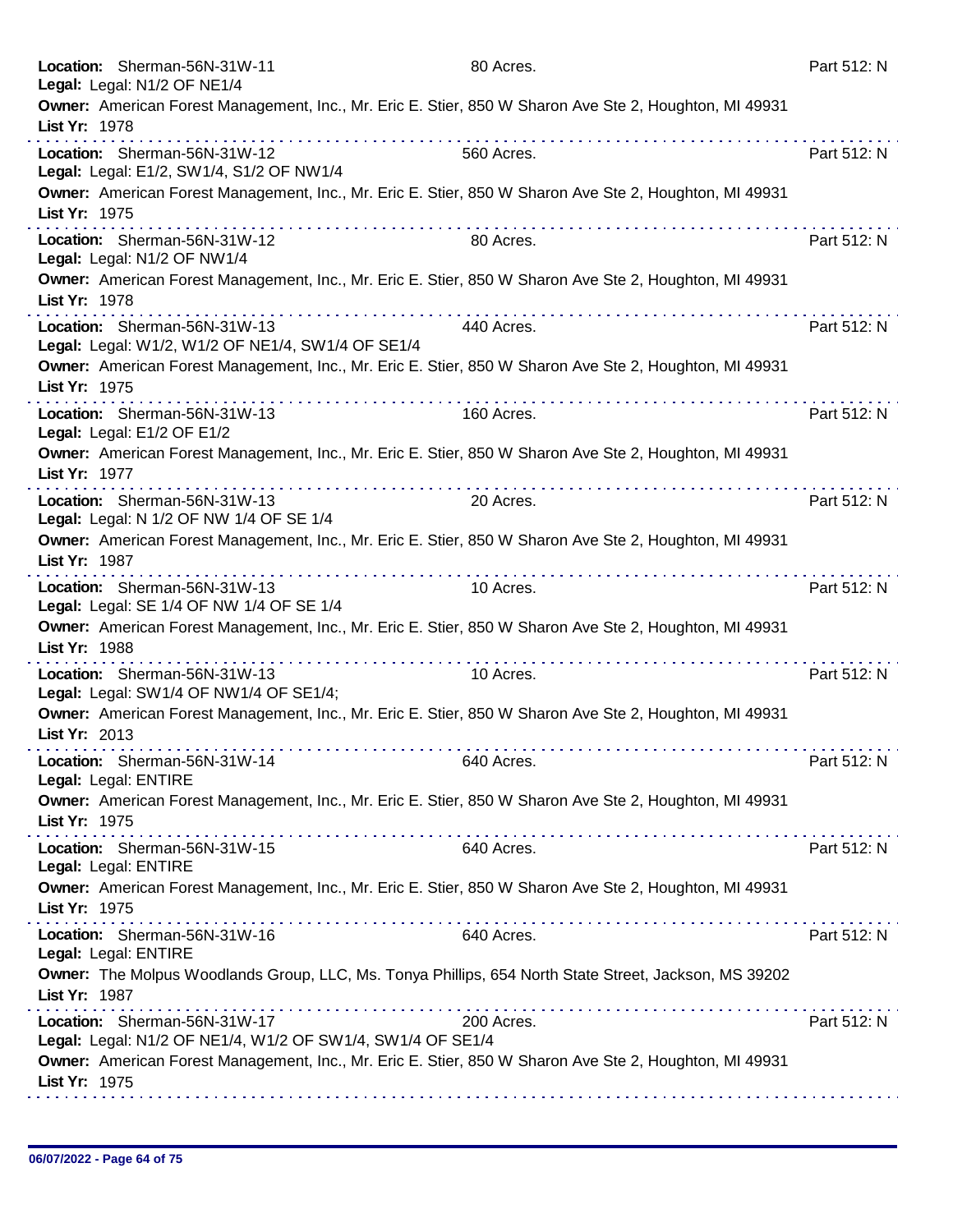| Location: Sherman-56N-31W-17<br>Legal: Legal: NW1/4, E1/2 OF SE1/4                                                                  | 240 Acres.                                                                                                    | Part 512: N |
|-------------------------------------------------------------------------------------------------------------------------------------|---------------------------------------------------------------------------------------------------------------|-------------|
|                                                                                                                                     | Owner: American Forest Management, Inc., Mr. Eric E. Stier, 850 W Sharon Ave Ste 2, Houghton, MI 49931        |             |
| List Yr: 1977<br><u>a dia ara-dia ara-dia ara-d</u>                                                                                 |                                                                                                               |             |
| Location: Sherman-56N-31W-17<br>Legal: Legal: S1/2 OF NE1/4, NE1/4 OF SW1/4, NW1/4 OF SE1/4                                         | 160 Acres.                                                                                                    | Part 512: N |
| List Yr: 1980                                                                                                                       | Owner: American Forest Management, Inc., Mr. Eric E. Stier, 850 W Sharon Ave Ste 2, Houghton, MI 49931        |             |
| Location: Sherman-56N-31W-17<br>Legal: Legal: N 1/2 OF SE 1/4 OF SW 1/4                                                             | and a straightful contract of<br>20 Acres.                                                                    | Part 512: N |
| List Yr: 1987                                                                                                                       | Owner: American Forest Management, Inc., Mr. Eric E. Stier, 850 W Sharon Ave Ste 2, Houghton, MI 49931        |             |
| Location: Sherman-56N-31W-17<br>Legal: Legal: SW 1/4 OF SE 1/4 OF SW 1/4                                                            | 10 Acres.                                                                                                     | Part 512: N |
| List Yr: 1987                                                                                                                       | Owner: American Forest Management, Inc., Mr. Eric E. Stier, 850 W Sharon Ave Ste 2, Houghton, MI 49931        |             |
| Location: Sherman-56N-31W-18<br>Legal: Legal: SW1/4                                                                                 | .<br>160.45 Acres.                                                                                            | Part 512: N |
| List Yr: 1975                                                                                                                       | Owner: American Forest Management, Inc., Mr. Eric E. Stier, 850 W Sharon Ave Ste 2, Houghton, MI 49931        |             |
| Location: Sherman-56N-31W-18<br>Legal: Legal: N1/2 OF SE1/4, SE1/4 OF SE1/4, N1/2 FRL                                               | 440.01 Acres.                                                                                                 | Part 512: N |
| List Yr: 1978                                                                                                                       | Owner: American Forest Management, Inc., Mr. Eric E. Stier, 850 W Sharon Ave Ste 2, Houghton, MI 49931        |             |
| Location: Sherman-56N-31W-18<br>Legal: Legal: N 1/2 OF SW 1/4 OF SE 1/4                                                             | 20 Acres.                                                                                                     | Part 512: N |
| List Yr: 1987                                                                                                                       | Owner: American Forest Management, Inc., Mr. Eric E. Stier, 850 W Sharon Ave Ste 2, Houghton, MI 49931<br>.   |             |
| Location: Sherman-56N-31W-18<br>Legal: Legal: SE 1/4 OF SW 1/4 OF SE 1/4                                                            | 10 Acres.                                                                                                     | Part 512: N |
| List Yr: 1987                                                                                                                       | Owner: American Forest Management, Inc., Mr. Eric E. Stier, 850 W Sharon Ave Ste 2, Houghton, MI 49931        |             |
| Location: Sherman-56N-31W-19<br>Legal: Legal: W1/2 OF SE1/4, E1/2 OF SW1/4, NW1/4 OF SW1/4                                          | 200.3 Acres.                                                                                                  | Part 512: N |
| List Yr: 1975<br>.                                                                                                                  | Owner: American Forest Management, Inc., Mr. Eric E. Stier, 850 W Sharon Ave Ste 2, Houghton, MI 49931        |             |
| Location: Sherman-56N-31W-19<br>Legal: Legal: SW1/4 OF SW1/4, N1/2 FRL                                                              | 360.92 Acres.                                                                                                 | Part 512: N |
| List Yr: 1978                                                                                                                       | Owner: American Forest Management, Inc., Mr. Eric E. Stier, 850 W Sharon Ave Ste 2, Houghton, MI 49931        |             |
| Location: Sherman-56N-31W-19<br>Legal: Legal: E1/2 OF SE1/4                                                                         | 80 Acres.                                                                                                     | Part 512: N |
| List Yr: 1980                                                                                                                       | Owner: American Forest Management, Inc., Mr. Eric E. Stier, 850 W Sharon Ave Ste 2, Houghton, MI 49931        |             |
| Location: Sherman-56N-31W-20<br>Owner: Mr. and Mrs. Glen L. Barna, 51050 Blue Top Cabin Road, , Houghton, MI 49931<br>List Yr: 1977 | 85 Acres.<br>Legal: Legal: N1/2 NW1/4 and SE1/4 NW1/4 Except that part lying North and West of Traverse River | Part 512: N |
|                                                                                                                                     |                                                                                                               |             |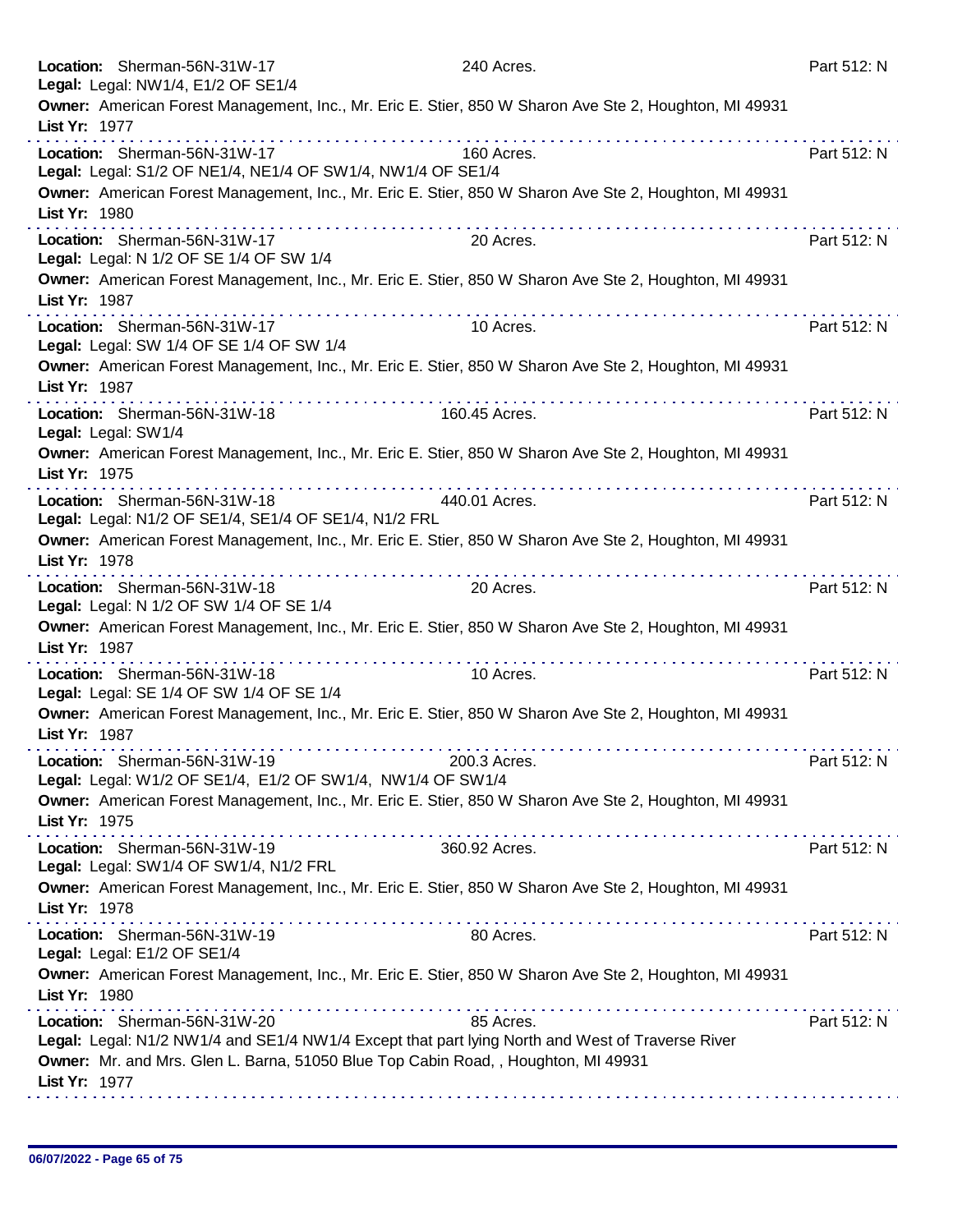|               | Location: Sherman-56N-31W-20                                                                                                                                                                                                                                                                                                                                                                                                                                                                                                                                        | 40 Acres.  | Part 512: N |
|---------------|---------------------------------------------------------------------------------------------------------------------------------------------------------------------------------------------------------------------------------------------------------------------------------------------------------------------------------------------------------------------------------------------------------------------------------------------------------------------------------------------------------------------------------------------------------------------|------------|-------------|
|               | Legal: Legal: NE1/4 SW1/4                                                                                                                                                                                                                                                                                                                                                                                                                                                                                                                                           |            |             |
| List Yr: 1975 | Owner: Mr. and Mrs. Glen L. Barna, 51050 Blue Top Cabin Road, , Houghton, MI 49931                                                                                                                                                                                                                                                                                                                                                                                                                                                                                  |            |             |
|               | Location: Sherman-56N-31W-20<br>Legal: Legal: E1/2                                                                                                                                                                                                                                                                                                                                                                                                                                                                                                                  | 320 Acres. | Part 512: N |
| List Yr: 1975 | Owner: American Forest Management, Inc., Mr. Eric E. Stier, 850 W Sharon Ave Ste 2, Houghton, MI 49931                                                                                                                                                                                                                                                                                                                                                                                                                                                              |            |             |
|               | .<br>Location: Sherman-56N-31W-21<br>Legal: Legal: S1/2                                                                                                                                                                                                                                                                                                                                                                                                                                                                                                             | 320 Acres. | Part 512: N |
| List Yr: 1978 | Owner: American Forest Management, Inc., Mr. Eric E. Stier, 850 W Sharon Ave Ste 2, Houghton, MI 49931                                                                                                                                                                                                                                                                                                                                                                                                                                                              |            |             |
|               | Location: Sherman-56N-31W-21<br>Legal: Legal: N 1/2                                                                                                                                                                                                                                                                                                                                                                                                                                                                                                                 | 320 Acres. | Part 512: N |
| List Yr: 1983 | Owner: The Molpus Woodlands Group, LLC, Ms. Tonya Phillips, 654 North State Street, Jackson, MS 39202                                                                                                                                                                                                                                                                                                                                                                                                                                                               |            |             |
|               | Location: Sherman-56N-31W-22<br>Legal: Legal: N1/2 OF NE1/4, NE1/4 OF NW1/4                                                                                                                                                                                                                                                                                                                                                                                                                                                                                         | 120 Acres. | Part 512: N |
| List Yr: 1975 | Owner: American Forest Management, Inc., Mr. Eric E. Stier, 850 W Sharon Ave Ste 2, Houghton, MI 49931<br>. <b>.</b>                                                                                                                                                                                                                                                                                                                                                                                                                                                |            |             |
|               | Location: Sherman-56N-31W-22<br>Legal: Legal: S1/2                                                                                                                                                                                                                                                                                                                                                                                                                                                                                                                  | 320 Acres. | Part 512: N |
| List Yr: 1978 | Owner: American Forest Management, Inc., Mr. Eric E. Stier, 850 W Sharon Ave Ste 2, Houghton, MI 49931                                                                                                                                                                                                                                                                                                                                                                                                                                                              |            |             |
|               | $\mathbf{a} \cdot \mathbf{a} \cdot \mathbf{a} \cdot \mathbf{a} \cdot \mathbf{a} \cdot \mathbf{a} \cdot \mathbf{a} \cdot \mathbf{a} \cdot \mathbf{a} \cdot \mathbf{a} \cdot \mathbf{a} \cdot \mathbf{a} \cdot \mathbf{a} \cdot \mathbf{a} \cdot \mathbf{a} \cdot \mathbf{a} \cdot \mathbf{a} \cdot \mathbf{a} \cdot \mathbf{a} \cdot \mathbf{a} \cdot \mathbf{a} \cdot \mathbf{a} \cdot \mathbf{a} \cdot \mathbf{a} \cdot \mathbf{a} \cdot \mathbf{a} \cdot \mathbf{a} \cdot \mathbf{$<br>Location: Sherman-56N-31W-22<br>Legal: Legal: S1/2 OF N1/2, NW1/4 OF NW1/4 | 200 Acres. | Part 512: N |
| List Yr: 1979 | Owner: The Molpus Woodlands Group, LLC, Ms. Tonya Phillips, 654 North State Street, Jackson, MS 39202                                                                                                                                                                                                                                                                                                                                                                                                                                                               |            |             |
|               | Location: Sherman-56N-31W-23<br>Legal: Legal: N1/2 OF NW1/4, NW1/4 OF NE1/4                                                                                                                                                                                                                                                                                                                                                                                                                                                                                         | 120 Acres. | Part 512: N |
| List Yr: 1975 | Owner: American Forest Management, Inc., Mr. Eric E. Stier, 850 W Sharon Ave Ste 2, Houghton, MI 49931                                                                                                                                                                                                                                                                                                                                                                                                                                                              |            |             |
|               | Location: Sherman-56N-31W-23<br>Legal: Legal: S1/2                                                                                                                                                                                                                                                                                                                                                                                                                                                                                                                  | 320 Acres. | Part 512: N |
| List Yr: 1978 | Owner: American Forest Management, Inc., Mr. Eric E. Stier, 850 W Sharon Ave Ste 2, Houghton, MI 49931                                                                                                                                                                                                                                                                                                                                                                                                                                                              |            |             |
|               | Location: Sherman-56N-31W-23                                                                                                                                                                                                                                                                                                                                                                                                                                                                                                                                        | 200 Acres. | Part 512: N |
|               | Legal: Legal: S1/2 N1/2, NE1/4 NE1/4                                                                                                                                                                                                                                                                                                                                                                                                                                                                                                                                |            |             |
| List Yr: 1979 | Owner: The Molpus Woodlands Group, LLC, Ms. Tonya Phillips, 654 North State Street, Jackson, MS 39202                                                                                                                                                                                                                                                                                                                                                                                                                                                               |            |             |
|               | Location: Sherman-56N-31W-24<br>Legal: Legal: NE1/4 NE1/4; SE1/4 NE1/4 except all that part lying Westerly of the Mohawk-Gay Rd; W1/2 NW1/4, NW1/4<br>SW1/4                                                                                                                                                                                                                                                                                                                                                                                                         | 170 Acres. | Part 512: N |
| List Yr: 1975 | Owner: American Forest Management, Inc., Mr. Eric E. Stier, 850 W Sharon Ave Ste 2, Houghton, MI 49931                                                                                                                                                                                                                                                                                                                                                                                                                                                              |            |             |
|               | Location: Sherman-56N-31W-24<br>Legal: Legal: E1/2 NW1/4; NW1/4 NE1/4                                                                                                                                                                                                                                                                                                                                                                                                                                                                                               | 120 Acres. | Part 512: N |
| List Yr: 1977 | Owner: American Forest Management, Inc., Mr. Eric E. Stier, 850 W Sharon Ave Ste 2, Houghton, MI 49931                                                                                                                                                                                                                                                                                                                                                                                                                                                              |            |             |
|               |                                                                                                                                                                                                                                                                                                                                                                                                                                                                                                                                                                     |            |             |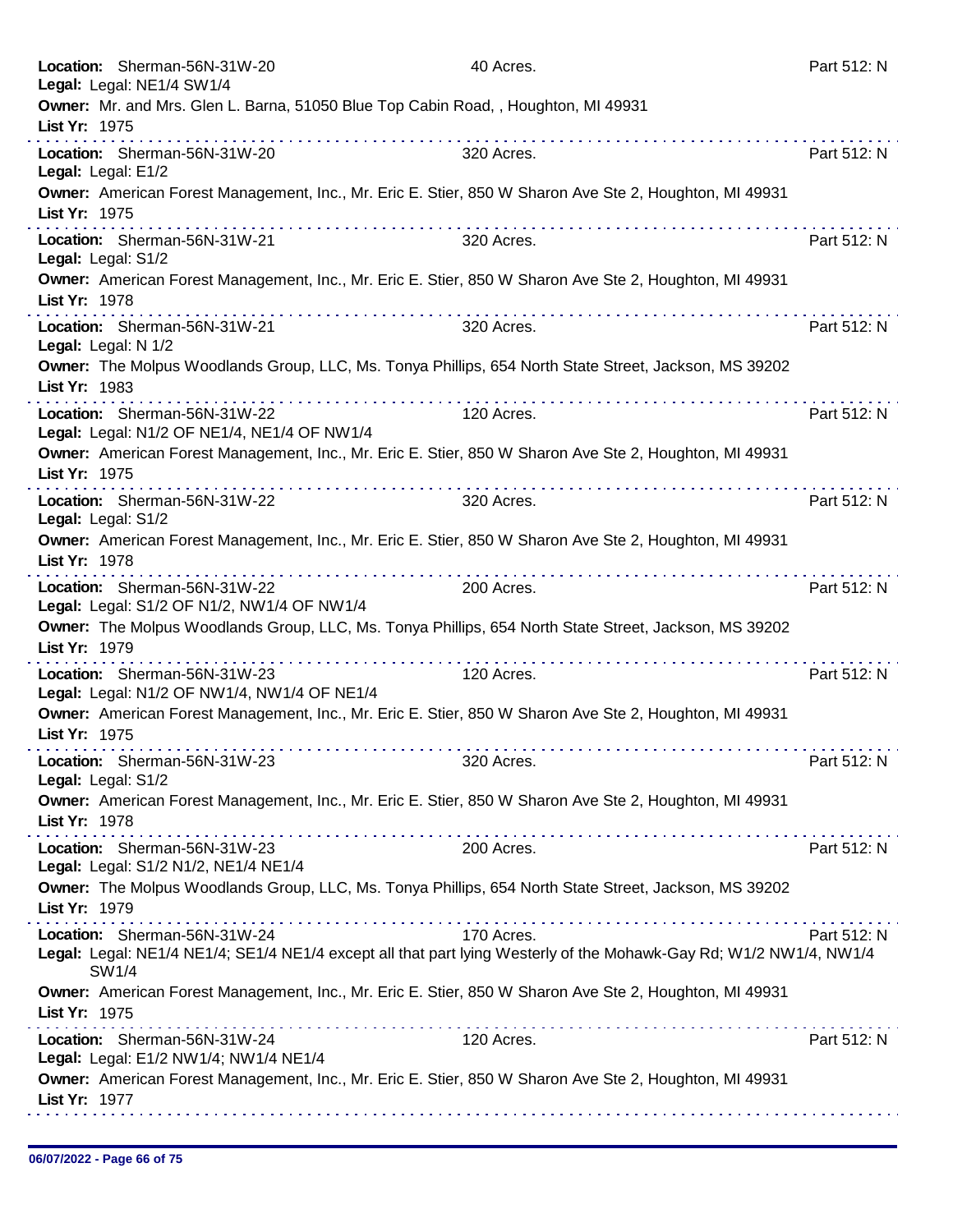| Location: Sherman-56N-31W-25<br>Legal: Legal: W1/2 OF NW1/4, W1/2 OF E1/2 OF NW1/4                                                                                                                                                                                                                                                                                                                                                                                                                                                                                                                                                                                                                                                                                                                                                                                                                                                       | 120 Acres.   | Part 512: N                           |
|------------------------------------------------------------------------------------------------------------------------------------------------------------------------------------------------------------------------------------------------------------------------------------------------------------------------------------------------------------------------------------------------------------------------------------------------------------------------------------------------------------------------------------------------------------------------------------------------------------------------------------------------------------------------------------------------------------------------------------------------------------------------------------------------------------------------------------------------------------------------------------------------------------------------------------------|--------------|---------------------------------------|
| Owner: American Forest Management, Inc., Mr. Eric E. Stier, 850 W Sharon Ave Ste 2, Houghton, MI 49931<br>List Yr: 1994                                                                                                                                                                                                                                                                                                                                                                                                                                                                                                                                                                                                                                                                                                                                                                                                                  |              |                                       |
| Location: Sherman-56N-31W-25<br>Legal: Legal: NW1/4 OF SE1/4                                                                                                                                                                                                                                                                                                                                                                                                                                                                                                                                                                                                                                                                                                                                                                                                                                                                             | 40 Acres.    | Part 512: N                           |
| Owner: Mr. and Mrs. Daniel Hickey, 15579 304th Avenue, , New Auburn, WI 54757<br>List Yr: 2012                                                                                                                                                                                                                                                                                                                                                                                                                                                                                                                                                                                                                                                                                                                                                                                                                                           |              |                                       |
| Location: Sherman-56N-31W-25<br>Legal: Legal: PART OF NE1/4 OF SE1/4 LYING SOUTH OF OLD EAST-WEST RR GRADE INCLUDING AN EASEMENT<br>TO USE SAID RR GR ADE FOR PURPOSES OF INGRESS & EGRESS TO SUBJECT PROPERTY                                                                                                                                                                                                                                                                                                                                                                                                                                                                                                                                                                                                                                                                                                                           | 32 Acres.    | Part 512: N                           |
| Owner: Mr. and Mrs. Daniel Hickey, 15579 304th Avenue, , New Auburn, WI 54757<br>List Yr: 2012                                                                                                                                                                                                                                                                                                                                                                                                                                                                                                                                                                                                                                                                                                                                                                                                                                           |              |                                       |
| Location: Sherman-56N-31W-25                                                                                                                                                                                                                                                                                                                                                                                                                                                                                                                                                                                                                                                                                                                                                                                                                                                                                                             | 63.34 Acres. | Part 512: N                           |
| Legal: Legal: A PARCEL OF LAND WITHIN N1/2 OF SECTION 25, T56N, R31W DESCRIBED AS FOLLOWS:<br>COMMENCING AT THE NW CO RNER OF SEC 25; THENCE ALONG THE NORTH LINE OF SEC 25 SOUTH<br>88D00'58" EAST 1976.43 FT TO A 3/4" CAPPED IRON PIPE MARKING THE POB; THENCE CONTINUE ALONG<br>NORTH LINE OF SAID SEC, 1976.43 FT TO A 3/4" CAPPED IRON PIPE AT THE NE CORNER OF NW1/4 OF<br>NE1/4; THENCE SOUTH 00D08'54" EAST 1317.23 FT TO A 3/4" CAPPED IRON PIPE AT THE SE CORNER OF<br>NW1/4 OF NE1/4; THENCE NORTH 88D01'07" WEST 1315.92 FT TO A 3/4"CAPPED IRON PIPE AT THE SW<br>CORNER OF NW1/4 OF NE1/4; THENCE SOUTH 00D13'20" EAST 205.4 FT TO THE CENTER LINE OF LAKE<br>LINDEN-GAY RD; THENCE SOUTH 85D39'57" WEST ALONG SAID CENTER LINE 659.50 FT; THENCENORTH<br>00D14'27" WEST 1595.4 FT TO THE POB, EXCEPTING THAT PORTION OF THE ABOVE DESCRIBED LAND<br>LYINGSOUTH OF THE NORTH RIGHT-OF-WAY LINE OF THE LAKE LINDEN-GAY RD. |              |                                       |
| Owner: Mr. and Mrs. Daniel Hickey, 15579 304th Avenue, , New Auburn, WI 54757                                                                                                                                                                                                                                                                                                                                                                                                                                                                                                                                                                                                                                                                                                                                                                                                                                                            |              |                                       |
| List Yr: 2012                                                                                                                                                                                                                                                                                                                                                                                                                                                                                                                                                                                                                                                                                                                                                                                                                                                                                                                            |              |                                       |
| Location: Sherman-56N-31W-26<br>Legal: Legal: N1/2, SW1/4                                                                                                                                                                                                                                                                                                                                                                                                                                                                                                                                                                                                                                                                                                                                                                                                                                                                                | 480 Acres.   | Part 512: N                           |
| Owner: American Forest Management, Inc., Mr. Eric E. Stier, 850 W Sharon Ave Ste 2, Houghton, MI 49931<br>List Yr: 1977<br>.                                                                                                                                                                                                                                                                                                                                                                                                                                                                                                                                                                                                                                                                                                                                                                                                             |              | did a did did a did a did a did a did |
| Location: Sherman-56N-31W-26<br>Legal: Legal: SE 1/4                                                                                                                                                                                                                                                                                                                                                                                                                                                                                                                                                                                                                                                                                                                                                                                                                                                                                     | 160 Acres.   | Part 512: N                           |
| Owner: American Forest Management, Inc., Mr. Eric E. Stier, 850 W Sharon Ave Ste 2, Houghton, MI 49931<br>List Yr: 1981                                                                                                                                                                                                                                                                                                                                                                                                                                                                                                                                                                                                                                                                                                                                                                                                                  |              |                                       |
| Location: Sherman-56N-31W-27<br>Legal: Legal: ENTIRE                                                                                                                                                                                                                                                                                                                                                                                                                                                                                                                                                                                                                                                                                                                                                                                                                                                                                     | 640 Acres.   | Part 512: N                           |
| Owner: American Forest Management, Inc., Mr. Eric E. Stier, 850 W Sharon Ave Ste 2, Houghton, MI 49931<br>List Yr: 1975                                                                                                                                                                                                                                                                                                                                                                                                                                                                                                                                                                                                                                                                                                                                                                                                                  |              |                                       |
| Location: Sherman-56N-31W-28<br>Legal: Legal: N1/2, NE1/4 OF SE1/4, N1/2 OF SW1/4                                                                                                                                                                                                                                                                                                                                                                                                                                                                                                                                                                                                                                                                                                                                                                                                                                                        | 440 Acres.   | Part 512: N                           |
| Owner: American Forest Management, Inc., Mr. Eric E. Stier, 850 W Sharon Ave Ste 2, Houghton, MI 49931<br>List Yr: 1975                                                                                                                                                                                                                                                                                                                                                                                                                                                                                                                                                                                                                                                                                                                                                                                                                  |              |                                       |
| <u>The second contract of the second contract of the second contract of the second contract of the second contract of the second contract of the second contract of the second contract of the second contract of the second con</u><br>Location: Sherman-56N-31W-28<br>Legal: Legal: SE1/4SE1/4                                                                                                                                                                                                                                                                                                                                                                                                                                                                                                                                                                                                                                         | 40 Acres.    | Part 512: N                           |
| Owner: American Forest Management, Inc., Mr. Eric E. Stier, 850 W Sharon Ave Ste 2, Houghton, MI 49931<br>List Yr: 1980                                                                                                                                                                                                                                                                                                                                                                                                                                                                                                                                                                                                                                                                                                                                                                                                                  |              |                                       |
| Location: Sherman-56N-31W-28<br>Legal: Legal: N 1/2 OF SE 1/4 OF SW 1/4                                                                                                                                                                                                                                                                                                                                                                                                                                                                                                                                                                                                                                                                                                                                                                                                                                                                  | 20 Acres.    | Part 512: N                           |
| Owner: American Forest Management, Inc., Mr. Eric E. Stier, 850 W Sharon Ave Ste 2, Houghton, MI 49931<br>List Yr: 1987                                                                                                                                                                                                                                                                                                                                                                                                                                                                                                                                                                                                                                                                                                                                                                                                                  |              |                                       |
|                                                                                                                                                                                                                                                                                                                                                                                                                                                                                                                                                                                                                                                                                                                                                                                                                                                                                                                                          |              |                                       |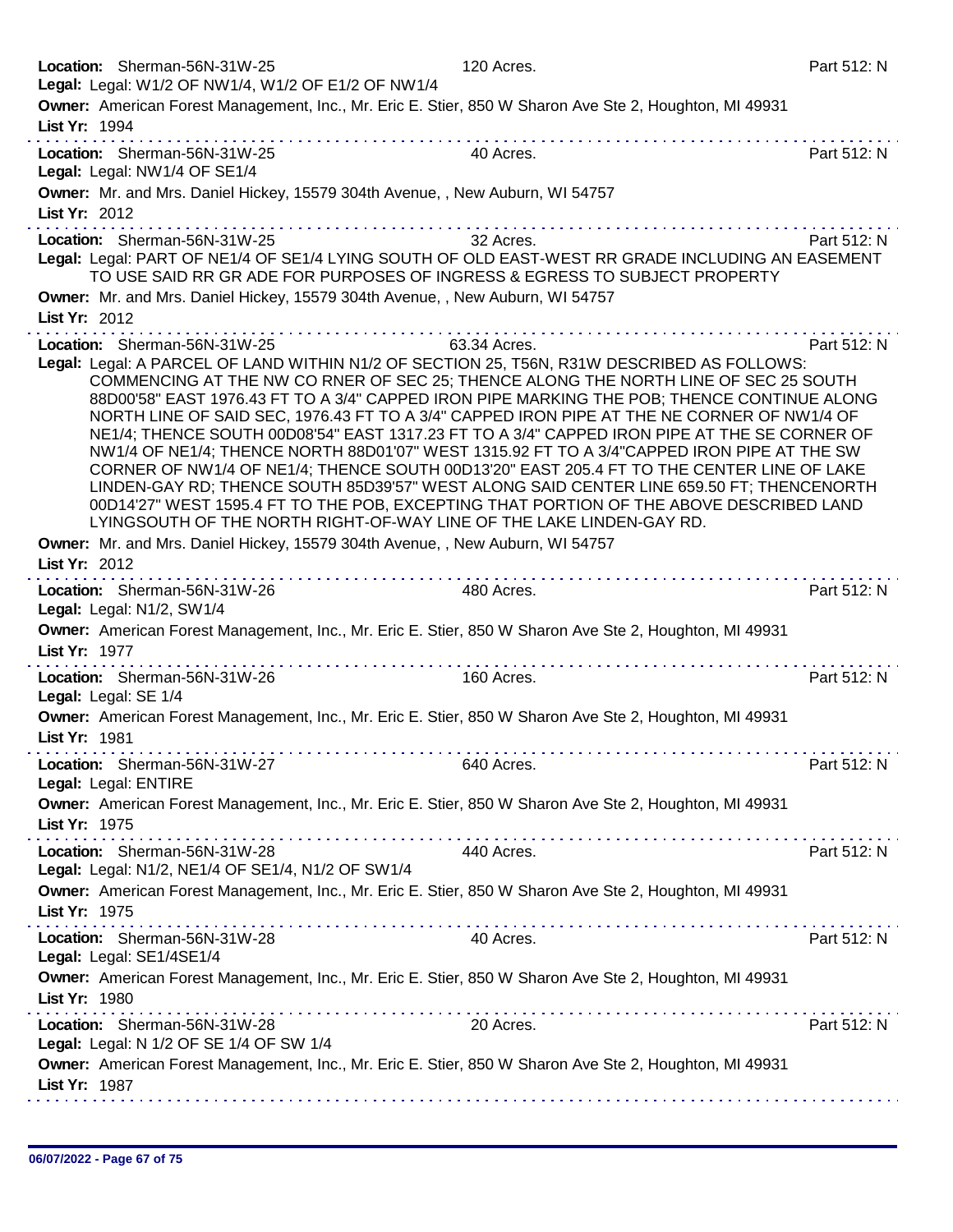|               | Location: Sherman-56N-31W-28<br>Legal: Legal: SE 1/4 OF SE 1/4 OF SW 1/4                                  | 10 Acres.                                                                                              | Part 512: N |
|---------------|-----------------------------------------------------------------------------------------------------------|--------------------------------------------------------------------------------------------------------|-------------|
|               |                                                                                                           | Owner: American Forest Management, Inc., Mr. Eric E. Stier, 850 W Sharon Ave Ste 2, Houghton, MI 49931 |             |
| List Yr: 1987 |                                                                                                           | .                                                                                                      |             |
|               | Location: Sherman-56N-31W-29<br>Legal: Legal: N1/2 OF SE1/4, N1/2 OF NW1/4, SE1/4 OF NW1/4, S1/2 OF SW1/4 | 280 Acres.                                                                                             | Part 512: N |
| List Yr: 1975 |                                                                                                           | Owner: American Forest Management, Inc., Mr. Eric E. Stier, 850 W Sharon Ave Ste 2, Houghton, MI 49931 |             |
|               | Location: Sherman-56N-31W-29<br>Legal: Legal: NW1/4 OF NE1/4, S1/2 OF NE1/4, SW1/4 OF NW1/4               | 160 Acres.                                                                                             | Part 512: N |
| List Yr: 1977 |                                                                                                           | Owner: American Forest Management, Inc., Mr. Eric E. Stier, 850 W Sharon Ave Ste 2, Houghton, MI 49931 |             |
|               | Location: Sherman-56N-31W-29<br>Legal: Legal: S 1/2 OF NW 1/4 OF SW 1/4                                   | 20 Acres.                                                                                              | Part 512: N |
| List Yr: 1987 |                                                                                                           | Owner: American Forest Management, Inc., Mr. Eric E. Stier, 850 W Sharon Ave Ste 2, Houghton, MI 49931 |             |
|               | Location: Sherman-56N-31W-29<br>Legal: Legal: NW 1/4 OF NW 1/4 OF SW 1/4                                  | 10 Acres.                                                                                              | Part 512: N |
| List Yr: 1987 |                                                                                                           | Owner: American Forest Management, Inc., Mr. Eric E. Stier, 850 W Sharon Ave Ste 2, Houghton, MI 49931 |             |
|               | Location: Sherman-56N-31W-29<br>Legal: Legal: NW 1/4 OF NE 1/4 OF SW 1/4                                  | 10 Acres.                                                                                              | Part 512: N |
| List Yr: 1987 |                                                                                                           | Owner: American Forest Management, Inc., Mr. Eric E. Stier, 850 W Sharon Ave Ste 2, Houghton, MI 49931 |             |
|               | Location: Sherman-56N-31W-29<br>Legal: Legal: SW1/4 OF SE1/4 EXC. THE S1/2 OF SW1/4 OF SE1/4              | 20 Acres.                                                                                              | Part 512: N |
| List Yr: 1987 | .                                                                                                         | Owner: American Forest Management, Inc., Mr. Eric E. Stier, 850 W Sharon Ave Ste 2, Houghton, MI 49931 |             |
|               | Location: Sherman-56N-31W-29<br>Legal: Legal: SE1/4SE1/4                                                  | 40 Acres.                                                                                              | Part 512: N |
| List Yr: 1987 |                                                                                                           | Owner: American Forest Management, Inc., Mr. Eric E. Stier, 850 W Sharon Ave Ste 2, Houghton, MI 49931 |             |
|               | Location: Sherman-56N-31W-29<br>Legal: Legal: N 1/2 OF NE 1/4 OF NE 1/4                                   | 20 Acres.                                                                                              | Part 512: N |
| List Yr: 1987 |                                                                                                           | Owner: American Forest Management, Inc., Mr. Eric E. Stier, 850 W Sharon Ave Ste 2, Houghton, MI 49931 |             |
|               | Location: Sherman-56N-31W-29<br>Legal: Legal: SW 1/4 OF NE 1/4 OF NE 1/4                                  | 10 Acres.                                                                                              | Part 512: N |
| List Yr: 1987 | .                                                                                                         | Owner: American Forest Management, Inc., Mr. Eric E. Stier, 850 W Sharon Ave Ste 2, Houghton, MI 49931 |             |
|               | Location: Sherman-56N-31W-29<br>Legal: Legal: SW 1/4 OF NE 1/4 OF SW 1/4                                  | 10 Acres.                                                                                              | Part 512: N |
| List Yr: 1987 |                                                                                                           | Owner: American Forest Management, Inc., Mr. Eric E. Stier, 850 W Sharon Ave Ste 2, Houghton, MI 49931 |             |
|               | Location: Sherman-56N-31W-30<br>Legal: Legal: ENTIRE                                                      | 643.2 Acres.                                                                                           | Part 512: N |
| List Yr: 1977 |                                                                                                           | Owner: American Forest Management, Inc., Mr. Eric E. Stier, 850 W Sharon Ave Ste 2, Houghton, MI 49931 |             |
|               |                                                                                                           |                                                                                                        |             |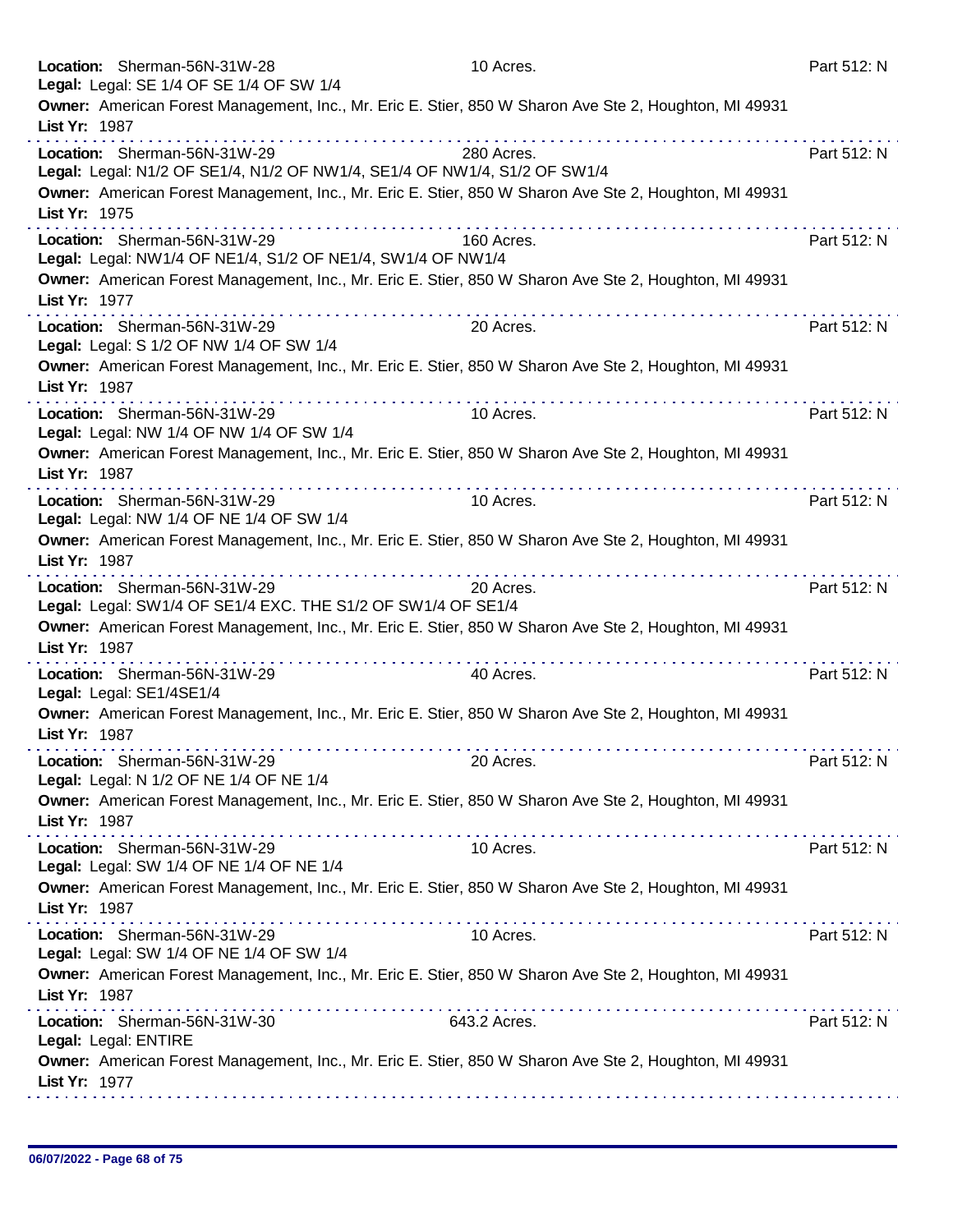| Location: Sherman-56N-31W-31<br>Legal: Legal: SE1/4                                                              | 160 Acres.                                                                                                                                                                                                                                                                                                                              | Part 512: N                   |
|------------------------------------------------------------------------------------------------------------------|-----------------------------------------------------------------------------------------------------------------------------------------------------------------------------------------------------------------------------------------------------------------------------------------------------------------------------------------|-------------------------------|
| List Yr: 1975                                                                                                    | Owner: American Forest Management, Inc., Mr. Eric E. Stier, 850 W Sharon Ave Ste 2, Houghton, MI 49931                                                                                                                                                                                                                                  |                               |
| Location: Sherman-56N-31W-31<br>Legal: Legal: NE1/4, W1/2 FRACTIONAL                                             | 482.66 Acres.                                                                                                                                                                                                                                                                                                                           | Part 512: N                   |
| List Yr: 1977                                                                                                    | Owner: American Forest Management, Inc., Mr. Eric E. Stier, 850 W Sharon Ave Ste 2, Houghton, MI 49931<br>. <b>.</b>                                                                                                                                                                                                                    |                               |
| Location: Sherman-56N-31W-32<br>Legal: Legal: N1/2, SE1/4                                                        | 480 Acres.                                                                                                                                                                                                                                                                                                                              | Part 512: N                   |
| List Yr: 1975                                                                                                    | Owner: American Forest Management, Inc., Mr. Eric E. Stier, 850 W Sharon Ave Ste 2, Houghton, MI 49931<br>.<br>.                                                                                                                                                                                                                        |                               |
| Location: Sherman-56N-31W-32<br>Legal: Legal: SW1/4 EXCEPT W1/2 OF W1/2 OF SW1/4                                 | 120 Acres.                                                                                                                                                                                                                                                                                                                              | Part 512: N                   |
| Owner: Gregory R. Butala, 49582 French Town Road, Hancock, MI 49930<br>List Yr: 1977                             | .                                                                                                                                                                                                                                                                                                                                       |                               |
| Location: Sherman-56N-31W-33<br>Legal: Legal: E1/2 OF E1/2                                                       | 160 Acres.                                                                                                                                                                                                                                                                                                                              | Part 512: N                   |
| List Yr: 1975                                                                                                    | Owner: American Forest Management, Inc., Mr. Eric E. Stier, 850 W Sharon Ave Ste 2, Houghton, MI 49931                                                                                                                                                                                                                                  |                               |
| Location: Sherman-56N-31W-33<br>Legal: Legal: W1/2 OF E1/2                                                       | 160 Acres.                                                                                                                                                                                                                                                                                                                              | Part 512: N                   |
| List Yr: 1994                                                                                                    | Owner: American Forest Management, Inc., Mr. Eric E. Stier, 850 W Sharon Ave Ste 2, Houghton, MI 49931                                                                                                                                                                                                                                  |                               |
| Location: Sherman-57N-30W-19<br>Legal: Legal: E 1/2 OF SE 1/4                                                    | 80 Acres.                                                                                                                                                                                                                                                                                                                               | Part 512: N                   |
| List Yr: 1981                                                                                                    | Owner: American Forest Management, Inc., Mr. Eric E. Stier, 850 W Sharon Ave Ste 2, Houghton, MI 49931                                                                                                                                                                                                                                  | dia dia dia dia dia dia dia d |
| Location: Sherman-57N-30W-19<br>Legal: Legal: SW 1/4                                                             | 160 Acres.                                                                                                                                                                                                                                                                                                                              | Part 512: N                   |
| List Yr: 1983                                                                                                    | Owner: American Forest Management, Inc., Mr. Eric E. Stier, 850 W Sharon Ave Ste 2, Houghton, MI 49931                                                                                                                                                                                                                                  |                               |
| Location: Sherman-57N-30W-19<br>Legal: Legal: W 1/2 OF SE 1/4                                                    | 80 Acres.                                                                                                                                                                                                                                                                                                                               | Part 512: N                   |
| List Yr: 1983                                                                                                    | Owner: American Forest Management, Inc., Mr. Eric E. Stier, 850 W Sharon Ave Ste 2, Houghton, MI 49931                                                                                                                                                                                                                                  |                               |
| Location: Sherman-57N-30W-19<br>Legal: Legal: N 1/2                                                              | 320 Acres.                                                                                                                                                                                                                                                                                                                              | Part 512: N                   |
| List Yr: 1985                                                                                                    | Owner: American Forest Management, Inc., Mr. Eric E. Stier, 850 W Sharon Ave Ste 2, Houghton, MI 49931                                                                                                                                                                                                                                  |                               |
| Location: Sherman-57N-30W-28<br>Legal: Legal: N1/2 OF NE1/4, SW1/4 OF NE1/4, NE1/4 OF NW1/4, S1/2 OF NW1/4, S1/2 | 560 Acres.                                                                                                                                                                                                                                                                                                                              | Part 512: N                   |
| List Yr: 1974                                                                                                    | Owner: American Forest Management, Inc., Mr. Eric E. Stier, 850 W Sharon Ave Ste 2, Houghton, MI 49931<br>a construction of the construction of the construction of the construction of the construction of the construction of the construction of the construction of the construction of the construction of the construction of the |                               |
| Location: Sherman-57N-30W-28<br>Legal: Legal: SE1/4NE1/4                                                         | 40 Acres.                                                                                                                                                                                                                                                                                                                               | Part 512: N                   |
| List Yr: 1980                                                                                                    | Owner: American Forest Management, Inc., Mr. Eric E. Stier, 850 W Sharon Ave Ste 2, Houghton, MI 49931                                                                                                                                                                                                                                  |                               |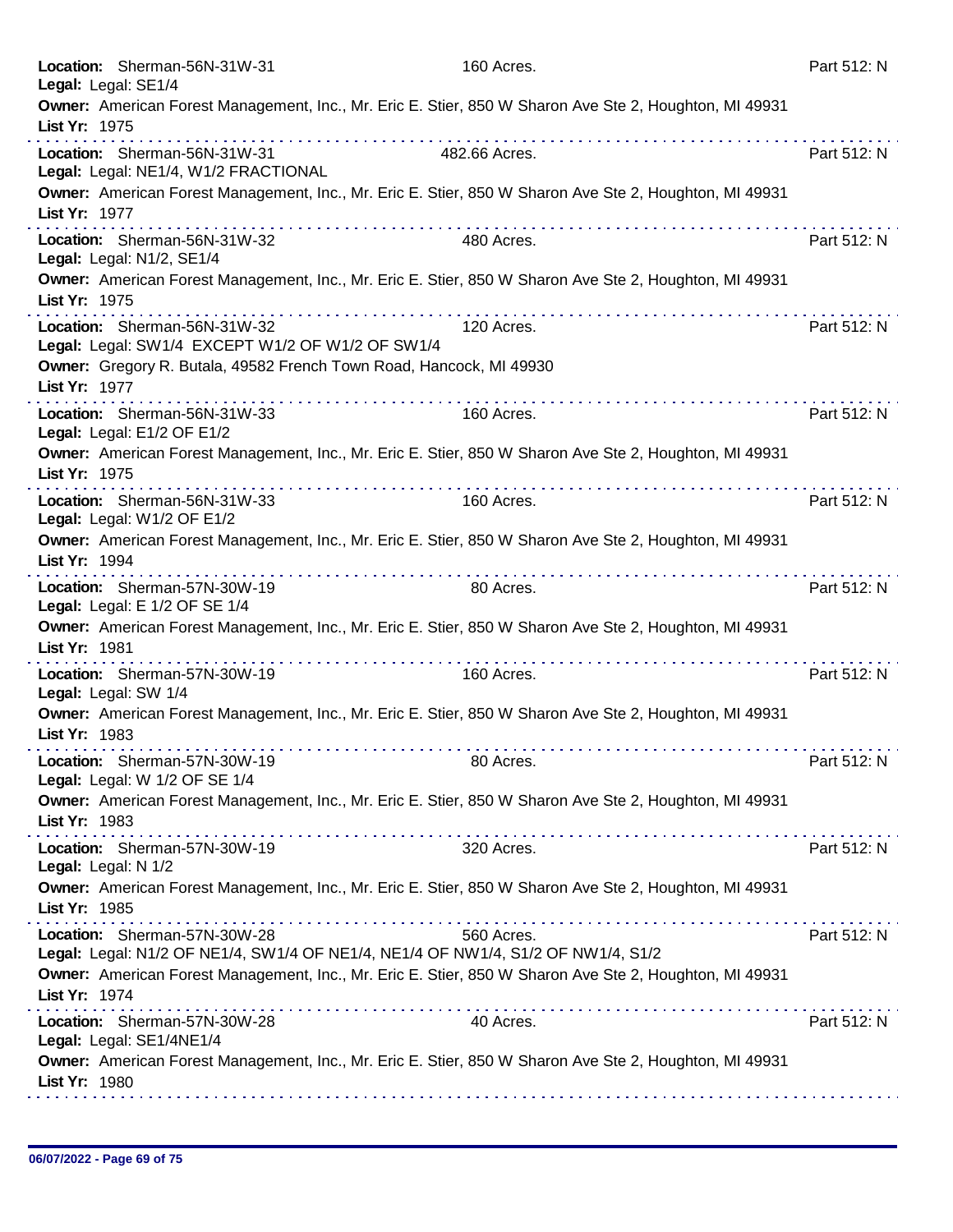|               | Location: Sherman-57N-30W-29<br>Legal: Legal: ENTIRE Except the N1/2 and the N1/2 of the SW1/4                         | 240 Acres.                                                                                             | Part 512: N |
|---------------|------------------------------------------------------------------------------------------------------------------------|--------------------------------------------------------------------------------------------------------|-------------|
| List Yr: 1974 |                                                                                                                        | Owner: American Forest Management, Inc., Mr. Eric E. Stier, 850 W Sharon Ave Ste 2, Houghton, MI 49931 |             |
|               | Location: Sherman-57N-30W-30<br>Legal: Legal: SE 1/4                                                                   | 160 Acres.                                                                                             | Part 512: N |
| List Yr: 1981 |                                                                                                                        | Owner: American Forest Management, Inc., Mr. Eric E. Stier, 850 W Sharon Ave Ste 2, Houghton, MI 49931 |             |
|               | Location: Sherman-57N-30W-30<br>Legal: Legal: N 1/2                                                                    | 320 Acres.                                                                                             | Part 512: N |
| List Yr: 1986 |                                                                                                                        | Owner: American Forest Management, Inc., Mr. Eric E. Stier, 850 W Sharon Ave Ste 2, Houghton, MI 49931 |             |
|               | Location: Sherman-57N-30W-30<br>Legal: Legal: SW 1/4                                                                   | 160 Acres.                                                                                             | Part 512: N |
| List Yr: 1986 |                                                                                                                        | Owner: American Forest Management, Inc., Mr. Eric E. Stier, 850 W Sharon Ave Ste 2, Houghton, MI 49931 |             |
|               | .<br>Location: Sherman-57N-30W-31<br>Legal: Legal: E1/2, NW1/4, N1/2 OF SW1/4                                          | 560 Acres.                                                                                             | Part 512: N |
| List Yr: 1975 |                                                                                                                        | Owner: American Forest Management, Inc., Mr. Eric E. Stier, 850 W Sharon Ave Ste 2, Houghton, MI 49931 |             |
|               | Location: Sherman-57N-30W-31<br>Legal: Legal: S1/2 OF SW1/4                                                            | . <b>.</b><br>80 Acres.                                                                                | Part 512: N |
| List Yr: 1978 |                                                                                                                        | Owner: American Forest Management, Inc., Mr. Eric E. Stier, 850 W Sharon Ave Ste 2, Houghton, MI 49931 |             |
|               | Location: Sherman-57N-30W-32<br>Legal: Legal: ENTIRE                                                                   | 640 Acres.                                                                                             | Part 512: N |
| List Yr: 1974 |                                                                                                                        | Owner: American Forest Management, Inc., Mr. Eric E. Stier, 850 W Sharon Ave Ste 2, Houghton, MI 49931 |             |
|               | Location: Sherman-57N-30W-33<br>Legal: Legal: W1/2, SE1/4, S1/2 OF NE1/4                                               | 560 Acres.                                                                                             | Part 512: N |
| List Yr: 1975 |                                                                                                                        | Owner: American Forest Management, Inc., Mr. Eric E. Stier, 850 W Sharon Ave Ste 2, Houghton, MI 49931 |             |
|               | Location: Sherman-57N-30W-33<br>Legal: Legal: N1/2 OF NE1/4                                                            | 80 Acres.                                                                                              | Part 512: N |
| List Yr: 1977 |                                                                                                                        | Owner: American Forest Management, Inc., Mr. Eric E. Stier, 850 W Sharon Ave Ste 2, Houghton, MI 49931 |             |
|               | Location: Sherman-57N-31W-25<br>Legal: Legal: W 1/2                                                                    | 320 Acres.                                                                                             | Part 512: N |
| List Yr: 1981 |                                                                                                                        | Owner: American Forest Management, Inc., Mr. Eric E. Stier, 850 W Sharon Ave Ste 2, Houghton, MI 49931 |             |
|               | the second complete service in the second complete service<br>Location: Sherman-57N-31W-25<br>Legal: Legal: NW1/4NE1/4 | 40 Acres.                                                                                              | Part 512: N |
| List Yr: 1983 |                                                                                                                        | Owner: American Forest Management, Inc., Mr. Eric E. Stier, 850 W Sharon Ave Ste 2, Houghton, MI 49931 |             |
|               | Location: Sherman-57N-31W-25<br>Legal: Legal: S 1/2 OF NE 1/4                                                          | 80 Acres.                                                                                              | Part 512: N |
| List Yr: 1983 |                                                                                                                        | Owner: American Forest Management, Inc., Mr. Eric E. Stier, 850 W Sharon Ave Ste 2, Houghton, MI 49931 |             |
|               |                                                                                                                        |                                                                                                        |             |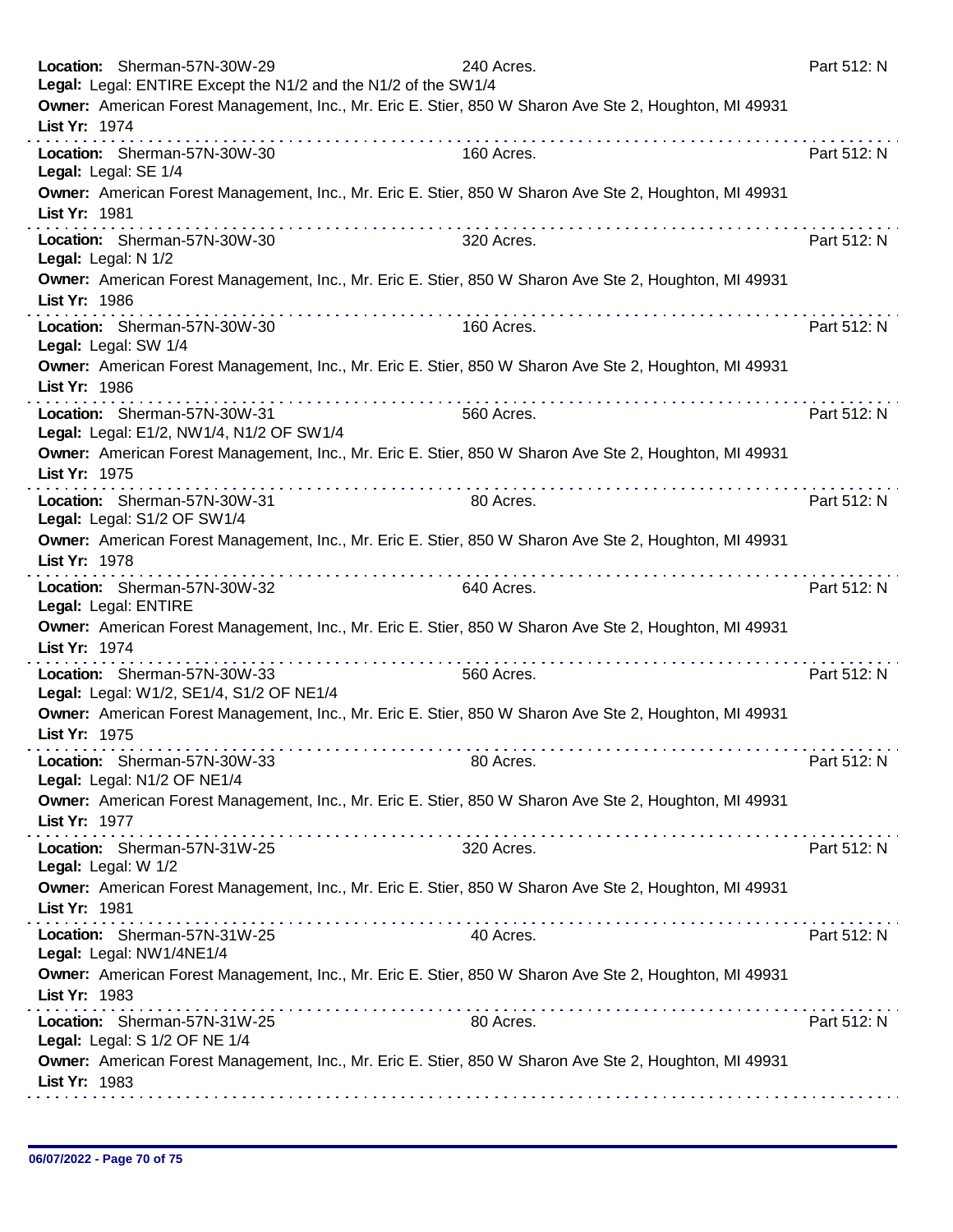|               | Location: Sherman-57N-31W-25<br>Legal: Legal: SE 1/4                                                                                                  | 160 Acres. | Part 512: N |
|---------------|-------------------------------------------------------------------------------------------------------------------------------------------------------|------------|-------------|
| List Yr: 1983 | Owner: American Forest Management, Inc., Mr. Eric E. Stier, 850 W Sharon Ave Ste 2, Houghton, MI 49931<br>.                                           |            |             |
|               | Location: Sherman-57N-31W-25<br>Legal: Legal: S 1/2 OF NE 1/4 OF NE 1/4                                                                               | 20 Acres.  | Part 512: N |
| List Yr: 1987 | Owner: American Forest Management, Inc., Mr. Eric E. Stier, 850 W Sharon Ave Ste 2, Houghton, MI 49931<br>the second contract of the                  | .          |             |
|               | Location: Sherman-57N-31W-25<br>Legal: Legal: NW 1/4 OF NE 1/4 OF NE 1/4                                                                              | 10 Acres.  | Part 512: N |
| List Yr: 1987 | Owner: American Forest Management, Inc., Mr. Eric E. Stier, 850 W Sharon Ave Ste 2, Houghton, MI 49931                                                |            |             |
|               | Location: Sherman-57N-31W-26<br>Legal: Legal: S1/2                                                                                                    | 320 Acres. | Part 512: N |
| List Yr: 1975 | Owner: American Forest Management, Inc., Mr. Eric E. Stier, 850 W Sharon Ave Ste 2, Houghton, MI 49931                                                |            |             |
|               | Location: Sherman-57N-31W-26<br>Legal: Legal: N1/2                                                                                                    | 320 Acres. | Part 512: N |
| List Yr: 1977 | Owner: American Forest Management, Inc., Mr. Eric E. Stier, 850 W Sharon Ave Ste 2, Houghton, MI 49931<br>a provincia de la provincia de la provincia |            |             |
|               | Location: Sherman-57N-31W-27<br>Legal: Legal: S1/2 EXC. SW1/4 OF SW1/4, NE1/4, S1/2 OF NW1/4                                                          | 520 Acres. | Part 512: N |
| List Yr: 1975 | Owner: American Forest Management, Inc., Mr. Eric E. Stier, 850 W Sharon Ave Ste 2, Houghton, MI 49931                                                |            |             |
|               | Location: Sherman-57N-31W-27<br>Legal: Legal: N 1/2 OF NW 1/4                                                                                         | 80 Acres.  | Part 512: N |
| List Yr: 1981 | Owner: American Forest Management, Inc., Mr. Eric E. Stier, 850 W Sharon Ave Ste 2, Houghton, MI 49931<br>.                                           |            |             |
|               | Location: Sherman-57N-31W-27<br>Legal: Legal: SW1/4SW1/4                                                                                              | 40 Acres.  | Part 512: N |
| List Yr: 1987 | Owner: American Forest Management, Inc., Mr. Eric E. Stier, 850 W Sharon Ave Ste 2, Houghton, MI 49931                                                |            |             |
|               | Location: Sherman-57N-31W-28<br>Legal: Legal: ENTIRE, EXC. NW1/4 OF SW1/4                                                                             | 600 Acres. | Part 512: N |
| List Yr: 1981 | Owner: American Forest Management, Inc., Mr. Eric E. Stier, 850 W Sharon Ave Ste 2, Houghton, MI 49931                                                |            |             |
|               | Location: Sherman-57N-31W-28<br>Legal: Legal: N 1/2 OF NW 1/4 OF SW 1/4                                                                               | 20 Acres.  | Part 512: N |
| List Yr: 1987 | Owner: American Forest Management, Inc., Mr. Eric E. Stier, 850 W Sharon Ave Ste 2, Houghton, MI 49931                                                |            |             |
|               | Location: Sherman-57N-31W-28<br>Legal: Legal: SW 1/4 OF NW 1/4 OF SW 1/4                                                                              | 10 Acres.  | Part 512: N |
| List Yr: 1987 | Owner: American Forest Management, Inc., Mr. Eric E. Stier, 850 W Sharon Ave Ste 2, Houghton, MI 49931                                                |            |             |
|               |                                                                                                                                                       |            |             |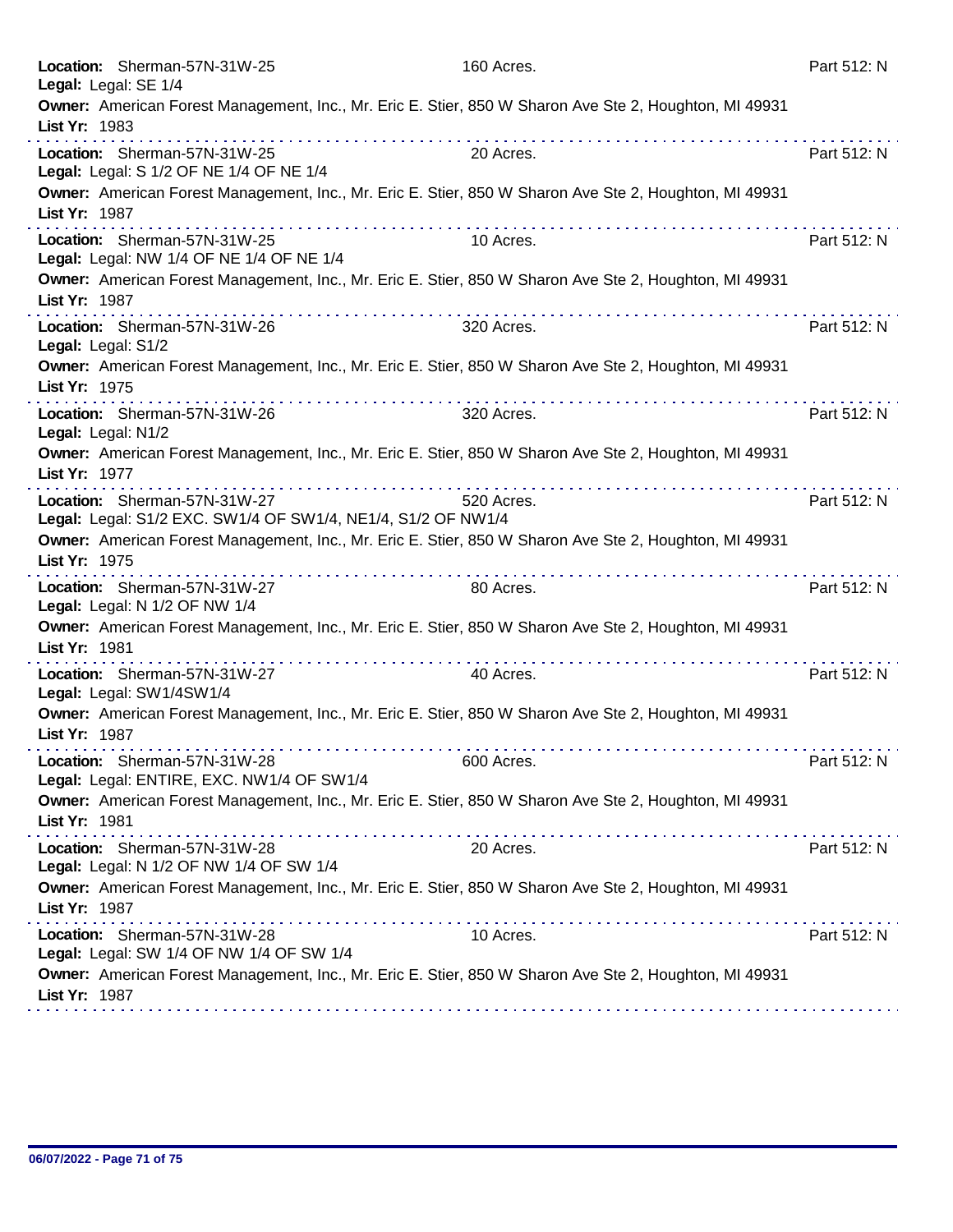Location: Sherman-57N-31W-29 359.99 Acres. Part 512: N Legal: Legal: SW1/4, NW1/4, SE1/4 OF SE1/4 EXC. .003 ACRES DESCR. AS: BEGINNING AT A 1" 0.D. PIPE LOCATED N 6 D EG 39'58"W 1317.78 FT FROM THE SE CORNER OF SEC. 29, T 57 N 31 W; THENCE N 61 DEG 03'38" WEST 23.00FT; THENCE EAST ALONG NORTH LINE OF SE1/4 OF SE1/4 26.28 FT; THENCE SOUTH 28 DEG 56' 22" WEST 12.72FT TO THE POINT OF BEGINNING AND CONTAINING 0.003 ACRES MORE OR LESS Owner: American Forest Management, Inc., Mr. Eric E. Stier, 850 W Sharon Ave Ste 2, Houghton, MI 49931 List Yr: 1982 Location: Sherman-57N-31W-29 279.77 Acres. Part 512: N Legal: Legal: SW1/4 OF SE1/4, NE1/4, N1/2 OF SE1/4 EXC. 0.226 AC. DESCR. AS: COMMENCING AT THE SE CORNER OF SECTI ON 29, T57N R31W; THENCE RUNNING N 6 DEG 39' 58" W 1317.78 FT TO A 1" O. D. PIPE; THENCE N 61 DEG 03' 38" W 23.00 FT TO THE POB; THENCE CONTINUE N 61DEG 03' 38" W 77.00 FT;TO A 1" O.D. PIPE THENCE N 28 DEG 56' 22" EAST 100.00 FT TO A 1" O. D. PIPE; TH S 61 DEG 03'38" E 100.00 FT TO A 1" O.D. PIPE;THENCE S 28 DEG 56' 22" WEST 87.28 FT TO THE SOUTH LINE OF THE NE1/4 OF THE SE1/4; THENCE WEST 26.28FT TO THE POINT OF BEGINNING AND CONTAINING 0.226 ACRES MORE OR LESS. Owner: American Forest Management, Inc., Mr. Eric E. Stier, 850 W Sharon Ave Ste 2, Houghton, MI 49931 List Yr: 1983 distribuie distribuie distribuie distribu Location: Sherman-57N-31W-30 40 Acres. 40 Acres. Legal: Legal: SW1/4NE1/4 Owner: American Forest Management, Inc., Mr. Eric E. Stier, 850 W Sharon Ave Ste 2, Houghton, MI 49931 List Yr: 1982 Location: Sherman-57N-31W-30 147.64 Acres. Part 512: N Legal: Legal: NW 1/4 Owner: American Forest Management, Inc., Mr. Eric E. Stier, 850 W Sharon Ave Ste 2, Houghton, MI 49931 List Yr: 1982 Location: Sherman-57N-31W-30 34.15 Acres. Part 512: N Legal: Legal: NW 1/4 OF SW 1/4 Owner: American Forest Management, Inc., Mr. Eric E. Stier, 850 W Sharon Ave Ste 2, Houghton, MI 49931 List Yr: 1982 Location: Sherman-57N-31W-30 40 Acres. Acres. Part 512: N Legal: Legal: SE1/4SW1/4 Owner: American Forest Management, Inc., Mr. Eric E. Stier, 850 W Sharon Ave Ste 2, Houghton, MI 49931 List Yr: 1982 Location: Sherman-57N-31W-30 **80 Acres.** Part 512: N Legal: Legal: W 1/2 OF SE 1/4 Owner: American Forest Management, Inc., Mr. Eric E. Stier, 850 W Sharon Ave Ste 2, Houghton, MI 49931 List Yr: 1982 . . . . . . . . . . . . . . . . . . . . Location: Sherman-57N-31W-30 80 Acres. 2006 80 Acres. Legal: Legal: E 1/2 OF NE 1/4 Owner: American Forest Management, Inc., Mr. Eric E. Stier, 850 W Sharon Ave Ste 2, Houghton, MI 49931 List Yr: 1983 Location: Sherman-57N-31W-30 40 Acres. Acres. Part 512: N Legal: Legal: NW1/4NE1/4 Owner: American Forest Management, Inc., Mr. Eric E. Stier, 850 W Sharon Ave Ste 2, Houghton, MI 49931 List Yr: 1983 Location: Sherman-57N-31W-30 40 Acres. 40 Acres. Legal: Legal: NE1/4SW1/4 Owner: American Forest Management, Inc., Mr. Eric E. Stier, 850 W Sharon Ave Ste 2, Houghton, MI 49931 List Yr: 1987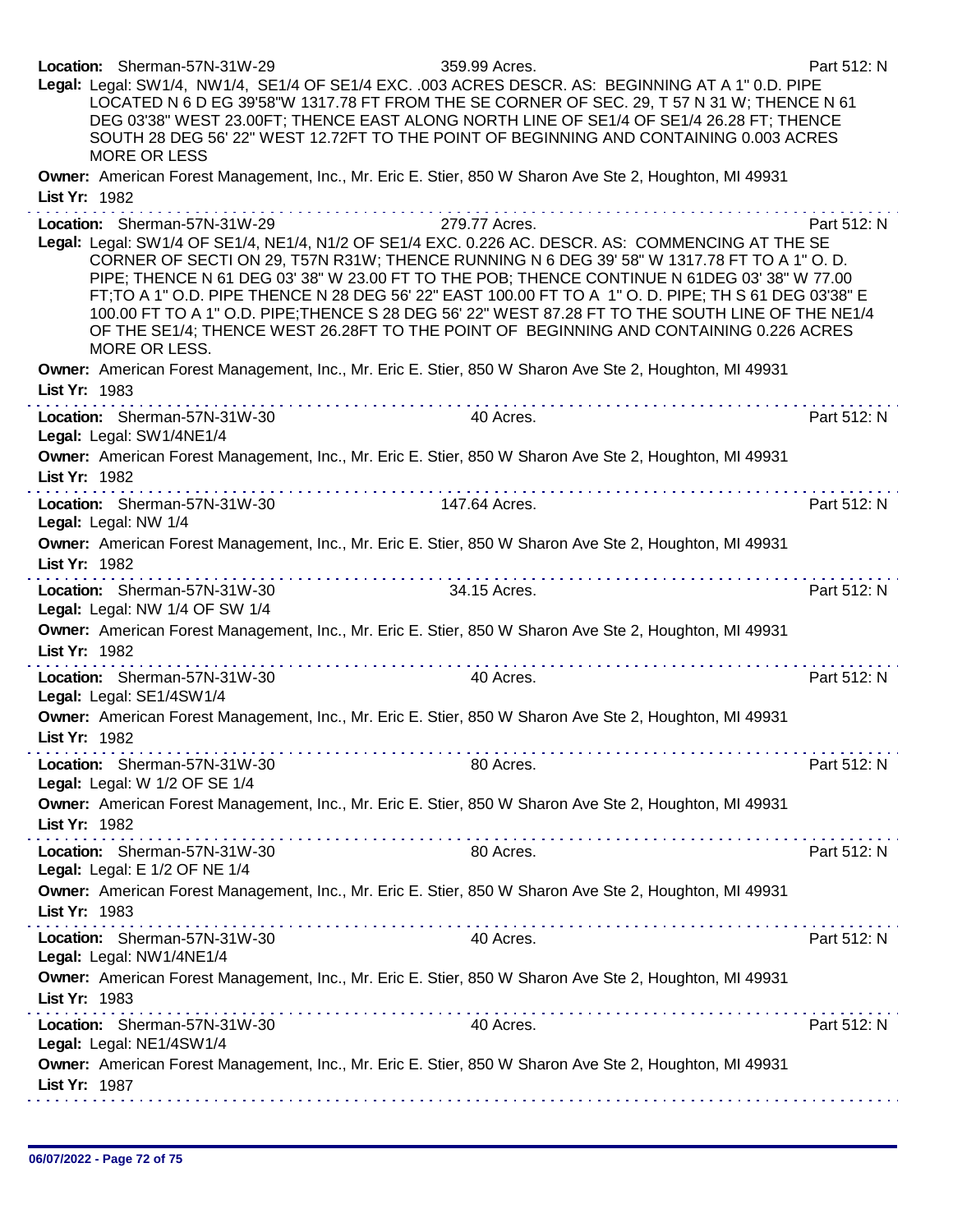|               | Location: Sherman-57N-31W-30<br>Legal: Legal: SW 1/4 OF SW 1/4                               | 30.75 Acres.                                                                                           | Part 512: N |
|---------------|----------------------------------------------------------------------------------------------|--------------------------------------------------------------------------------------------------------|-------------|
| List Yr: 1987 | .                                                                                            | Owner: American Forest Management, Inc., Mr. Eric E. Stier, 850 W Sharon Ave Ste 2, Houghton, MI 49931 |             |
|               | Location: Sherman-57N-31W-30<br>Legal: Legal: E 1/2 OF SE 1/4                                | 80 Acres.                                                                                              | Part 512: N |
| List Yr: 1986 |                                                                                              | Owner: American Forest Management, Inc., Mr. Eric E. Stier, 850 W Sharon Ave Ste 2, Houghton, MI 49931 |             |
|               | Location: Sherman-57N-31W-31<br>Legal: Legal: N1/2, SE1/4 EXC. NW1/4 OF SE1/4, N1/2 OF SW1/4 | 511.25 Acres.                                                                                          | Part 512: N |
| List Yr: 1975 |                                                                                              | Owner: American Forest Management, Inc., Mr. Eric E. Stier, 850 W Sharon Ave Ste 2, Houghton, MI 49931 |             |
|               | Location: Sherman-57N-31W-31<br>Legal: Legal: S 1/2 OF NW 1/4 OF SE 1/4                      | 20 Acres.                                                                                              | Part 512: N |
| List Yr: 1987 |                                                                                              | Owner: American Forest Management, Inc., Mr. Eric E. Stier, 850 W Sharon Ave Ste 2, Houghton, MI 49931 |             |
|               | Location: Sherman-57N-31W-31<br>Legal: Legal: NE 1/4 OF NW 1/4 OF SE 1/4                     | 10 Acres.                                                                                              | Part 512: N |
| List Yr: 1987 | . <b>.</b>                                                                                   | Owner: American Forest Management, Inc., Mr. Eric E. Stier, 850 W Sharon Ave Ste 2, Houghton, MI 49931 |             |
|               | Location: Sherman-57N-31W-32<br>Legal: Legal: N1/2, W1/2 OF SW1/4                            | 400 Acres.                                                                                             | Part 512: N |
| List Yr: 1975 |                                                                                              | Owner: American Forest Management, Inc., Mr. Eric E. Stier, 850 W Sharon Ave Ste 2, Houghton, MI 49931 |             |
|               | Location: Sherman-57N-31W-33<br>Legal: Legal: ENTIRE EXC. W1/2 OF SW1/4                      | 560 Acres.                                                                                             | Part 512: N |
| List Yr: 1975 |                                                                                              | Owner: American Forest Management, Inc., Mr. Eric E. Stier, 850 W Sharon Ave Ste 2, Houghton, MI 49931 |             |
|               | Location: Sherman-57N-31W-34<br>Legal: Legal: SW1/4SE1/4                                     | 40 Acres.                                                                                              | Part 512: N |
| List Yr: 1987 |                                                                                              | Owner: The Molpus Woodlands Group, LLC, Ms. Tonya Phillips, 654 North State Street, Jackson, MS 39202  |             |
|               | Location: Sherman-57N-31W-34<br>Legal: Legal: ENTIRE EXC. SW1/4 OF SE1/4                     | 600 Acres.                                                                                             | Part 512: N |
| List Yr: 1978 |                                                                                              | Owner: The Molpus Woodlands Group, LLC, Ms. Tonya Phillips, 654 North State Street, Jackson, MS 39202  |             |
|               | Location: Sherman-57N-31W-35<br>Legal: Legal: THAT PART OF W1/2 LYING NORTH OF TOBACCO RIVER | 175 Acres.                                                                                             | Part 512: N |
| List Yr: 1975 | Owner: Mr. Michael C. Jukuri, et al., 415 Kearsarge Street, , Laurium, MI 49913              |                                                                                                        |             |
|               | Location: Sherman-57N-31W-35                                                                 | 465 Acres.<br>Legal: Legal: ENTIRE EXCEPT THAT PART OF THE W1/2 LYING NORTH OF TOBACCO RIVER           | Part 512: N |
| List Yr: 1975 |                                                                                              | Owner: American Forest Management, Inc., Mr. Eric E. Stier, 850 W Sharon Ave Ste 2, Houghton, MI 49931 |             |
|               | Location: Sherman-57N-31W-36<br>Legal: Legal: NW1/4SE1/4                                     | 40 Acres.                                                                                              | Part 512: N |
| List Yr: 1982 |                                                                                              | Owner: American Forest Management, Inc., Mr. Eric E. Stier, 850 W Sharon Ave Ste 2, Houghton, MI 49931 |             |
|               |                                                                                              |                                                                                                        |             |